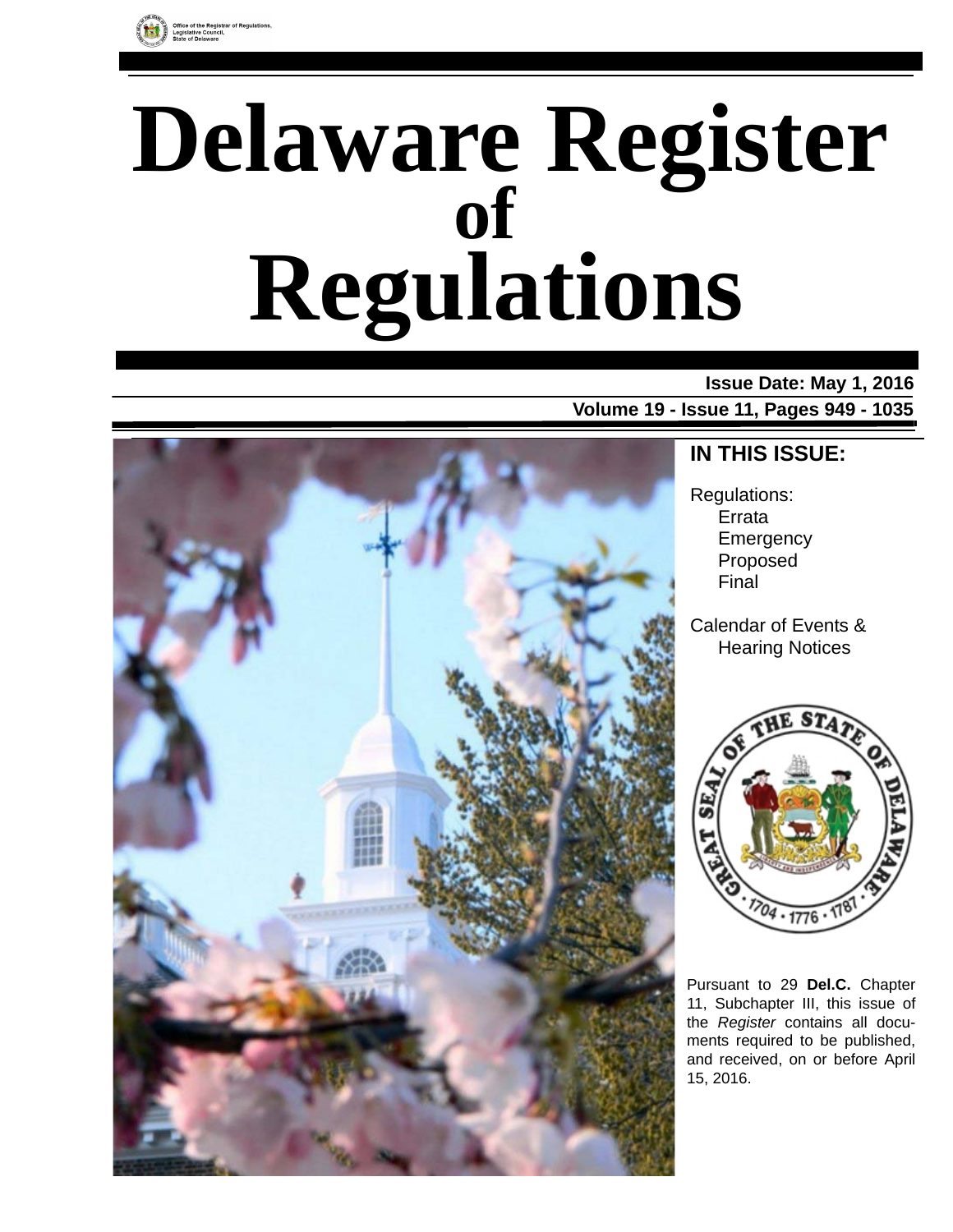**950**

# **INFORMATION ABOUT THE DELAWARE REGISTER OF REGULATIONS**

### **DELAWARE REGISTER OF REGULATIONS**

The *Delaware Register of Regulations* is an official State publication established by authority of 69 *Del. Laws*, c. 107 and is published on the first of each month throughout the year.

The *Delaware Register* will publish any regulations that are proposed to be adopted, amended or repealed and any emergency regulations promulgated.

The *Register* will also publish some or all of the following information:

- Governor's Executive Orders
- Governor's Appointments
- Agency Hearing and Meeting Notices
- Other documents considered to be in the public interest.

### **CITATION TO THE DELAWARE REGISTER**

The *Delaware Register of Regulations* is cited by volume, issue, page number and date. An example would be:

16 **DE Reg.** 1227 - 1230 (06/01/13)

Refers to Volume 16, pages 1227 - 1130 of the *Delaware Register* issued on June 1, 2013.

### **SUBSCRIPTION INFORMATION**

The cost of a yearly subscription (12 issues) for the *Delaware Register of Regulations* is \$135.00. Single copies are available at a cost of \$12.00 per issue, including postage. For more information contact the Division of Research at 302-744-4114 or 1-800-282-8545 in Delaware.

### **CITIZEN PARTICIPATION IN THE REGULATORY PROCESS**

Delaware citizens and other interested parties may participate in the process by which administrative regulations are adopted, amended or repealed, and may initiate the process by which the validity and applicability of regulations is determined.

Under 29 **Del.C.** §10115 whenever an agency proposes to formulate, adopt, amend or repeal a regulation, it shall file notice and full text of such proposals, together with copies of the existing regulation being adopted, amended or repealed, with the Registrar for publication in the *Register of Regulations* pursuant to §1134 of this title. The notice shall describe the nature of the proceedings including a brief synopsis of the subject, substance, issues, possible terms of the agency action, a reference to the legal authority of the agency to act, and reference to any other regulations that may be impacted or affected by the proposal, and shall state the manner in which persons may present their views; if in writing, of the place to which and the final date by which such views may be submitted; or if at a public hearing, the date, time and place of the hearing. If a public hearing is to be held, such public hearing shall not be scheduled less than 20 days following publication of notice of the proposal in the *Register of Regulations*. If a public hearing will be held on the proposal, notice of the time, date, place and a summary of the nature of the proposal shall also be published in at least 2 Delaware newspapers of general circulation. The notice shall also be mailed to all persons who have made timely written requests of the agency for advance notice of its regulation-making proceedings.

#### **DELAWARE REGISTER OF REGULATIONS, VOL. 19, ISSUE 11, SUNDAY, MAY 1, 2016**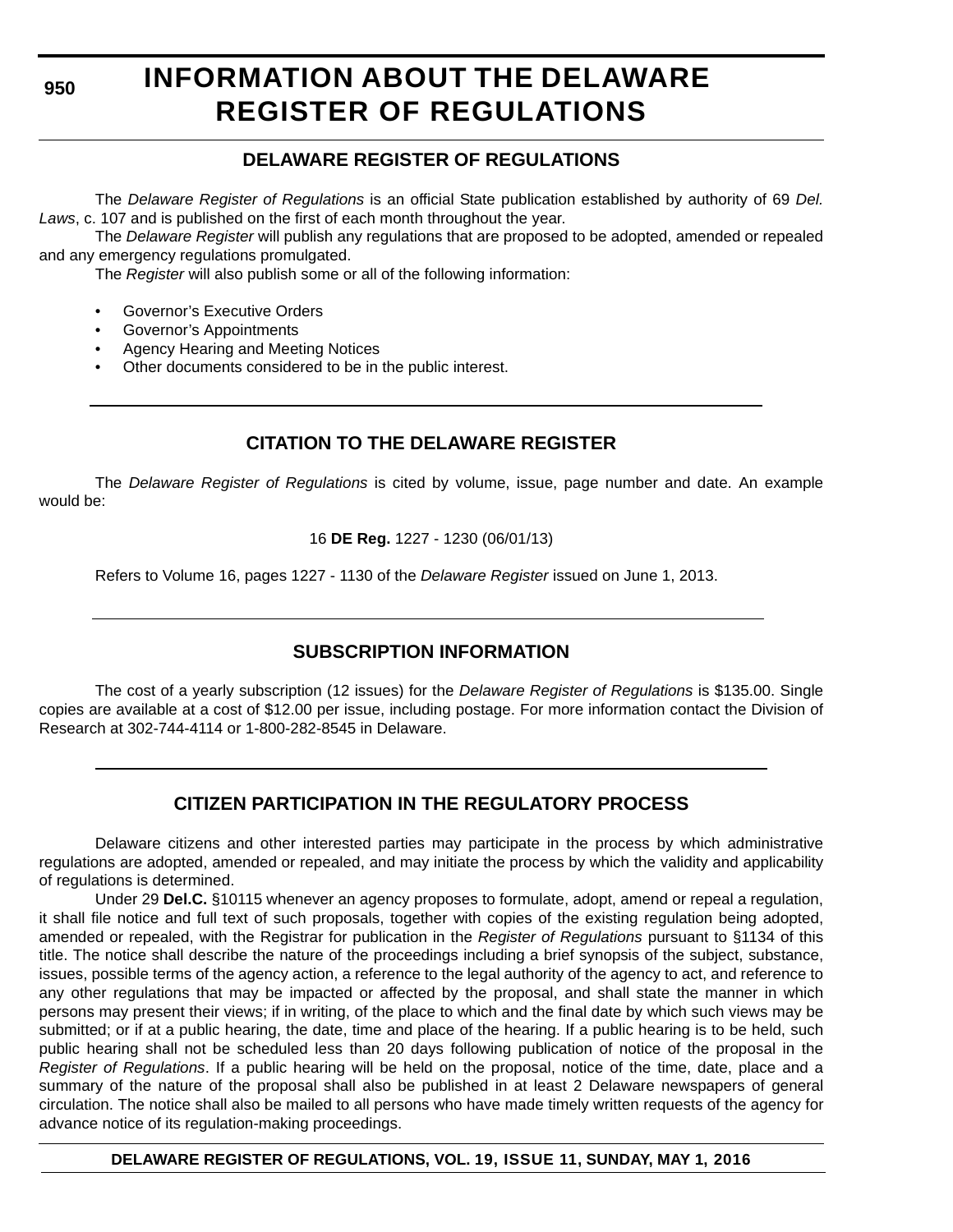## **INFORMATION ABOUT THE DELAWARE REGISTER OF REGULATIONS**

The opportunity for public comment shall be held open for a minimum of 30 days after the proposal is published in the *Register of Regulations*. At the conclusion of all hearings and after receipt, within the time allowed, of all written materials, upon all the testimonial and written evidence and information submitted, together with summaries of the evidence and information by subordinates, the agency shall determine whether a regulation should be adopted, amended or repealed and shall issue its conclusion in an order which shall include: (1) A brief summary of the evidence and information submitted; (2) A brief summary of its findings of fact with respect to the evidence and information, except where a rule of procedure is being adopted or amended; (3) A decision to adopt, amend or repeal a regulation or to take no action and the decision shall be supported by its findings on the evidence and information received; (4) The exact text and citation of such regulation adopted, amended or repealed; (5) The effective date of the order; (6) Any other findings or conclusions required by the law under which the agency has authority to act; and (7) The signature of at least a quorum of the agency members.

The effective date of an order which adopts, amends or repeals a regulation shall be not less than 10 days from the date the order adopting, amending or repealing a regulation has been published in its final form in the *Register of Regulations*, unless such adoption, amendment or repeal qualifies as an emergency under §10119.

Any person aggrieved by and claiming the unlawfulness of any regulation may bring an action in the Court for declaratory relief.

No action of an agency with respect to the making or consideration of a proposed adoption, amendment or repeal of a regulation shall be subject to review until final agency action on the proposal has been taken.

When any regulation is the subject of an enforcement action in the Court, the lawfulness of such regulation may be reviewed by the Court as a defense in the action.

Except as provided in the preceding section, no judicial review of a regulation is available unless a complaint therefor is filed in the Court within 30 days of the day the agency order with respect to the regulation was published in the *Register of Regulations*.

#### **CLOSING DATES AND ISSUE DATES FOR THE DELAWARE REGISTER OF REGULATIONS**

| <b>ISSUE DATE</b> | <b>CLOSING DATE</b> | <b>CLOSING TIME</b> |
|-------------------|---------------------|---------------------|
| June 1            | May 16              | 4:30 p.m.           |
| July 1            | June 15             | 4:30 p.m.           |
| August 1          | July 15             | 4:30 p.m.           |
| September 1       | August 15           | 4:30 p.m.           |
| October 1         | September 15        | 4:30 p.m.           |

### **DIVISION OF RESEARCH STAFF**

**Lori Christiansen,** Director; **Mark J. Cutrona,** Deputy Director; **Tara Donofrio**, Administrative Specialist II; **Bethany Fiske**, Assistant Registrar of Regulations; **Robert Lupo**, Printer; **Deborah J. Messina,** Print Shop Supervisor; **Kathleen Morris**, Human Resources/Financials; **Georgia Roman**, Unit Operations Support Specialist; **Victoria Schultes,** Administrative Specialist II; **Don Sellers,** Printer; **Yvette W. Smallwood**, Registrar of Regulations; **Holly Vaughn Wagner**, Research Analyst; **Verity Watson**, Joint Sunset Analyst; **Rochelle Yerkes**, Office Manager; **Sara Zimmerman**, Legislative Librarian.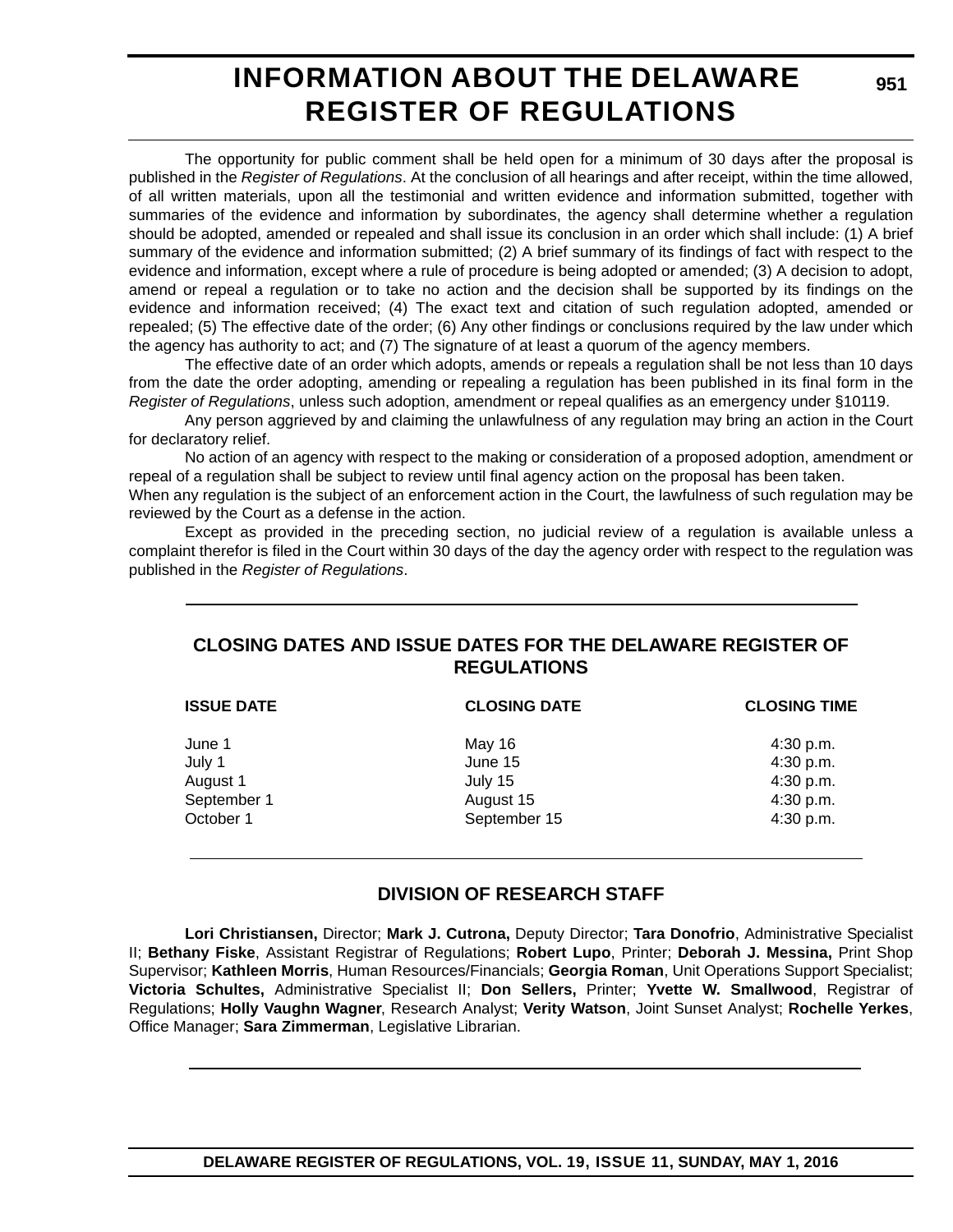<span id="page-3-0"></span>**952**

# **TABLE OF CONTENTS**

### **ERRATA**

| DEPARTMENT OF NATURAL RESOURCES AND ENVIRONMENTAL CONTROL<br><b>Division of Watershed Stewardship</b> |  |
|-------------------------------------------------------------------------------------------------------|--|
|                                                                                                       |  |
|                                                                                                       |  |
|                                                                                                       |  |
| <b>PROPOSED</b>                                                                                       |  |
| <b>DEPARTMENT OF EDUCATION</b>                                                                        |  |
| <b>Office of the Secretary</b>                                                                        |  |
|                                                                                                       |  |
| 925 Children with Disabilities Subpart D, Evaluations, Eligibility Determination, Individualized      |  |
|                                                                                                       |  |
| <b>Professional Standards Board</b>                                                                   |  |
|                                                                                                       |  |
|                                                                                                       |  |
|                                                                                                       |  |
| <b>DEPARTMENT OF HEALTH AND SOCIAL SERVICES</b>                                                       |  |
| <b>Division of Medicaid and Medical Assistance</b>                                                    |  |
| Financial Institution Accounts - Delaware Achieving a Better Life Experience (ABLE) Accounts          |  |
|                                                                                                       |  |
| <b>Division of Public Health</b>                                                                      |  |
|                                                                                                       |  |
| DEPARTMENT OF NATURAL RESOURCES AND ENVIRONMENTAL CONTROL                                             |  |
| <b>Division of Watershed Stewardship</b>                                                              |  |
|                                                                                                       |  |
|                                                                                                       |  |
| <b>DEPARTMENT OF STATE</b>                                                                            |  |
| <b>Division of Professional Regulation</b>                                                            |  |
|                                                                                                       |  |
|                                                                                                       |  |
|                                                                                                       |  |
|                                                                                                       |  |
|                                                                                                       |  |
|                                                                                                       |  |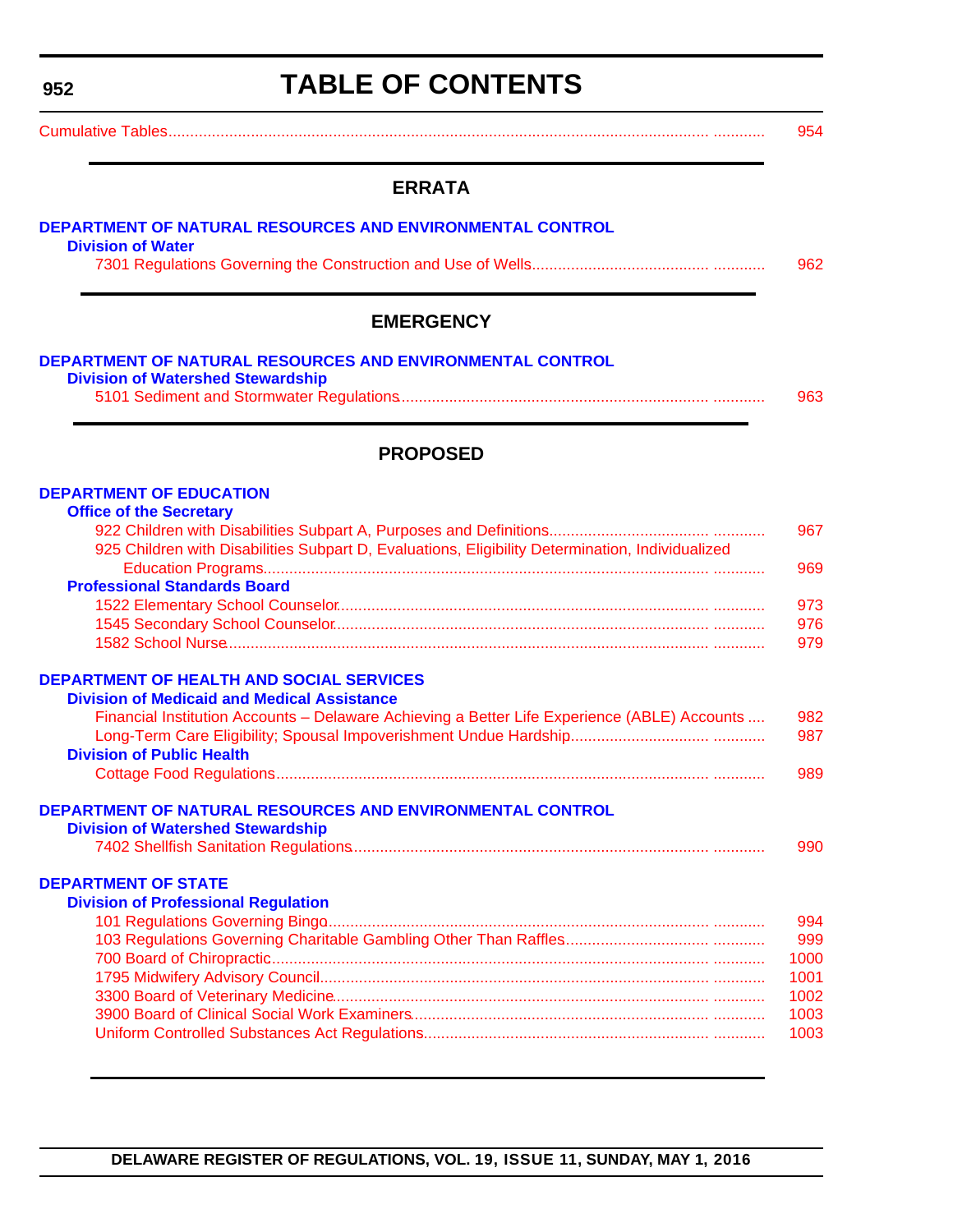# **TABLE OF CONTENTS**

### **FINAL**

| <b>DEPARTMENT OF AGRICULTURE</b>                                                                                                                                                                                                                                                                                                                                                                                                                                                           |                                              |
|--------------------------------------------------------------------------------------------------------------------------------------------------------------------------------------------------------------------------------------------------------------------------------------------------------------------------------------------------------------------------------------------------------------------------------------------------------------------------------------------|----------------------------------------------|
| <b>Thoroughbred Racing Commission</b>                                                                                                                                                                                                                                                                                                                                                                                                                                                      | 1010                                         |
| <b>DEPARTMENT OF EDUCATION</b>                                                                                                                                                                                                                                                                                                                                                                                                                                                             |                                              |
| <b>Office of the Secretary</b><br>106A Teacher Appraisal Process Delaware Performance Appraisal System (DPAS II) Revised<br>107A Specialist Appraisal Process Delaware Performance Appraisal System (DPAS II) Revised<br>923 Children with Disabilities Subpart B, General Duties and Eligibility of Agencies<br>924 Children with Disabilities Subpart C Local Educational Agency Eligibility<br>926 Children with Disabilities Subpart E Procedural Safeguards for Parents and Children. | 1011<br>1013<br>1014<br>1015<br>1017<br>1018 |
| <b>DEPARTMENT OF INSURANCE</b><br><b>Office of the Commissioner</b>                                                                                                                                                                                                                                                                                                                                                                                                                        |                                              |
|                                                                                                                                                                                                                                                                                                                                                                                                                                                                                            | 1020                                         |
| <b>DEPARTMENT OF LABOR</b><br><b>Division of Unemployment Insurance</b>                                                                                                                                                                                                                                                                                                                                                                                                                    | 1022                                         |
| <b>DEPARTMENT OF SERVICES FOR CHILDREN, YOUTH AND THEIR FAMILIES</b><br><b>Division of Family Services</b>                                                                                                                                                                                                                                                                                                                                                                                 |                                              |
| 302 Child Protection Registry Checks for Child Care, Health Care, and Public School Persons                                                                                                                                                                                                                                                                                                                                                                                                | 1023<br>1025                                 |
| <b>DEPARTMENT OF STATE</b><br><b>Division of Professional Regulation</b>                                                                                                                                                                                                                                                                                                                                                                                                                   | 1028                                         |
| <b>DEPARTMENT OF TRANSPORTATION</b>                                                                                                                                                                                                                                                                                                                                                                                                                                                        |                                              |
| <b>Division of Maintenance and Operations</b>                                                                                                                                                                                                                                                                                                                                                                                                                                              | 1029                                         |
| <b>Division of Motor Vehicles</b>                                                                                                                                                                                                                                                                                                                                                                                                                                                          | 1030                                         |
|                                                                                                                                                                                                                                                                                                                                                                                                                                                                                            |                                              |

### **CALENDAR OF EVENTS/HEARING NOTICES**

| Delaware River Basin Commission, Notice of Public Hearing and Business Meeting                            | 1031          |
|-----------------------------------------------------------------------------------------------------------|---------------|
|                                                                                                           | 1031          |
| Dept. of Health and Social Services, Div. of Medicaid and Medical Assistance; Div. of Public Health,      |               |
|                                                                                                           | 1031 - 1032   |
| Dept. of Natural Resources and Environmental Control, Div. of Watershed Stewardship, Notice of Public     |               |
|                                                                                                           | 1032          |
| Dept. of State, Div. of Prof. Reg., Board of Charitable Gaming; Board of Chiropractic; Midwifery Advisory |               |
| Council; Board of Examiners in Optometry; Board of Veterinary Medicine; Board of Clinical Social Work     |               |
| Examiners, and Controlled Substance Advisory Committee, Notices of Public Comment Periods and             |               |
|                                                                                                           | $1033 - 1035$ |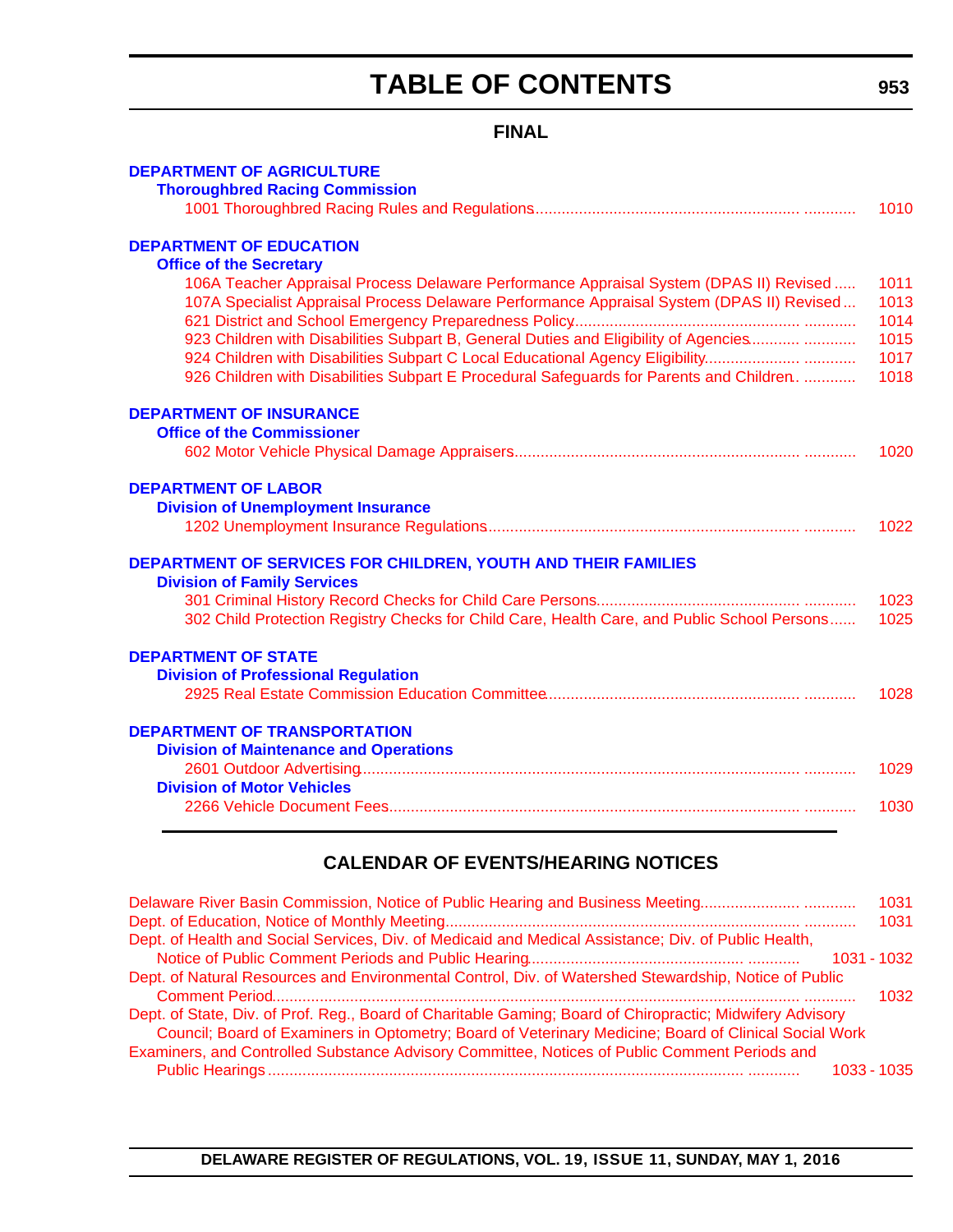#### <span id="page-5-0"></span>**954**

### **CUMULATIVE TABLES**

The table printed below lists the regulations that have been proposed, adopted, amended or repealed in the preceding issues of the current volume of the *Delaware Register of Regulations*.

The regulations are listed alphabetically by the promulgating agency, followed by a citation to that issue of the *Register* in which the regulation was published. Proposed regulations are designated with (Prop.); Final regulations are designated with (Final); Emergency regulations are designated with (Emer.); and regulations that have been repealed are designated with (Rep.).

#### **ADMINISTRATIVE OFFICES OF THE COURTS Child Placement Review Board** 1401 Regulations Governing the Ivyane D.F. Davis Scholarship....................... 19 **DE Reg.** 186 (Final) **DELAWARE RIVER BASIN COMMISSION** Amendments to the Rules of Practice and Procedure to Allow Each Signatory Party and the DRBC to Administer a Single Process for the Review and Adjudication of Projects......................................................................................................... 19 **DE Reg.** 838 (Final) **DELAWARE SOLID WASTE AUTHORITY** 501 Regulations of the Delaware Solid Waste Authority.......................................... 19 **DE Reg.** 226 (Prop.) (Published as final 1/1/16; effective 7/1/16)....................................................... 19 **DE Reg.** 613 (Final) 502 Statewide Solid Waste Management Plan......................................................... 19 **DE Reg.** 231 (Prop.) 19 **DE Reg.** 616 (Final) **DELAWARE STATE FIRE PREVENTION COMMISSION** 701 Administration and Enforcement ...................................................................... 19 **DE Reg.** 96 (Prop.) 19 **DE Reg.** 843 (Final) 702 Fire Protection in Building Construction............................................................ 19 **DE Reg.** 97 (Prop.) 19 **DE Reg.** 843 (Final) 703 Installation, Operation, Maintenance, Testing and Sales of Signaling Systems, Fire Protection Systems and Fire Extinguishers................................................ 19 **DE Reg.** 97 (Prop.) 19 **DE Reg.** 843 (Final) 704 Hazardous Processes and Operations.............................................................. 19 **DE Reg.** 98 (Prop.) 19 **DE Reg.** 843 (Final) 705 General Fire Safety........................................................................................... 19 **DE Reg.** 99 (Prop.) 19 **DE Reg.** 843 (Final) 706 Specific Occupancy Requirements.................................................................... 19 **DE Reg.** 99 (Prop.) 19 **DE Reg.** 843 (Final) **DEPARTMENT OF AGRICULTURE Delaware Agricultural Lands Preservation Foundation** 701 Farmland Preservation Program................................................................. 19 **DE Reg.** 160 (Prop.) 19 **DE Reg.** 482 (Final) **Harness Racing Commission** 501 Harness Racing Rules and Regulations..................................................... 19 **DE Reg.** 881 (Prop.) Section 7.0.................................................................................................. 19 **DE Reg.** 881 (Prop.) Section 8.0.................................................................................................. 19 **DE Reg.** 10 (Prop.) 19 **DE Reg.** 189 (Final) **Standardbred Breeders' Fund** 502 Delaware Standardbred Breeders' Fund Regulations, Section 13.0 - Races.................................................................................................... 19 **DE Reg.** 161 (Prop.) 19 **DE Reg.** 486 (Final) **Thoroughbred Racing Commission** 1001 Thoroughbred Racing Rules and Regulations, Sections 10.0 and 14.0... 19 **DE Reg.** 454 (Prop.) 19 **DE Reg.** 802 (Prop.) Section 15.0: Medication; Testing Procedures............................................ 19 **DE Reg.** 137 (Final)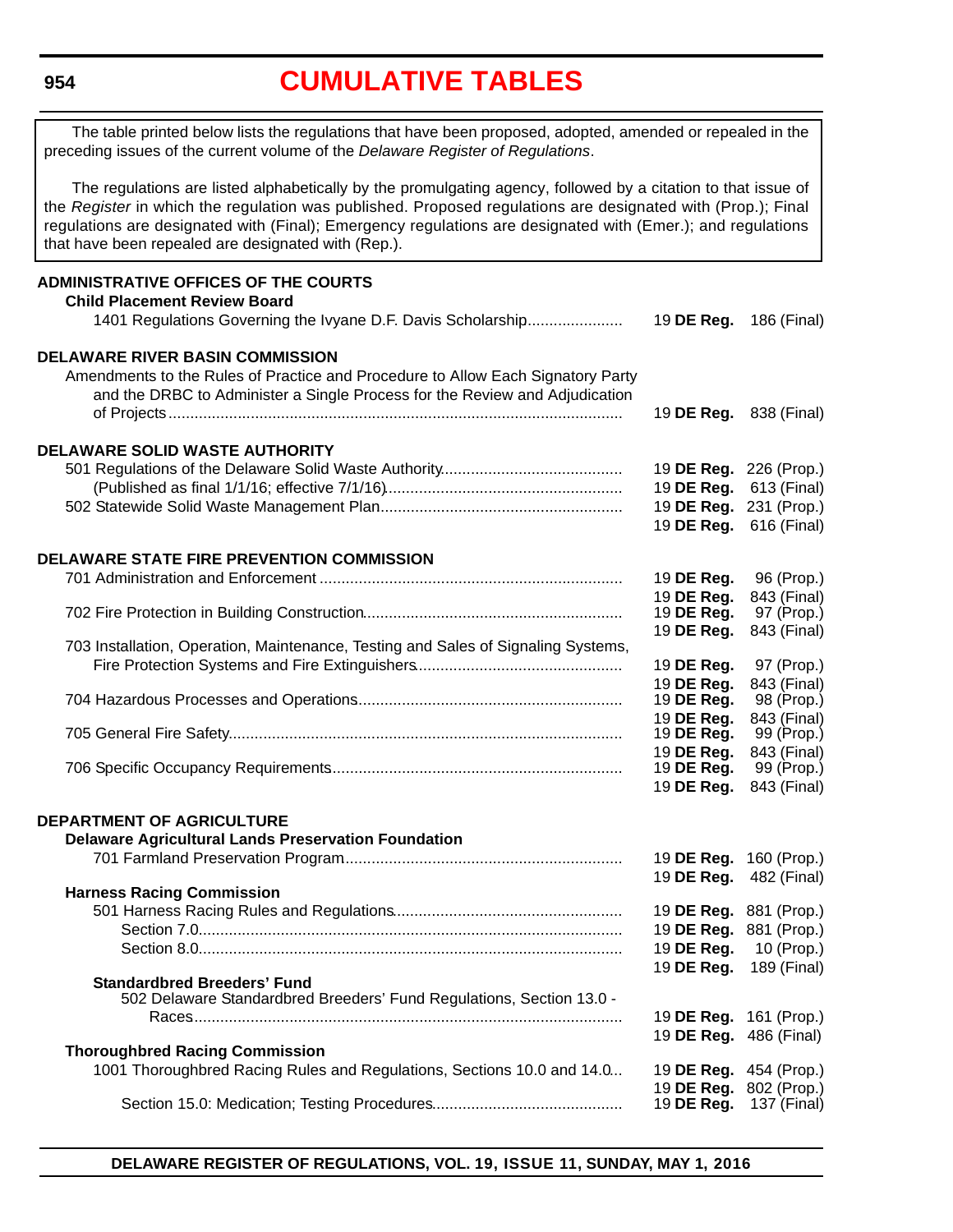|                                                                                                                             | 19 DE Reg.                    | 19 <b>DE Reg.</b> 354 (Prop.) |
|-----------------------------------------------------------------------------------------------------------------------------|-------------------------------|-------------------------------|
| 1002 Delaware Jockeys' Health and Welfare Benefit Board Regulations                                                         | 19 DE Reg.                    | 32 (Final)<br>33 (Final)      |
|                                                                                                                             |                               |                               |
| DEPARTMENT OF EDUCATION                                                                                                     |                               |                               |
| <b>Office of the Secretary</b>                                                                                              |                               |                               |
|                                                                                                                             | 19 <b>DE Reg.</b> 162 (Prop.) |                               |
| 106A Teacher Appraisal Process Delaware Performance Appraisal System                                                        | 19 DE Reg.                    | 234 (Prop.)                   |
|                                                                                                                             | 19 DE Reg.                    | 35 (Final)                    |
|                                                                                                                             | 19 DE Reg.                    | 805 (Prop.)                   |
| 107A Specialist Appraisal Process Delaware Performance Appraisal System                                                     |                               |                               |
|                                                                                                                             | 19 DE Reg.                    | 38 (Final)                    |
|                                                                                                                             | 19 DE Reg.                    | 807 (Prop.)                   |
| 108A Administrator Appraisal Process Delaware Performance Appraisal                                                         |                               |                               |
|                                                                                                                             | 19 DE Reg.                    | 35 (Final)                    |
| 252 Required Educational Records and Transfer and Maintenance of                                                            |                               |                               |
|                                                                                                                             | 19 DE Reg.                    | 355 (Prop.)                   |
| 284 Licensure and Certification of Public Education Employees in the                                                        | 19 DE Reg.                    | 618 (Final)                   |
| Department of Education, in Adult Education and in Prison Education                                                         |                               |                               |
| Programs Whose Work Responsibilities are Directly Related to                                                                |                               |                               |
|                                                                                                                             | 19 DE Reg.                    | 163 (Prop.)                   |
|                                                                                                                             | 19 DE Reg.                    | 487 (Final)                   |
|                                                                                                                             | 19 DE Reg.                    | 358 (Prop.)                   |
|                                                                                                                             | 19 DE Reg.                    | 620 (Final)                   |
| 292 Post Secondary Institutions and Degree Granting Institutions of Higher                                                  |                               |                               |
|                                                                                                                             | 19 DE Reg.                    | 809 (Prop.)                   |
|                                                                                                                             | 19 DE Reg.<br>19 DE Reg.      | 455 (Prop.)<br>739 (Final)    |
| 505 High School Graduation Requirements and Diplomas                                                                        | 19 DE Reg.                    | 100 (Prop.)                   |
|                                                                                                                             | 19 DE Reg.                    | 303 (Final)                   |
|                                                                                                                             | 19 DE Reg.                    | 102 (Prop.)                   |
|                                                                                                                             | 19 DE Reg.                    | 305 (Final)                   |
| 616 Uniform Due Process Procedures for Alternative Placement Meetings and                                                   |                               |                               |
|                                                                                                                             | 19 DE Reg.                    | 458 (Prop.)                   |
| 621 District and School Emergency Preparedness Policy<br>745 Criminal Background Check for Public School Related Employment | 19 DE Reg.<br>19 DE Reg.      | 810 (Prop.)<br>699 (Prop.)    |
|                                                                                                                             | 19 DE Reg.                    | 917 (Final)                   |
|                                                                                                                             | 19 DE Reg.                    | 706 (Prop.)                   |
|                                                                                                                             | 19 DE Reg.                    | 918 (Final)                   |
| 747 Criminal Background Check for Private School and Youth Camp Related                                                     |                               |                               |
|                                                                                                                             | 19 DE Reg.                    | 710 (Prop.)                   |
|                                                                                                                             | 19 DE Reg.                    | 360 (Prop.)                   |
|                                                                                                                             | 19 DE Reg.                    | 712 (Prop.)                   |
|                                                                                                                             | 19 DE Reg.<br>19 DE Reg.      | 919 (Final)<br>43 (Final)     |
|                                                                                                                             | 19 DE Reg.                    | 234 (Prop.)                   |
|                                                                                                                             | 19 DE Reg.                    | 490 (Final)                   |
|                                                                                                                             | 19 DE Reg.                    | 362 (Prop.)                   |
|                                                                                                                             | 19 DE Reg.                    | 622 (Final)                   |
|                                                                                                                             | 19 DE Reg.                    | 48 (Final)                    |
| 923 Children With Disabilities Subpart B, General Duties and Eligibility of                                                 |                               |                               |
|                                                                                                                             | 19 DE Reg.                    | 714 (Prop.)                   |
| 924 Children With Disabilities Subpart C Local Educational Agency Eligibility                                               | 19 DE Reg.                    | 716 (Prop.)                   |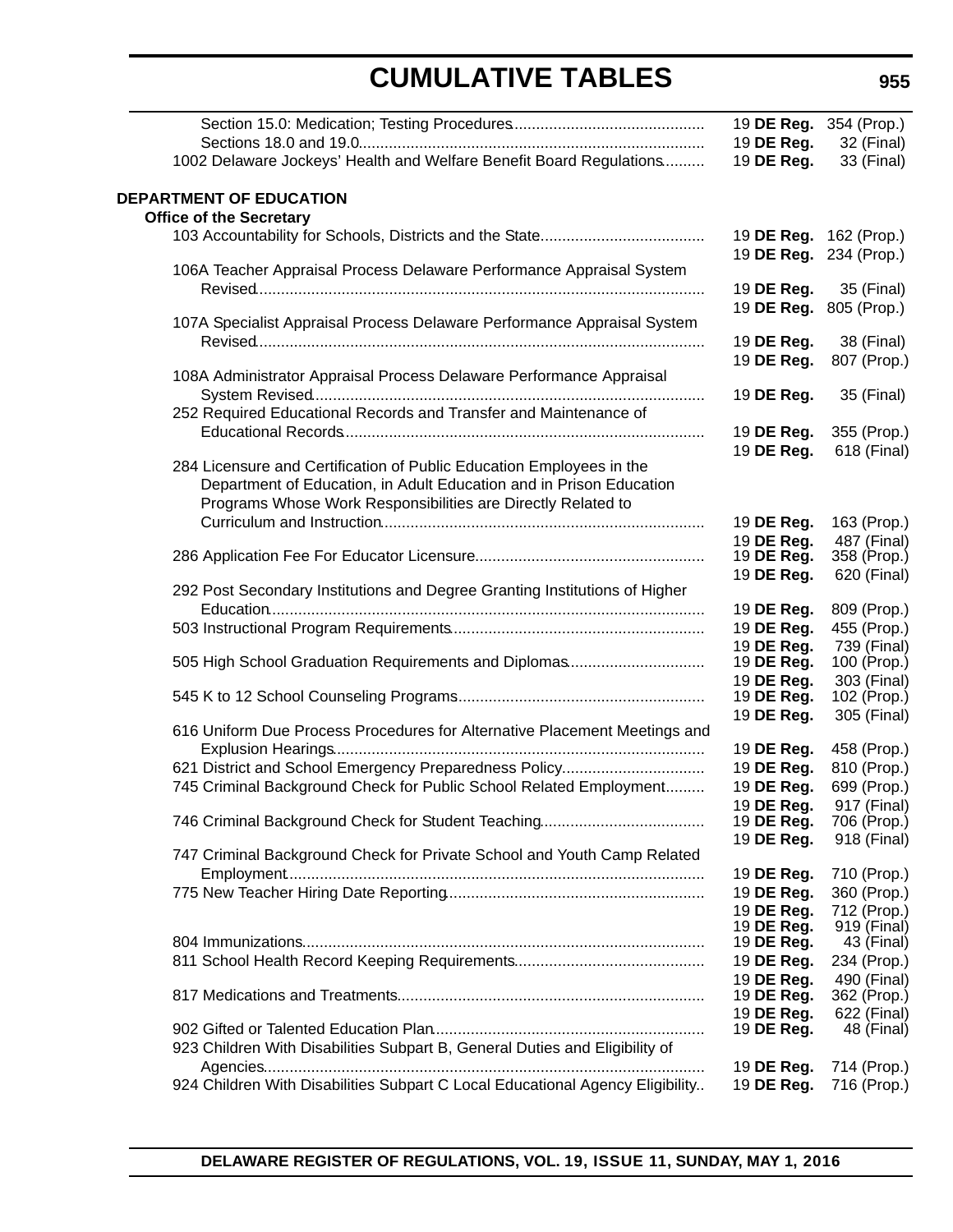### **956**

# **CUMULATIVE TABLES**

| 925 Children With Disabilities Subpart D, Evaluations, Eligibility Determination, |                                                                |                               |
|-----------------------------------------------------------------------------------|----------------------------------------------------------------|-------------------------------|
|                                                                                   |                                                                | 19 DE Reg. 718 (Prop.)        |
| 926 Children With Disabilities Subpart E Procedural Safeguards for Parents        |                                                                |                               |
|                                                                                   |                                                                | 19 DE Reg. 721 (Prop.)        |
|                                                                                   |                                                                | 19 DE Reg. 459 (Prop.)        |
|                                                                                   | 19 DE Reg. 742 (Final)<br>19 <b>DE Reg.</b> 105 (Prop.)        |                               |
|                                                                                   | 19 DE Reg. 493 (Final)                                         |                               |
| 1008 DIAA Junior High and Middle School Interscholastic Athletics                 | 19 <b>DE Reg.</b> 110 (Prop.)                                  |                               |
|                                                                                   | 19 DE Reg. 461 (Prop.)                                         |                               |
|                                                                                   | 19 <b>DE Reg.</b> 743 (Final)<br>19 <b>DE Reg.</b> 111 (Prop.) |                               |
|                                                                                   | 19 DE Reg. 462 (Prop.)                                         |                               |
|                                                                                   | 19 <b>DE Reg.</b> 745 (Final)                                  |                               |
|                                                                                   | 19 <b>DE Reg.</b> 51 (Final)                                   |                               |
|                                                                                   | 19 DE Reg. 112 (Prop.)                                         |                               |
| <b>Professional Standards Board</b>                                               | 19 <b>DE Reg.</b> 307 (Final)                                  |                               |
|                                                                                   | 19 DE Reg. 364 (Prop.)                                         |                               |
|                                                                                   | 19 DE Reg. 549 (Prop.)                                         |                               |
|                                                                                   | 19 <b>DE Reg.</b> 920 (Final)                                  |                               |
|                                                                                   | 19 DE Reg. 367 (Prop.)                                         |                               |
|                                                                                   | 19 DE Reg. 812 (Prop.)                                         |                               |
|                                                                                   | 19 <b>DE Reg.</b> 495 (Final)<br>19 <b>DE Reg.</b> 496 (Final) |                               |
|                                                                                   | 19 <b>DE Reg.</b> 498 (Final)                                  |                               |
|                                                                                   | 19 DE Reg. 464 (Prop.)                                         |                               |
|                                                                                   | 19 DE Reg. 466 (Prop.)                                         |                               |
|                                                                                   | 19 DE Reg. 237 (Prop.)                                         |                               |
|                                                                                   |                                                                | 19 DE Reg. 623 (Final)        |
|                                                                                   | 19 DE Reg. 882 (Prop.)                                         |                               |
|                                                                                   | 19 DE Reg.<br>19 DE Reg.                                       | 12 (Prop.)<br>499 (Final)     |
|                                                                                   | 19 DE Reg.                                                     | 14 (Prop.)                    |
|                                                                                   | 19 DE Reg.                                                     | 501 (Final)                   |
|                                                                                   | 19 DE Reg.                                                     | 15 (Prop.)                    |
|                                                                                   | 19 DE Reg.                                                     | 503 (Final)                   |
|                                                                                   | 19 DE Reg.<br>19 DE Reg. 505 (Final)                           | 17 (Prop.)                    |
|                                                                                   | 19 <b>DE Reg.</b> 241 (Prop.)                                  |                               |
|                                                                                   |                                                                | 19 DE Reg. 624 (Final)        |
|                                                                                   | 19 <b>DE Reg.</b> 554 (Prop.)                                  |                               |
|                                                                                   | 19 DE Reg. 846 (Final)                                         |                               |
|                                                                                   | 19 <b>DE Reg.</b> 243 (Prop.)<br>19 DE Reg. 626 (Final)        |                               |
|                                                                                   |                                                                |                               |
| <b>DEPARTMENT OF FINANCE</b>                                                      |                                                                |                               |
| Office of Unclaimed Property, State Escheator                                     |                                                                |                               |
| Voluntary Disclosure Agreement and Escheat Examination Manual                     | 19 DE Reg. 723 (Prop.)                                         |                               |
|                                                                                   |                                                                |                               |
| <b>DEPARTMENT OF HEALTH AND SOCIAL SERVICES</b>                                   |                                                                |                               |
| <b>Division of Long Term Care Residents Protection</b>                            |                                                                |                               |
| <b>Division of Medicaid and Medical Assistance</b>                                | 19 DE Reg.                                                     | 52 (Final)                    |
|                                                                                   | 19 DE Reg. 164 (Prop.)                                         |                               |
|                                                                                   | 19 <b>DE Reg.</b> 513 (Final)                                  |                               |
|                                                                                   |                                                                | 19 <b>DE Reg.</b> 245 (Prop.) |
|                                                                                   |                                                                |                               |

**DELAWARE REGISTER OF REGULATIONS, VOL. 19, ISSUE 11, SUNDAY, MAY 1, 2016**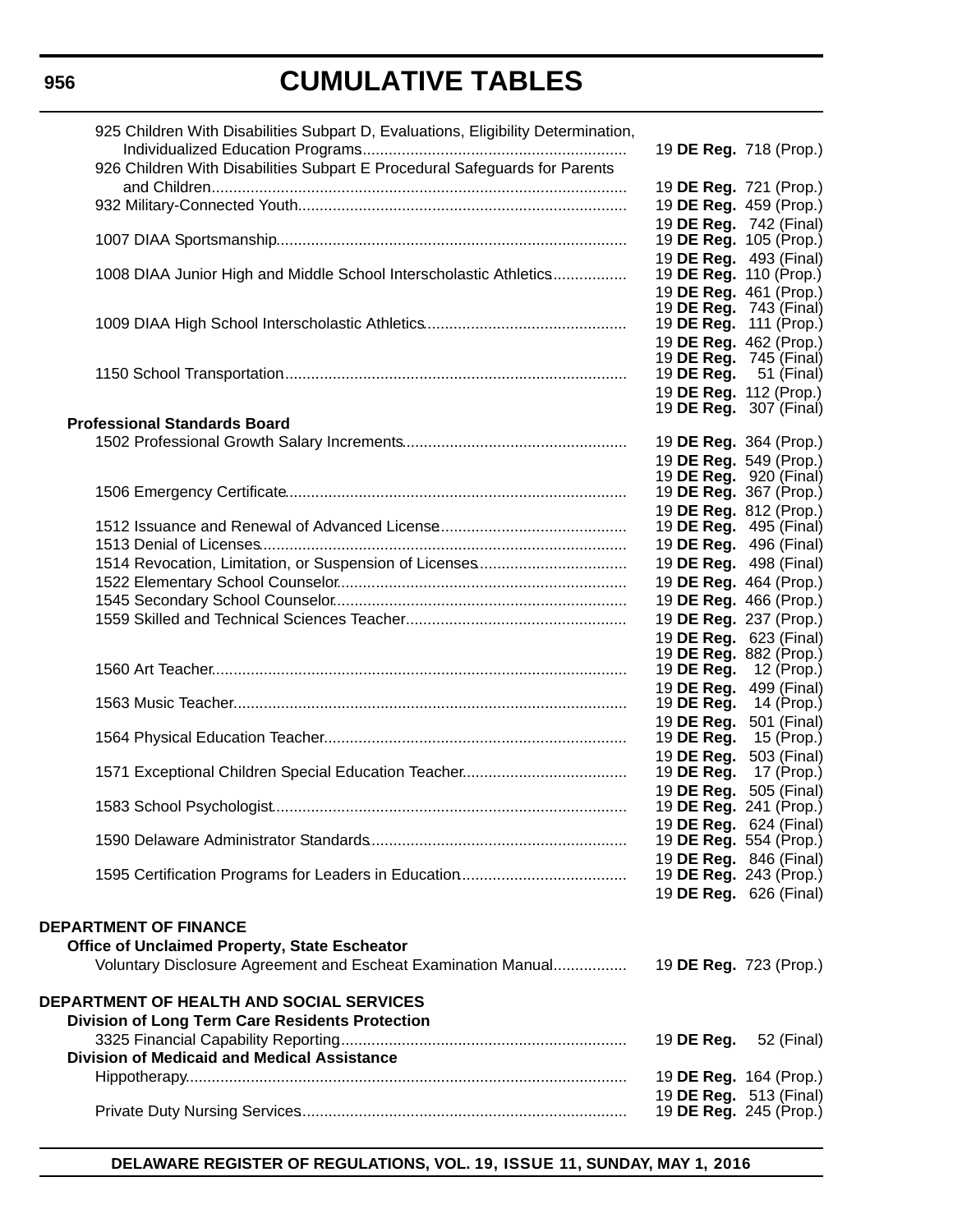| Reimbursement Methodology for Home Health Services                                                                                                                                                                                         | 19 DE Reg. 507 (Final)<br>19 DE Reg. 253 (Prop.)                                                           |            |
|--------------------------------------------------------------------------------------------------------------------------------------------------------------------------------------------------------------------------------------------|------------------------------------------------------------------------------------------------------------|------------|
| Reimbursement Methodology for State Plan Personal Care Services                                                                                                                                                                            | 19 DE Reg. 627 (Final)<br>19 DE Reg. 258 (Prop.)<br>19 DE Reg. 632 (Final)                                 |            |
| Title XIX Medicaid State Plan, Attachment 3.1-A, Introductory Page 1 (Tele-                                                                                                                                                                | 19 DE Reg. 20 (Prop.)                                                                                      |            |
| Title XIX Medicaid State Plan - Early and Periodic Screening, Diagnosis and<br>Treatment (EPSDT) Services - Inpatient Psychiatric Hospital Services for                                                                                    | 19 DE Reg. 191 (Final)                                                                                     |            |
| Title XIX Medicaid State Plan - Early and Periodic Screening, Diagnosis and                                                                                                                                                                | 19 DE Reg. 380 (Prop.)<br>19 DE Reg. 763 (Final)                                                           |            |
| Treatment (EPSDT) Services - Mental Health Services                                                                                                                                                                                        | 19 DE Reg. 373 (Prop.)<br>19 DE Reg. 754 (Final)                                                           |            |
| Title XIX Medicaid State Plan - Early and Periodic Screening, Diagnosis and<br>Treatment (EPSDT) Services - Substance Use Disorder Services                                                                                                | 19 DE Reg. 377 (Prop.)<br>19 DE Reg. 759 (Final)                                                           |            |
| Title XIX Medicaid State Plan: Long-term Care Facility Services- Post-Eligibility<br>Treatment of Institutionalized Individuals Personal Needs Allowance<br>Title XIX Medicaid State Plan: Long-term Care Facility Services- Standards for | 19 DE Reg. 893 (Prop.)                                                                                     |            |
| Payment of Reserved Beds During Absence from Long-Term Care<br>Title XIX Medicaid State Plan: Medical Care and Other Types of Remedial                                                                                                     | 19 DE Reg. 888 (Prop.)                                                                                     |            |
| Title XIX Medicaid State Plan, Multi-State Purchasing Pool Supplemental                                                                                                                                                                    | 19 DE Reg. 898 (Prop.)                                                                                     |            |
| Title XIX Medicaid State Plan - Pharmaceutical Services Reimbursement -                                                                                                                                                                    | 19 DE Reg.                                                                                                 | 57 (Final) |
|                                                                                                                                                                                                                                            | 19 DE Reg. 369 (Prop.)<br>19 DE Reg. 748 (Final)<br>19 <b>DE Reg.</b> 800 (Errata)                         |            |
| Title XIX Medicaid State Plan: Prescription Drug Supplemental Rebate                                                                                                                                                                       | 19 DE Reg. 884 (Prop.)                                                                                     |            |
| Title XIX Medicaid State Plan, State Plan Rehabilitative Services - Coverage<br>and Reimbursement for Community Support Services                                                                                                           | 19 DE Reg. 60 (Final)                                                                                      |            |
| <b>Division of Public Health</b><br>4304 Medical Orders for Life-Sustaining Treatment or Pre-Hospital Advance                                                                                                                              |                                                                                                            |            |
|                                                                                                                                                                                                                                            | 19 DE Reg. 388 (Prop.)                                                                                     |            |
|                                                                                                                                                                                                                                            | 19 DE Reg. 637 (Final)<br>19 <b>DE Reg.</b> 922 (Final)                                                    |            |
|                                                                                                                                                                                                                                            | 19 DE Reg. 388 (Prop.)<br>19 DE Reg. 847 (Final)                                                           |            |
|                                                                                                                                                                                                                                            | 19 <b>DE Reg.</b> 391 (Prop.)<br>19 DE Reg. 641 (Final)                                                    |            |
|                                                                                                                                                                                                                                            | 19 DE Reg. 849 (Final)<br>19 DE Reg. 169 (Prop.)<br>19 DE Reg. 407 (Final)                                 |            |
| 4455 Delaware Regulations Governing a Detailed Plumbing Code                                                                                                                                                                               | 19 <b>DE Reg.</b> 138 (Final)<br>19 DE Reg. 22 (Prop.)<br>19 DE Reg. 114 (Prop.)<br>19 DE Reg. 172 (Prop.) |            |
|                                                                                                                                                                                                                                            | 19 <b>DE Reg.</b> 517 (Final)<br>19 <b>DE Reg.</b> 115 (Prop.)<br>19 DE Reg. 309 (Final)                   |            |
| 4465 Delaware Radiation Control Regulations, Part D: Standards for Protection<br>Against Radiation; Part J: Notices, Instructions and Reports to Workers;                                                                                  |                                                                                                            |            |
|                                                                                                                                                                                                                                            | 19 DE Reg. 140 (Final)                                                                                     |            |

**DELAWARE REGISTER OF REGULATIONS, VOL. 19, ISSUE 11, SUNDAY, MAY 1, 2016**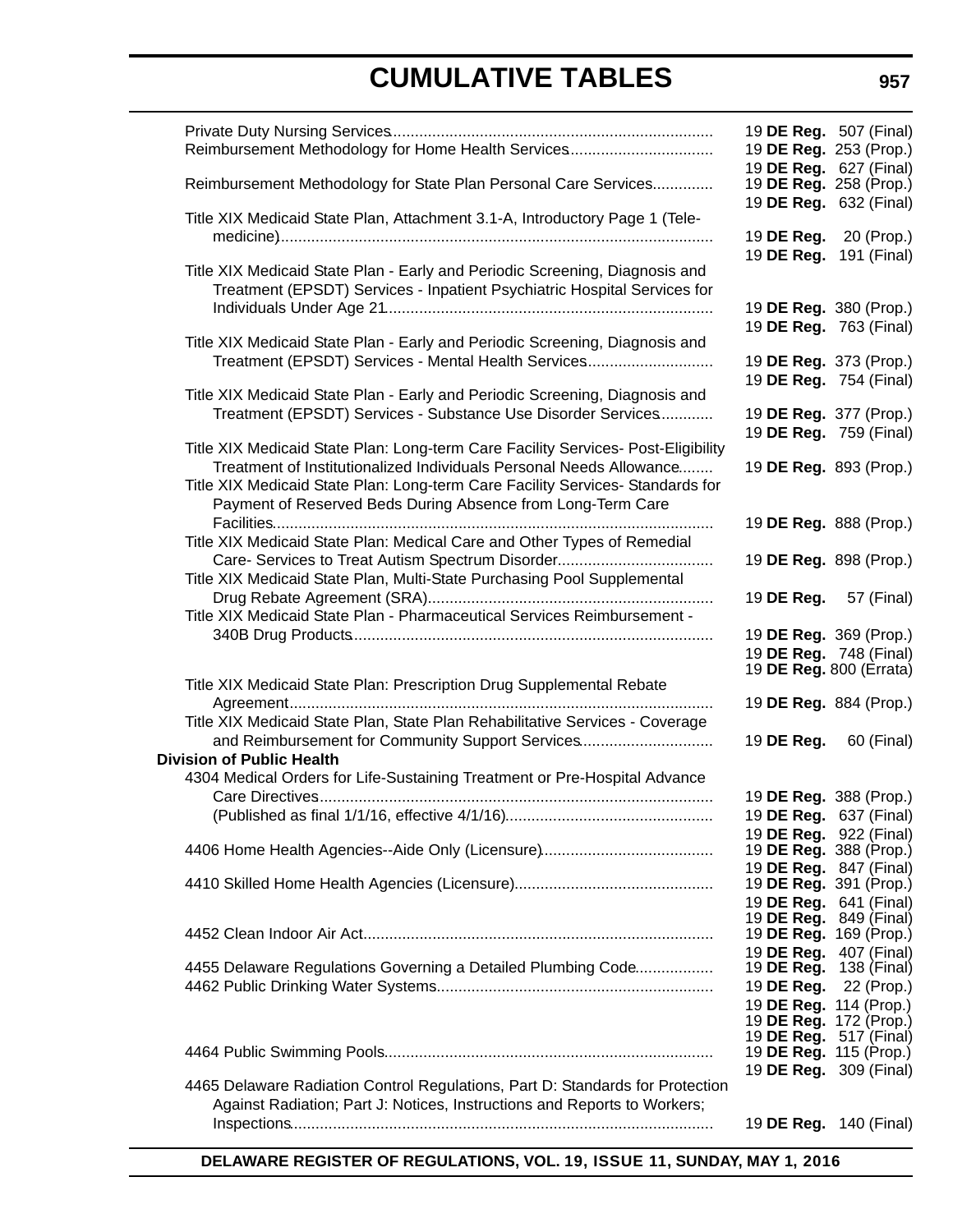|                                                                                                      | 19 DE Reg. 901 (Prop.)<br>19 DE Reg. 392 (Prop.)                                  |                                      |
|------------------------------------------------------------------------------------------------------|-----------------------------------------------------------------------------------|--------------------------------------|
|                                                                                                      | 19 DE Reg. 852 (Final)<br>19 DE Reg. 91 (Emer.)<br>19 DE Reg. 116 (Prop.)         |                                      |
| <b>DEPARTMENT OF INSURANCE</b>                                                                       |                                                                                   | 19 <b>DE Reg.</b> 409 (Final)        |
| <b>Office of the Commissioner</b>                                                                    |                                                                                   |                                      |
| 504 Continuing Education for Insurance Agents, Brokers, Surplus Lines                                |                                                                                   |                                      |
|                                                                                                      | 19 DE Reg. 262 (Prop.)<br>19 DE Reg. 525 (Final)                                  |                                      |
|                                                                                                      | 19 DE Reg. 561 (Prop.)<br>19 DE Reg. 817 (Prop.)                                  |                                      |
|                                                                                                      | 19 <b>DE Reg.</b> 173 (Prop.)                                                     |                                      |
| 1208 New Annuity Mortality Table for Use in Determining Reserve Liabilities                          | 19 DE Reg. 414 (Final)                                                            |                                      |
|                                                                                                      | 19 DE Reg. 263 (Prop.)                                                            |                                      |
| 1301 Internal Review, Arbitration and Independent Utilization Review of Heath                        | 19 DE Reg. 526 (Final)<br>19 DE Reg. 564 (Prop.)                                  |                                      |
| 1313 Arbitration of Health Insurance Disputes Between Carriers and Providers                         | 19 DE Reg. 923 (Final)<br>19 DE Reg. 564 (Prop.)                                  |                                      |
| 1315 Arbitration of Health Insurance Disputes Between Individuals and Carriers                       | 19 DE Reg. 924 (Final)<br>19 DE Reg. 569 (Prop.)                                  |                                      |
| 1316 Arbitration of Health Insurance Disputes Between Carriers and Non-                              | 19 DE Reg. 925 (Final)                                                            |                                      |
|                                                                                                      | 19 DE Reg. 573 (Prop.)                                                            |                                      |
| 1409 Insurance Coverage for Telemedicine and Telehealth                                              | 19 DE Reg. 926 (Final)<br>19 <b>DE Reg.</b> 469 (Prop.)<br>19 DE Reg. 768 (Final) |                                      |
|                                                                                                      | 19 <b>DE Reg.</b> 396 (Prop.)                                                     | 19 DE Reg. 642 (Final)               |
| <b>DEPARTMENT OF JUSTICE</b>                                                                         |                                                                                   |                                      |
| <b>Fraud and Consumer Protection Division</b>                                                        |                                                                                   |                                      |
| 104 Privacy Policies For Commercial Online Sites, Services, and Applications  19 DE Reg. 578 (Prop.) |                                                                                   |                                      |
| <b>DEPARTMENT OF LABOR</b><br><b>Division of Industrial Affairs</b>                                  |                                                                                   |                                      |
|                                                                                                      |                                                                                   | 19 <b>DE Reg.</b> 194 (Final)        |
| <b>Office of Workers' Compensation</b>                                                               |                                                                                   | 19 <b>DE Reg.</b> 415 (Final)        |
|                                                                                                      | 19 DE Reg. 175 (Prop.)<br>19 DE Reg. 416 (Final)                                  |                                      |
| <b>Division of Unemployment Insurance</b>                                                            |                                                                                   |                                      |
|                                                                                                      | 19 DE Reg.                                                                        | 64 (Final)<br>19 DE Reg. 820 (Prop.) |
| DEPARTMENT OF NATURAL RESOURCES AND ENVIRONMENTAL CONTROL<br><b>Division of Air Quality</b>          |                                                                                   |                                      |
|                                                                                                      | 19 DE Reg.                                                                        | 199 (Final)                          |
| 1138 Emission Standards for Hazardous Air Pollutants for Source Categories.                          | 19 DE Reg.<br>19 DE Reg.                                                          | 23 (Prop.)<br>311 (Final)            |
| 1141 Limiting Emissions of Volatile Organic Compounds from Consumer and                              | 19 DE Reg.                                                                        | 25 (Prop.)                           |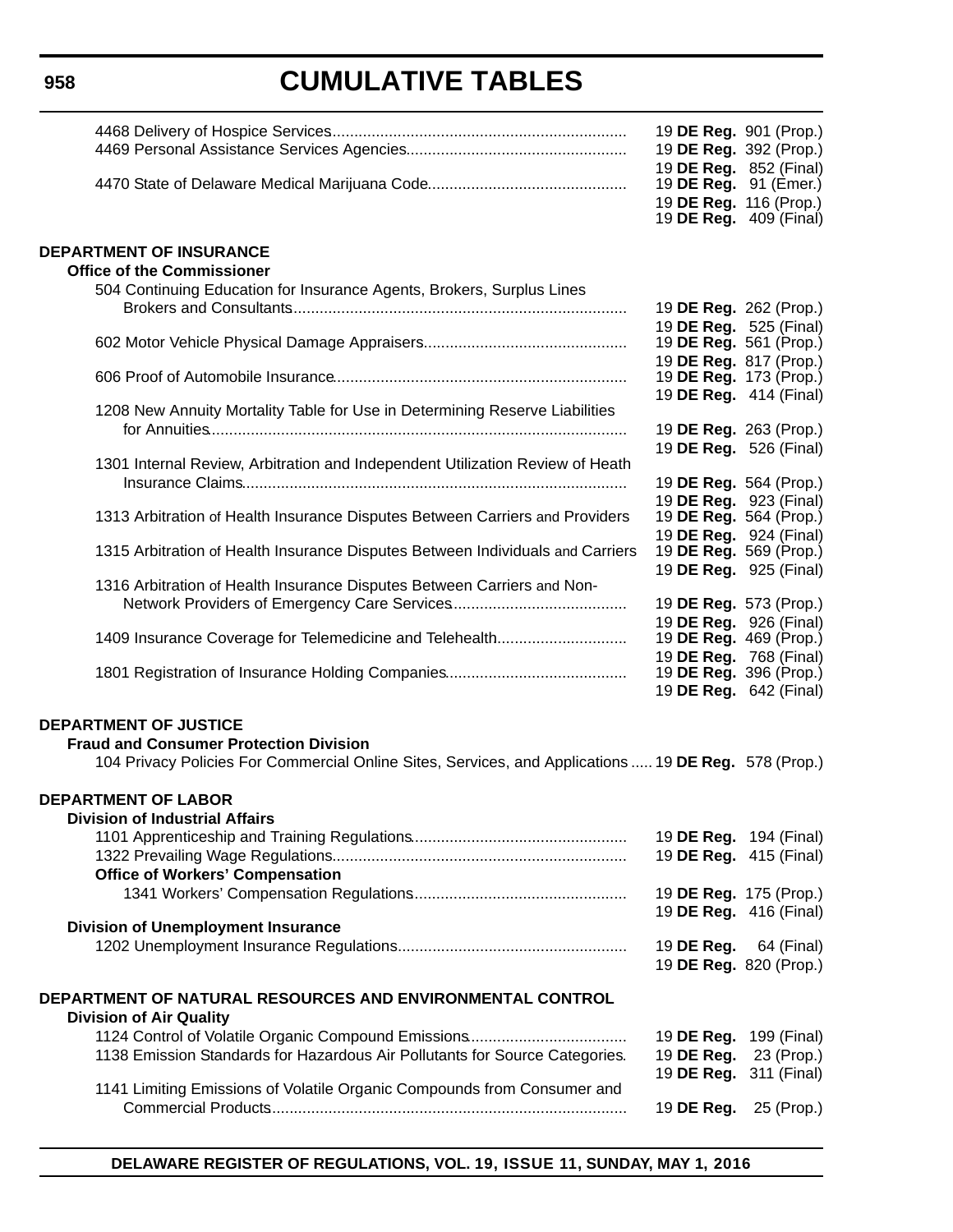| 1141 Limiting Emissions of Volatile Organic Compounds from Consumer and       |                               |                                                         |
|-------------------------------------------------------------------------------|-------------------------------|---------------------------------------------------------|
|                                                                               |                               | 19 DE Reg. 770 (Final)                                  |
| <b>Division of Energy and Climate</b>                                         |                               |                                                         |
| 102 Implementation of Renewable Energy Portfolio Standards Cost Cap           |                               |                                                         |
|                                                                               |                               | 19 DE Reg. 270 (Prop.)                                  |
|                                                                               |                               | 19 DE Reg. 397 (Prop.)<br>19 <b>DE Reg.</b> 643 (Final) |
|                                                                               |                               | 19 DE Reg. 880 (Errata)                                 |
| 104 Implementation of Renewable Energy Portfolio Standards Cost Cap           |                               |                                                         |
|                                                                               |                               | 19 DE Reg. 880 (Errata)                                 |
| <b>Division of Fish and Wildlife</b>                                          |                               |                                                         |
| 3507 Black Sea Bass Size Limit; Trip Limits, Seasons; Quotas                  |                               | 19 DE Reg. 92 (Emer.)                                   |
|                                                                               |                               | 19 DE Reg. 121 (Prop.)                                  |
|                                                                               |                               | 19 <b>DE Reg.</b> 313 (Final)                           |
|                                                                               |                               | 19 DE Reg. 401 (Prop.)                                  |
|                                                                               |                               | 19 DE Reg. 649 (Final)                                  |
|                                                                               |                               | 19 <b>DE Reg.</b> 315 (Final)                           |
| 3712 Commercial Conch Dredge Licenses [Commercial Conch Season]               |                               | 19 DE Reg. 315 (Final)                                  |
|                                                                               |                               | 19 DE Reg. 904 (Prop.)                                  |
| 3900 Wildlife: Section 4.0 Seasons; Section 23.0 Non-native/Invasive Wildlife |                               | 19 DE Reg. 176 (Prop.)                                  |
|                                                                               |                               | 19 DE Reg. 583 (Prop.)                                  |
|                                                                               |                               | 19 <b>DE Reg.</b> 927 (Final)                           |
| <b>Division of Parks and Recreation</b>                                       |                               |                                                         |
|                                                                               |                               | 19 DE Reg. 471 (Prop.)                                  |
|                                                                               |                               | 19 DE Reg. 854 (Final)                                  |
| <b>Division of Waste and Hazardous Substances</b>                             |                               |                                                         |
|                                                                               |                               | 19 <b>DE Reg.</b> 422 (Final)                           |
|                                                                               |                               | 19 DE Reg. 418 (Final)                                  |
|                                                                               | 19 <b>DE Reg.</b> 181 (Prop.) | 19 DE Reg. 905 (Prop.)                                  |
|                                                                               |                               | 19 DE Reg. 584 (Prop.)                                  |
|                                                                               |                               | 19 <b>DE Reg.</b> 930 (Final)                           |
|                                                                               |                               | 19 <b>DE Reg.</b> 402 (Prop.)                           |
|                                                                               |                               | 19 <b>DE Reg.</b> 773 (Final)                           |
| 1375 Regulations Governing Hazardous Substance Cleanup                        |                               | 19 <b>DE Reg.</b> 65 (Final)                            |
| <b>Division of Watershed Stewardship</b>                                      |                               |                                                         |
|                                                                               |                               | 19 DE Reg. 472 (Prop.)                                  |
| 5102 Regulation Governing Beach Protection and the Use of Beaches             |                               | 19 DE Reg. 274 (Prop.)                                  |
| <b>Division of Water</b>                                                      |                               |                                                         |
|                                                                               |                               |                                                         |
|                                                                               |                               |                                                         |
| DEPARTMENT OF SAFETY AND HOMELAND SECURITY                                    |                               |                                                         |
| <b>Division of State Police</b>                                               |                               |                                                         |
| 1300 Board of Examiners of Private Investigators & Private Security Agencies  |                               | 19 <b>DE Reg.</b> 202 (Final)                           |
| 2400 Board of Examiners of Constables, Rules 3.0 and 5.0                      |                               | 19 DE Reg. 425 (Final)                                  |
|                                                                               |                               | 19 DE Reg. 404 (Prop.)                                  |
| (Rule 9.0 published as final 1/1/16, effective 2/11/16)                       |                               | 19 DE Reg. 652 (Final)                                  |
|                                                                               |                               | 19 DE Reg. 426 (Final)                                  |
|                                                                               |                               | 19 DE Reg. 318 (Final)                                  |
|                                                                               |                               | 19 DE Reg. 912 (Prop.)                                  |
| Office of the Alcoholic Beverage Control Commissioner                         |                               |                                                         |
| 202 (Formerly Rule 19) A Rule Defining the Words Hotel, Motel, Restaurant     |                               |                                                         |
|                                                                               |                               | 19 <b>DE Reg.</b> 858 (Final)                           |
|                                                                               |                               | 19 DE Reg. 406 (Prop.)                                  |
|                                                                               |                               | 19 DE Reg. 775 (Final)                                  |
|                                                                               |                               |                                                         |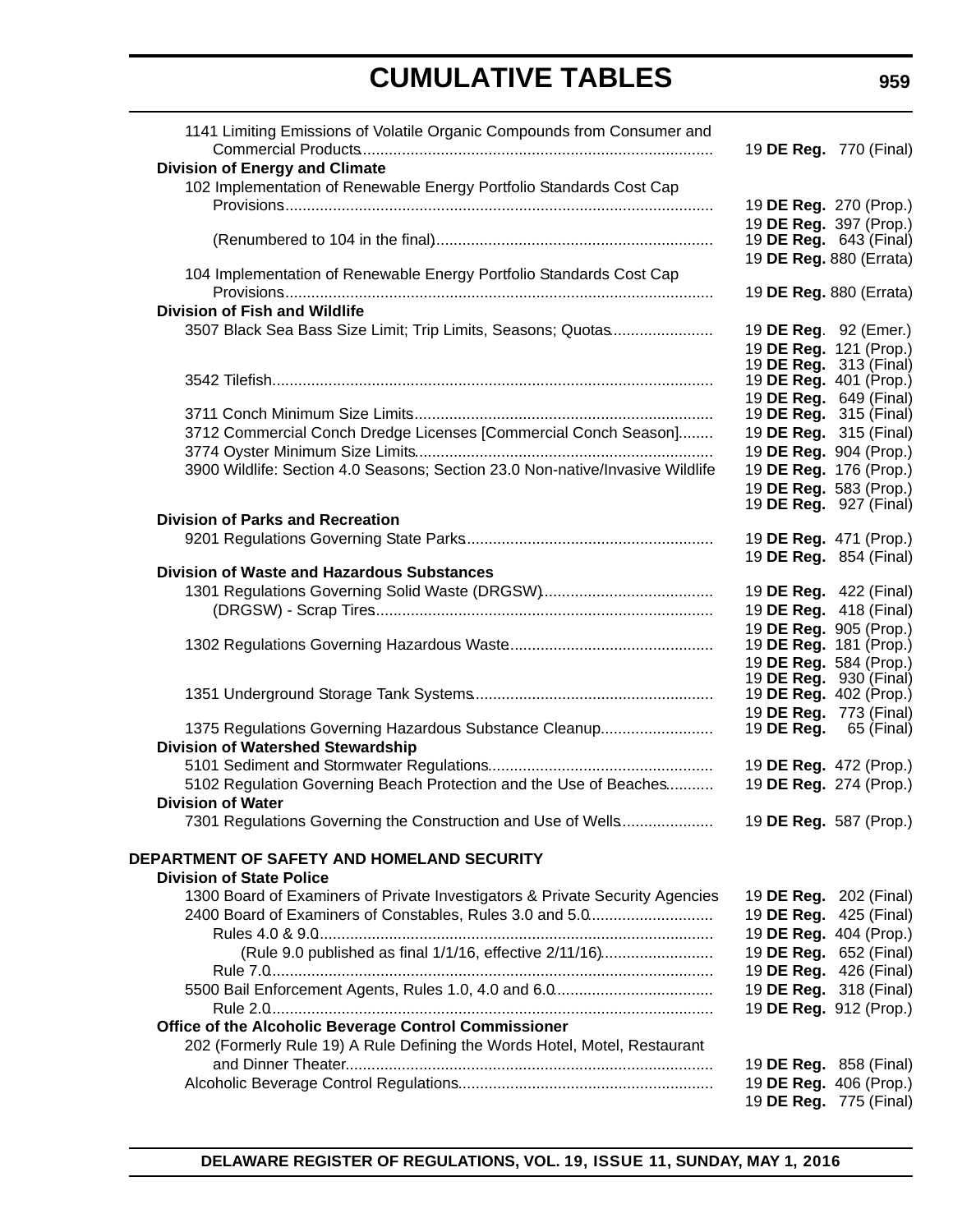| DEPARTMENT OF SERVICES FOR CHILDREN, YOUTH AND THEIR FAMILIES<br><b>Division of Family Services</b>                                                                                |                                                                |                                                  |
|------------------------------------------------------------------------------------------------------------------------------------------------------------------------------------|----------------------------------------------------------------|--------------------------------------------------|
| 101 Rules for Early Care and Education and School-Age Centers<br><b>Division of Prevention and Behavioral Health Services</b>                                                      | 19 DE Reg.                                                     | $6$ (Emer.)                                      |
|                                                                                                                                                                                    |                                                                | 19 DE Reg. 473 (Prop.)<br>19 DE Reg. 778 (Final) |
| <b>Office of Child Care Licensing</b><br>301 Criminal History Record Checks for Child Care Persons<br>302 Child Protection Registry Checks for Child Care, Health Care, and Public | 19 DE Reg. 821 (Prop.)                                         |                                                  |
|                                                                                                                                                                                    |                                                                | 19 DE Reg. 822 (Prop.)                           |
| <b>DEPARTMENT OF STATE</b>                                                                                                                                                         |                                                                |                                                  |
| <b>Division of Professional Regulation</b>                                                                                                                                         |                                                                |                                                  |
|                                                                                                                                                                                    |                                                                | 19 <b>DE Reg.</b> 68 (Final)                     |
|                                                                                                                                                                                    | 19 DE Reg. 658 (Final)<br>19 DE Reg. 124 (Prop.)               |                                                  |
|                                                                                                                                                                                    | 19 DE Reg. 275 (Prop.)<br>19 <b>DE Reg.</b> 659 (Final)        |                                                  |
|                                                                                                                                                                                    | 19 <b>DE Reg.</b> 427 (Final)                                  |                                                  |
|                                                                                                                                                                                    | 19 DE Reg. 913 (Prop.)                                         |                                                  |
|                                                                                                                                                                                    | 19 DE Reg. 724 (Prop.)                                         |                                                  |
|                                                                                                                                                                                    |                                                                | 19 DE Reg. 431 (Final)                           |
|                                                                                                                                                                                    | 19 DE Reg. 141 (Final)                                         |                                                  |
|                                                                                                                                                                                    |                                                                | 19 <b>DE Reg.</b> 69 (Final)                     |
|                                                                                                                                                                                    | 19 DE Reg. 184 (Prop.)                                         |                                                  |
|                                                                                                                                                                                    | 19 <b>DE Reg.</b> 780 (Final)<br>19 <b>DE Reg.</b> 914 (Prop.) |                                                  |
|                                                                                                                                                                                    | 19 DE Reg. 725 (Prop.)                                         |                                                  |
|                                                                                                                                                                                    | 19 DE Reg. 125 (Prop.)                                         |                                                  |
|                                                                                                                                                                                    | 19 DE Reg. 432 (Final)                                         |                                                  |
|                                                                                                                                                                                    | 19 DE Reg. 276 (Prop.)                                         |                                                  |
|                                                                                                                                                                                    | 19 DE Reg.                                                     | 26 (Prop.)                                       |
|                                                                                                                                                                                    | 19 DE Reg. 204 (Final)                                         |                                                  |
|                                                                                                                                                                                    |                                                                | 19 <b>DE Reg.</b> 914 (Prop.)                    |
|                                                                                                                                                                                    | 19 DE Reg. 26 (Prop.)<br>19 DE Reg. 125 (Prop.)                |                                                  |
|                                                                                                                                                                                    | 19 <b>DE Reg.</b> 660 (Final)                                  |                                                  |
|                                                                                                                                                                                    | 19 <b>DE Reg.</b> 282 (Prop.)                                  |                                                  |
|                                                                                                                                                                                    |                                                                | 19 DE Reg. 661 (Final)                           |
|                                                                                                                                                                                    |                                                                | 19 <b>DE Reg.</b> 860 (Final)                    |
| 2700 Board of Registration for Professional Land Surveyors                                                                                                                         |                                                                | 19 <b>DE Reg.</b> 142 (Final)                    |
|                                                                                                                                                                                    |                                                                | 19 DE Reg. 589 (Prop.)                           |
|                                                                                                                                                                                    | 19 DE Reg.                                                     | 19 <b>DE Reg.</b> 727 (Prop.)<br>70 (Final)      |
|                                                                                                                                                                                    | 19 DE Reg. 592 (Prop.)                                         |                                                  |
| 3000 Board of Professional Counselors of Mental Health and Chemical                                                                                                                |                                                                |                                                  |
|                                                                                                                                                                                    | 19 DE Reg. 283 (Prop.)                                         |                                                  |
|                                                                                                                                                                                    | 19 DE Reg. 592 (Prop.)                                         |                                                  |
|                                                                                                                                                                                    | 19 <b>DE Reg.</b> 663 (Final)                                  |                                                  |
|                                                                                                                                                                                    | 19 <b>DE Reg.</b> 932 (Final)<br>19 DE Reg. 827 (Prop.)        |                                                  |
|                                                                                                                                                                                    |                                                                | 19 DE Reg. 319 (Final)                           |
|                                                                                                                                                                                    | 19 DE Reg. 827 (Prop.)                                         |                                                  |
| 3700 Board of Speech/Language Pathologists, Audiologists and Hearing Aid                                                                                                           |                                                                |                                                  |
|                                                                                                                                                                                    | 19 DE Reg. 284 (Prop.)                                         |                                                  |
|                                                                                                                                                                                    | 19 DE Reg.                                                     | 27 (Prop.)                                       |

**DELAWARE REGISTER OF REGULATIONS, VOL. 19, ISSUE 11, SUNDAY, MAY 1, 2016**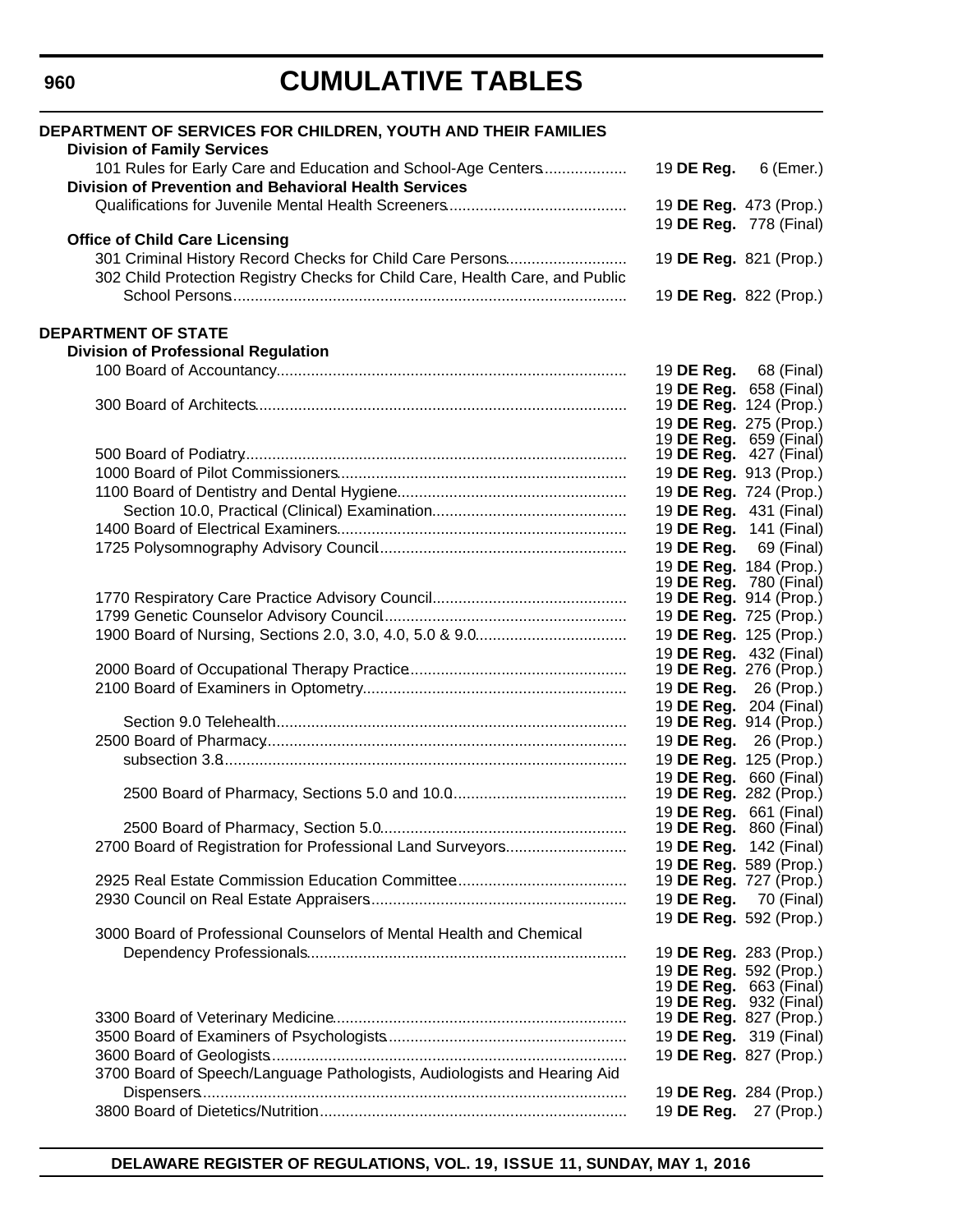| 4100 Board of Home Inspectors, Sections 4.0, 9.0 and 10.0                            |                              | 19 DE Reg. 933 (Final)<br>19 DE Reg. 184 (Prop.)                          |
|--------------------------------------------------------------------------------------|------------------------------|---------------------------------------------------------------------------|
| 5200 Board of Examiners of Nursing Home Administrators, Section 5.0,                 |                              | 19 DE Reg. 664 (Final)<br>19 DE Reg. 479 (Prop.)<br>19 DE Reg. 27 (Prop.) |
| <b>Public Service Commission</b>                                                     |                              | 19 DE Reg. 834 (Prop.)                                                    |
| 1202 Policies and Procedures Regarding FOIA Requests                                 |                              | 19 DE Reg. 434 (Final)                                                    |
| 3001 Rules for Certification and Regulation of Electric Suppliers (Docket No. 49)    |                              | 19 DE Reg. 595 (Prop.)                                                    |
|                                                                                      |                              | 19 DE Reg. 126 (Prop.)                                                    |
| 4002 Regulations Governing Payphone Service Providers in Delaware                    |                              | 19 <b>DE Reg.</b> 71 (Final)                                              |
|                                                                                      |                              |                                                                           |
| <b>DEPARTMENT OF TRANSPORTATION</b>                                                  |                              |                                                                           |
| <b>Division of Maintenance and Operations</b>                                        |                              |                                                                           |
| <b>Division of Motor Vehicles</b>                                                    |                              | 19 DE Reg. 728 (Prop.)                                                    |
| 2222 School Bus Driver Qualifications and Endorsements                               |                              | 19 DE Reg. 597 (Prop.)                                                    |
|                                                                                      |                              | 19 DE Reg. 936 (Final)                                                    |
| 2225 Delaware Driving Privilege Permit and Driving Privilege Card                    |                              | 19 <b>DE Reg.</b> 603 (Prop.)                                             |
| 2261 Changing of License Plate Numbers and Establishing a Fee for Such               |                              | 19 DE Reg. 937 (Final)                                                    |
|                                                                                      |                              | 19 DE Reg. 527 (Final)                                                    |
|                                                                                      |                              | 19 DE Reg. 836 (Prop.)                                                    |
|                                                                                      |                              | 19 DE Reg. 731 (Prop.)                                                    |
| <b>Division of Planning and Policy</b>                                               |                              |                                                                           |
|                                                                                      |                              | 19 <b>DE Reg.</b> 73 (Final)                                              |
|                                                                                      |                              | 19 DE Reg. 322 (Final)                                                    |
|                                                                                      |                              | 19 <b>DE Reg.</b> 737 (Prop.)<br>19 DE Reg. 938 (Final)                   |
| <b>Division of Transportation Solutions</b>                                          |                              |                                                                           |
|                                                                                      |                              | 19 DE Reg. 612 (Prop.)                                                    |
| 2402 Delaware Manual in Uniform Traffic Control Devices                              |                              | 19 DE Reg. 76 (Final)                                                     |
| 2405 Oversize/Overweight Hauling Permit Policy and Procedures Manual                 |                              | 19 DE Reg. 134 (Prop.)                                                    |
| <b>Office of the Secretary</b>                                                       |                              | 19 DE Reg. 324 (Final)                                                    |
|                                                                                      |                              | 19 DE Reg. 480 (Prop.)                                                    |
| <b>EXECUTIVE DEPARTMENT</b>                                                          |                              |                                                                           |
| <b>Office of Management and Budget</b>                                               |                              |                                                                           |
| Guidelines for Agency Regulatory Statements Required under the Regulatory            |                              |                                                                           |
|                                                                                      |                              | 19 DE Reg. 289 (Prop.)                                                    |
|                                                                                      |                              | 19 DE Reg. 528 (Final)                                                    |
| <b>Division of Facilities Management</b>                                             |                              |                                                                           |
| 4104 Regulations for the Drug Testing of Contractor and Subcontractor                |                              |                                                                           |
| Employees Working on Large Public Works Projects<br><b>Statewide Benefits Office</b> |                              | 19 <b>DE Reg.</b> 207 (Final)                                             |
| 2007 Disability Insurance Program Rules and Regulations                              | 19 <b>DE Reg.</b> 78 (Final) |                                                                           |
|                                                                                      |                              |                                                                           |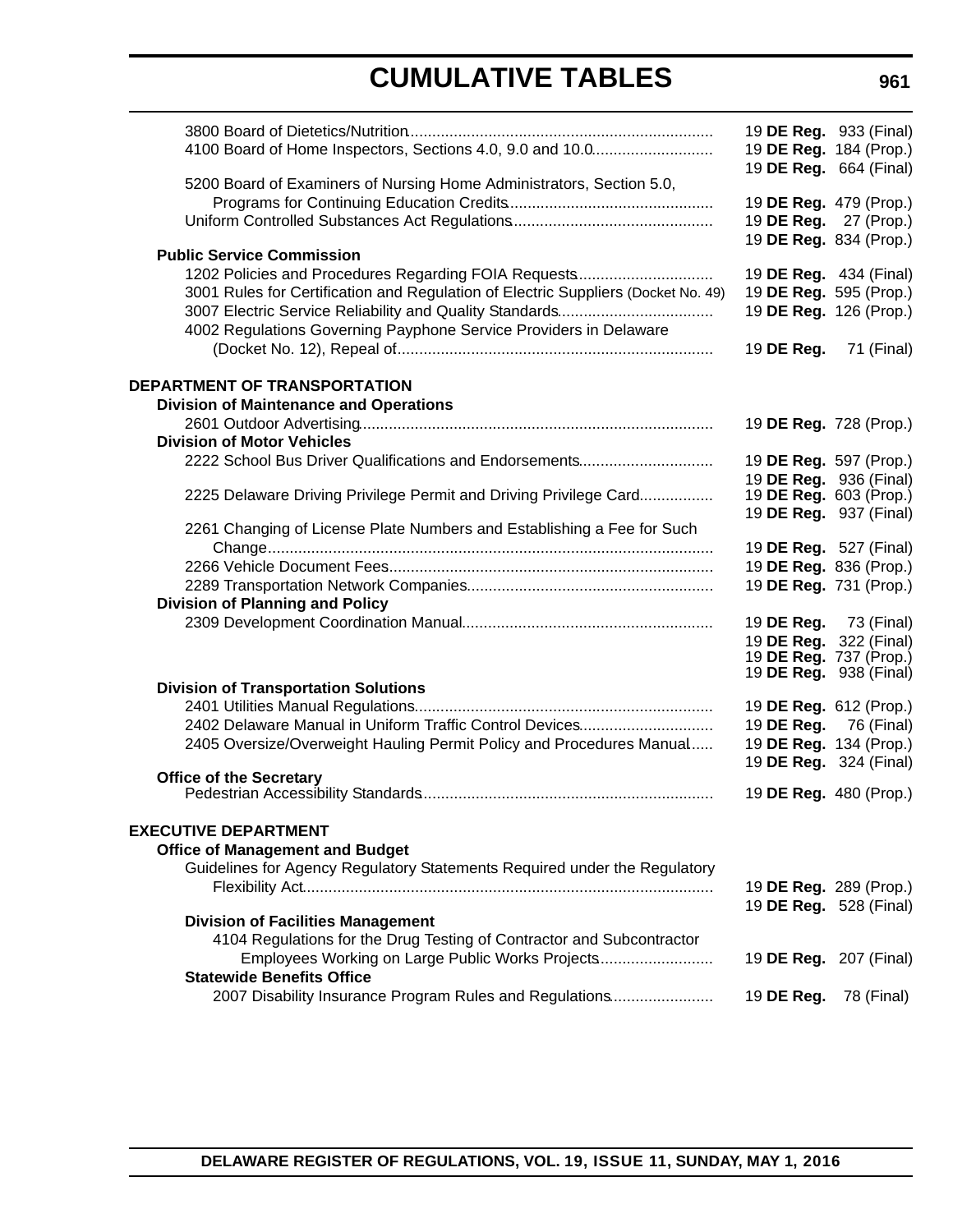# **ERRATA**

### <span id="page-13-0"></span>**[DEPARTMENT OF NATURAL RESOURCES AND ENVIRONMENTAL](http://www.dnrec.delaware.gov/Pages/Portal.aspx)  CONTROL**

**DIVISION [OF WATER](http://www.dnrec.delaware.gov/wr/Pages/Default.aspx)**

Statutory Authority: 7 Delaware Code, Sections 6003 and 6010 (7 **Del.C.** §§6003 & 6010) 7 **DE Admin. Code** 7301

#### **[7301 Regulations Governing the Construction and Use of Wells](#page-3-0)**

**\* Please Note:** The Proposed Regulation for *7301 Regulations Governing the Construction and Use of Wells* that was published in the January 1, 2016 issue of the Delaware *Register of Regulations* (19 DE Reg. 587) inadvertently excluded subsection 10.1.9, which was submitted as new text. Subsection 10.1.9 is printed below as an Errata. Since the excluded subsection 10.1.9 was never published by the Registrar as part of the initial proposed regulations in the January 1, 2016 edition of the *Register of Regulations*, the public comment period regarding these proposed regulations will now be re-opened by DNREC for an additional 30 days. Public comment will be accepted by DNREC from May 1, 2016 through close of business on May 31, 2016, at which time the hearing record will once again close regarding public comment. Individuals may submit written comments regarding the proposed changes via e-mail to Lisa.Vest@state.de.us or via the USPS to Lisa Vest, Hearing Officer, DNREC, 89 Kings Highway, Dover, DE 19901 (302) 739-9042. No additional hearing will be held.

#### **7301 Regulations Governing the Construction and Use of Wells** *(Break in Continuity of Sections)*

#### **910.0Well Abandonment Sealing**

910.1 General Requirements

*(Break in Continuity Within Section)*

10.1.9 A well will not be considered sealed if only the supply line is sealed.

**\*Please Note: The full text of the proposed regulation is not being republished. Please see 19 DE Reg. 587 for the proposed amendments to 7301 Regulations Governing the Construction and Use of Wells. A copy of the published regulation is available at:**

**<http://regulations.delaware.gov/register/january2016/proposed/19 DE Reg 587 01-01-16.htm>**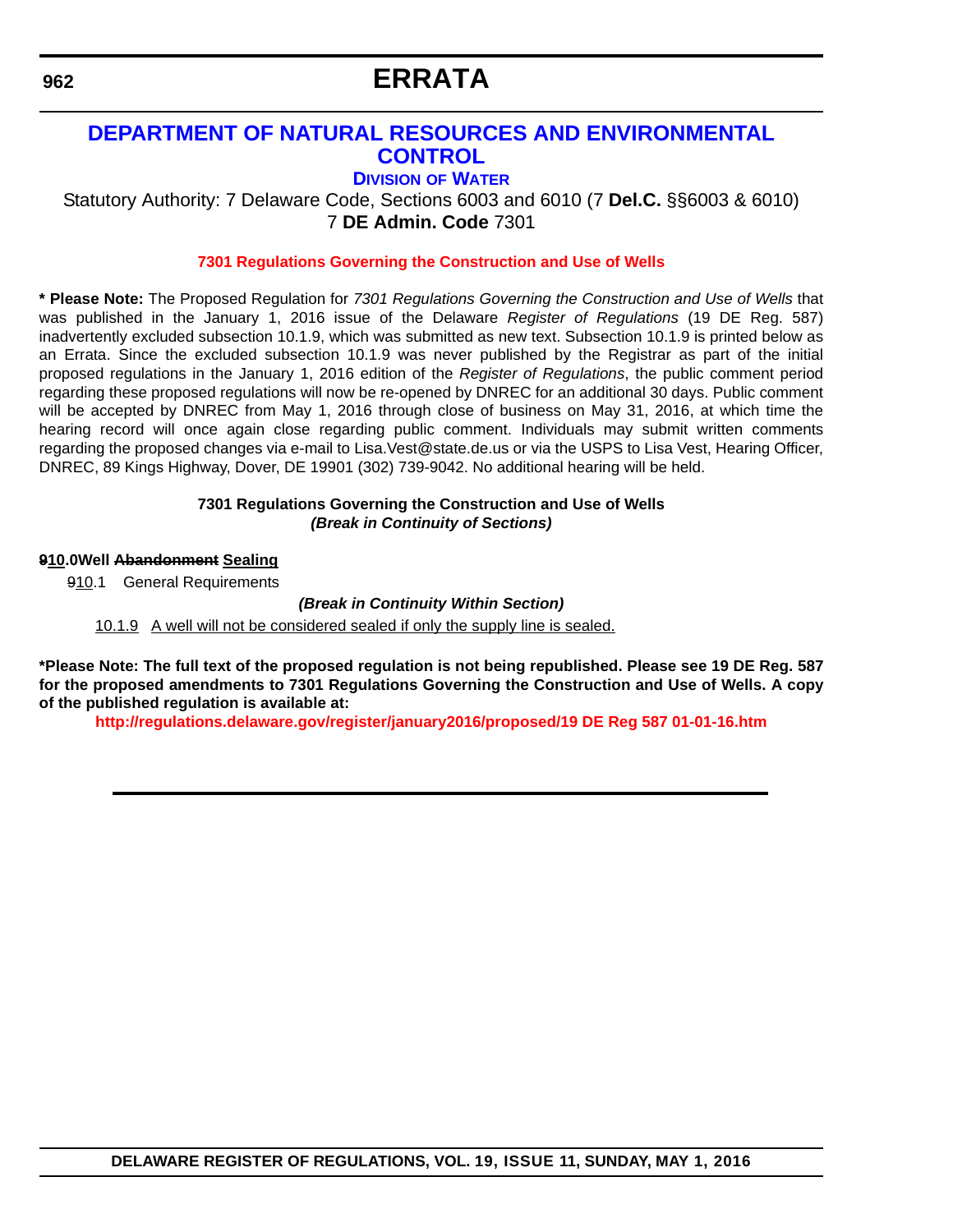#### **Symbol Key**

<span id="page-14-0"></span>Arial type indicates the text existing prior to the regulation being promulgated. Underlined text indicates new text. Language which is stricken through indicates text being deleted.

#### **Emergency Regulations**

Under 29 **Del.C.** §10119 an agency may promulgate a regulatory change as an Emergency under the following conditions:

#### **§ 10119. Emergency regulations.**

If an agency determines that an imminent peril to the public health, safety or welfare requires the adoption, amendment or repeal of a regulation with less than the notice required by § 10115, the following rules shall apply:

(1) The agency may proceed to act without prior notice or hearing or upon any abbreviated notice and hearing that it finds practicable;

(2) The order adopting, amending or repealing a regulation shall state, in writing, the reasons for the agency's determination that such emergency action is necessary;

(3) The order effecting such action may be effective for a period of not longer than 120 days and may be renewed once for a period not exceeding 60 days;

(4) When such an order is issued without any of the public procedures otherwise required or authorized by this chapter, the agency shall state as part of the order that it will receive, consider and respond to petitions by any interested person for the reconsideration or revision thereof; and

(5) The agency shall submit a copy of the emergency order to the Registrar for publication in the next issue of the *Register of Regulations*. (60 Del. Laws, c. 585, § 1; 62 Del. Laws, c. 301, § 2; 71 Del. Laws, c. 48, § 10.)

### **[DEPARTMENT OF NATURAL RESOURCES AND ENVIRONMENTAL](http://www.dnrec.delaware.gov/Pages/Portal.aspx)  CONTROL**

#### **DIVISION [OF WATERSHED STEWARDSHIP](http://www.dnrec.delaware.gov/swc/Pages/portal.aspx)**

Statutory Authority: 7 Delaware Code, Chapter 40 (7 **Del.C.** Ch.40) 7 **DE Admin. Code** 5101

#### **SECRETARY'S ORDER NO: 2016-WS-0019 Pursuant to 29 Del.C. §10119**

#### **[5101 Sediment and Stormwater Regulations](#page-3-0)**

#### **AUTHORITY**

Pursuant to 29 **Del.C.** §10119, the Department of Natural Resources and Environmental Control adopts as an emergency regulation the previously-adopted 2014 Delaware Sediment & Stormwater Regulations, (7 **DE Admin. Code** 5101) and further adopts the April 2016 Technical Document, without prior notice or public hearing, in the interest of public health, safety and welfare, consistent with the authority of 7 **Del.C.** Ch. 40, Erosion and Sedimentation Control. It should be noted that the emergency regulations are intended as interim measures, necessary to avoid harm to the public health, safety, and welfare, and to facilitate the continued process of plan review and approval, pending the formal adoption of regulations pursuant to the Administrative Procedures Act, within the 120-day period (renewable for an additional sixty days) allotted to emergency regulations.

#### **REASON FOR THE EMERGENCY REGULATION ORDER**

A ruling by the Delaware Superior Court in Baker, *et al.* v. DNREC, *et al.* (C. A. No. S13C-08-026 THG) on October 7, 2015 invalidated the 2013 and 2014 version of the Delaware Sediment & Stormwater Regulations on

**DELAWARE REGISTER OF REGULATIONS, VOL. 19, ISSUE 11, WEDNESDAY, MAY 1, 2016**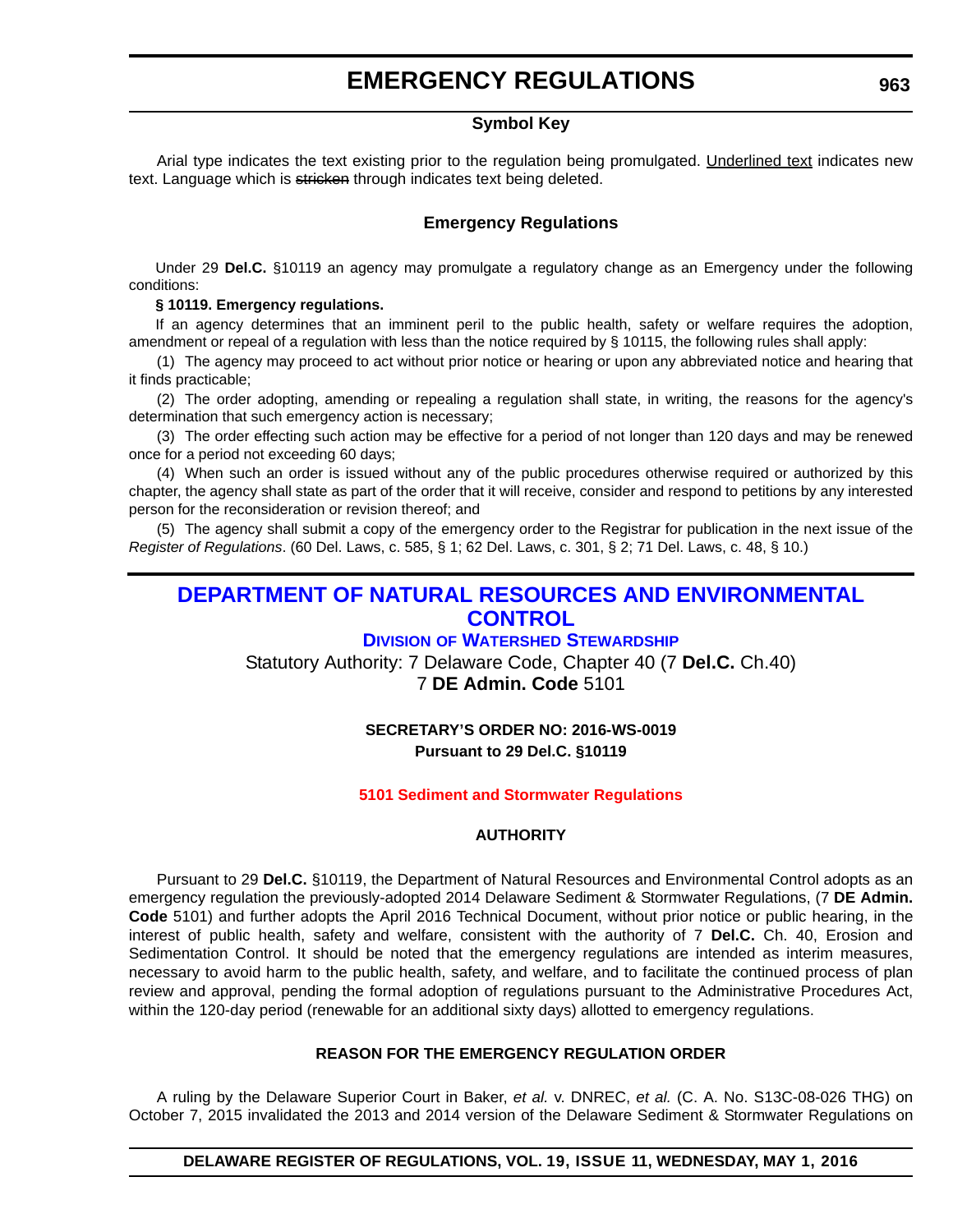procedural grounds. The Department appealed this ruling to the Delaware Supreme Court, which on Friday, April 15, 2016 affirmed the judgement of the Superior Court. Circumstances dictate that the Department take action immediately to resolve the regulatory vacuum left by these decisions, pending formal adoption of amended regulations.

The Superior Court decision, adopted by the Supreme Court, is silent as to what version of the regulations should be in place. The Superior Court Order as to the 2013/2014 regulations does not automatically revive any previous version of the regulations. Even if it did revive the previous regulations, the Court's prohibition on the use of the Technical Document in the exercise of regulatory authority effectively bars use of prior regulations, which rely on the same interplay with the Technical Document ruled invalid by the Court, and cannot stand alone. In order to proceed with regulatory actions while respecting the Court Order, the Department must issue an emergency regulation, pending further review, in order to have a valid set of regulations in place to implement the Delaware Sediment & Stormwater Law pursuant to 7 **Del.C.**, Ch. 40, Erosion and Sedimentation Control. Delaware is required by federal law to have a valid erosion and sedimentation program in place for all construction activities, and Delaware's erosion and sedimentation program must have regulations in place to be valid - 7 **Del.C.** Ch. 40, Erosion and Sedimentation Control.

In its decision, the Superior Court ruled that supplementary technical documents that contain guidelines, standards and requirements necessary for compliance must be treated the same as regulations, and must therefore be adopted in accordance with the Administrative Procedures Act (APA). By issuing an emergency regulation re-adopting the 2014 Regulations in conjunction with adoption of the April 2016 Technical Document, pursuant to the APA, the Department cures this defect, and allows plan review and approval to proceed, pending further review within the next 120 days.

Merely reverting to a previous version of the regulations would not cure the procedural defect identified by the Court, but would continue it, due to the interplay between prior regulations and prior versions of the technical support materials. In the absence of an interim regulation, the Department would find itself without a regulatory framework to carry out its statutory authority. A prolonged lapse in regulatory authority would create a situation of imminent peril to the public health, safety and welfare, with respect to the management of both the quantity and quality of stormwater runoff associated with land development, and the inability of any development projects to legally move forward. The importance of this regulatory authority was cited by the General Assembly in enacting Chapter 40 to Title 7, in finding "….that accelerated stormwater runoff increases flood flows and velocities, contributes to erosion, sedimentation, and degradation of water quality, overtaxes the carrying capacity of streams and storm sewers, greatly increases the costs of public facilities in carrying and controlling stormwater, undermines flood plain management and flood control efforts in downstream communities, reduces groundwater recharge, and threatens public health, welfare, and safety."

The threat to the public welfare from lapse or uncertainty in the regulatory climate would be reflected in significant potential economic impacts. As of the date of the Superior Court ruling in October 2015, a total of 311 applications were under review by the Department and its Delegated Agencies. This included two major public school projects in Sussex County, and a great number of DelDOT roadway improvement projects, including portions of the US 301 project. A total of 285 development plans and tax ditch maintenance plans have been approved under the 2013/2014 regulations. The owners and developers of these projects, who have invested millions of dollars in a good faith effort to comply with the regulations in place at the time, could be left in limbo, wondering whether they would need to expend even more money to re-engineer their projects. DelDOT projects are in jeopardy of losing Federal highway funds if the projects are not implemented according to schedule, and public school projects may not meet projected school opening dates, if the plan approval process is delayed by having to redesign. Additionally, the Department has invested a total of 3,905 contact hours to 675 attendees in various training sessions intended to train regulated parties and interested professionals in the application of the 2013/2014 Sediment & Stormwater Regulations. For many of the attendees, these are the only regulations under which they have designed plans.

It is worth noting not all applications that meet the 2014 Regulations would also meet the requirements of the previous regulations from 2006. The 2014 Regulations were more stringent in some respects and less so in others than the previous 2006 regulations, depending upon individual site conditions and watershed position. Therefore, there is no benefit or utility for the regulated community to be gained by merely adopting the 2006 regulations by emergency order.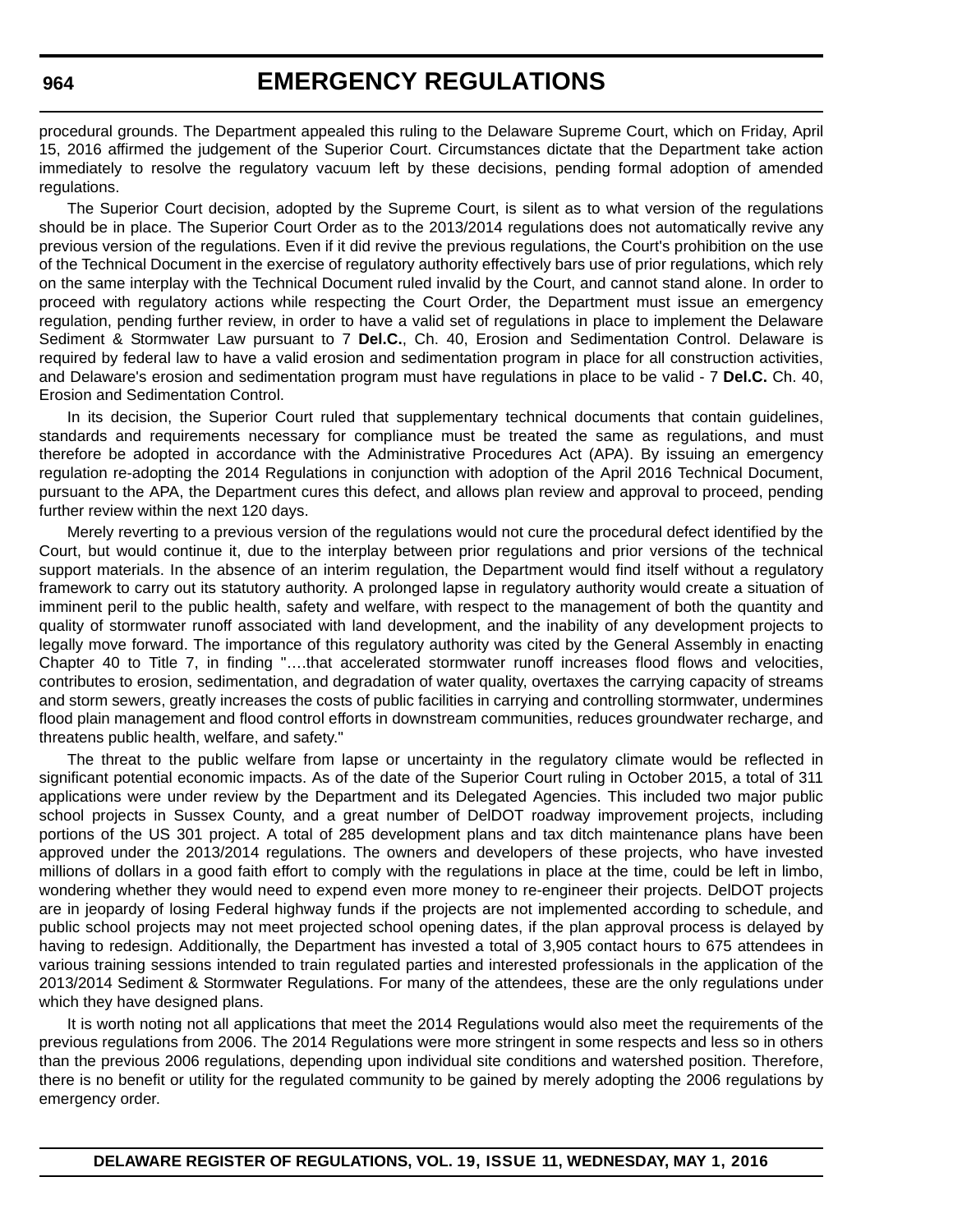The 2014 Regulations that are being re-adopted through this emergency order were originally adopted in compliance with the APA. While the March 2013 Technical Document and subsequent updates were not published by the Registrar of Regulations, they did go through public notice and an extensive public comment period, and were posted publicly on the Department's web site. The final document was the result of over 40 Regulatory Advisory Committee and Subcommittee public meetings with ongoing public comment which produced over 700 comments and responses on the Technical Document.

For the reasons cited above, the Department issues the 2014 Sediment & Stormwater Regulations in place at the time of the Superior Court and subsequent Supreme Court ruling, along with the most recent version of the Technical Document, dated April 2016, as a regulation, in accordance with the APA requirements, through this Emergency Regulation Order. The Department requests that the Registrar publish these regulations in the next issue of the Register of Regulations on May 1, 2016.

The Department intends to initiate a formal APA rulemaking process for the 2014 Regulations and current Technical Document, in compliance with all public hearing and notice requirements. Since December 2015 the Department has been meeting monthly with Regulatory Advisory Committee members and interested parties to undertake a comprehensive review of the regulation language and Technical Document, in order to propose improvements to both the procedural and technical elements of the regulations. DNREC will publish the emergency regulations on its webpage and reach out to stakeholders and the Delegated Agencies in order to assure continuity and to facilitate compliance.

#### **EFFECTIVE DATE OF ORDER**

This Emergency Order shall take effect at 12:01 AM on April 16, 2016 and shall apply to all activities subject to these regulations as of April 15, 2016, and shall remain in effect for 120 days; however, at the expiration of 120 days, the Department may choose to renew this Emergency Order once for a period not exceeding 60 days, consistent with 29 **Del.C.** §10119(3), to allow for meaningful public comment and Department response to such comment.

#### **PETITION FOR RECOMMENDATIONS**

Consistent with the requirements of 29 **Del.C.** §10119(4) the Department will receive, consider and respond to petitions by any interested person for the reconsideration or revision of this Order. Petitions should be presented to the Division of Watershed Stewardship, 89 Kings Highway, Dover, Delaware, 19901.

#### **ORDER**

It is hereby ordered, the 15th day of April 2016 that the above referenced 2014 Delaware Sediment & Stormwater Regulations with the April 2016 Technical Document, are adopted pursuant to 29 **Del.C.** §10119 and supported by the evidence contained herein. A copy of the 2014 Delaware Sediment & Stormwater Regulations and the April 2016 Technical Document can be viewed at the following link:

<http://www.dnrec.delaware.gov/swc/Pages/SedimentStormwater.aspx>

David S. Small, Secretary

#### **5101 Sediment and Stormwater Regulations** *(Break in Continuity of Sections)*

Included by reference herein is the April 2016 Technical Document. Due to the size of the Technical Document it is not being published here. Authenticated PDFs are available at the links below: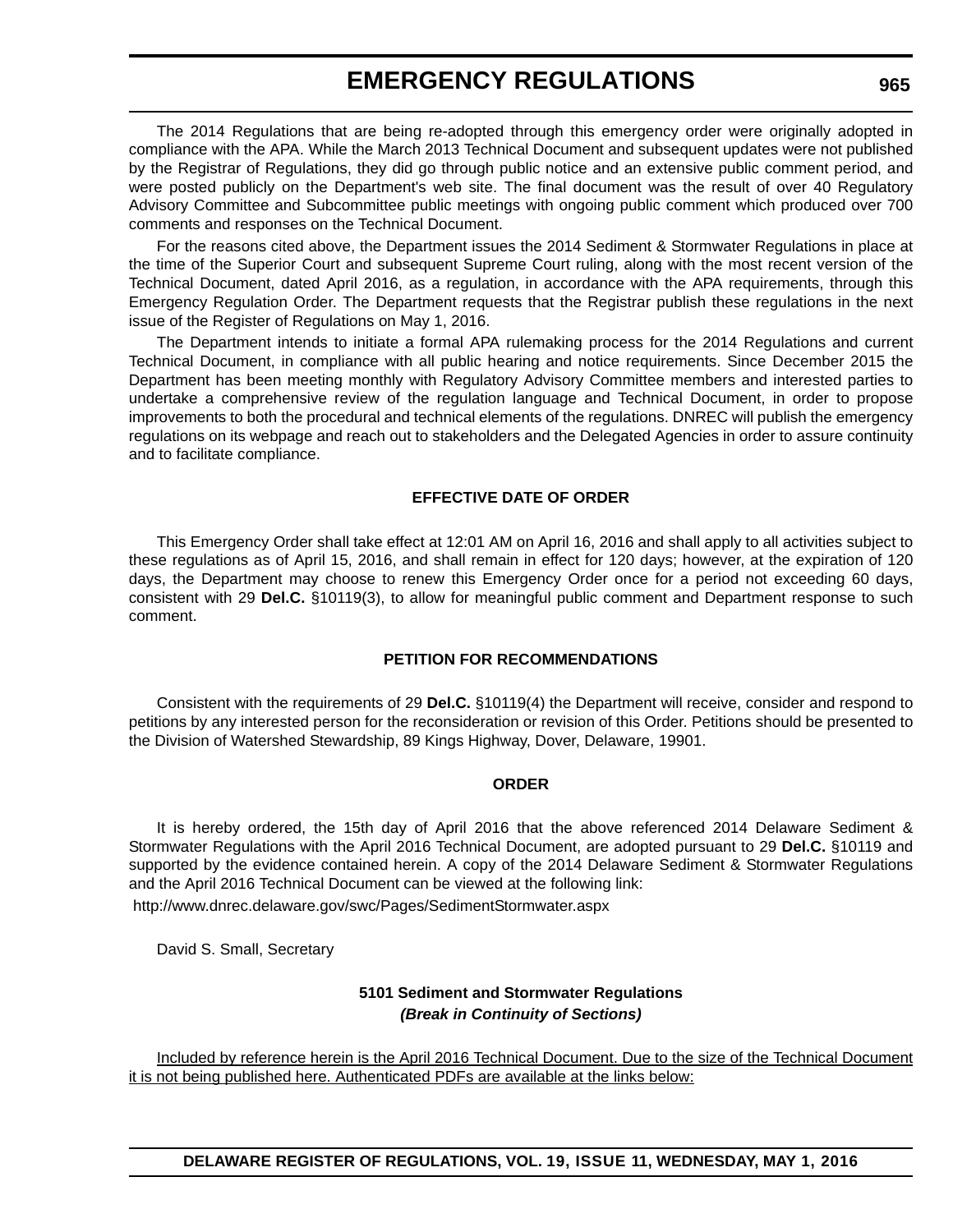**[regulations.delaware.gov/register/may2016/emergency/Article1.pdf](http://regulations.delaware.gov/register/may2016/emergency/Article1.pdf)**)

[1.0 Article 1 Sediment and Stormwater Program Background\\_EFF APR 2016](http://regulations.delaware.gov/register/may2016/emergency/Article1.pdf) (**[http://](http://regulations.delaware.gov/register/may2016/emergency/Article1.pdf)**

[2.0 Article 2 Policies and Procedures\\_EFF APR 2016](http://regulations.delaware.gov/register/may2016/emergency/Article2.pdf) (**[http://regulations.delaware.gov/register/may2016/](http://regulations.delaware.gov/register/may2016/emergency/Article2.pdf) [emergency/Article2.pdf](http://regulations.delaware.gov/register/may2016/emergency/Article2.pdf)**) [3.0 Article 3 Plan Review and Approval\\_EFF APR 2016](http://regulations.delaware.gov/register/may2016/emergency/Article3.pdf) (**[http://regulations.delaware.gov/register/may2016/](http://regulations.delaware.gov/register/may2016/emergency/Article3.pdf) [emergency/Article3.pdf](http://regulations.delaware.gov/register/may2016/emergency/Article3.pdf)**) [3.02.1.5 Example Project Application Package\\_EFF APR 2016](http://regulations.delaware.gov/register/may2016/emergency/Example30215.pdf) (**[http://regulations.delaware.gov/register/](http://regulations.delaware.gov/register/may2016emergency/Example30215.pdf) [may2016emergency/Example30215.pdf](http://regulations.delaware.gov/register/may2016emergency/Example30215.pdf)**) [3.02.2.7.1 Example Residential Preliminary Plan\\_EFF APR 2016](http://regulations.delaware.gov/register/may2016/emergency/Example302271.pdf) (**[http://regulations.delaware.gov/register/](http://regulations.delaware.gov/register/may2016/emergency/Example302271.pdf) [may2016/emergency/Example302271.pdf](http://regulations.delaware.gov/register/may2016/emergency/Example302271.pdf)**) [3.02.2.7.2 Example Commercial Preliminary Plan\\_EFF APR 2016](http://regulations.delaware.gov/register/may2016/emergency/Example302272.pdf) (**[http://regulations.delaware.gov/register/](http://regulations.delaware.gov/register/may2016/emergency/Example302272.pdf) [may2016/emergency/Example302272.pdf](http://regulations.delaware.gov/register/may2016/emergency/Example302272.pdf)**) [3.02.2.7.3 Example Institutional Preliminary Plan\\_EFF APR 2016](http://regulations.delaware.gov/register/may2016/emergency/Example302273.pdf) (**[http://regulations.delaware.gov/register/](http://regulations.delaware.gov/register/may2016/emergency/Example302273.pdf) [may2016/emergency/Example302273.pdf](http://regulations.delaware.gov/register/may2016/emergency/Example302273.pdf)**) [3.02.2.7.4 Example Redevelopment Preliminary Plan\\_EFF APR 2016](http://regulations.delaware.gov/register/may2016/emergency/Example302274.pdf) (**[http://regulations.delaware.gov/](http://regulations.delaware.gov/register/may2016/emergency/Example302274.pdf) [register/may2016/emergency/Example302274.pdf](http://regulations.delaware.gov/register/may2016/emergency/Example302274.pdf)**) [3.06.1 Delaware ESC Handbook\\_EFF APR 2016](http://regulations.delaware.gov/register/may2016/emergency/ESCHandbook.pdf) (**[http://regulations.delaware.gov/register/may2016/](http://regulations.delaware.gov/register/may2016/emergency/ESCHandbook.pdf) [emergency/ESCHandbook.pdf](http://regulations.delaware.gov/register/may2016/emergency/ESCHandbook.pdf)**) [3.06.2 Post Construction Stormwater BMP Standards and Specifications\\_EFF APR 2016](http://regulations.delaware.gov/register/may2016/emergency/PostConstruction.pdf) (**[http://](http://regulations.delaware.gov/register/may2016/emergency/PostConstruction.pdf) [regulations.delaware.gov/register/may2016/emergency/PostConstruction.pdf](http://regulations.delaware.gov/register/may2016/emergency/PostConstruction.pdf)**) [4.0 Article 4 Construction Review and Compliance\\_EFF APR 2016](http://regulations.delaware.gov/register/may2016/emergency/Article4.pdf) (**[http://regulations.delaware.gov/](http://regulations.delaware.gov/register/may2016/emergency/Article4.pdf) [register/may2016/emergency/Article4.pdf](http://regulations.delaware.gov/register/may2016/emergency/Article4.pdf)**) [5.0 Article 5 Operation and Maintenance\\_EFF APR 2016](http://regulations.delaware.gov/register/may2016/emergency/Article5.pdf) (**[http://regulations.delaware.gov/register/](http://regulations.delaware.gov/register/may2016/emergency/Article5.pdf) [may2016/emergency/Article5.pdf](http://regulations.delaware.gov/register/may2016/emergency/Article5.pdf)**) **\*Please Note: Due to the size of the emergency regulation, it is not being published here in its entirety. A copy of the regulation is available at: [5101 Sediment and Stormwater Regulations](http://regulations.delaware.gov/register/may2016/emergency/19 DE Reg 963 05-01-16.htm)**

**DELAWARE REGISTER OF REGULATIONS, VOL. 19, ISSUE 11, WEDNESDAY, MAY 1, 2016**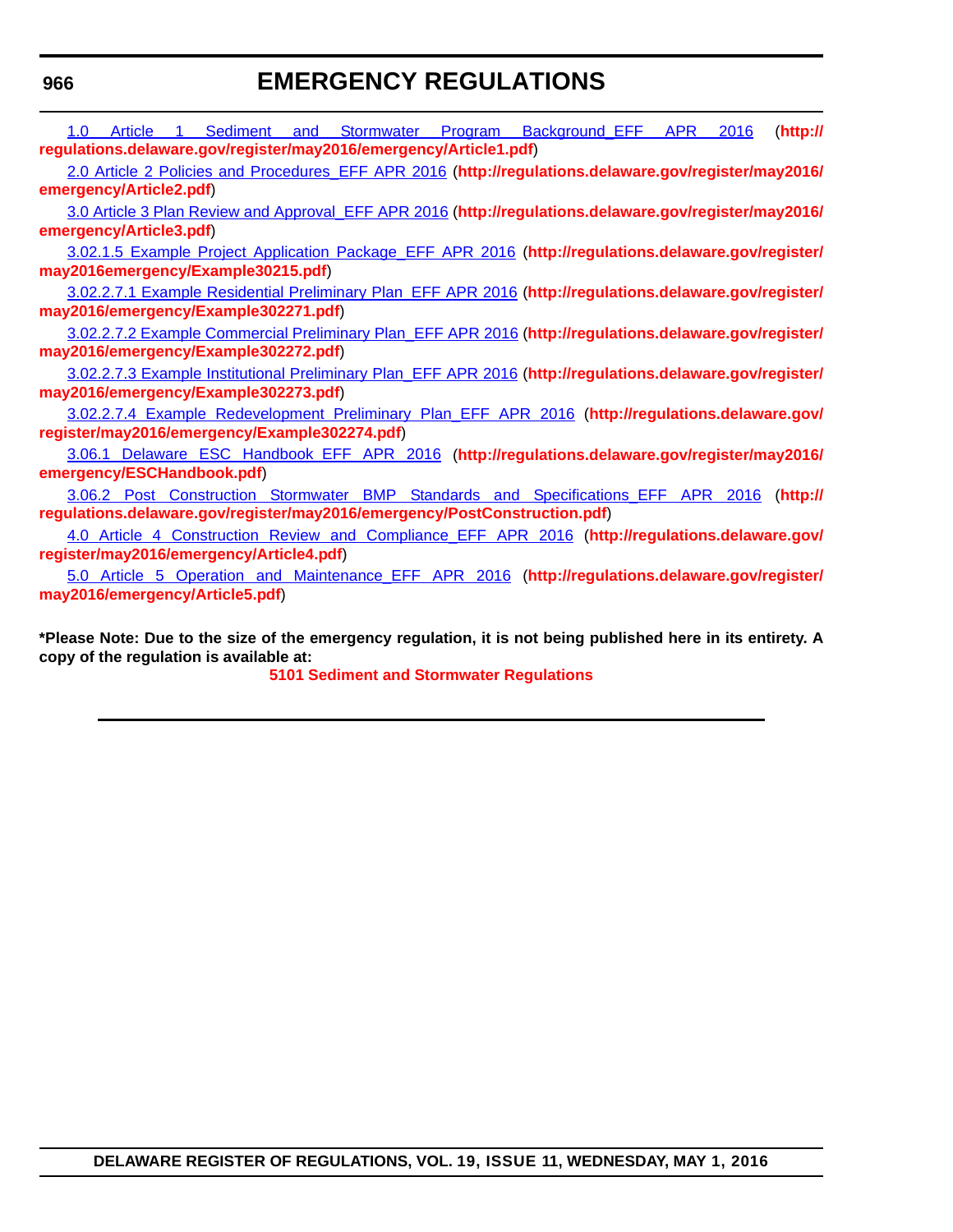#### **Symbol Key**

<span id="page-18-0"></span>Arial type indicates the text existing prior to the regulation being promulgated. Underlined text indicates new text. Language which is stricken through indicates text being deleted.

#### **Proposed Regulations**

Under 29 **Del.C.** §10115 whenever an agency proposes to formulate, adopt, amend or repeal a regulation, it shall file notice and full text of such proposals, together with copies of the existing regulation being adopted, amended or repealed, with the Registrar for publication in the *Register of Regulations* pursuant to §1134 of this title. The notice shall describe the nature of the proceedings including a brief synopsis of the subject, substance, issues, possible terms of the agency action, a reference to the legal authority of the agency to act, and reference to any other regulations that may be impacted or affected by the proposal, and shall state the manner in which persons may present their views; if in writing, of the place to which and the final date by which such views may be submitted; or if at a public hearing, the date, time and place of the hearing. If a public hearing is to be held, such public hearing shall not be scheduled less than 20 days following publication of notice of the proposal in the *Register of Regulations*. If a public hearing will be held on the proposal, notice of the time, date, place and a summary of the nature of the proposal shall also be published in at least 2 Delaware newspapers of general circulation. The notice shall also be mailed to all persons who have made timely written requests of the agency for advance notice of its regulation-making proceedings.

### **[DEPARTMENT OF EDUCATION](http://www.doe.k12.de.us/)**

**OFFICE OF [THE SECRETARY](https://pubapps.doe.k12.de.us/EducationalDirectoryPublic/pages/DDOE/Branches.aspx?page=branches&BID=1)**

Statutory Authority: 14 Delaware Code, Section 122(b) (14 **Del.C.** §122(b)) 14 **DE Admin. Code** 922

#### **PUBLIC NOTICE**

**Education Impact Analysis Pursuant To 14 Del.C**. **Section 122(d)**

**[922 Children with Disabilities Subpart A, Purposes and Definitions](#page-3-0)**

#### **A. TYPE OF REGULATORY ACTION REQUIRED**

Amendment to Existing Regulation

#### **B. SYNOPSIS OF SUBJECT MATTER OF THE REGULATION**

The Secretary of Education seeks the consent of the State Board of Education to amend 14 **DE Admin. Code** 922 Children with Disabilities Subpart A, Purposes and Definitions. The regulation is being amended to change the terminology of "Emotional Disturbance" to also be known as "Emotional Disability" as these terms are used interchangeably.

Persons wishing to present their views regarding this matter may do so in writing by the close of business on or before July 7, 2016 to Tina Shockley, Education Associate, Department of Education, Regulatory Review, at 401 Federal Street, Suite 2, Dover, Delaware 19901. A copy of this regulation may be viewed or obtained at the Department of Education, Finance Office located at the address listed above. This regulation will be out for public comment for 60 days.

#### **C. IMPACT CRITERIA**

1. Will the amended regulation help improve student achievement as measured against state achievement standards? The amended regulation is intended to improve student achievement as measured against state achievement standards by ensuring that students with an emotional disability receive the services due to them under the Individuals with Disabilities Act (IDEA).

2. Will the amended regulation help ensure that all students receive an equitable education? The amended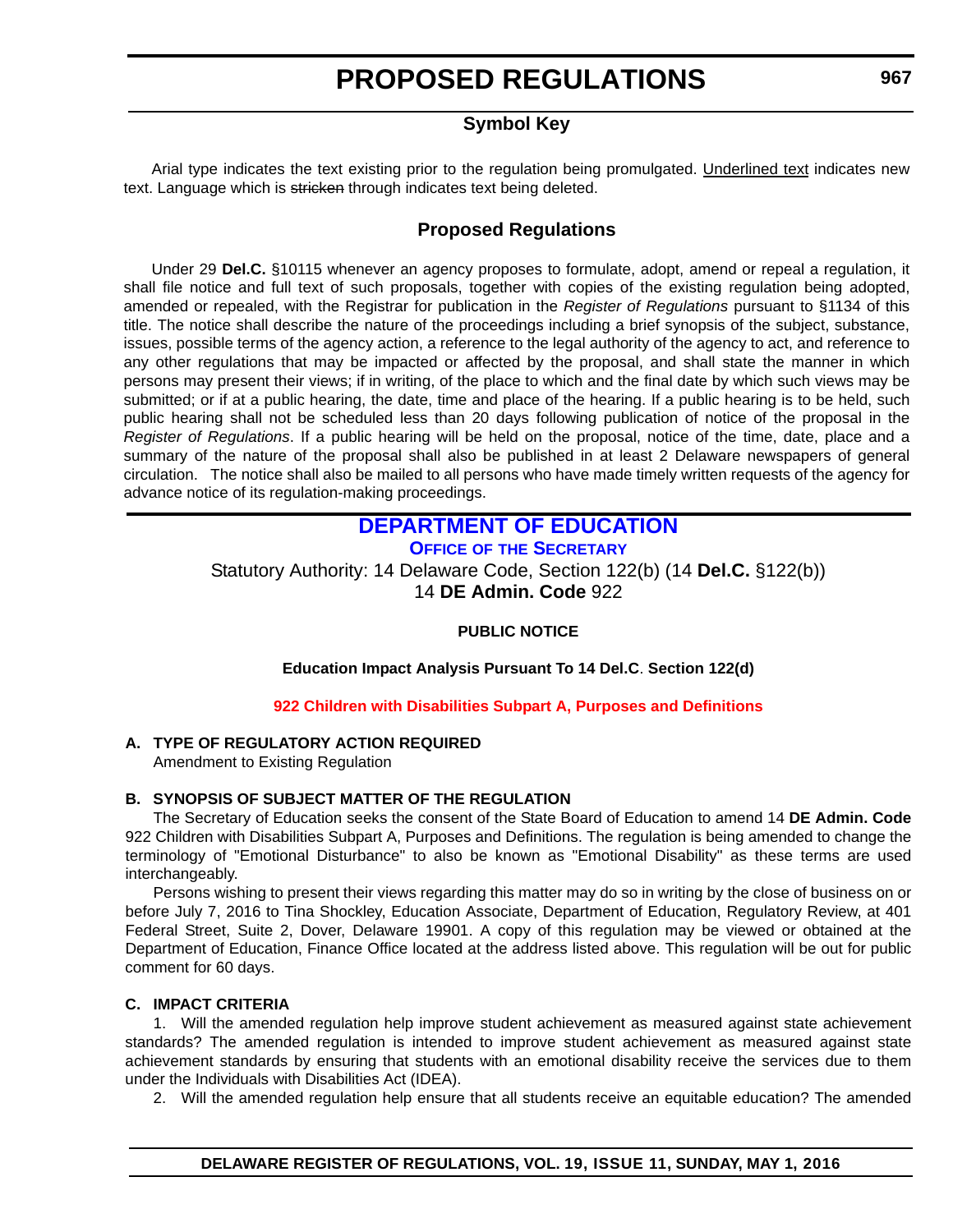regulation does not address equitable education.

3. Will the amended regulation help to ensure that all students' health and safety are adequately protected? The amendments do not address students' health and safety.

4. Will the amended regulation help to ensure that all students' legal rights are respected? The amended regulation continues to help ensure that all student's legal rights are respected.

5. Will the amended regulation preserve the necessary authority and flexibility of decision making at the local board and school level? The amendments do not change decision making at the local or school levels.

6. Will the amended regulation place unnecessary reporting or administrative requirements or mandates upon decision makers at the local board and school levels? The amended regulation does not place any unnecessary reporting or administrative requirements on decision makers.

7. Will the decision making authority and accountability for addressing the subject to be regulated be placed in the same entity? The decision making authority and accountability does not change because of the amendments.

8. Will the amended regulation be consistent with and not an impediment to the implementation of other state educational policies, in particular to state educational policies addressing achievement in the core academic subjects of mathematics, science, language arts and social studies? The amendments are consistent with and not an impediment to the implementation of other state educational policies.

9. Is there a less burdensome method for addressing the purpose of the regulation? There is not a less burdensome method for addressing this subject matter.

10. What is the cost to the State and to the local school boards of compliance with the regulation? There is not an expected cost to implementing this regulation with the amendments.

#### **\*Please Note: The Regulatory Flexibility Analysis and Impact Statement for this regulation, as required by 29 Del.C. Ch. 104, is available at:**

**<http://regulations.delaware.gov/register/may2016/proposed/19 DE Reg 967RFA 05-01-16.pdf>**

#### **922 Children with Disabilities Subpart A, Purposes and Definitions**

**Non-regulatory note:** Some sections of this regulation are shown in *italics*. Federal law requires that the Delaware Department of Education identify in writing any Delaware rule, regulation or policy that is a state-imposed requirement rather than a federal requirement (see 20 USC §14079(a)(2)). The italicized portions of this regulation are Delaware-imposed requirements for the education of children with disabilities and are not specifically required by federal special education law and regulations.

#### *(Break in Continuity of Sections)*

#### **3.0 Definitions Applicable to Regulations 922 to 929:**

#### *(Break in Continuity Within Section)*

**"Child with a Disability"** means a child evaluated in accordance with 14 **DE Admin. Code** 925.4.0 through 925.12.0 as having intellectual disability, a hearing impairment (including deafness), a speech or language impairment, a visual impairment (including blindness), a serious emotional disturbance (referred to in these regulations as ''emotional disturbance'') disability, an orthopedic impairment, autism, traumatic brain injury, an other health impairment, a specific learning disability, deaf-blindness, or multiple disabilities, and who, by reason thereof, needs special education and related services.

#### *(Break in Continuity Within Section)*

**"Autism"** means a developmental disability significantly affecting verbal and nonverbal communication and social interaction, generally evident before age three (3), that adversely affects a child's educational performance. Other characteristics often associated with autism are engagement in repetitive activities and stereotyped movements, resistance to environmental change or change in daily routines, and unusual responses to sensory experiences. A child who manifests the characteristics of autism after age three (3) could be identified as having autism if the other criteria in this definition are satisfied.

Autism does not apply if a child's educational performance is adversely affected primarily because the child has an emotional disturbance disability, as defined in this section.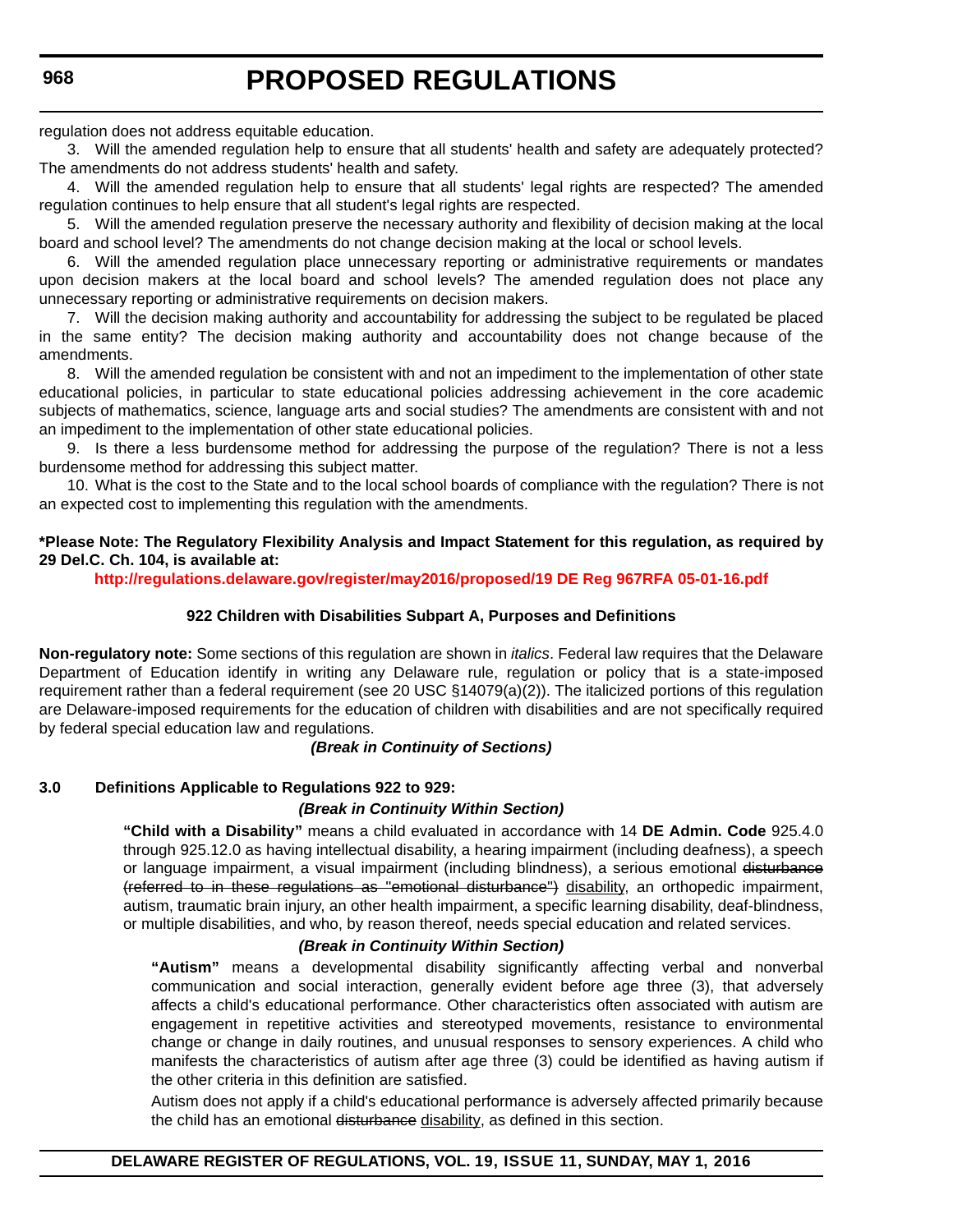#### *(Break in Continuity Within Section)*

<span id="page-20-0"></span>**"Emotional Disturbance Disability"** means a condition exhibiting one (1) or more of the following characteristics over a long period of time and to a marked degree that adversely affects a child's educational performance: an inability to learn that cannot be explained by intellectual, sensory, or health factors; an inability to build or maintain satisfactory interpersonal relationships with peers and teachers; inappropriate types of behavior or feelings under normal circumstances; a general pervasive mood of unhappiness or depression; or a tendency to develop physical symptoms or fears associated with personal or school problems. Emotional disturbance disability includes schizophrenia. The term does not apply to children who are socially maladjusted, unless it is determined that they have an emotional disturbance disability as defined in this section. *The term "emotional disturbance" is sometimes used as a substitute for the term "emotional disability" and shall be considered an equivalent term for purposes of these regulations.*

**\*Please Note: As the rest of the sections were not amended, they are not being published. A copy of the regulation is available at:**

**[922 Children with Disabilities Subpart A, Purposes and Definitions](http://regulations.delaware.gov/register/may2016/proposed/19 DE Reg 967 05-01-16.htm)**

**OFFICE OF [THE SECRETARY](https://pubapps.doe.k12.de.us/EducationalDirectoryPublic/pages/DDOE/Branches.aspx?page=branches&BID=1)** Statutory Authority: 14 Delaware Code, Section 122(b) (14 **Del.C.** §122(b)) 14 **DE Admin. Code** 925

#### **PUBLIC NOTICE**

**Education Impact Analysis Pursuant To 14 Del.C**. **Section 122(d)**

#### **[925 Children with Disabilities Subpart D, Evaluations, Eligibility Determination, Individualized Education](#page-3-0)  Programs**

**A. Type of Regulatory Action Required**

Amendment to Existing Regulation

#### **B. Synopsis of Subject Matter of the Regulation**

The Secretary of Education seeks the consent of the State Board of Education to amend 14 **DE Admin. Code** 925 Children with Disabilities Subpart D, Evaluations, Eligibility Determination, Individualized Education Programs. The regulation is being amended to align the regulation with changes made to 14 **Del.C.** Ch. 31 which includes progress on transition goals and conduct of Individualized Education Program (IEP) meetings, notice of such meetings and parent input prior to IEP meetings. The amendments also include that the Department of Education (DOE), in conjunction with the Department of Justice, will annually survey a random and representative sample of parents and their children who have Individualized Education Programs (IEP) with respect to their satisfaction with the IEP process. Additionally, it is being amended to change the terminology of "Emotional Disturbance" to also be known as "Emotional Disability" as these terms are often used interchangeably.

This regulation was out for public comment on February 1 and March 1, 2016 respectively. Public comments were received from the Governor's Advisory Council for Exceptional Citizens and the State Council for Persons with Disabilities. The Councils expressed concern that the "prior notice of meeting" and the "full explanation of procedural safeguards" were not outlined in the regulation per statute. The Department wishes to clarify the difference between **notice of meeting** (**a.k.a. invitation to meeting**) (925.22) and **prior written notice** (as outlined in 926.3.0). SB 33 addressed procedural safeguards provided with the **prior written notice**. It does not address providing procedural safeguards with the **notice of meeting**. Within the prior written notice document, a summary of the procedural safeguards, as well as a link for the parent to obtain a full copy of their procedural safeguards will be provided. Thus, no change regarding this issue is needed to the regulation. Note, minor grammatical changes are reflected in this republication of the regulation.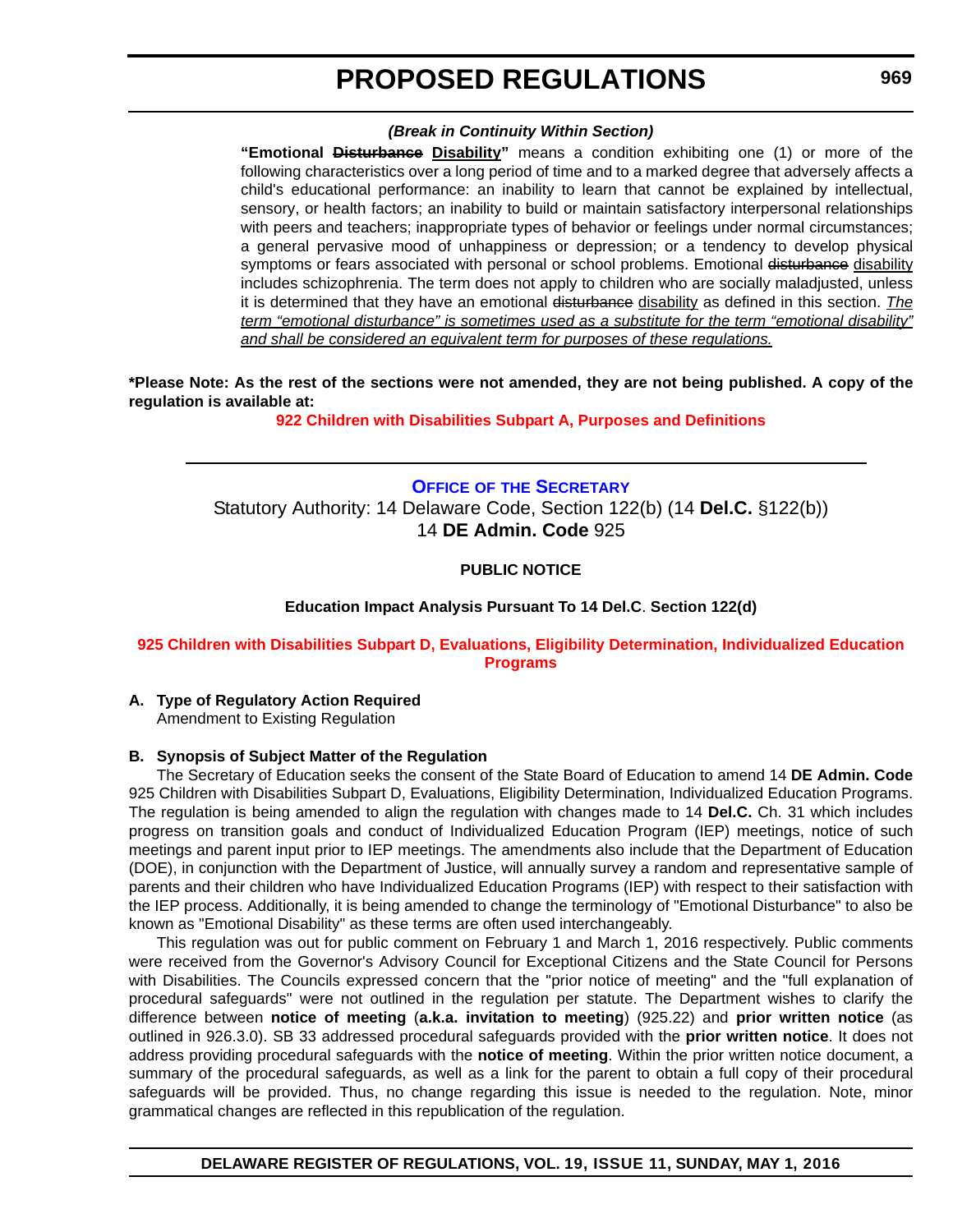Persons wishing to present their views regarding this matter may do so in writing by the close of business on or before July 7, 2016 to Tina Shockley, Education Associate, Department of Education, Regulatory Review, at 401 Federal Street, Suite 2, Dover, Delaware 19901. A copy of this regulation may be viewed or obtained at the Department of Education, Finance Office located at the address listed above. This regulation will be out for a 60 day comment period.

#### **C. Impact Criteria**

1. Will the amended regulation help improve student achievement as measured against state achievement standards? The amended regulation is intended to help improve student achievement as measured against state achievement standards, by ensuring parent input, IEP meetings are conducted properly, and that student progress on transition goals is provided with the same frequency as academic goals.

2. Will the amended regulation help ensure that all students receive an equitable education? The amended regulation is intended to help ensure all students receive an equitable education.

3. Will the amended regulation help to ensure that all students' health and safety are adequately protected? The amendments do not address students' health and safety.

4. Will the amended regulation help to ensure that all students' legal rights are respected? The amended regulation continues to help ensure that all student's legal rights are respected.

5. Will the amended regulation preserve the necessary authority and flexibility of decision making at the local board and school level? The amendments do not change decision making at the local or school levels.

6. Will the amended regulation place unnecessary reporting or administrative requirements or mandates upon decision makers at the local board and school levels? The amended regulation does not place any unnecessary reporting or administrative requirements on decision makers.

7. Will the decision making authority and accountability for addressing the subject to be regulated be placed in the same entity? The decision making authority and accountability does not change because of the amendments.

8. Will the amended regulation be consistent with and not an impediment to the implementation of other state educational policies, in particular to state educational policies addressing achievement in the core academic subjects of mathematics, science, language arts and social studies? The amendments are consistent with and not an impediment to the implementation of other state educational policies.

9. Is there a less burdensome method for addressing the purpose of the regulation? There is not a less burdensome method for addressing this subject matter.

10. What is the cost to the State and to the local school boards of compliance with the regulation? There is not an expected cost to implementing this regulation with the amendments.

#### **\*Please Note: The Regulatory Flexibility Analysis and Impact Statement for this regulation, as required by 29 Del.C. Ch. 104, is available at:**

**<http://regulations.delaware.gov/register/may2016/proposed/19 DE Reg 969RFA 05-01-16.pdf>**

#### **925 Children with Disabilities Subpart D, Evaluations, Eligibility Determination, Individualized Education Programs**

**Non-regulatory note:** Some sections of this regulation are shown in *italics*. Federal law requires that the Delaware Department of Education identify in writing any Delaware rule, regulation or policy that is a state-imposed requirement rather than a federal requirement (see 20 USC §14079(a)(2)). The *italicized portions* of this regulation are Delaware-imposed requirements for the education of children with disabilities and are not specifically required by federal special education law and regulations.

#### **1.0 Parental Consent**

#### *(Break in Continuity Within Section)*

1.8 To meet the reasonable efforts requirement of this section, the public agency shall document its attempts to obtain parental consent using the procedures in 22.4 22.6.

(Authority: 20 U.S.C. 1414(a)(1)(D) and 1414(c); 14 **Del.C.** §3110)

*(Break in Continuity of Sections)*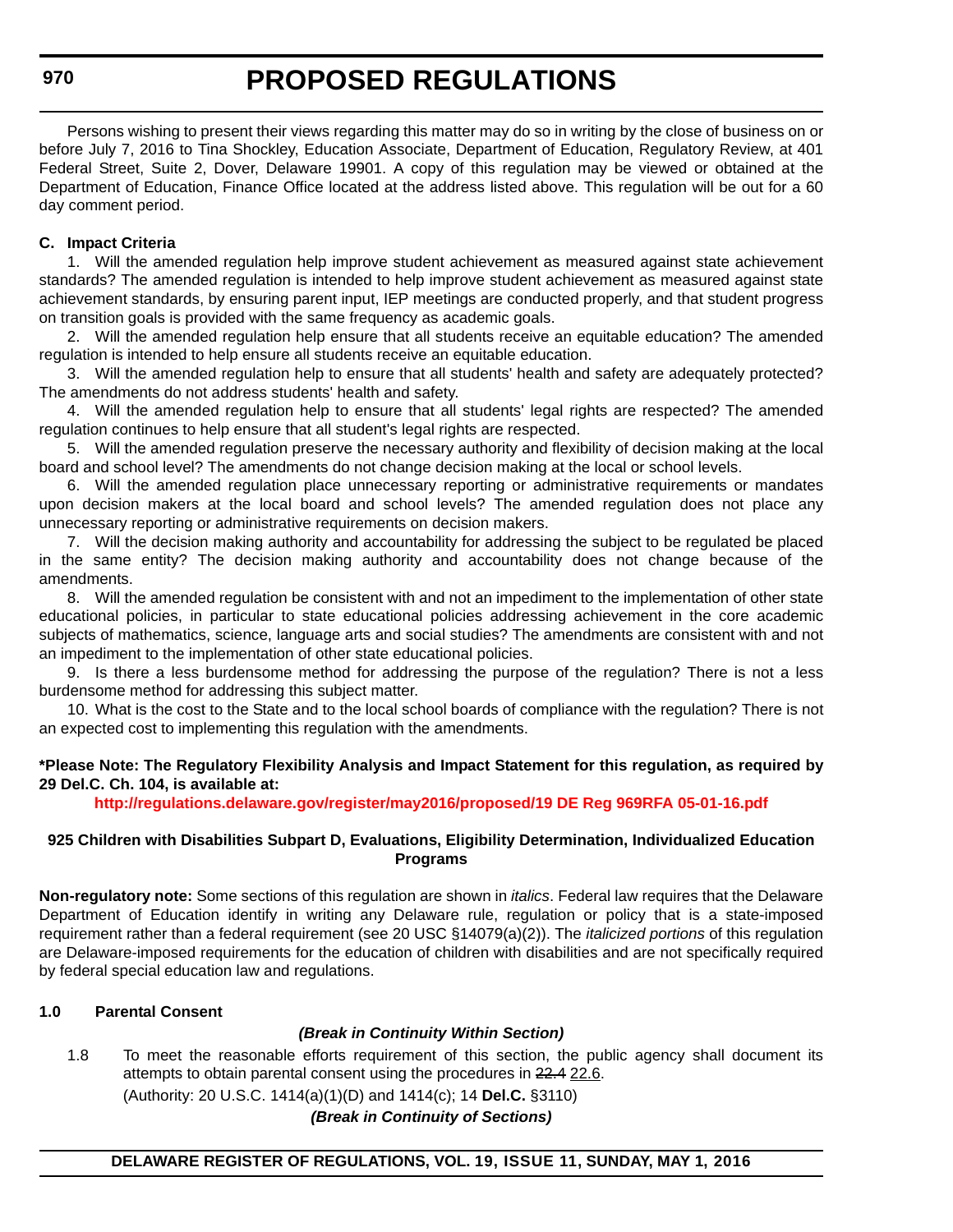#### **6.0 Determination of Eligibility**

#### *(Break in Continuity Within Section)*

6.9 Eligibility Criteria for Emotional Disturbance Disability: The IEP team shall consider documentation of the manifestation of the clusters or patterns of behavior associated with emotional disturbance disability and documentation from multiple assessment procedures. Such procedures shall include, but not be limited to, an evaluation by either a licensed or certified school psychologist, or a licensed psychiatrist, classroom observations by teacher(s) and at least one other member of the IEP team, a review of records, standardized rating scales, and child interviews.

#### *(Break in Continuity of Sections)*

#### **9.0 Determining the Existence of a Specific Learning Disability.**

9.1 Subject to 6.4 and 6.11, the group described in 6.1 may determine that a child has a specific learning disability if:

#### *(Break in Continuity Within Section)*

- 9.1.4 Rule out other conditions: The group determines that its findings under 9.1.1, 9.1.2 and 9.1.3 are not primarily the result of:
	- 9.1.4.1 A visual, hearing, or motor disability;
	- 9.1.4.2 Intellectual Disability;
	- 9.1.4.3 Emotional disturbance disability;
	- 9.1.4.4 Cultural factors;
	- 9.1.4.5 Environmental or economic disadvantage; or
	- 9.1.4.6 Limited English proficiency.

#### *(Break in Continuity of Sections)*

#### **11.0 Specific Documentation for the Eligibility Determination**

11.1 For a child suspected of having a specific learning disability, the documentation of the determination of eligibility, as required in 6.1, shall contain a statement of:

#### *(Break in Continuity Within Section)*

11.1.6 The determination of the group concerning the effects of a visual, hearing, or motor disability; intellectual disability; emotional disturbance disability; cultural factors; environmental or economic disadvantage; or limited English proficiency on the child's achievement level; and

#### *(Break in Continuity of Sections)*

#### **20.0 Definition of Individualized Education Program**

#### *(Break in Continuity Within Section)*

20.2 Transition services**:** *Beginning with the earlier of the first IEP to be in effect when the child turns fourteen (14) or enters the eighth (8th) grade, or younger if determined appropriate by the IEP Team, and updated annually thereafter, the IEP must include:*

#### *(Break in Continuity Within Section)*

- 20.2.2 The transition services *and activities* (including courses of study) needed to assist the child in reaching those goals.
	- *20.2.2.1 The IEP team shall discuss employment options with children and parents consistent with Delaware's Employment First Policy articulated by 19 Del.C. §743.*
	- *20.2.2.2 Progress made on activities and services that reasonably enable the child to reach the child's postsecondary goals in transition IEPs shall be reported with the same frequency as academic goals.*

*(Break in Continuity Within Section)*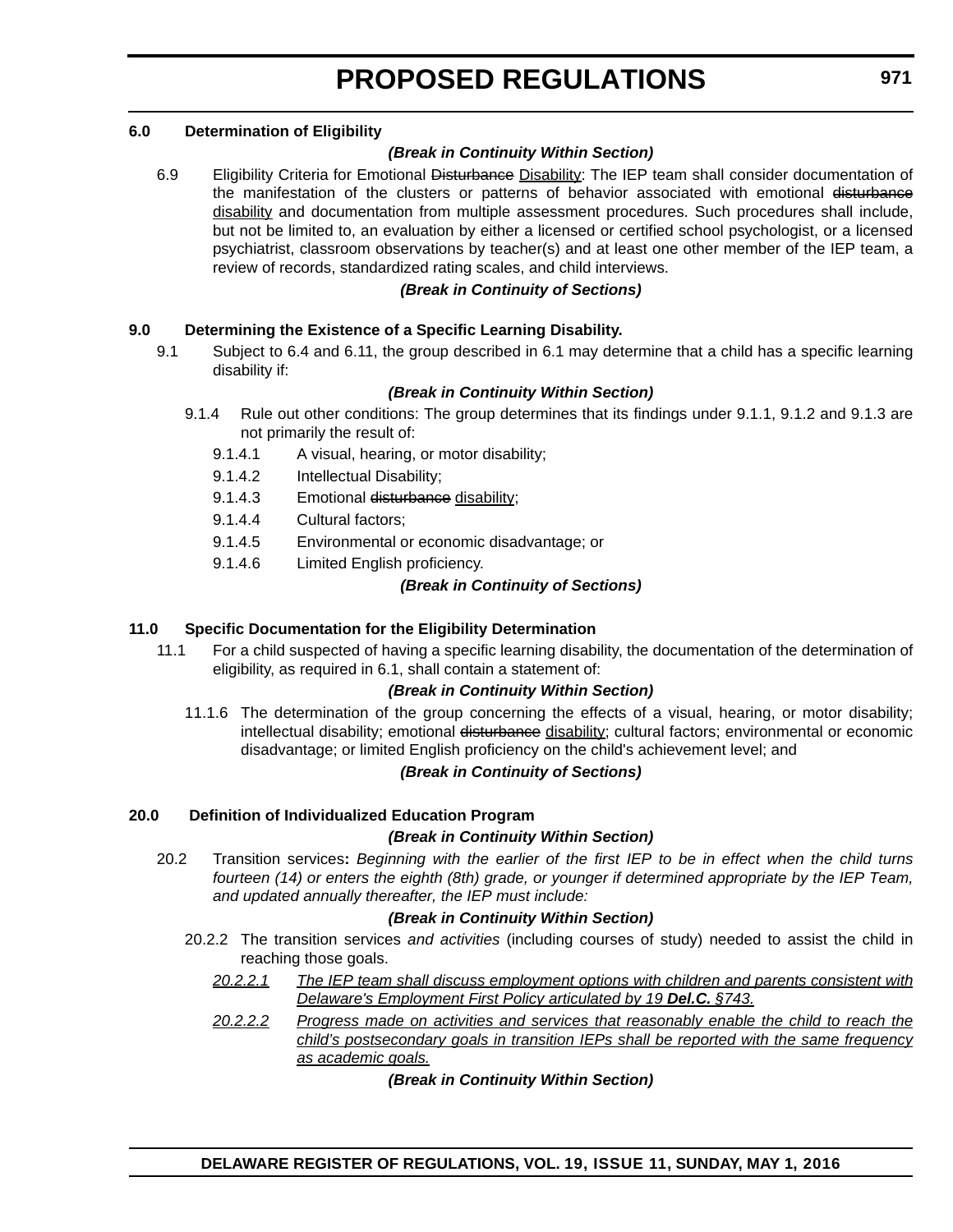#### **21.0 IEP Team**

#### *(Break in Continuity Within Section)*

- *21.7 No public agency, or any person acting under the authority of a public agency, shall discriminate or take any adverse employment or contract action against any person based upon statements that the person makes while advocating for a student in connection with an IEP, including statements made in preparation for or at a meeting, review, or conference concerning a child with a disability's free and appropriate public education.*
	- *21.7.1 Entities or persons who violate this subsection shall be subject to the same sanctions as persons or entities that engage in unlawful employment practices under 19 Del.C. Ch. 7.*

#### **22.0 Parent Participation**

#### *(Break in Continuity Within Section)*

22.2 Information provided to parents: The notice required under 22.1 shall:

#### *(Break in Continuity Within Section)*

- 22.2.2 Inform the parents of the provisions in 21.1.6 and 21.3 (relating to the participation of other individuals on the IEP Team who have knowledge or special expertise about the child), and 21.6 (relating to the participation of the Part C service coordinator or other representatives of the Part C system at the initial IEP Team meeting for a child previously served under Part C of the Act).
	- *22.2.2.1 The IEP Team shall provide notice to the parent, and if appropriate, the child, that they may request the presence of any teacher, paraprofessional, and any additional staff members at an IEP meeting.*
- *22.2.3 A full copy of the procedural safeguards under state and federal law and regulations shall be offered to the parents at the IEP meeting.*
- *22.2.4 The IEP Team shall provide notice to the parent, and if appropriate, the child, that they may request any data (e.g. classroom assessments, formative assessments, behavior data, related service reports, Response to Intervention data) in the agency's possession relevant to the child's needs or disability prior to the IEP meeting.*
- *22.3 The IEP team will ensure parent input through the following:*
	- *22.3.1 The IEP team shall provide a questionnaire requesting the input of a child's parent, and where appropriate, the input of the child, with respect to the child's progress to date and additional proposed steps that should be taken to adjust the child's goals, curriculum, services, aids, modifications, and/or other elements of the child's IEP.*
		- *22.3.1.1 The questionnaire shall be sent with or prior to the written meeting notice inviting the parent to attend the IEP meeting.*
	- *22.3.2 If the IEP Team prepares a draft of the IEP prior to the date of the IEP meeting, the IEP Team shall provide the parent, and if appropriate, the child, with a copy of the draft IEP accompanied by a letter clearly indicating that the document is a draft for discussion purposes only and is therefore subject to revisions.*
	- *22.3.3 The Department in collaboration with the Governor's Advisory Council for Exceptional Citizens shall create and provide a draft letter and associated guidance to assist public agencies with the content and application of the letter referred to in subsection 22.3.2 in 14 DE Admin. Code 925.*
- 22.2.34 *For a child with a disability beginning with the earlier of the first IEP to be in effect when the child turns fourteen (14) or enters the eighth (8th) grade, or younger if determined appropriate by the IEP Team,* the notice shall also indicate that a purpose of the meeting will be the consideration of the postsecondary goals and transition services for the child, in accordance with 20.2 and that the agency will invite the student; and identify any other agency that will be invited to send a representative. *The invitation to the child shall be in writing.*
- 22.35 Other methods to ensure parent participation: If neither parent can attend an IEP Team meeting, the public agency shall use other methods to ensure parent participation, including individual or conference telephone calls, consistent with 28.0 (related to alternative means of meeting participation).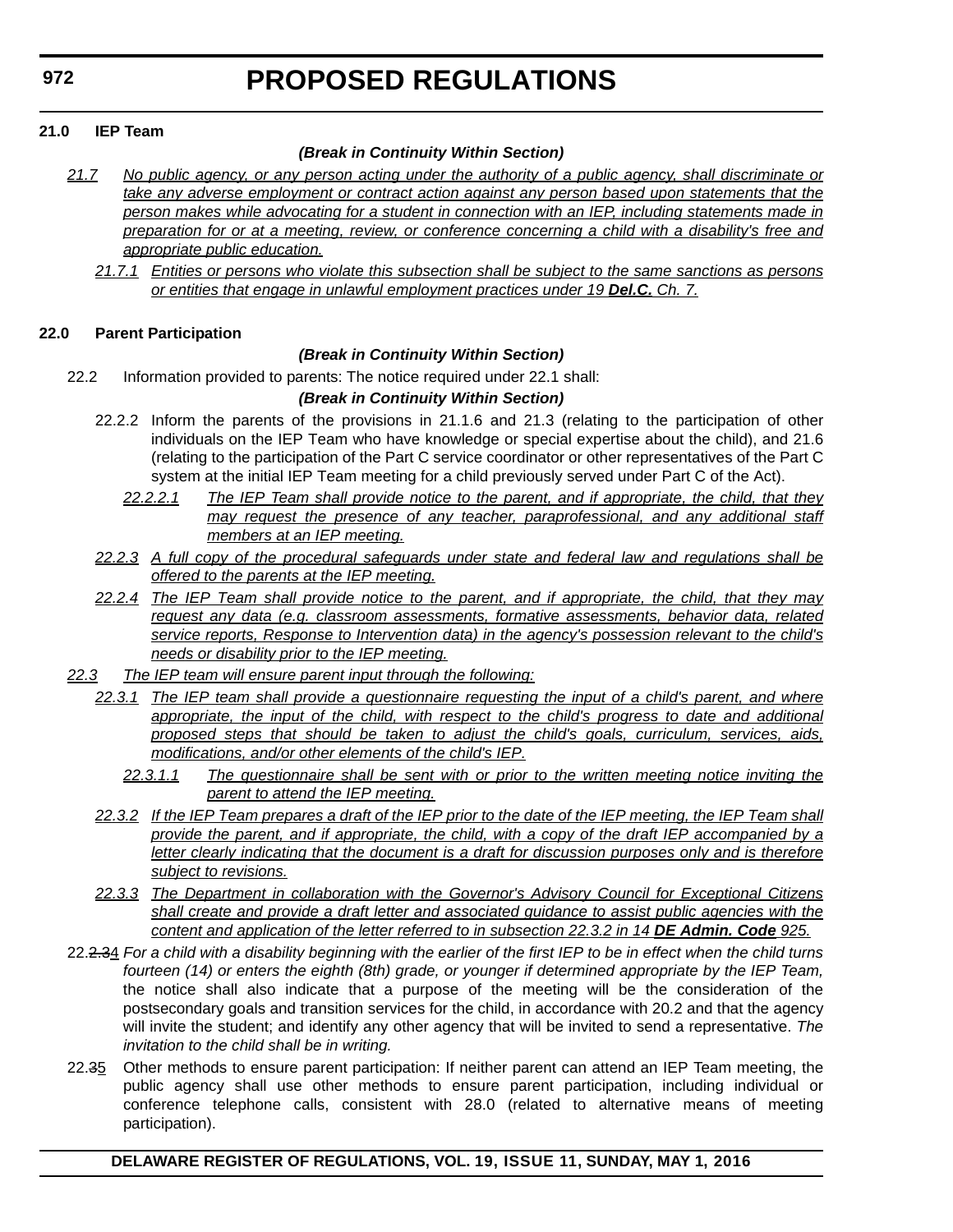- <span id="page-24-0"></span>22.46 Conducting an IEP Team meeting without a parent in attendance: A meeting may be conducted without a parent in attendance if the public agency is unable to convince the parents that they should attend. In this case, the public agency shall keep a record of its attempts to arrange a mutually agreed on time and place, such as:
	- 22.46.1 Detailed records of telephone calls made or attempted and the results of those calls;
	- 22.46.2 Copies of correspondence sent to the parents and any responses received; and
	- 22.46.3 Detailed records of visits made to the parent's home or place of employment and the results of those visits.
	- 22.46.4 Use of interpreters or other action, as appropriate. The public agency shall take whatever action is necessary to ensure that the parent understands the proceedings of the IEP Team meeting, including arranging for an interpreter for parents with deafness or whose native language is other than English.
- 22.57 Parent copy of child's IEP: The public agency shall give the parent a copy of the child's IEP at no cost to the parent.

(Authority: 20 U.S.C. 1414(d)(1)(B)(i); 14 **Del.C.** §3110)

- *22.8 The Department of Education, in conjunction with the Department of Justice, shall annually survey a random and representative sample of parents and their children who have Individualized Education Programs with respect to the parents' and children's satisfaction with the IEP process. Information gathered through this survey shall be used by the Department of Education and Department of Justice to conduct follow-up examinations with school districts and charter schools as to their good faith compliance with state and federal laws and regulations.*
	- *22.8.1 Information gathered through this survey shall also be used by the Department of Education in carrying out monitoring duties as outlined in 14 DE Admin. Code 927 to ensure compliance with state and federal laws and regulations.*
	- *22.8.2 A summary of the survey results will be made available on the Department of Education's website.*

**Please Note: As the rest of the sections were not amended, they are not being published. A copy of the regulation is available at:**

**[925 Children with Disabilities Subpart D](http://regulations.delaware.gov/register/may2016/proposed/19 DE Reg 969 05-01-16.htm)**

#### **[PROFESSIONAL STANDARDS BOARD](https://pubapps.doe.k12.de.us/EducationalDirectoryPublic/pages/DDOE/WorkGroupStaff.aspx?page=branches&WGID=75&BID=1)**

Statutory Authority: 14 Delaware Code, Section 1205(b) (14 **Del.C.** §1205(b)) 14 **DE Admin. Code** 1522

**PUBLIC NOTICE**

#### **Educational Impact Analysis Pursuant To 14 Del.C. Section 122(d)**

#### **[1522 Elementary School Counselor](#page-3-0)**

#### **A. TYPE OF REGULATORY ACTION REQUESTED**

Amendment to Existing Regulation

#### **B. SYNOPSIS OF SUBJECT MATTER OF REGULATION**

The Professional Standards Board, acting in cooperation and collaboration with the Department of Education, seeks the consent of the State Board of Education to amend regulation 14 **DE Admin. Code** 1522 Elementary School Counselor. The regulation concerns the requirements for certification of educational personnel, pursuant to 14 **Del.C.** §1220(a). It was necessary to review and amend this regulation in order to adjust the current course count. This regulation sets forth the requirements for an Elementary School Counselor.

Persons wishing to present their views regarding this matter may do so in writing by the close of business on

#### **DELAWARE REGISTER OF REGULATIONS, VOL. 19, ISSUE 11, SUNDAY, MAY 1, 2016**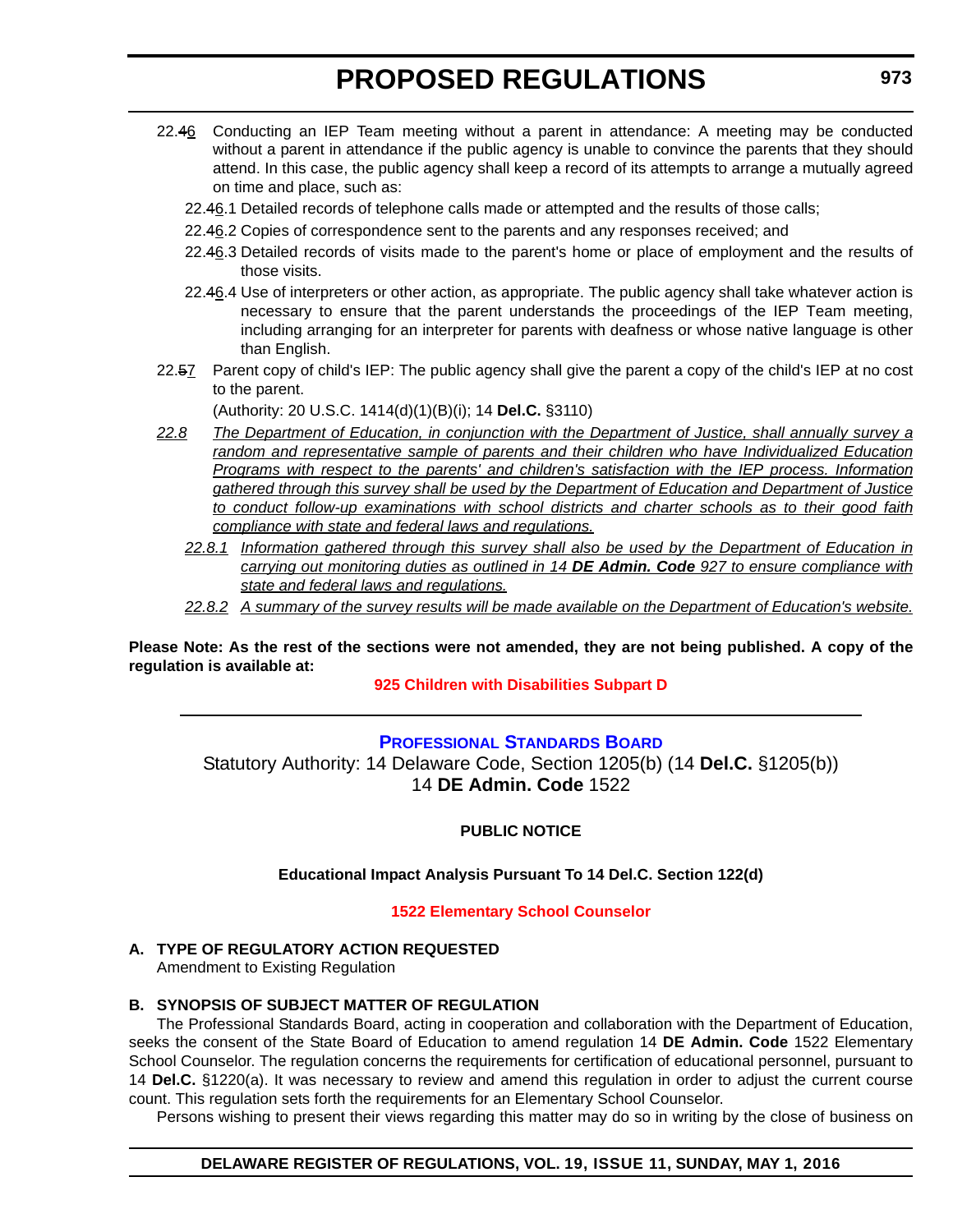#### **974**

Tuesday, May 31, 2016 to Mr. Chris Kenton, Executive Director, Delaware Professional Standards Board, The Townsend Building, 401 Federal Street, Dover, Delaware 19901. Copies of this regulation are available from the above address or may be viewed at the Professional Standards Board Business Office.

#### **C. IMPACT CRITERIA**

1. Will the amended regulation help improve student achievement as measured against state achievement standards? The amended regulation addresses student achievement by establishing standards for the issuance of a standard certificate to educators who have acquired the prescribed knowledge, skill and/or education to practice in a particular area, to teach a particular subject or to instruct a particular category of students to help ensure that students are instructed by educators who are highly qualified.

2. Will the amended regulation help ensure that all students receive an equitable education? The amended regulation helps to ensure that all teachers employed to teach students meet high standards and have acquired the prescribed knowledge, skill and/or education to practice in a particular area, to teach a particular subject or to instruct a particular category of students.

3. Will the amended regulation help to ensure that all students' health and safety are adequately protected? The amended regulation addresses educator certification, not students' health and safety.

4. Will the amended regulation help to ensure that all students' legal rights are respected? The amended regulation addresses educator certification, not students' legal rights.

5. Will the amended regulation preserve the necessary authority and flexibility of decision-makers at the local board and school level? The amended regulation will preserve the necessary authority and flexibility of decision makers at the local board and school level.

6. Will the amended regulation place unnecessary reporting or administrative requirements or mandates upon decision makers at the local board and school levels? The amended regulation will not place unnecessary reporting or administrative requirements or mandates upon decision makers at the local board and school levels.

7. Will decision making authority and accountability for addressing the subject to be regulated be placed in the same entity? The decision-making authority and accountability for addressing the subject to be regulated rests with the Professional Standards Board, in collaboration with the Department of Education, and with the consent of the State Board of Education.

8. Will the amended regulation be consistent with and not an impediment to the implementation of other state educational policies, in particular to state educational policies addressing achievement in the core academic subjects of mathematics, science, language arts and social studies? The amended regulation will be consistent with, and not an impediment to, the implementation of other state educational policies, in particular to state educational policies addressing achievement in the core academic subjects of mathematics, science, language arts and social studies.

9. Is there a less burdensome method for addressing the purpose of the amended regulation? 14 **Del.C.** §1205 requires that we promulgate this regulation.

10. What is the cost to the state and to the local school boards of compliance with the adopted regulation? There is no additional cost to local school boards for compliance with the regulation.

#### **\*Please Note: The Regulatory Flexibility Analysis and Impact Statement for this regulation, as required by 29 Del.C. Ch. 104, is available at:**

**<http://regulations.delaware.gov/register/may2016/proposed/19 DE Reg 973RFA 05-01-16.pdf>**

#### **1522 Elementary School Counselor**

Non-regulatory note: Passage on an examination of content knowledge may also be required to obtain this certification. Pursuant to 14 **Del.C.** §1220 and 14 **DE Admin. Code** 1505, an examination of content knowledge is required when applicable and available. An examination of content knowledge is applicable and available when approved by the Professional Standards Board with the concurrence of the State Board of Education. See the Department of Education website for additional information.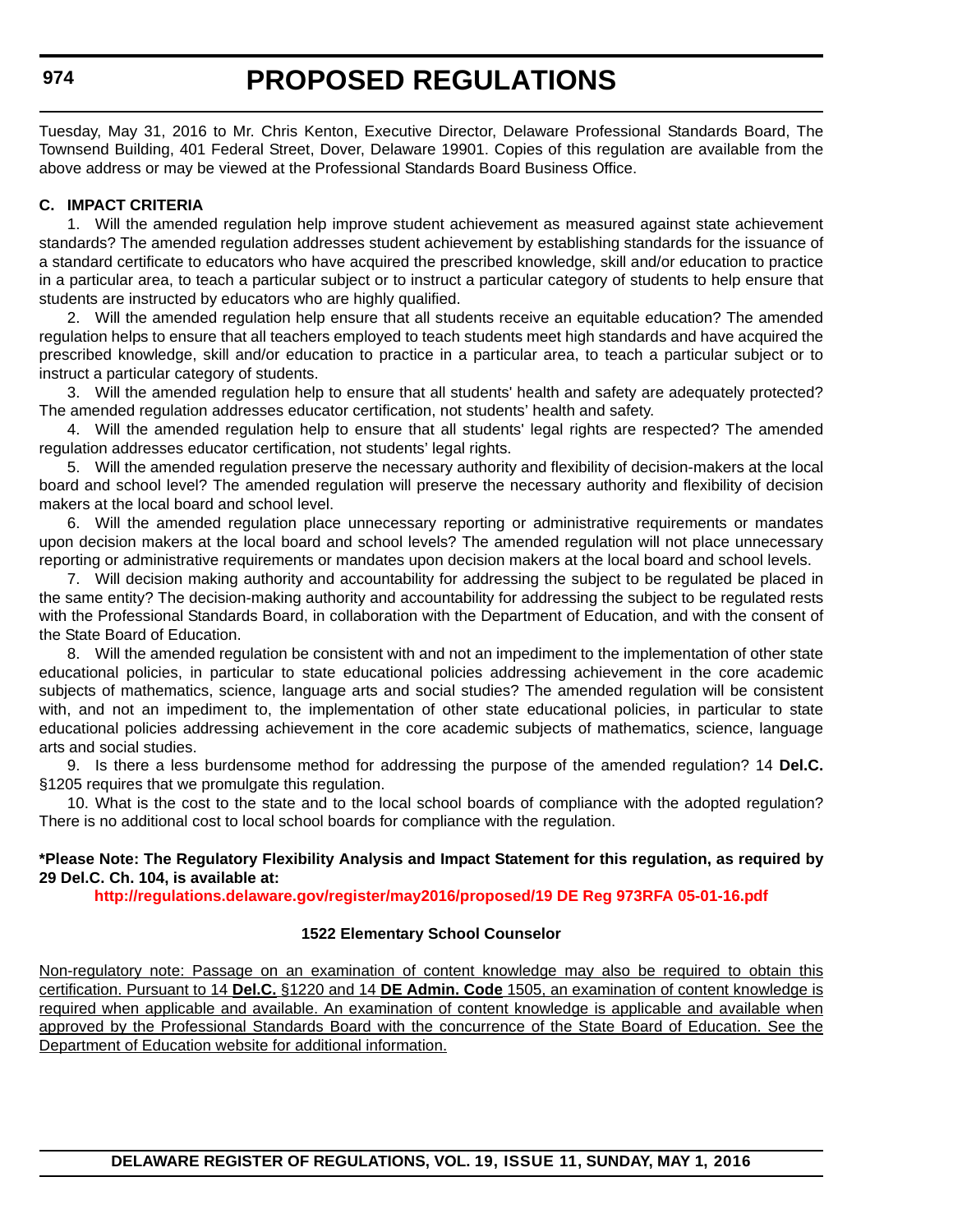#### **1.0 Content**

- 1.1 This regulation shall apply to the issuance of a Standard Certificate, pursuant to 14 **Del.C.** §1220(a), for Elementary School Counselor. This certification is required for grades K to five (5), and is valid in grades six (6) to eight (8) in a Middle Level school. A Middle Level School Counselor must hold either an Elementary School Counselor Standard Certificate or a Secondary School Counselor Standard Certificate.
- 1.2 Except as otherwise provided, the requirements set forth in 14 **DE Admin. Code** 1505 Standard Certificate, including any subsequent amendment or revision thereto, are incorporated herein by reference.

#### **2.0 Definitions**

- 2.1 The definitions set forth in 14 **DE Admin. Code** 1505 Standard Certificate, including any subsequent amendment or revision thereto, are incorporated herein by reference.
- 2.2 The following word and term, when used in this regulation, shall have the following meaning unless the context clearly indicates otherwise:

"**CAEP (Council for the Accreditation of Educator Preparation)**" – A nonprofit and nongovernmental agency that accredits educator preparation providers (EPPs), which was created when the National Council for Accreditation of Teacher Education (NCATE) and the Teacher Education Accreditation Council (TEAC) merged in 2013.

#### **3.0 Standard Certificate**

- 3.1 In accordance with 14 **Del.C.** §1220(a), the Department shall issue a Standard Certificate as an Elementary School Counselor to an educator who has met the following:
	- 3.1.1 Holds a valid Delaware Initial, Continuing, or Advanced License; or a Professional Status Certificate issued by the Department prior to August 31, 2003; and,
	- 3.1.2 Has met the requirements as set forth in 14 **DE Admin. Code** 1505, Standard Certificate including any subsequent amendment or revision thereto: and
	- 3.1.3 Has satisfied the additional requirements in this regulation.

#### **4.0 Additional Requirements**

An educator must also have met the following.

- 4.1 Has satisfied at least one of the following additional education requirements:
	- 4.1.1 Graduated from an NCATE or specialty organization recognized CAEP educator preparation program unit or from a state approved educator preparation program, where the state approval body employed the appropriate NASDTEC or NCATE national specialty organization standards, offered by a regionally accredited college or university, with a Masters degree in Elementary School Counseling; or
	- 4.1.2 Graduated from a regionally accredited college or university with a Master's degree in any content area and satisfactorily completed thirty-nine (3039) credits of graduate course work or the equivalent in professional development as approved by the Department in the areas of:
		- 4.1.2.1 Principles and Practices of the School Counseling Program Introduction to School Counseling & Theories (3 credits);
		- 4.1.2.2 Individual Counseling Skills Human Behavior and Child Development (3 credits);
		- 4.1.2.3 Group Counseling Skills Ethical Issues in School Counseling (3 credits);
		- 4.1.2.4 Human Development College & Career Readiness K-12 (3 credits);
		- 4.1.2.5 Developmental Group Guidance Testing, Measurements, and Research in School Counseling (3 credits);
		- 4.1.2.6 Individual and Group Testing for Counselors The Counselor as Consultant (3 credits);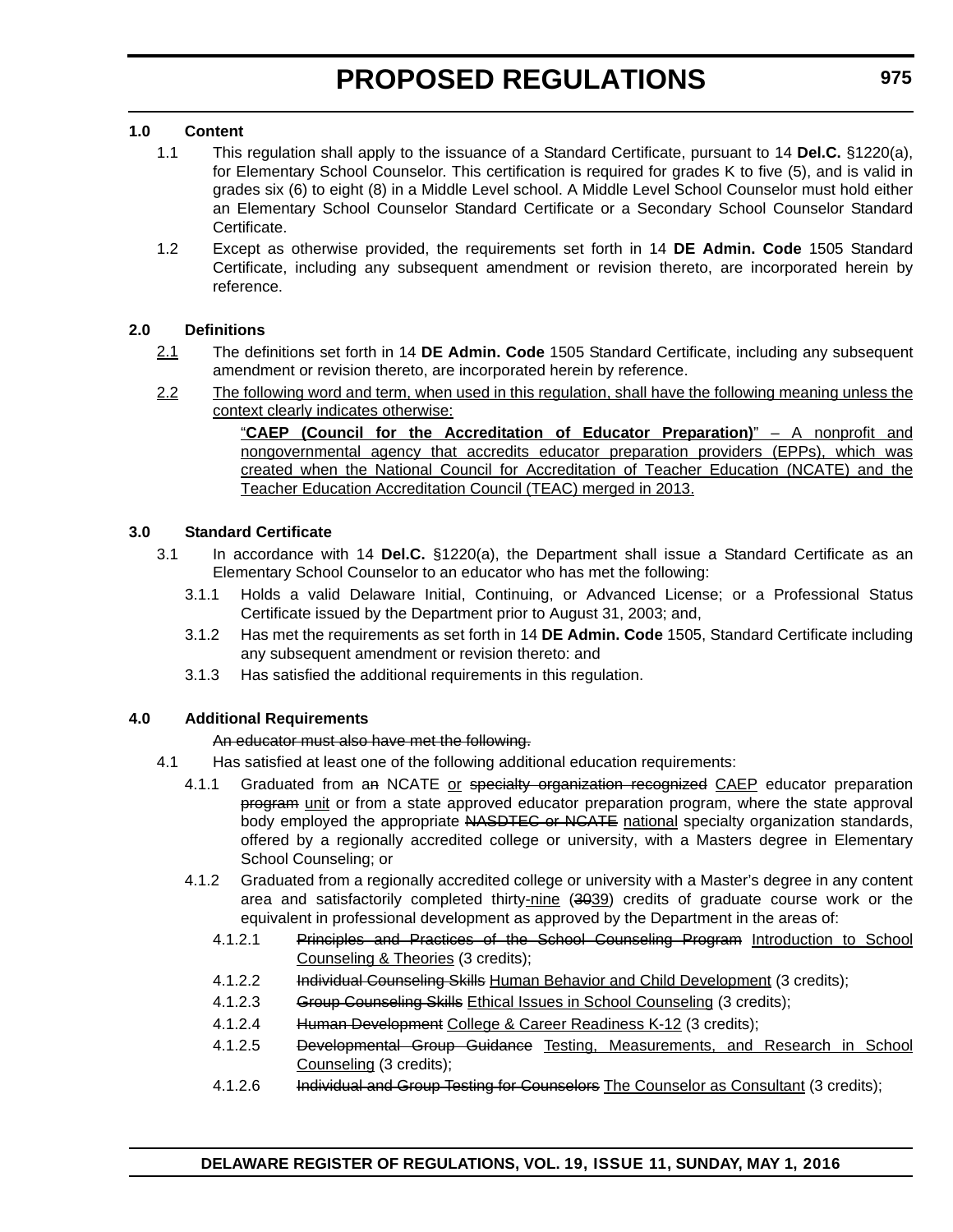- <span id="page-27-0"></span>4.1.2.7 Supervised Practicum in Elementary Counseling Special Education Law & the School Counselor's Role (3 credits);
- 4.1.2.8 Counseling Theory Group Counseling (3 credits); and
- 4.1.2.9 Consultation; and Individual Counseling Skills & Strategies (36 credits).
- 4.1.2.10 Ethical Issues in School Counseling Family Counseling (3 credits).
- 4.1.2.11 Principles and Practices of a School Counseling Program (6 Credits); and
- 4.2 Has met at least one of the following experience requirements completed one of the following:
	- 4.2.1 A minimum of three years professional experience in an elementary school setting; or,
	- 4.2.2 A minimum of three years of equivalent experience as approved by the Department of Education; or,
	- 4.2.31 Educators not holding a Standard Certificate Secondary School Counselor must complete A a supervised school counseling internship clinical experience under the direct supervision of a State Department of Education certified Elementary School Counselor of one (1) full year 700 hours in an elementary school setting which is part of a graduate degree program in Elementary School Counseling or arranged by the Department of Education. The internship may be completed over a two (2) year period on a half-time basis.
	- 4.2.2 Educators holding Standard Certificate Secondary School Counselor, who are seeking Elementary School Counselor certification, must complete 350 hours of additional clinical experience in an elementary school setting, under the direct supervision of a State Department of Education certified Elementary School Counselor; or
	- 4.2.3 Educators seeking initial certification of both a Standard Certificate Elementary School Counselor and a Standard Certificate Secondary School Counselor simultaneously, must complete 350 hours of clinical experience in an elementary school setting under the direct supervision of a State Department of Education certified Elementary School Counselor and 350 hours of clinical experience in a secondary school setting under the direct supervision of a State Department of Education certified Secondary School Counselor.

#### **5.0 Effective Date of Section 4.0**

Section 4.0 of this regulation shall be effective on January 1, 2017.

#### **[PROFESSIONAL STANDARDS BOARD](https://pubapps.doe.k12.de.us/EducationalDirectoryPublic/pages/DDOE/WorkGroupStaff.aspx?page=branches&WGID=75&BID=1)**

Statutory Authority: 14 Delaware Code, Section 1205(b) (14 **Del.C.** §1205(b)) 14 **DE Admin. Code** 1545

#### **PUBLIC NOTICE**

#### **Educational Impact Analysis Pursuant To 14 Del.C. Section 122(d)**

#### **[1545 Secondary School Counselor](#page-3-0)**

### **A. TYPE OF REGULATORY ACTION REQUESTED**

Amendment to Existing Regulation

#### **B. SYNOPSIS OF SUBJECT MATTER OF REGULATION**

The Professional Standards Board, acting in cooperation and collaboration with the Department of Education, seeks the consent of the State Board of Education to amend regulation 14 **DE Admin. Code** 1545 Secondary School Counselor. The regulation concerns the requirements for certification of educational personnel, pursuant to 14 **Del.C.** §1220(a). It was necessary to review and amend this regulation in order to consider the current course count. This regulation sets forth the requirements for a Secondary School Counselor.

**DELAWARE REGISTER OF REGULATIONS, VOL. 19, ISSUE 11, SUNDAY, MAY 1, 2016**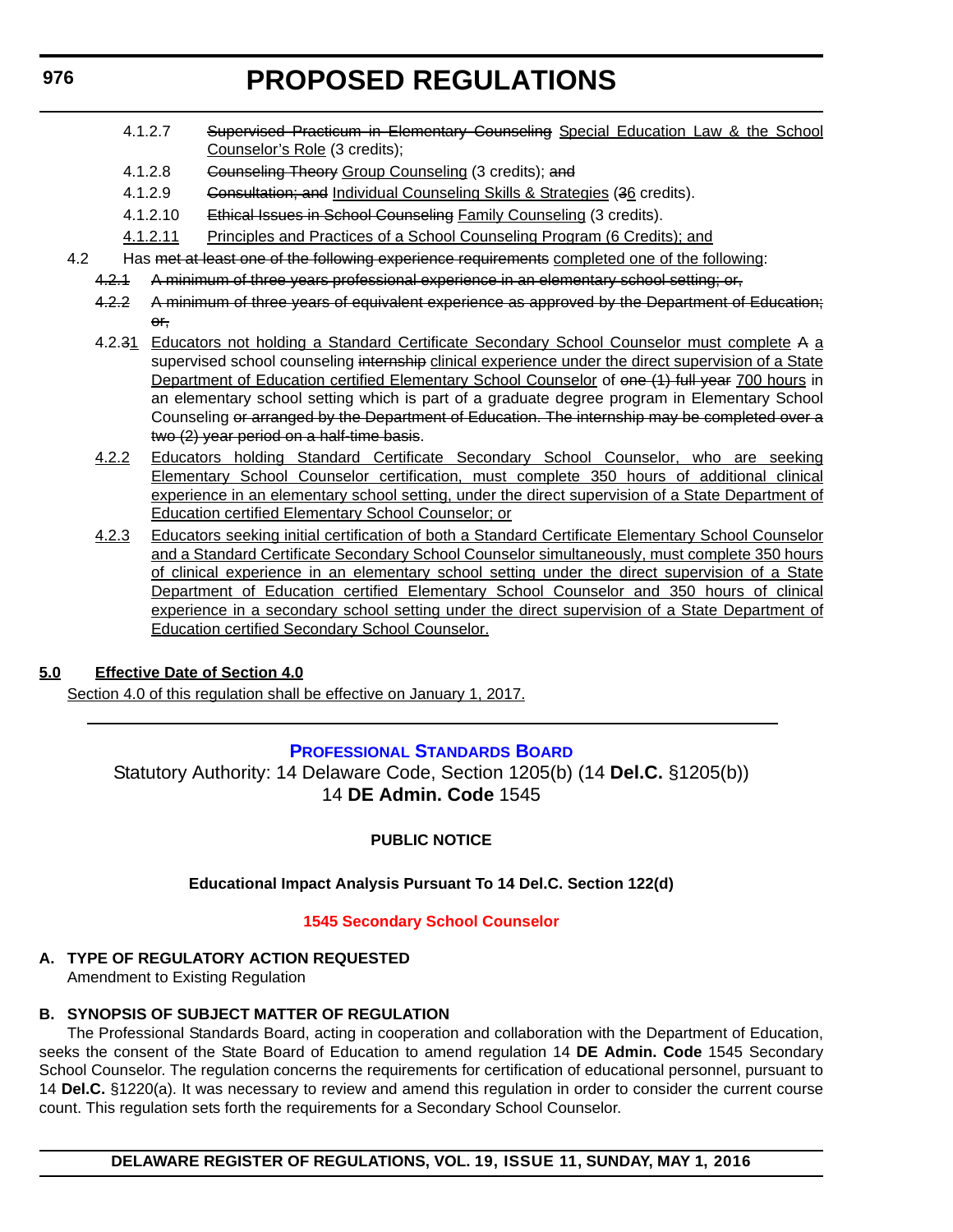Persons wishing to present their views regarding this matter may do so in writing by the close of business on Tuesday, May 31, 2016 to Mr. Chris Kenton, Executive Director, Delaware Professional Standards Board, The Townsend Building, 401 Federal Street, Dover, Delaware 19901. Copies of this regulation are available from the above address or may be viewed at the Professional Standards Board Business Office.

#### **C. IMPACT CRITERIA**

1. Will the amended regulation help improve student achievement as measured against state achievement standards? The amended regulation addresses student achievement by establishing standards for the issuance of a standard certificate to educators who have acquired the prescribed knowledge, skill and/or education to practice in a particular area, to teach a particular subject or to instruct a particular category of students to help ensure that students are instructed by educators who are highly qualified.

2. Will the amended regulation help ensure that all students receive an equitable education? The amended regulation helps to ensure that all teachers employed to teach students meet high standards and have acquired the prescribed knowledge, skill and/or education to practice in a particular area, to teach a particular subject or to instruct a particular category of students.

3. Will the amended regulation help to ensure that all students' health and safety are adequately protected? The amended regulation addresses educator certification, not students' health and safety.

4. Will the amended regulation help to ensure that all students' legal rights are respected? The amended regulation addresses educator certification, not students' legal rights.

5. Will the amended regulation preserve the necessary authority and flexibility of decision-makers at the local board and school level? The amended regulation will preserve the necessary authority and flexibility of decision makers at the local board and school level.

6. Will the amended regulation place unnecessary reporting or administrative requirements or mandates upon decision makers at the local board and school levels? The amended regulation will not place unnecessary reporting or administrative requirements or mandates upon decision makers at the local board and school levels.

7. Will decision making authority and accountability for addressing the subject to be regulated be placed in the same entity? The decision-making authority and accountability for addressing the subject to be regulated rests with the Professional Standards Board, in collaboration with the Department of Education, and with the consent of the State Board of Education.

8. Will the amended regulation be consistent with and not an impediment to the implementation of other state educational policies, in particular to state educational policies addressing achievement in the core academic subjects of mathematics, science, language arts and social studies? The amended regulation will be consistent with, and not an impediment to, the implementation of other state educational policies, in particular to state educational policies addressing achievement in the core academic subjects of mathematics, science, language arts and social studies.

9. Is there a less burdensome method for addressing the purpose of the amended regulation? 14 **Del.C.** §1205 requires that we promulgate this regulation.

10. What is the cost to the state and to the local school boards of compliance with the adopted regulation? There is no additional cost to local school boards for compliance with the regulation.

#### **\*Please Note: The Regulatory Flexibility Analysis and Impact Statement for this regulation, as required by 29 Del.C. Ch. 104, is available at:**

**<http://regulations.delaware.gov/register/may2016/proposed/19 DE Reg 976RFA 05-01-16.pdf>**

#### **1545 Secondary School Counselor**

Non-regulatory note: Passage on an examination of content knowledge may also be required to obtain this certification. Pursuant to 14 **Del.C.** §1220 and 14 **DE Admin. Code** 1505, an examination of content knowledge is required when applicable and available. An examination of content knowledge is applicable and available when approved by the Professional Standards Board with the concurrence of the State Board of Education. See the Department of Education website for additional information.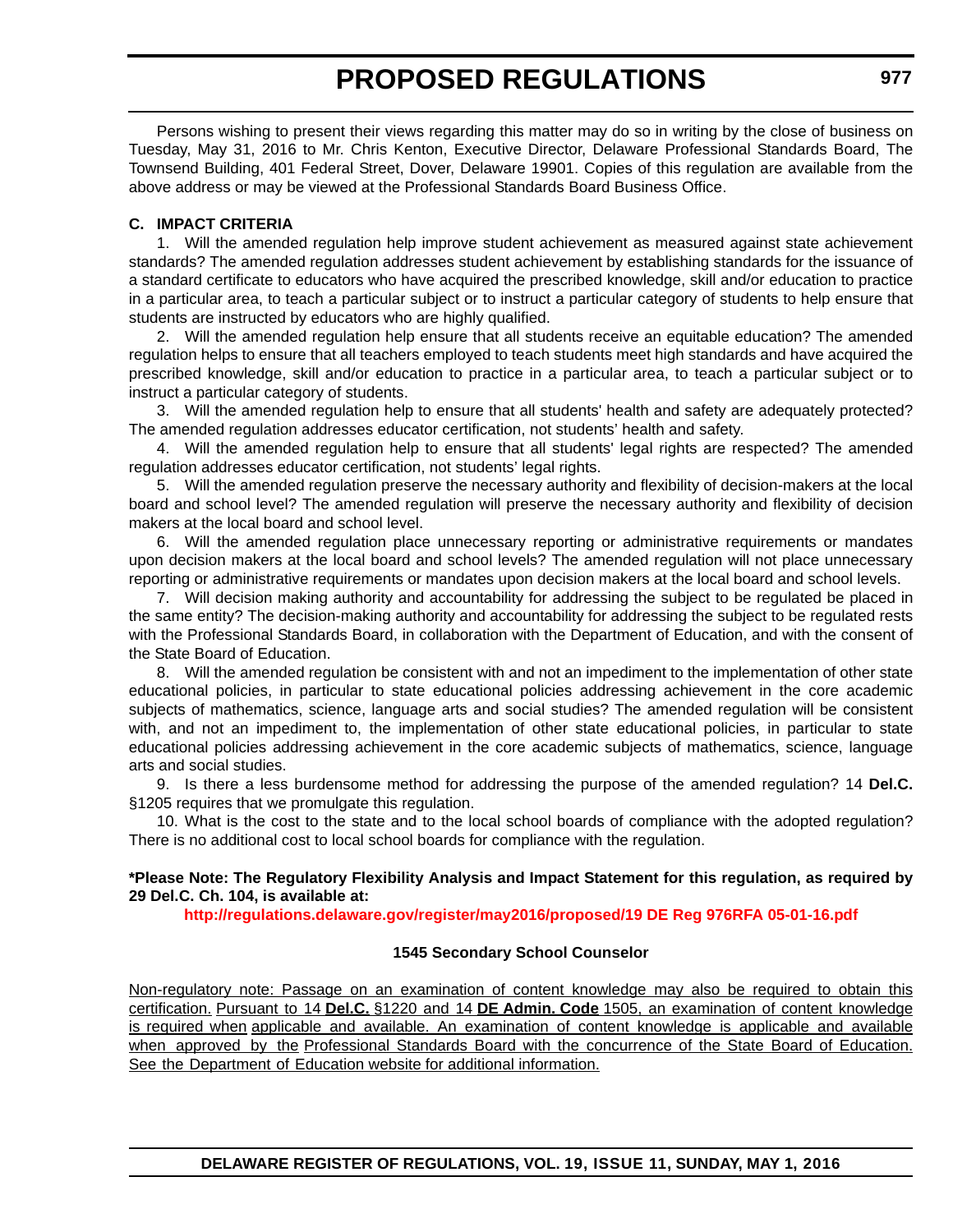#### **1.0 Content**

- 1.1 This regulation shall apply to the issuance of a Standard Certificate, pursuant to 14 **Del.C.** §1220(a), for Secondary School Counselor. This certification is required for grades nine (9) to twelve (12) and is valid in grades six (6) to eight (8) in a Middle Level school. A Middle Level School Counselor must hold either an Elementary School Counselor Standard Certificate or a Secondary School Counselor Standard Certificate.
- 1.2 Except as otherwise provided, the requirements set forth in 14 **DE Admin. Code** 1505, Standard Certificate including any subsequent amendment or revision thereto, are incorporated herein by reference.

#### **2.0 Definitions**

- 2.1 The definitions set forth in 14 **DE Admin. Code** 1505 Standard Certificate, including any subsequent amendment or revision thereto, are incorporated herein by reference.
- 2.2 The following word and term, when used in this regulation, shall have the following meaning unless the context clearly indicates otherwise:

"**CAEP (Council for the Accreditation of Educator Preparation)**" – A nonprofit and nongovernmental agency that accredits educator preparation providers (EPPs), which was created when the National Council for Accreditation of Teacher Education (NCATE) and the Teacher Education Accreditation Council (TEAC) merged in 2013.

#### **3.0 Standard Certificate**

- 3.1 In accordance with 14 **Del.C.** §1220(a), the Department shall issue a Standard Certificate as a Secondary School Counselor to an educator who has met the following:
	- 3.1.1 Holds a valid Delaware Initial, Continuing, or Advanced License; or a Limited Standard, Standard or Professional Status Certificate issued by the Department prior to August 31, 2003; and,
	- 3.1.2 Has met the requirements as set forth in 14 **DE Admin. Code** 1505 Standard Certificate, including any subsequent amendment or revision thereto; and,
	- 3.1.3 Has satisfied the additional requirements in this regulation.

#### **4.0 Additional Requirements**

- 4.1 An educator must also have met the following.
- 4.2 Has satisfied at least one of the following additional education requirements:
	- 4.21.1 Graduated from an NCATE specialty organization recognized or CAEP educator preparation program unit or from a state approved educator preparation program, where the state approval body employed the appropriate NASDTEC or NCATE national specialty organization standards, offered by a regionally accredited college or university, with a Masters degree in Secondary School Counseling; or
	- 4.21.2 Graduated from a regionally accredited college or university with a Masters degree in any content area and satisfactorily completed 3039 credits of graduate course work or the equivalent in professional development as approved by the Department in the areas of:
		- 4.21.2.1 Principles and Practices of the School Counseling Program Introduction to School Counseling & Theories (3 credits);
		- 4.21.2.2 Individual Counseling Skills Human Behavior and Child Development (3 credits);
		- 4.21.2.3 Group Counseling Skills Ethical Issues in School Counseling (3 credits);
		- 4.21.2.4 Human Development College & Career Readiness K-12 (3 credits);
		- 4.21.2.5 Gareer Development Testing, Measurements, and Research in School Counseling (3 credits);
		- 4.21.2.6 Individual and Group Testing for Counselors The Counselor as Consultant (3 credits);

**DELAWARE REGISTER OF REGULATIONS, VOL. 19, ISSUE 11, SUNDAY, MAY 1, 2016**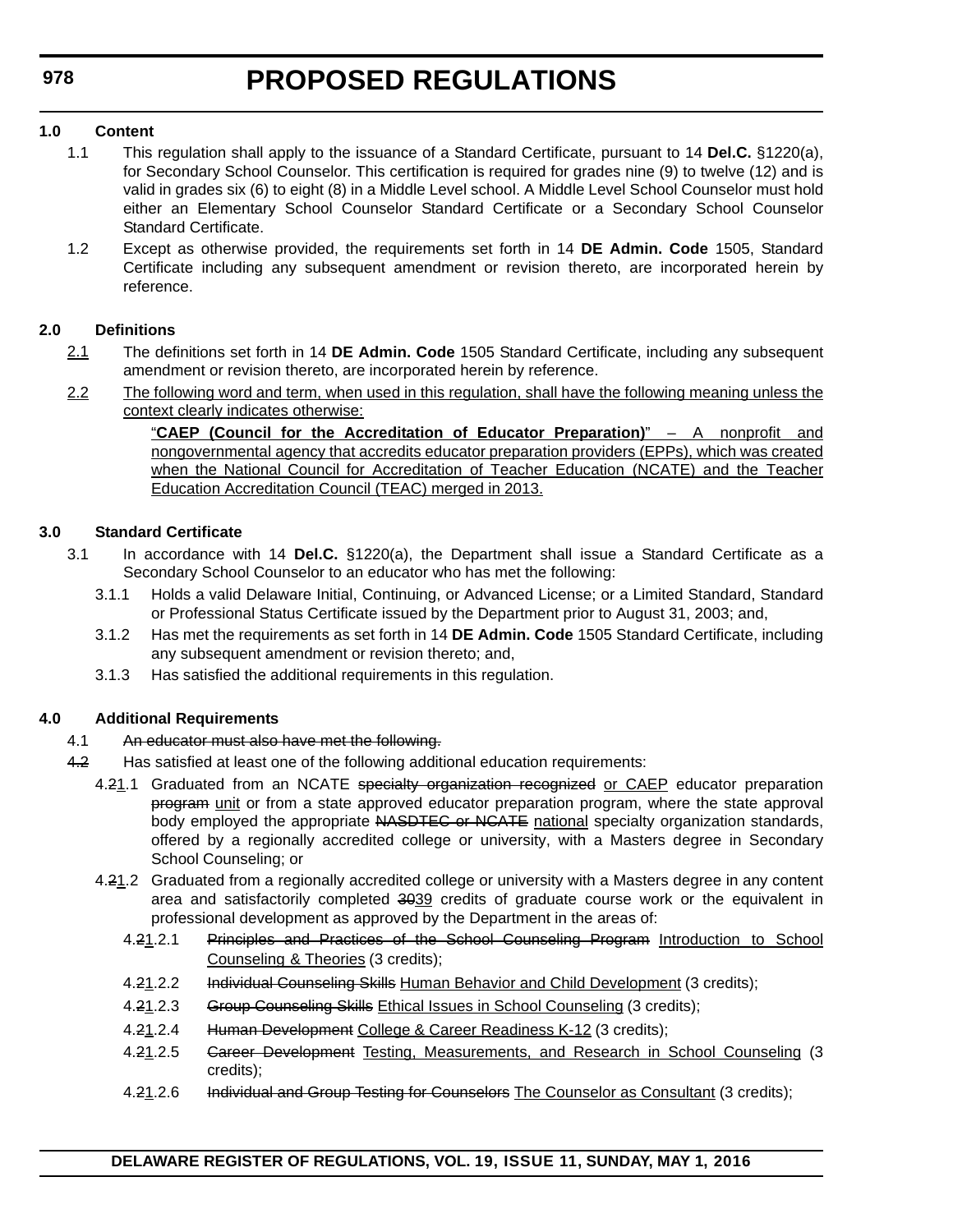- <span id="page-30-0"></span>4.21.2.7 Supervised Practicum in Secondary Counseling Special Education Law & the School Counselor's Role (3 credits);
- 4.21.2.8 Gounseling Theory Group Counseling (3 credits);
- 4.21.2.9 Gonsultation Individual Counseling Skills & Strategies (36 credits); and
- 4.21.2.10 Ethical Issues in School Counseling Family Counseling (3 credits).
- 4.1.2.11 Principles and Practices of a School Counseling Program (6 Credits); and
- 4.3 Has met at least one of the following experience requirements:
	- 4.3.1 A minimum of three years professional experience in a secondary school setting; or,
	- 4.3.2 A minimum of three years of equivalent experience as approved by the Department of Education; or,
- 4.2 Has completed one of the following:
	- 4.3.32.1 Educators not holding a Standard Certificate Elementary School Counselor must complete A a supervised school counseling internship clinical experience under the direct supervision of a State Department of Education certified Secondary School Counselor of one (1) full year 700 hours in a secondary school setting which is part of a graduate degree program in Secondary School Counseling or arranged by the Department of Education. The internship may be completed over a two (2) year period on a half-time basis.
	- 4.2.2 Educators holding Standard Certificate Elementary School Counselor, who are seeking Secondary School Counselor certification, must complete 350 hours of additional clinical experience in a secondary school setting, under the direct supervision of a State Department of Education certified Secondary School Counselor; or
	- 4.2.3 Educators seeking initial certification of both a Standard Certificate Elementary School Counselor and a Standard Certificate Secondary School Counselor simultaneously, must complete 350 hours of clinical experience in an elementary school setting under the direct supervision of a State Department of Education certified Elementary School Counselor and 350 hours of clinical experience in a secondary school setting under the direct supervision of a State Department of Education certified Secondary School Counselor.

#### **5.0 Effective Date of Section 4.0**

Section 4.0 of this regulation shall be effective on January 1, 2017.

#### **[PROFESSIONAL STANDARDS BOARD](https://pubapps.doe.k12.de.us/EducationalDirectoryPublic/pages/DDOE/WorkGroupStaff.aspx?page=branches&WGID=75&BID=1)**

Statutory Authority: 14 Delaware Code, Section 1205(b) (14 **Del.C.** §1205(b)) 14 **DE Admin. Code** 1582

#### **PUBLIC NOTICE**

#### **Educational Impact Analysis Pursuant To 14 Del.C. Section 122(d)**

#### **[1582 School Nurse](#page-3-0)**

#### **A. TYPE OF REGULATORY ACTION REQUESTED**

Amendment to Existing Regulation

#### **B. SYNOPSIS OF SUBJECT MATTER OF REGULATION**

The Professional Standards Board, acting in cooperation and collaboration with the Department of Education, seeks the consent of the State Board of Education to amend regulation 14 **DE Admin. Code** 1582 School Nurse. This regulation requires some formatting changes to conform to other Standard Certificates and the updating of certification requirements. This regulation sets forth the requirements for a School Nurse.

Persons wishing to present their views regarding this matter may do so in writing by the close of business on

#### **DELAWARE REGISTER OF REGULATIONS, VOL. 19, ISSUE 11, SUNDAY, MAY 1, 2016**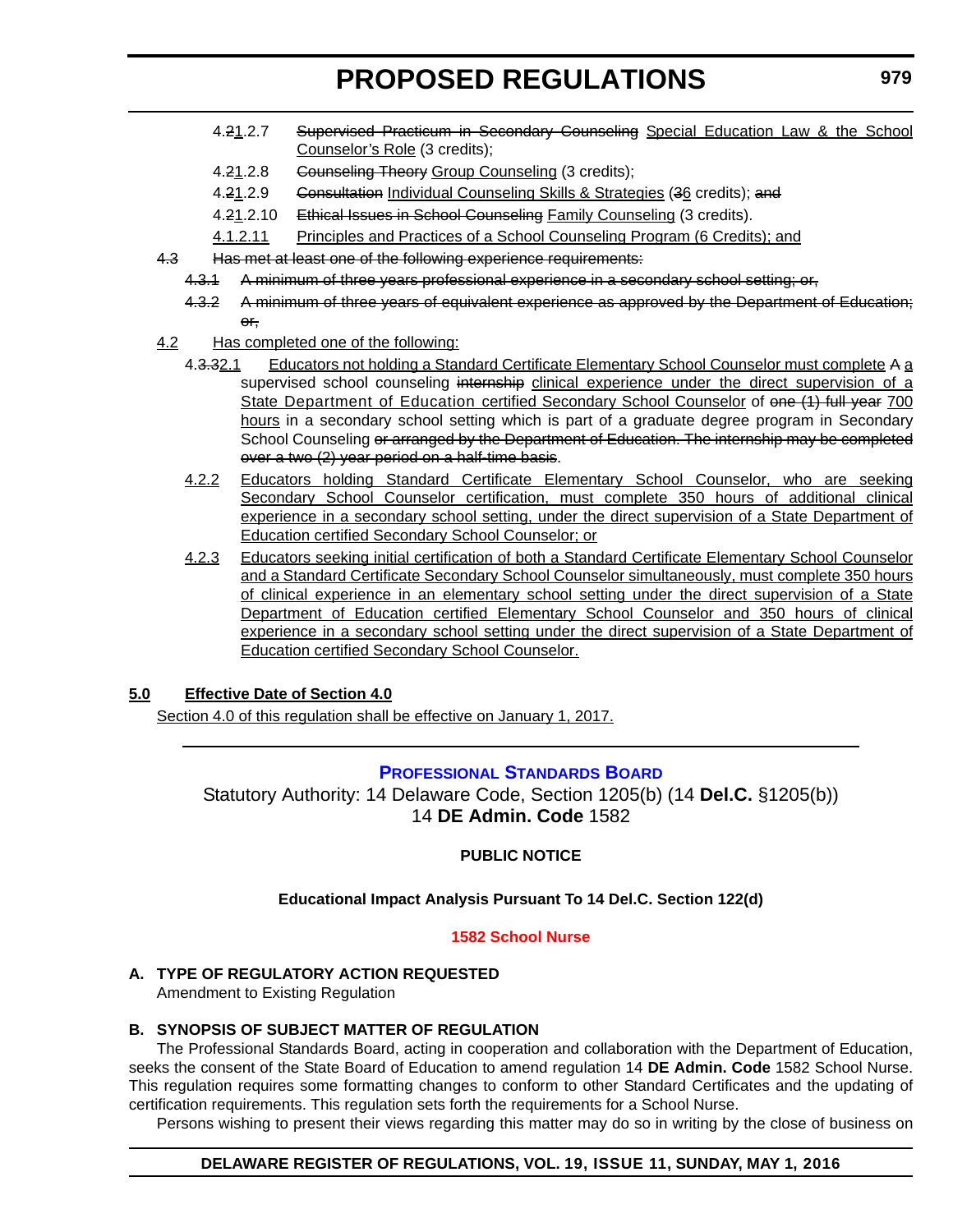#### **980**

# **PROPOSED REGULATIONS**

Tuesday, May 31, 2016 to Mr. Chris Kenton, Executive Director, Delaware Professional Standards Board, The Townsend Building, 401 Federal Street, Dover, Delaware 19901. Copies of this regulation are available from the above address or may be viewed at the Professional Standards Board Business Office.

#### **C. IMPACT CRITERIA**

1. Will the amended regulation help improve student achievement as measured against state achievement standards? The amended regulation addresses student achievement by establishing standards for the issuance of a standard certificate to educators who have acquired the prescribed knowledge, skill and/or education to practice in a particular area, to teach a particular subject or to instruct a particular category of students to help ensure that students are instructed by educators who are highly qualified.

2. Will the amended regulation help ensure that all students receive an equitable education? The amended regulation helps to ensure that all teachers employed to teach students meet high standards and have acquired the prescribed knowledge, skill and/or education to practice in a particular area, to teach a particular subject or to instruct a particular category of students.

3. Will the amended regulation help to ensure that all students' health and safety are adequately protected? The amended regulation addresses educator certification, not students' health and safety.

4. Will the amended regulation help to ensure that all students' legal rights are respected? The amended regulation addresses educator certification, not students' legal rights.

5. Will the amended regulation preserve the necessary authority and flexibility of decision-makers at the local board and school level? The amended regulation will preserve the necessary authority and flexibility of decision makers at the local board and school level.

6. Will the amended regulation place unnecessary reporting or administrative requirements or mandates upon decision makers at the local board and school levels? The amended regulation will not place unnecessary reporting or administrative requirements or mandates upon decision makers at the local board and school levels.

7. Will decision making authority and accountability for addressing the subject to be regulated be placed in the same entity? The decision-making authority and accountability for addressing the subject to be regulated rests with the Professional Standards Board, in collaboration with the Department of Education, and with the consent of the State Board of Education.

8. Will the amended regulation be consistent with and not an impediment to the implementation of other state educational policies, in particular to state educational policies addressing achievement in the core academic subjects of mathematics, science, language arts and social studies? The amended regulation will be consistent with, and not an impediment to, the implementation of other state educational policies, in particular to state educational policies addressing achievement in the core academic subjects of mathematics, science, language arts and social studies.

9. Is there a less burdensome method for addressing the purpose of the amended regulation? 14 **Del.C.** §1205 requires that we promulgate this regulation.

10. What is the cost to the state and to the local school boards of compliance with the adopted regulation? There is no additional cost to local school boards for compliance with the regulation.

#### **\*Please Note: The Regulatory Flexibility Analysis and Impact Statement for this regulation, as required by 29 Del.C. Ch. 104, is available at:**

**<http://regulations.delaware.gov/register/may2016/proposed/19 DE Reg 979RFA 05-01-16.pdf>**

#### **1582 School Nurse**

#### **1.0 Content**

- 1.1 This regulation shall apply to the issuance of a Standard Certificate, pursuant to 14 **Del.C.** §1220(a), for School Nurse. This certification is required for all School Nurses providing services to children within the Delaware public school system.
- 1.2 Except as otherwise provided, the requirements set forth in 14 **DE Admin. Code** 1505 Standard Certificate, including any subsequent amendment or revision thereto, are incorporated herein by reference.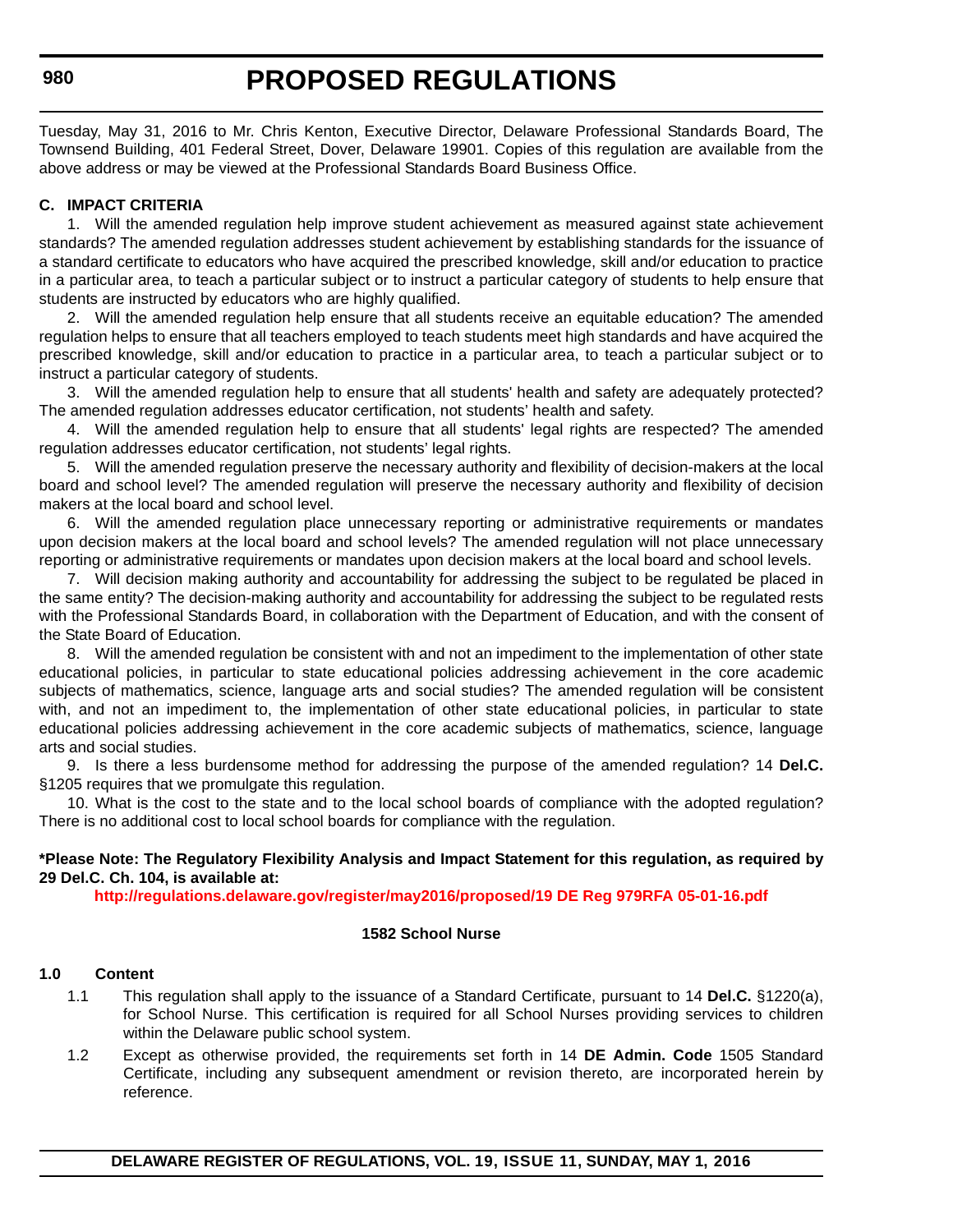#### **2.0 Definitions**

The definitions set forth in 14 **DE Admin. Code** 1505 Standard Certificate, including any subsequent amendment or revision thereto, are incorporated herein by reference.

#### **3.0 Standard Certificate**

- 3.1 In accordance with 14 **Del.C.** §1220(a), the Department shall issue a Standard Certificate as a School Nurse to an educator who has met the following:
	- 3.1.1 Holds a valid Delaware Initial, Continuing, or Advanced License; or a Limited Standard, Standard or Professional Status Certificate issued by the Department prior to August 31, 2003; and,
	- 3.1.2 Has met the requirements as set forth in 14 **DE Admin. Code** 1505, Standard Certificate including any subsequent amendment or revision thereto: and
	- 3.1.3 Has satisfied the additional requirements in this regulation.

#### **4.0 Additional Requirements**

- 4.1 An educator must also have met the following additional education and licensure requirements:
	- 4.1.1 Holds a Bachelor's degree in Nursing (BSN) from a regionally accredited college or university; and,
	- 4.1.2 Holds and maintains a current Registered Nurse license, recognized by the Delaware Board of Nursing; and,
	- 4.1.3 Holds and maintains a valid and current certification in cardiopulmonary resuscitation (CPR) and in the use of an automatic external defibrillator (AED); and,
	- 4.1.4 Completes within eighteen (18) months by the end of the second school year after date of hire, ninety (90) clock hours of training approved by the Department consisting of school nursing, health education, testing and screening, counseling and guidance, and introduction to exceptional children standards of practice, care coordination, leadership, quality improvement, and community/public health based off of the Framework for 21<sup>st</sup> Century School Nursing Practice.
- 4.2 An educator must also have met the following experience requirement:
	- 4.2.1 Has completed a minimum of three (3) years of supervised clinical nursing experience.

#### **5.0 Expiration**

- 5.1 A Standard Certificate shall expire if the educator:
	- 5.1.1 Fails to maintain a current Registered Nurse license, recognized by the Delaware Board of Nursing; or
	- 5.1.2 Fails to maintain valid and current certification in cardiopulmonary resuscitation (CPR) and in the use of an automatic external defibrillator (AED), or
	- 5.1.3 Fails to complete within eighteen (18) months by the end of the second school year after date of hire, ninety (90) clock hours of training consisting of school nursing, health education, testing and screening, counseling and guidance, and introduction to exceptional children standards of practice, care coordination, leadership, quality improvement, and community/public health based off of the Framework for 21<sup>st</sup> Century School Nursing Practice.

#### **6.0 Verification of Eligibility and Reporting**

- 6.1 Educators holding a School Nurse certificate shall do the following:
	- 6.1.1 Notify the Department immediately if they fail to meet the qualifications as a School Nurse.
	- 6.1.2 Annually notify the Department and affirm their continued eligibility for certification and if requested, provide documentation verifying their continued eligibility.
	- 6.1.3 If employed in the public school system, provide documentation to their employer of their current credentials including a valid nursing license, and CPR and AED certification.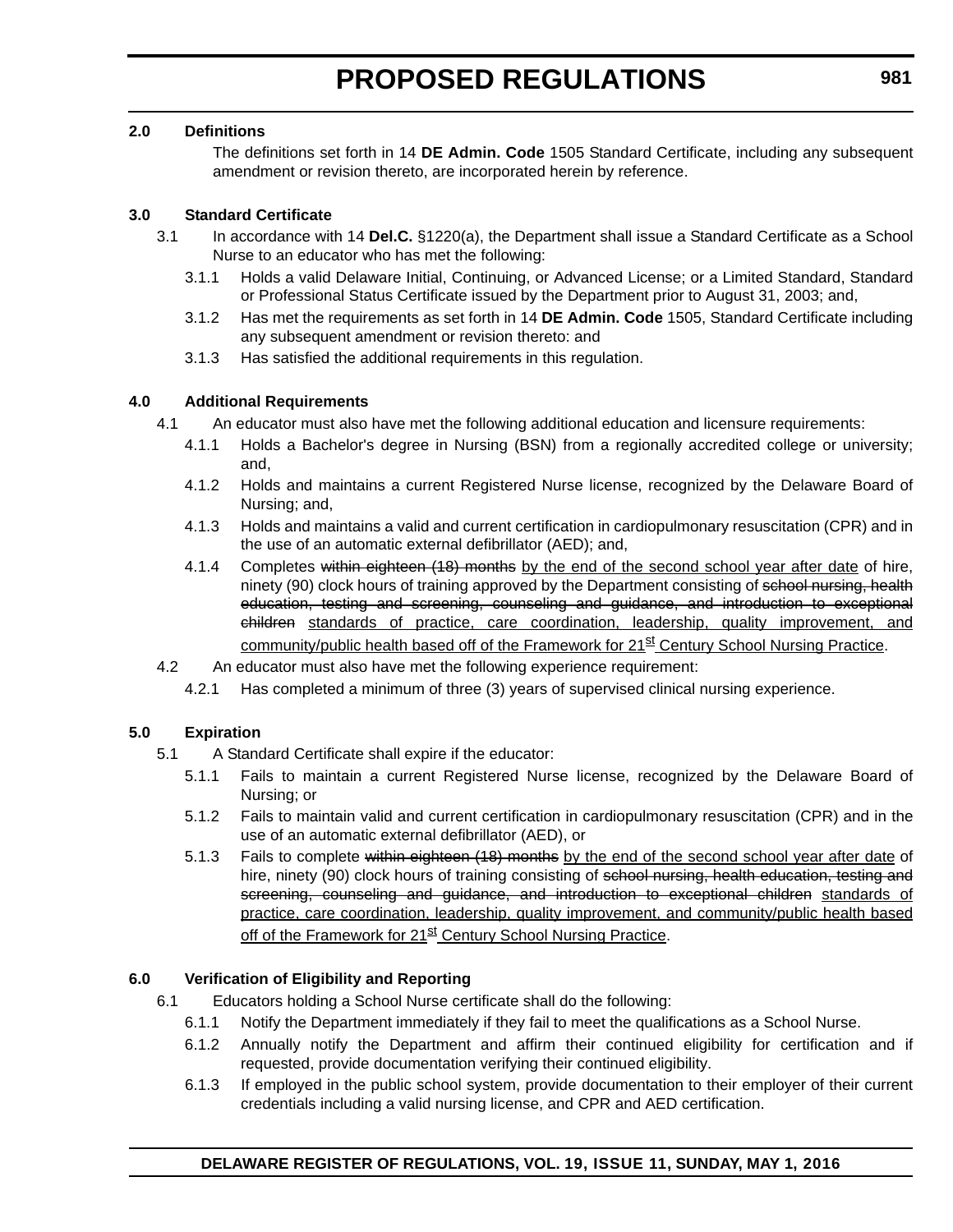- <span id="page-33-0"></span>6.1.4 If not employed in the public school system, provide documentation to the Department of their current credentials including a valid nursing license, and CPR and AED certification.
- 6.2 Upon employment of a School Nurse, a district or charter school is responsible for verifying that the School Nurse continues to meet the requirements in subsections 4.1.1 through 4.1.3.
	- 6.2.1 The district or charter school must maintain documentation of the verification of initial credentials and maintain documentation of current credentials including a valid nursing license, and CPR and AED certification.
- 6.3 Districts and charter schools shall report information to the Department when they receive information that would result in the expiration of a School Nurse Standard Certificate.

#### **[DEPARTMENT OF HEALTH AND SOCIAL SERVICES](www.dhss.delaware.gov/dhss/index.html) DIVISION OF MEDICAID [AND MEDICAL ASSISTANCE](http://www.dhss.delaware.gov/dhss/dmma/)**

Statutory Authority: 31 Delaware Code, Section 512 (31 **Del.C.** §512)

#### **PUBLIC NOTICE**

#### **[Financial Institution Accounts – Delaware Achieving a Better Life Experience \(ABLE\) Accounts](#page-3-0)**

In compliance with the State's Administrative Procedures Act (APA - Title 29, Chapter 101 of the Delaware Code), 42 CFR §447.205, and under the authority of Title 31 of the Delaware Code, Chapter 5, Section 512, Delaware Health and Social Services (DHSS) / Division of Medicaid and Medical Assistance is proposing to amend the Delaware Social Services Manual (DSSM) regarding Financial Institution Accounts, specifically, *to add language that exempts Achieving a Better Life Experience (ABLE) accounts from being counted towards the determination of eligibility for state or local assistance programs.*

Any person who wishes to make written suggestions, compilations of data, testimony, briefs or other written materials concerning the proposed new regulations must submit same to, Planning, Policy and Quality Unit, Division of Medicaid and Medical Assistance, 1901 North DuPont Highway, P.O. Box 906, New Castle, Delaware 19720-0906 or by fax to 302-255-4425 by May 31, 2016. Please identify in the subject line: Financial Institution Accounts – Delaware Achieving a Better Life Experience (ABLE) Accounts

The action concerning the determination of whether to adopt the proposed regulation will be based upon the results of Department and Division staff analysis and the consideration of the comments and written materials filed by other interested persons.

#### **SUMMARY OF PROPOSAL**

The purpose of this notice is to advise the public that Delaware Health and Social Services (DHSS)/Division of Medicaid and Medical Assistance (DMMA) is proposing to amend the Delaware Social Services Manual (DSSM) regarding Financial Institution Accounts, specifically, *to add language that exempts Achieving a Better Life Experience (ABLE) accounts from being counted towards the determination of eligibility for state or local assistance programs.*

#### **Statutory Authority**

- Stephen Beck, Jr., Achieving a Better Life Experience Act of 2014, Pub. L. 113-295, 128 Stat. 4010
- 26 USC §529A, *Qualified ABLE programs*
- §201 of the Social Securities Act, *Federal old-age and survivors insurance trust fund and federal disability insurance trust fund*
- §1602 of the Social Securities Act, *Basic eligibility for SSI benefits*
- 16 Del.C. Ch. 96A §9601A-§9608A, *Delaware Achieving a Better Life Savings Accounts*

#### **Background**

The Federal government approved the Stephen Beck, Jr., Achieving a Better Life Experience (ABLE) Act of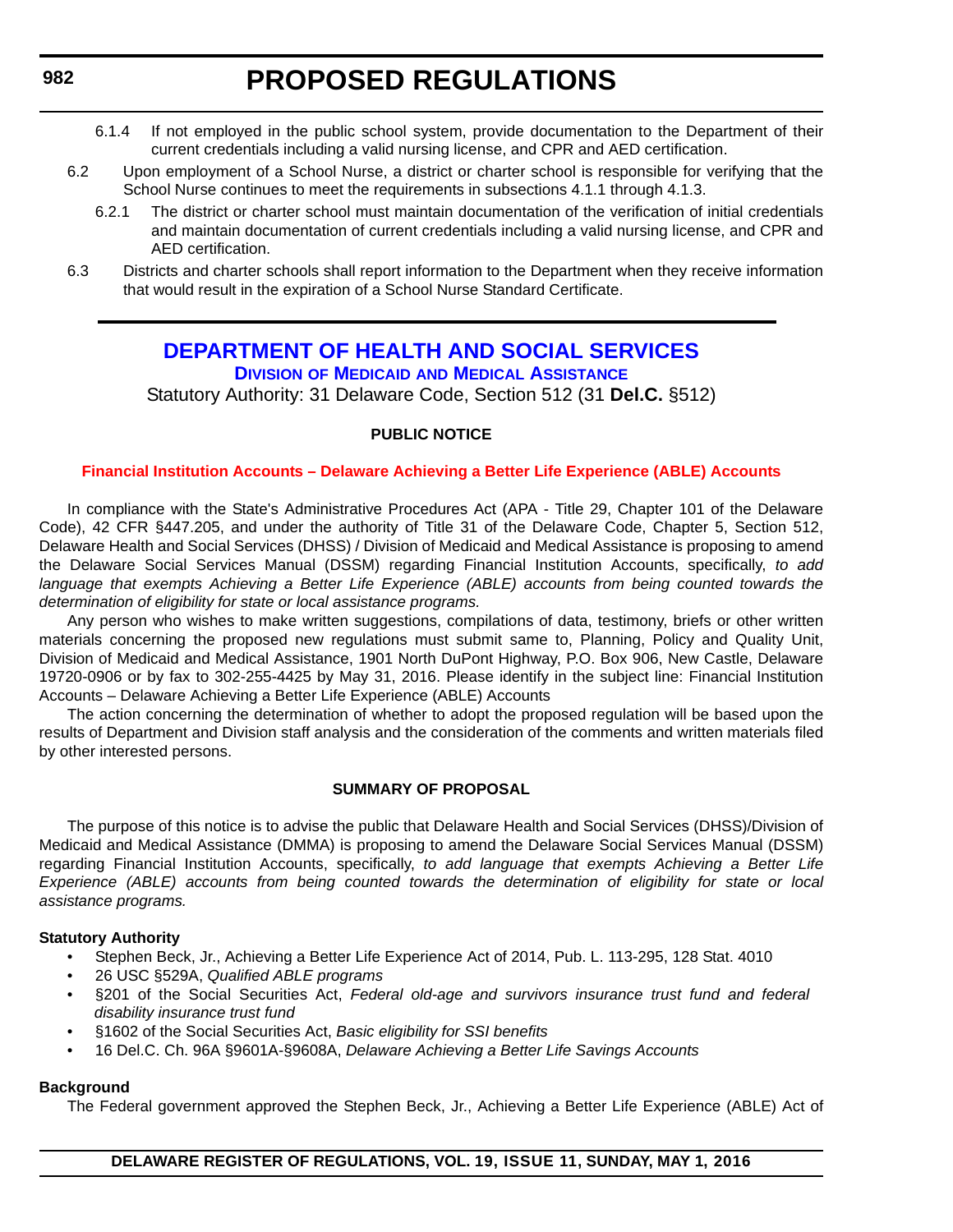2014 in December of 2014. This act amends the federal tax code to allow Section 529 tax-exempt savings accounts, for disability-related expenses. These ABLE accounts can be used to help individuals and families save for qualified disability-related expenses of individuals with disabilities. The funds in these accounts are meant to supplement other benefits provided by State, Federal and private sources such as, but not limited to, Medicaid, Supplemental Security Income, and employment. In addition, the Stephen Beck, Jr., ABLE Act of 2014 specifies that the funds in these accounts, and qualified disability expenses withdrawn from these accounts, are not to be counted towards the determination of eligibility for state or local assistance programs.

An ABLE program can be established and maintained by a State or a State agency directly or by contracting with a private company. An eligible individual can open an ABLE account through the ABLE program in any State. However, an eligible individual can be the designated beneficiary of only one ABLE account, which must be administered by a qualified ABLE program.

26 USC §529A(b)(1) states that, the term "qualified ABLE program" means a program established and maintained by a State, or agency or instrumentality thereof-

- (A) under which a person may make contributions for a taxable year, for the benefit of an individual who is an eligible individual for such taxable year, to an ABLE account which is established for the purpose of meeting the qualified disability expenses of the designated beneficiary of the account,
- (B) which limits a designated beneficiary to 1 ABLE account for purposes of this section, and
- (C) which meets the other requirements of this section.

Delaware has published legislation addressing the implementation and administration of the Stephen Beck, Jr., ABLE Act of 2014, in Delaware under 16 **Del.C.** Ch. 96A, Delaware Achieving a Better Life Experience Savings Accounts. The purpose of 16 **Del.C.** Ch. 96A is to encourage and assist individuals and families in saving private funds for the purpose of supporting individuals with disabilities to maintain health, independence, and quality of life.

#### **Summary of Proposal**

#### *Purpose*

To add language to the Delaware Social Services Manual (DSSM) that allows for ABLE accounts to be exempt from the 20330.2 Financial Institutions Accounts regulation when determining an individual's resource computation. Also, to add language to the DSSM regarding Delaware Achieving a Better Life Experience (ABLE) Savings Accounts.

#### *Summary of Proposed Changes*

If implemented as proposed, the amendment to the DSSM will accomplish the following, effective July 11, 2016:

Provide a provision that allows for ABLE accounts to be exempt from the countable resource computation of financial institutions accounts, as well as provide eligibility policy regarding the administration of Delaware ABLE accounts.

#### *Public Notice*

In accordance with the *federal* public notice requirements established at Section 1902(a)(13)(A) of the Social Security Act and 42 CFR 447.205 and the *state* public notice requirements of Title 29, Chapter 101 of the Delaware Code, Delaware Health and Social Services (DHSS)/Division of Medicaid and Medical Assistance (DMMA) gives public notice and provides an open comment period for thirty (30) days to allow all stakeholders an opportunity to provide input on the Delaware Social Services Manual provisions regarding Delaware Achieving a Better Life Experience (ABLE) Savings Accounts. Comments must be received by 4:30 p.m. on May 31, 2016.

#### *Provider Manuals Update*

Also, upon CMS approval, the applicable Delaware Medical Assistance Program (DMAP) Provider Policy Specific Manuals will be updated. Manual updates, revised pages or additions to the provider manual are issued, as required, for new policy, policy clarification, and/or revisions to the DMAP program. Provider billing guidelines or instructions to incorporate any new requirement may also be issued. A newsletter system is utilized to distribute new or revised manual material and to provide any other pertinent information regarding manual updates. DMAP provider manuals and official notices are available on the DMAP website**:** http://www.dmap.state.de.us/home/ index.html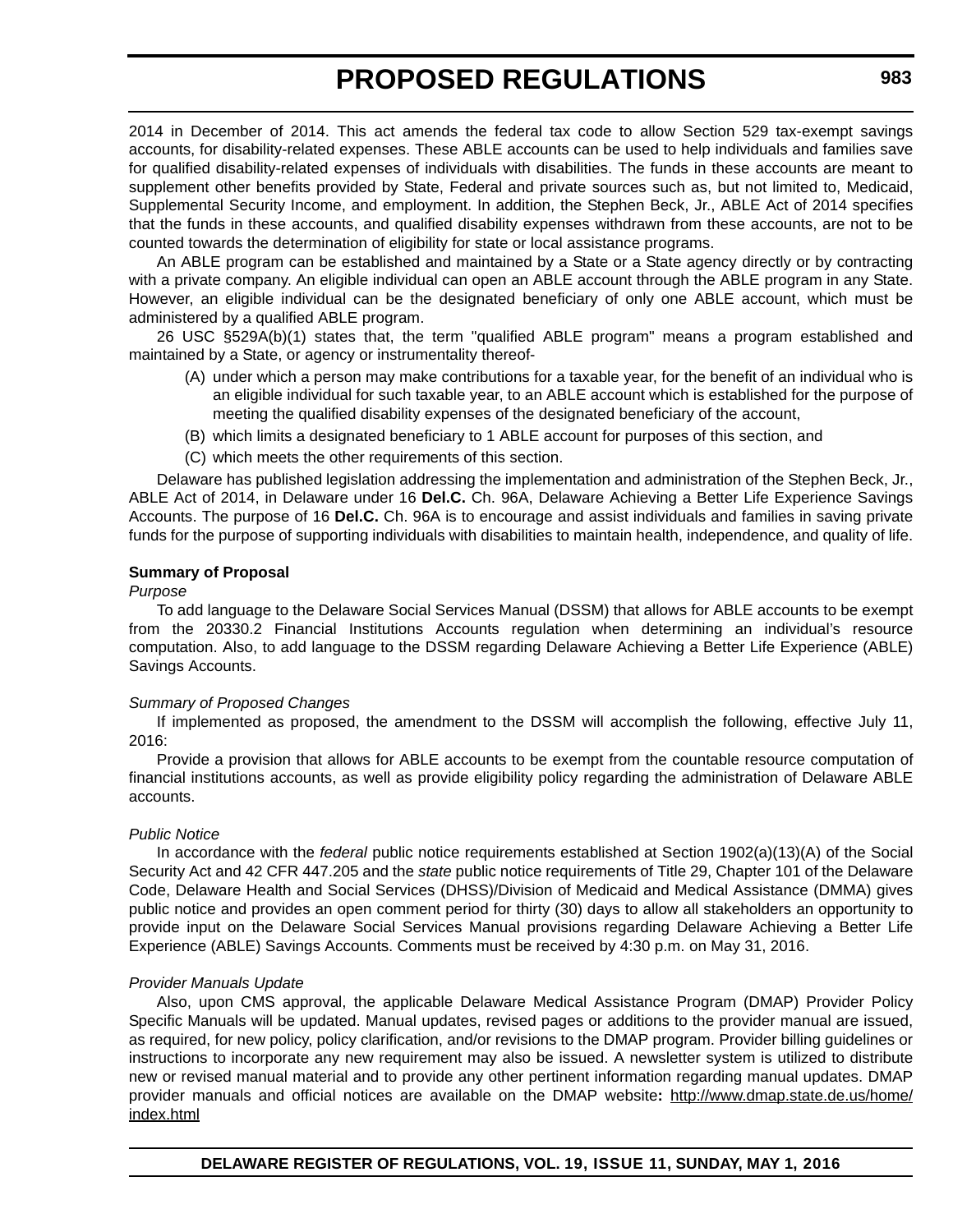If the applicant or recipient disagrees with the ownership presumption on jointly-held accounts, we give the individual the opportunity to rebut the presumption. Rebuttal is a procedure which permits an individual to furnish evidence and establish that some or all of the funds in a jointly-held account do not belong to him or her. Obtain the individual's statement on a form containing the penalty clause regarding who owns the funds, why there is a joint account, who has made deposits to and withdrawals from the account, and how withdrawals have been spent. Inform the individual that he or she must submit the following evidence within 30 days:

A corroborating statement from the other account holder(s). If the other account holder is

incompetent or a minor, have the individual submit a corroborating statement from anyone aware of the circumstances surrounding establishment of the account; account records showing deposits, withdrawals and interest paid for the months that ownership is an issue; if the individual owns none of the funds, evidence showing that he or she can no longer withdraw funds from the account; if the individual owns only a portion of the funds, evidence showing removal from the account of the individual's funds or removal of the funds owned by the other account holder(s) and redesignation of the account.

Any funds that the evidence establishes were owned by the other account holder(s) are not and were not the individual's resources. The effect of a successful rebuttal is retroactive as well as prospective.

#### **DMMA PROPOSED REGULATION #16-009b NEW:**

#### **20330.2.1 Delaware Achieving a Better Life Experience (ABLE) Savings Accounts** Stephen Beck, Jr., Achieving a Better Life Experience (ABLE) Act of 2014, Pub. L. 113-295, 128 Stat. 4010

**DELAWARE REGISTER OF REGULATIONS, VOL. 19, ISSUE 11, SUNDAY, MAY 1, 2016**

### **PROPOSED REGULATIONS**

#### **Fiscal Impact Statement**

DMMA is proposing a revision of existing Long Term Care (LTC) program eligibility policy to address ABLE accounts. The proposed changes provide guidance about how ABLE accounts are viewed in the determination of eligibility for LTC benefits. There is no anticipated fiscal impact to the agency as a result of this proposed change in program eligibility policy.

#### **\*Please Note: The Regulatory Flexibility Analysis and Impact Statement for this regulation, as required by 29 Del.C. Ch. 104, is available at:**

**<http://regulations.delaware.gov/register/may2016/proposed/19 DE Reg 982RFA 05-01-16.pdf>**

#### **DMMA PROPOSED REGULATION #16-009a REVISIONS:**

#### **20330.2 Financial Institutions Accounts**

Financial institution accounts which include savings accounts, checking accounts, certificates of deposit, etc., are an individual's resource if the individual owns the account and can use the funds for his or her support and maintenance. We determine whether an individual owns the account and can access the funds by looking at how the account is titled.

An exception to this policy would be for Achieving a Better Life Experience (ABLE) Savings Accounts. These accounts are not included in the countable resources computation. Please review 20330.2.1 for policy applicable to ABLE Savings Accounts.

If an individual is designated as sole owner by the account title, all of the funds are that individual's resource unless legal restrictions preclude the owner from using the funds for his or her support and maintenance. We do not provide an opportunity for the owner of an individually-held account to rebut the presumption of 100%

ownership. If the account is in the name of a Medicaid applicant/recipient and another Medicaid applicant/recipient, assume all account funds belong to each individual in equal shares. If the account is in the name of a Medicaid applicant/recipient and another individual who is not applying for Medicaid or who is not a Medicaid recipient, then assume all of the funds belong to the Medicaid applicant/recipient.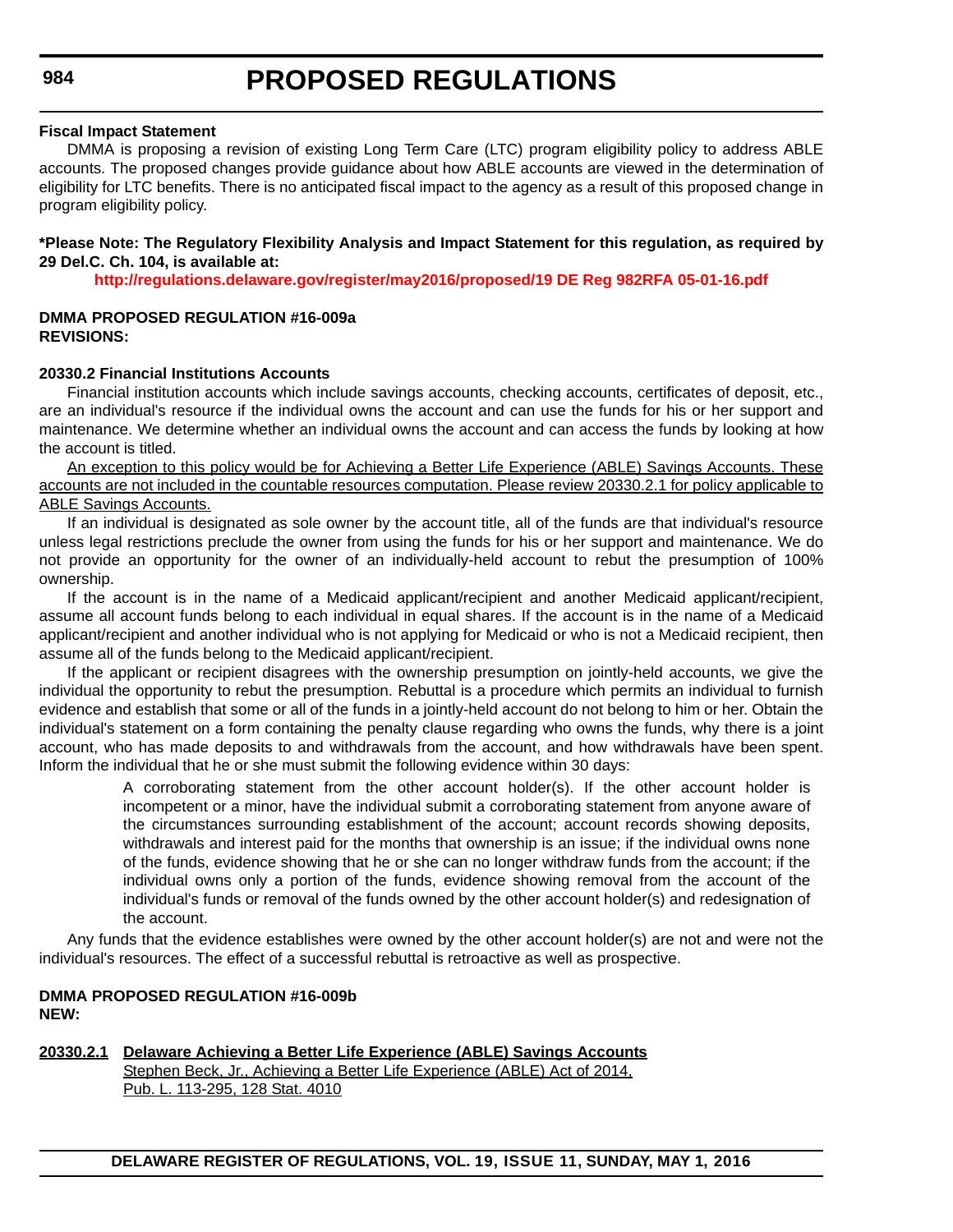The Stephen Beck, Jr., Achieving a Better Life Experience Act (ABLE Act) of 2014 established a tax-advantaged account that can be used to save funds for the disability-related expenses of the account's designated beneficiary. The designated beneficiary must be blind or disabled by a condition that began prior to the individual's twenty-sixth  $(26<sup>th</sup>)$  birthday.

Eligible individuals can be the designated beneficiary of only one ABLE account. The Delaware Achieving a Better Life Experience (ABLE) Program is administered by the Achieving a Better Life Experience (ABLE) Board as per 16 Delaware Code Ch. 96A.

Funds in qualifying ABLE accounts, and qualified disability expenses withdrawn from these accounts, are not to be counted towards the determination of eligibility for state or local assistance programs.

# **20330.2.1.1Definitions**

- The following terms, when used in this regulation, have the following meaning unless the context indicates otherwise:
	- "**ABLE Program**" means a program established and maintained by a State (or agency or instrumentality thereof) through which interested individuals can open ABLE accounts.
	- "**Contributions**" means the deposit of funds into an ABLE account. Any person can contribute to an ABLE account. (Note that "person," as defined by the Internal Revenue Code, includes an individual, trust, estate, partnership, association, company, or corporation.) However, the Internal Revenue Service (IRS) limits the total annual contributions any ABLE account can receive from all sources to the amount of the per-donee gift-tax exclusion in effect for a given calendar year.
	- "**Designated beneficiary**" means the eligible individual who established and is the owner of the ABLE account.
	- "**Distributions**" means the withdrawal or issuance of funds from an ABLE account. The designated beneficiary or the person with signature authority determines when distributions are made. Distributions may be made only to or for the benefit of the designated beneficiary.

"**Eligible Individual**" means a resident of this State or a contracting state who is:

- Entitled to benefits based on disability or blindness under Title II or XVI of the Social Security Act, and such blindness or disability began before the age of twenty-six (26); or
- An individual with respect to whom a disability certification, meeting the requirements of the Stephen Beck, Jr., ABLE Act of 2014, is filed.
- "**Person with signature authority**" means a person who can establish and control an ABLE account for a designated beneficiary who is a minor child or is otherwise incapable of managing the account. The person with signature authority must be the designated beneficiary's parent, legal guardian, or agent acting under power of attorney. We consider the designated beneficiary to be the owner of an ABLE account, regardless of whether someone else has signature authority over it.
- "**Qualified disability expense**" or "**QDE**" means an expense related to the blindness or disability of the designated beneficiary and that are for the benefit of the designated beneficiary. In general, a QDE includes, but is not limited to, the following types of expenses:
	- Education;
	- Housing;
	- Transportation;
	- Employment training and support;
	- Assistive technology and related services:
	- Health;
	- Prevention and wellness:
	- Financial management and administrative services;
	- Legal fees;
	- Expenses for professional ABLE account oversight and monitoring:
	- Funeral and burial; and,
	- Basic living expenses.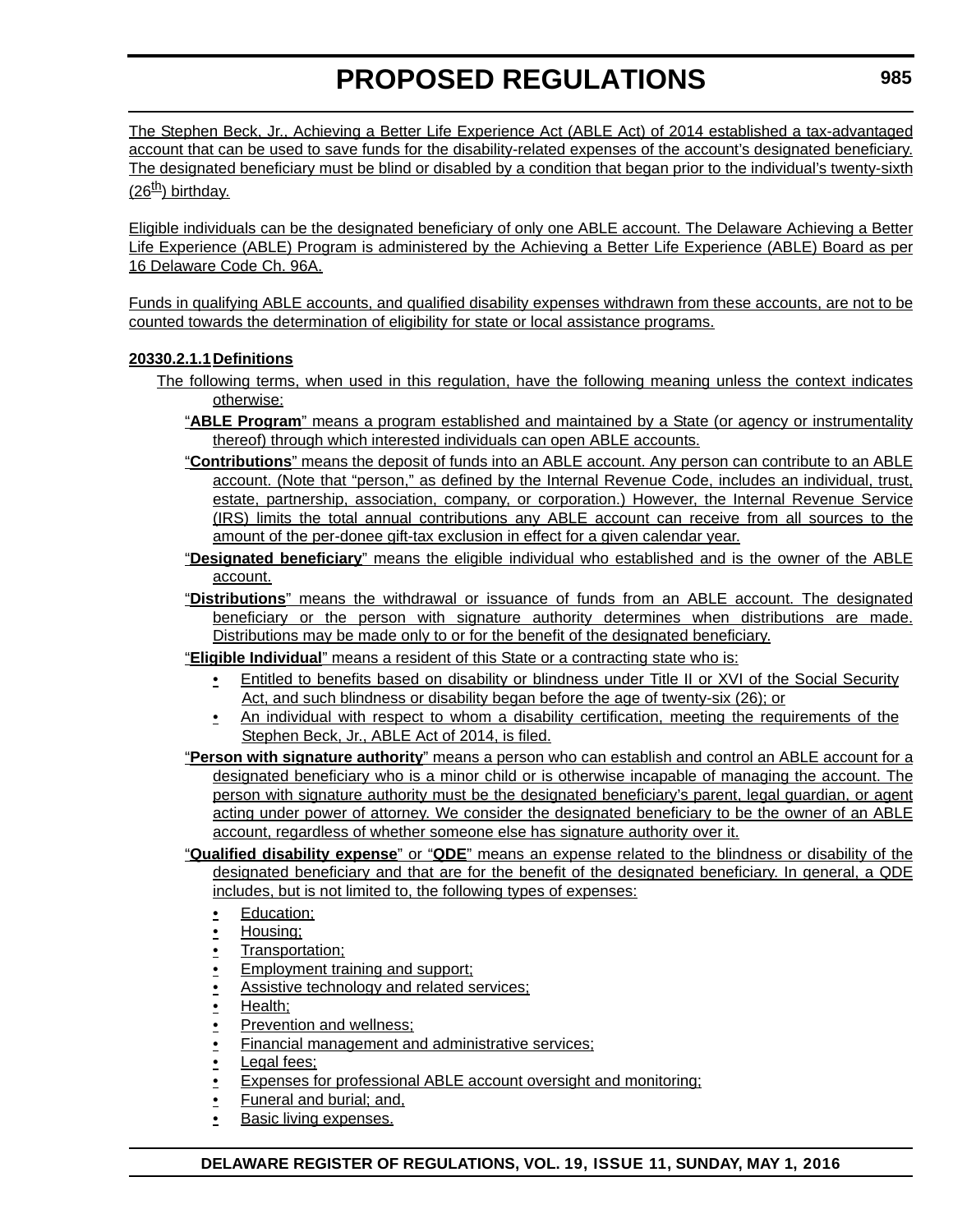#### "**Qualified disability expense for housing**" means expenses for purposes of an ABLE account are the same as they are for in-kind support and maintenance purposes, except that they do not include food. QDEs for housing are payments for:

- Mortgage (including property insurance required by the mortgage holder);
- Real property taxes;
- Rent;
- Heating fuel;
- Gas;
- Electricity;
- Water;
- Sewer; and
- Garbage removal.

"**Rollover**" means the distribution of all or some of the funds from one ABLE account to the ABLE account of a member of the original, designated beneficiary's family. For the purposes of a rollover, a member of the designated beneficiary's family means a sibling, which includes step-siblings and half-siblings, whether by blood or by adoption.

# **20330.2.1.2ABLE Account Verification**

When documenting whether an applicant is the designated beneficiary of an ABLE account, obtain evidence that contains the following information:

20330.2.1.2.1 The name of the designated beneficiary;

20330.2.1.2.2 The State ABLE program that is administering the account;

20330.2.1.2.3 The name of the person who has signature authority (if different from the designated beneficiary);

20330.2.1.2.4 The unique account number assigned by the State to the ABLE account;

20330.2.1.2.5 The account opened date; and

20330.2.1.2.6 The first-of-the-month account balance or information sufficient to derive a first-of-the-month balance.

If the available evidence does not provide this information, contact the appropriate ABLE program to obtain it.

# **20330.2.1.3ABLE Account Contributions**

ABLE account funds must be excluded from the countable resource computation when determining the designated beneficiary's eligibility. This includes rollovers from a family member's ABLE account to a recipient's ABLE account.

Contributions made to an ABLE account by persons other than the designated beneficiary shall not be excluded from the countable income of the person who makes the contribution. The fact that a person uses their own income to contribute to an ABLE account does not mean that income is not countable for Medicaid purposes.

# **20330.2.1.4ABLE Account Earnings**

The funds in an ABLE account are invested and can accrue interest, earn dividends, and otherwise appreciate in value. Such earnings increase the account's balance. Exclude any earnings an ABLE account receives from the countable resource computation when determining the designated beneficiary's eligibility.

# **20330.2.1.5ABLE Account Balance**

Exclude the balance of a designated beneficiary's ABLE account from their countable resource computation when determining the designated beneficiary's eligibility.

# **20330.2.1.6ABLE Account Distributions**

A distribution from an ABLE account is not considered income but rather a conversion of a resource from one form to another. Distributions are evaluated based on the criteria below, to determine if they are to be excluded from the designated beneficiary's countable resources.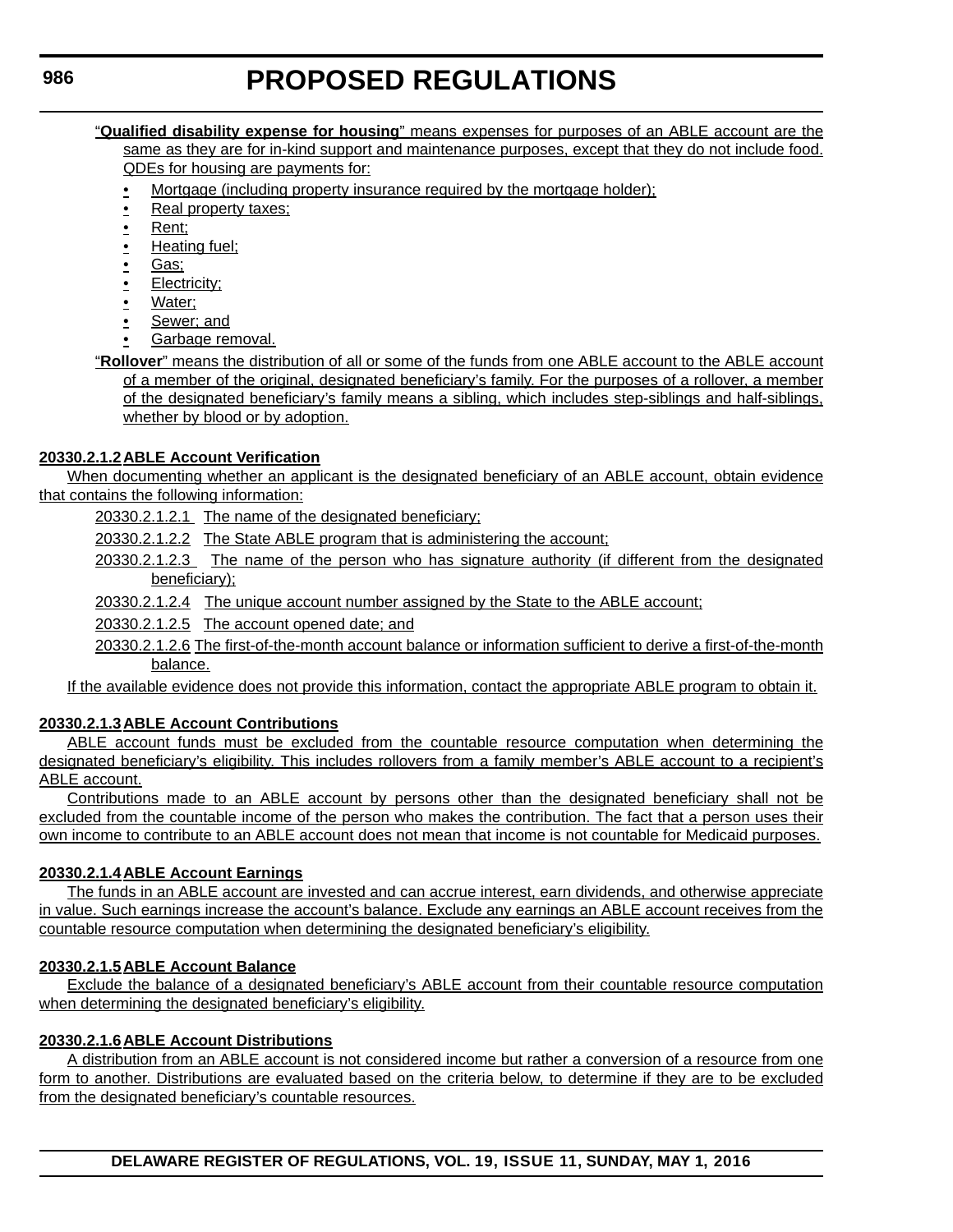# **20330.2.1.6.1 Exclusion of Retained Distributions for Non-Housing Qualified Disability Expenses (QDE)**

Distributions for QDEs not related to housing should be excluded as a resource if retained beyond the month received. This exclusion applies for as long as:

20330.2.1.6.1.1 The designated beneficiary maintains, makes contributions to, or receives distributions from the ABLE account.

20330.2.1.6.1.2 The distribution is unspent; and

20330.2.1.6.1.3 The distribution is identifiable.

(NOTE: Excludable funds commingled with non-excludable funds must be identifiable in order to be excluded.)

# **20330.2.1.6.2 Retained Distributions for Housing-Related Qualified Disability Expenses (QDE) or Expenses That Are Not QDEs**

Distributions from a designated beneficiary's ABLE account for housing-related QDEs or for expenses that are not QDEs that are retained into the month following the month of receipt are countable as a resource. If the distribution is spent within the month of receipt it has no effect on eligibility.

# **DIVISION OF MEDICAID [AND MEDICAL ASSISTANCE](http://www.dhss.delaware.gov/dhss/dmma/)**

Statutory Authority: 31 Delaware Code, Section 512 (31 **Del.C.** §512)

# **PUBLIC NOTICE**

# **[Long-Term Care Eligibility; Spousal Impoverishment Undue Hardship](#page-3-0)**

In compliance with the State's Administrative Procedures Act (APA - Title 29, Chapter 101 of the Delaware Code), 42 CFR §447.205, and under the authority of Title 31 of the Delaware Code, Chapter 5, Section 512, Delaware Health and Social Services (DHSS) / Division of Medicaid and Medical Assistance is proposing to amend the Delaware Social Services Manual (DSSM) by adding a provision regarding long-term care eligibility, specifically, *to add language that allows the spousal impoverishment regulation to be waived in instances of undue hardship.*

Any person who wishes to make written suggestions, compilations of data, testimony, briefs or other written materials concerning the proposed new regulations must submit same to, Planning, Policy and Quality Unit, Division of Medicaid and Medical Assistance, 1901 North DuPont Highway, P.O. Box 906, New Castle, Delaware 19720-0906 or by fax to 302-255-4425 by May 31, 2016. Please identify in the subject line: Long-Term Care Eligibility; Spousal Impoverishment Undue Hardship

The action concerning the determination of whether to adopt the proposed regulation will be based upon the results of Department and Division staff analysis and the consideration of the comments and written materials filed by other interested persons.

# **SUMMARY OF PROPOSAL**

The purpose of this notice is to advise the public that Delaware Health and Social Services (DHSS)/Division of Medicaid and Medical Assistance (DMMA) is proposing to amend the Delaware Social Services Manual (DSSM) by adding a provision regarding long-term care eligibility, specifically, *to add language that allows the spousal impoverishment regulation to be waived in instances of undue hardship.*

# **Statutory Authority**

- §1924(a)(3)(b) of the Social Security Act, *Methodology and standards for determining and evaluating income and resources for institutionalized spouses*
- 42 CFR 435.602(c), *Financial responsibility of relatives and other individuals*

# **Background**

Section 303 of the Medicare Catastrophic Act contains provisions that significantly change the way in which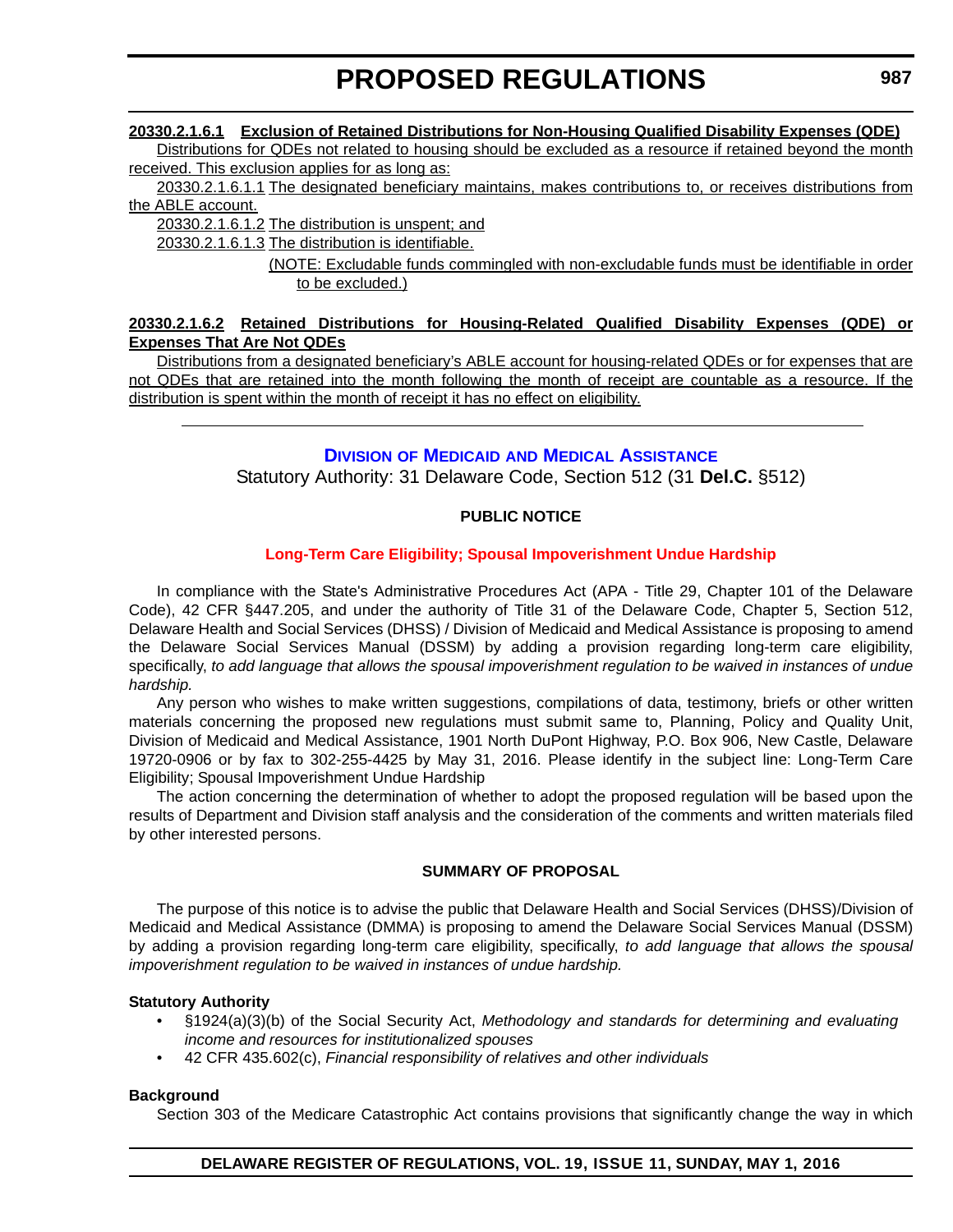income and resources of a couple are calculated when one spouse is institutionalized or likely to be institutionalized for continuous periods in a nursing facility, and who has a spouse residing in the community. The revisions are intended to prevent the spouse who remains in the community from becoming impoverished either before or after the institutionalized spouse becomes eligible for Medicaid.

Effective July 1, 1993, Delaware elected the option to apply the Spousal Impoverishment rules to persons who are likely to receive services under Section 1915(c) the Home and Community Based Waivers. All references to institutionalized spouses and continuous periods of institutionalization include spouses receiving Home and Community Based Waiver services in lieu of institutional services. Individuals receiving a combination of institutional and waiver services are subject to these rules.

Generally, the Bill counts income as Medicaid policy has always counted income (i.e., income owned by only one spouse is considered available solely to that spouse). One change is that income in both their names is divided evenly between the two spouses. The most drastic change occurs in the calculation of resources. Medicaid has always viewed the resources held solely by the non-institutionalized spouse as not available to the institutionalized spouse.

Under the Spousal Impoverishment provisions, all assets/resources held by either or both spouses are considered available equally to both spouses as of the beginning of the first continuous period of institutionalization (beginning on or after 9/30/89). The couple's house, car, and personal goods are excluded from countable resources.

Resource rules described in this section apply only to persons first institutionalized for continuous periods on or after September 30, 1989. Persons first institutionalized before that date are subject to prior Medicaid plan policies as long as they remain in an institution.

The spousal impoverishment regulations must be applied to any couple who is legally married unless the couple is separated and maintains two separate residences for at least 12 months prior to admission to a medical institution (hospital, nursing facility, etc.) AND the community spouse is uncooperative or his/her whereabouts are unknown. These rules apply regardless of State laws relating to community property or to the division of marital property. For example, resources listed in a prenuptial agreement are not excluded.

#### **Summary of Proposal**

#### *Rationale and Justification*

There are extreme circumstances in which the application of the spousal impoverishment regulations would deprive an individual of medical care such that his/her life would be endangered causing an undue hardship. An undue hardship also exists when application of the spousal impoverishment regulations would deprive the individual of food, clothing, shelter, or other necessities of life and there are no state facilities to care for the individual in the absence of Medicaid eligibility. Allowing for the spousal impoverishment provisions to be waived, when such undue hardships occur, will ensure that long-term care applicants are protected and may receive the services they require.

#### *Purpose*

To add language to the Delaware Social Services Manual (DSSM) that allows the spousal impoverishment regulations to be waived in instances of undue hardship, so as to provide additional protection for vulnerable longterm care applicants in extreme circumstances.

#### *Summary of Proposed Regulation*

If implemented as proposed, this regulation will accomplish the following, effective July 11, 2016:

Provide a provision that allows for the spousal impoverishment regulations to be waived in the event that implementing the regulations would cause an undue hardship on a long-term care applicant.

#### *Public Notice*

In accordance with the *federal* public notice requirements established at Section 1902(a)(13)(A) of the Social Security Act and 42 CFR 447.205 and the *state* public notice requirements of Title 29, Chapter 101 of the Delaware Code, Delaware Health and Social Services (DHSS)/Division of Medicaid and Medical Assistance (DMMA) gives public notice and provides an open comment period for thirty (30) days to allow all stakeholders an opportunity to provide input on the undue hardship provision. Comments must be received by 4:30 p.m. on May 31, 2016.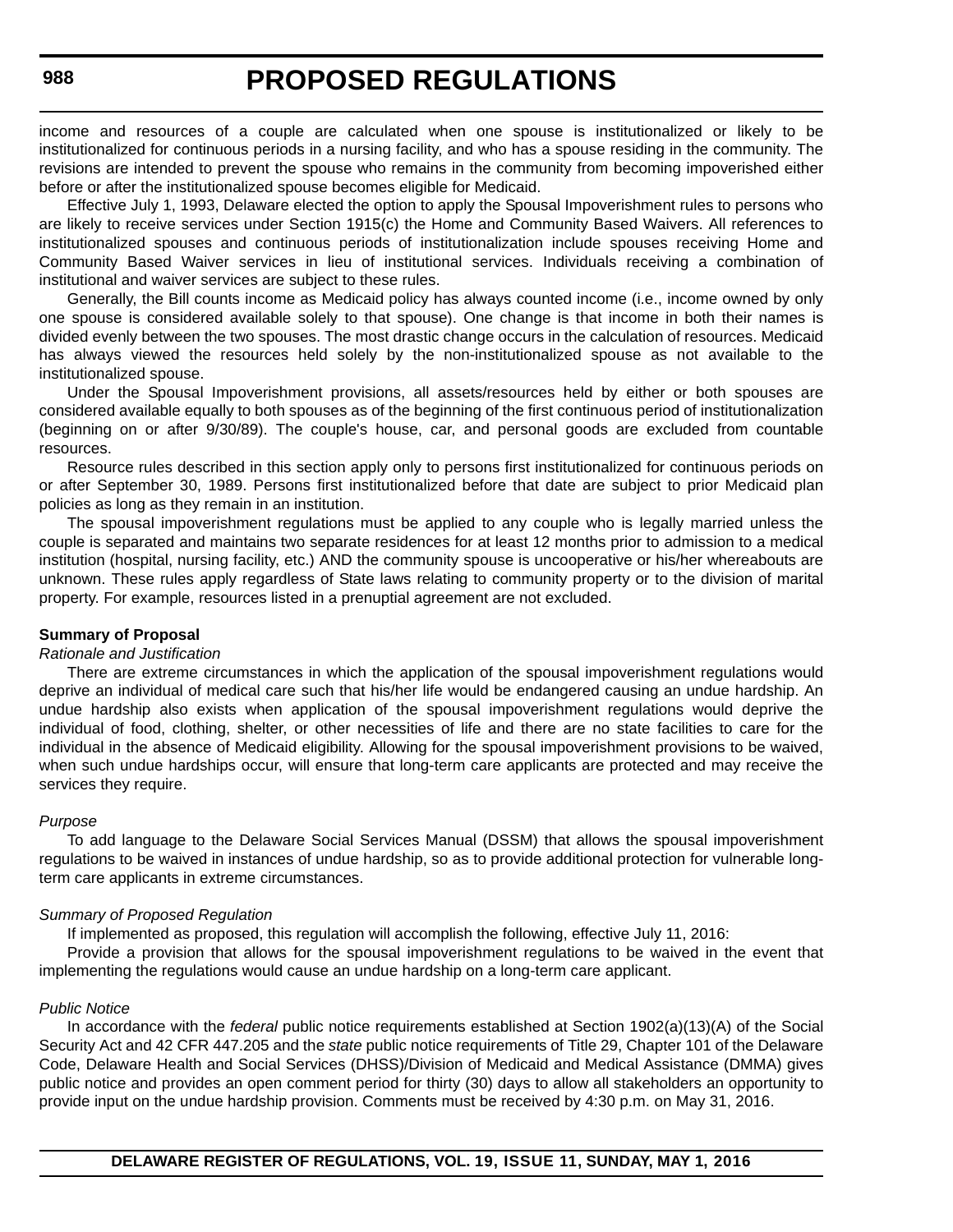#### *Provider Manuals Update*

Applicable Delaware Medical Assistance Program (DMAP) Provider Policy Specific Manuals will be updated. Manual updates, revised pages or additions to the provider manual are issued, as required, for new policy, policy clarification, and/or revisions to the DMAP program. Provider billing guidelines or instructions to incorporate any new requirement may also be issued. A newsletter system is utilized to distribute new or revised manual material and to provide any other pertinent information regarding manual updates. DMAP provider manuals and official notices are available on the DMAP website**:** http://www.dmap.state.de.us/home/index.html

### **Fiscal Impact Statement**

There are currently undue hardship provisions in place for several sections of Long-Term Care (LTC) eligibility policy, such as DSSM 20350.11, DSSM 20400.12.1, DSSM 20400.12.2, and DSSM 20500.7. Undue hardship provisions are only used in very rare and exceptional circumstances when application of the related LTC eligibility policy would deprive the individual of food, clothing, shelter or other necessities of life AND there are no state facilities available to care for the individual in the absence of Medicaid eligibility. Therefore, no fiscal impact is anticipated as the result of adding undue hardship protection to an additional section of LTC eligibility policy.

#### **\*Please Note: The Regulatory Flexibility Analysis and Impact Statement for this regulation, as required by 29 Del.C. Ch. 104, is available at:**

**<http://regulations.delaware.gov/register/may2016/proposed/19 DE Reg 987RFA 05-01-16.pdf>**

#### **DMMA PROPOSED REGULATION #16-010 NEW**

### **20900.1 Undue Hardship**

Spousal Impoverishment rules may be waived if the application of the rules would cause an undue hardship. Undue hardship exists when application of the spousal impoverishment provisions would deprive the individual of medical care such that his/her life would be endangered. Undue hardship also exists when application of the spousal impoverishment provisions would deprive the individual of food, clothing, shelter or other necessities of life.

# **DIVISION [OF PUBLIC HEALTH](http://www.dhss.delaware.gov/dhss/dph/index.html)**

Statutory Authority: 16 Delaware Code, Section 122(3)(u)(1)) (16 **Del.C.** §122(3)(u)(1))

# **PUBLIC NOTICE**

#### **[Cottage Food Regulations](#page-3-0)**

Health Systems Protection Section (HSP), Division of Public Health, Department of Health and Social Services, is proposing new regulations governing Cottage Foods. On May 1, 2016, the Division of Public Health plans to publish as "proposed" Cottage Food Regulations. The regulations will allow for the preparation of a limited type of food products in residential kitchens. Current regulations do not allow for production of food products for sale to consumers in residential kitchens. This program will allow for development of a new business community serving a niche market of customers at farm markets and other outlets throughout Delaware. The regulations establish basic food safety requirements for these operations.

#### **NOTICE OF PUBLIC HEARING**

A public hearing will be held on Wednesday, May 25, 2016 at 10:00 a.m. in the First Floor Conference Room, located in the Jesse Cooper Building, 417 Federal Street, Dover, Delaware.

Copies of the proposed regulations are available for review in the May 1, 2016 edition of the Delaware *Register of Regulations*, accessible online at: <http://regulations.delaware.gov> or by calling the Division of Public Health at (302) 744-4951.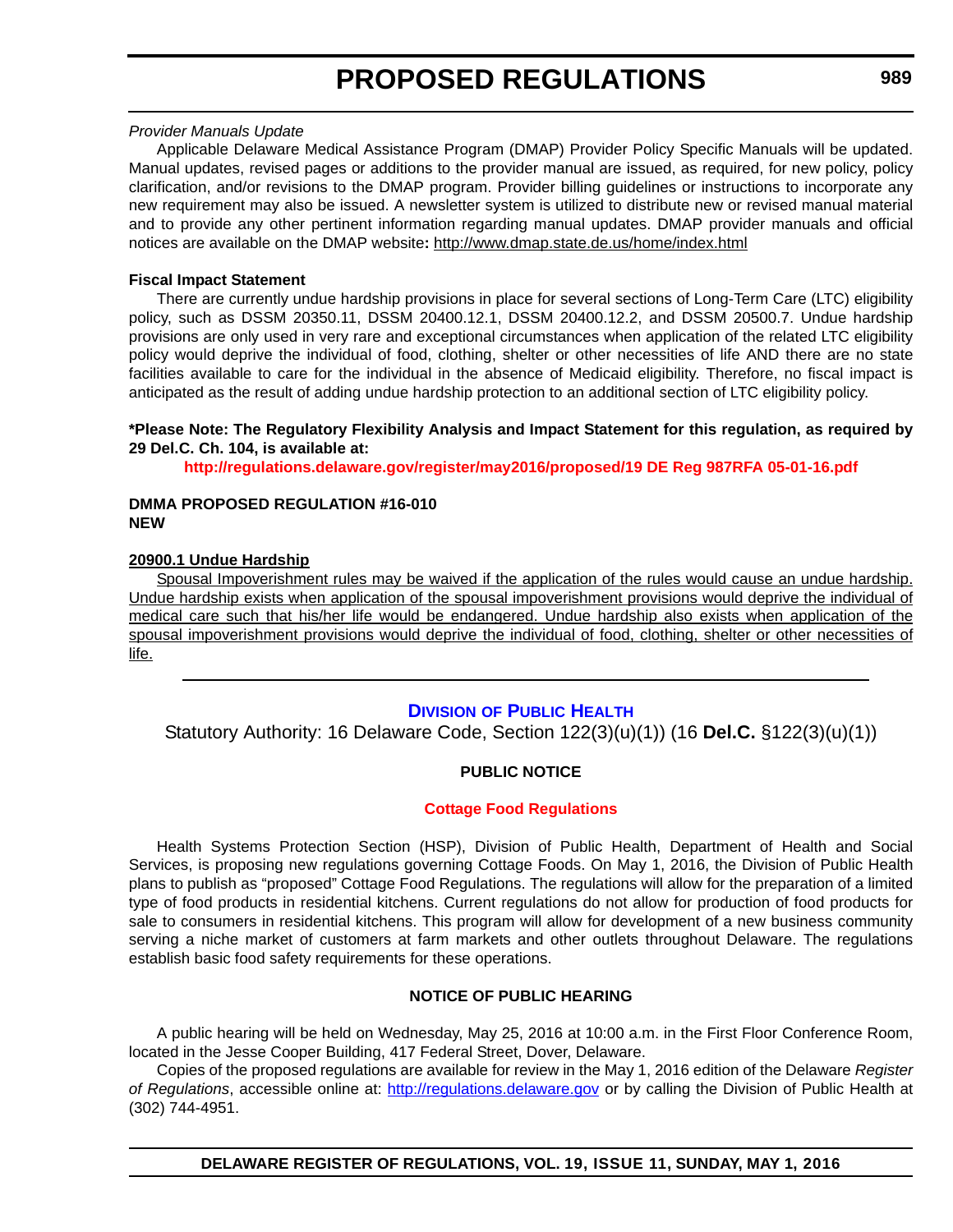Any person who wishes to make written suggestions, testimony, briefs or other written materials concerning the proposed regulations must submit same to Jamie Mack by Thursday, June 9, 2016, at:

Jamie Mack

Division of Public Health 417 Federal Street Dover, DE 19901 Email: jamie.mack@state.de.us Phone: (302) 744-4951

# **\*Please Note:**

**(1) The Regulatory Flexibility Analysis and Impact Statement for this regulation, as required by 29 Del.C. Ch. 104, is available at:**

**<http://regulations.delaware.gov/register/may2016/proposed/19 DE Reg 989RFA 05-01-16.pdf>**

**(2) Due to the size of the proposed regulation, it is not being published here. A copy of the regulation is available at:**

**[Cottage Food Regulations](http://regulations.delaware.gov/register/may2016/proposed/19 DE Reg 989 05-01-16.htm)**

# **[DEPARTMENT OF NATURAL RESOURCES AND ENVIRONMENTAL](http://www.dnrec.delaware.gov/Pages/Portal.aspx)  CONTROL**

**DIVISION [OF WATERSHED STEWARDSHIP](http://www.dnrec.delaware.gov/swc/Pages/portal.aspx)**

Statutory Authority:7 Delaware Code, Section 1902(a) (7 **Del.C.**, §1902(a)) 7 **DE Admin. Code** 7402

> **REGISTER NOTICE SAN #2016-04**

**[7402 Shellfish Sanitation Regulations](#page-3-0)**

# **1. TITLE OF THE REGULATIONS:**

7402 Shellfish Sanitation Regulations

# **2. BRIEF SYNOPSIS OF THE SUBJECT, SUBSTANCE AND ISSUES:**

The current classification of the shellfish growing area is Seasonally Approved (December 1<sup>st</sup> through April 15<sup>th</sup>) but due to new US Food and Drug Administration Federal Guidance for prohibited zones around wastewater treatment plants, this area is now being classified as prohibited to the harvest of shellfish. Shellfish for the purpose of this regulation are defined as clams, oysters and mussels.

The closure of this shellfish growing area, through the Secretary's Order NO 2016-WS-0013, exceeds the required prohibited area associated with the Rehoboth Wastewater Treatment Plant year-round. The effective date of this closure was on March 21, 2016 and the regulatory process will update the current Shellfish Sanitation Regulations Appendix 3, Rehoboth Bay 1 (Seasonally Approved) to Regulations Appendix 1, Rehoboth Bay and Indian River Bay: 18 (Prohibited).

There are no costs associated with this regulatory change and there is minimal or no impact to commercial clammers because no recent commercial harvest of clams has been reported in the closure area.

# **3. POSSIBLE TERMS OF THE AGENCY ACTION:**

There is no sunset date for the proposed regulation change.

# **4. STATUTORY BASIS OR LEGAL AUTHORITY TO ACT:**

7 Delaware Administrative Code 7402 *Shellfish Sanitation Regulations*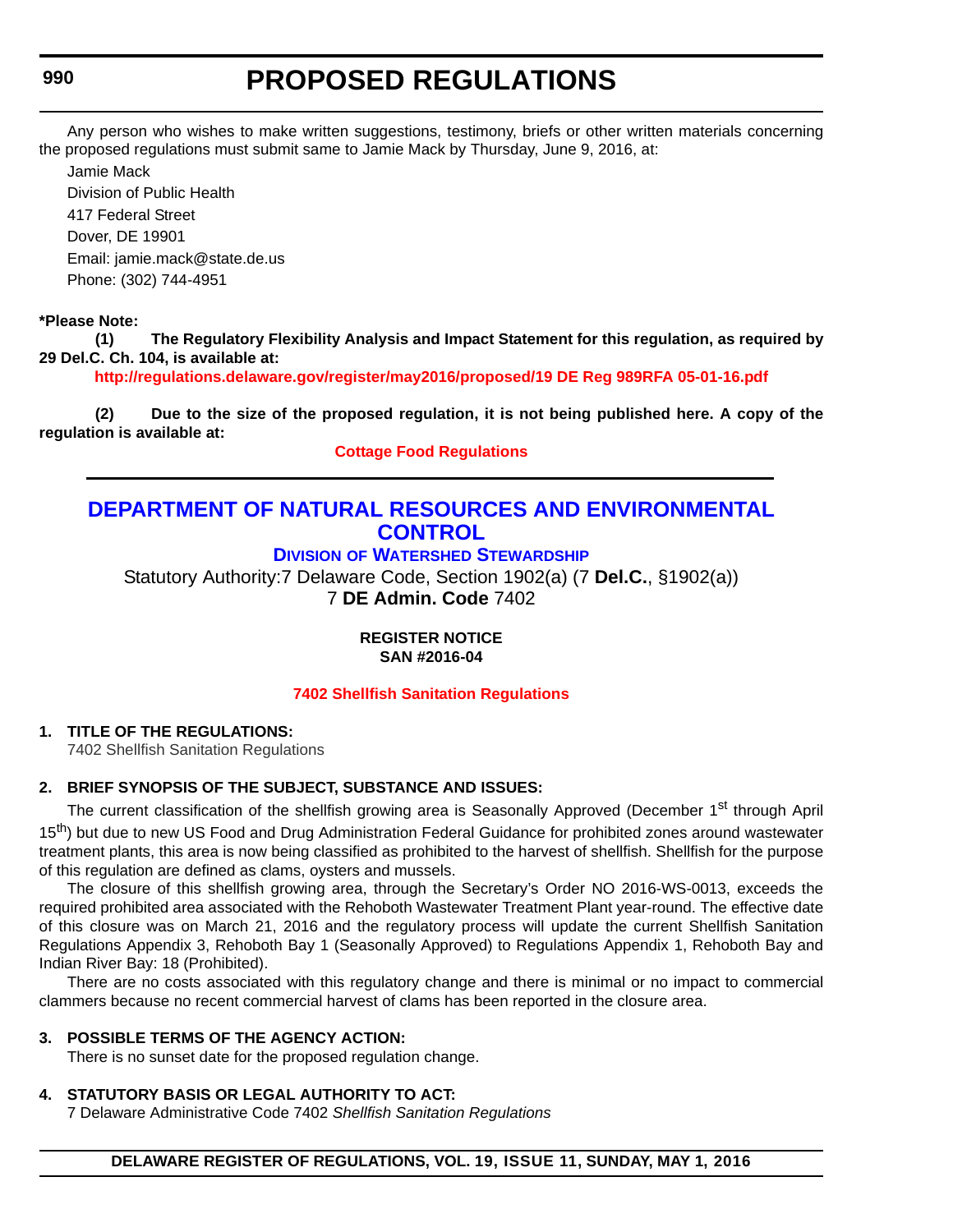### **5. OTHER REGULATIONS THAT MAY BE AFFECTED BY THE PROPOSAL:** None

# **6. NOTICE OF PUBLIC COMMENT:**

The hearing record on the proposed changes to 7402 Shellfish Sanitation Regulations will be open May 1, 2016. Individuals may submit written comments regarding the proposed changes via e-mail to [Lisa.Vest@state.de.us](mailto:Lisa.Vest@state.de.us) or via the USPS to Lisa Vest, Hearing Officer, DNREC, 89 Kings Highway, Dover, DE 19901 (302) 739-9042. A public hearing on the proposed amendment will be held on June 2, 2016 beginning at 6:00 pm in the DNREC Auditorium, located at the Richardson & Robbins Building, 89 Kings Highway, Dover, DE 19901.

### **7. PREPARED BY:**

Michael Bott Phone: 302-739-9939 Fax: 302-739-6140 [Michael.bott@state.de.us](mailto:Michael.bott@state.de.us)

**\*Please Note: The Regulatory Flexibility Analysis and Impact Statement for this regulation, as required by 29 Del.C. Ch. 104, is available at:**

**<http://regulations.delaware.gov/register/may2016/proposed/19 DE Reg 990RFA 05-01-16.pdf>**

#### **7402 Shellfish Sanitation Regulations** *(Break in Continuity of Sections)*

#### **2.0 Definitions**

NOTE: Those definitions primarily relating to the "Policy To Determine Shellfish Growing Area Classification In And Around Wet Slip Basins And Artificial Lagoons" are contained in Appendix 11.

#### *(Break in Continuity Within Section)*

**Approved Source of Shellfish**: Shellfish meeting all criteria in these Regulations, including the following:

Shellfish which have been handled by certified interstate Shellfish Dealer/Processors whose names appear on the *Interstate Shellfish Shippers Certified List*; 2 OR shellfish harvested from Delaware waters which have been handled by certified Delaware Intrastate Shellfish Dealer/ Processors, and which are available for retail sale to the final customer only in Delaware.<sup>1</sup>

Shellfish from Approved waters; OR shellfish from waters classified as other-than-Approved when

shellfish harvesting is allowed on a seasonal/conditional basis; OR shellfish subjected to an approved depuration or relay process.

#### *(Break in Continuity of Sections)*

#### **3.0 General Regulations, Water Quality and Classification, Harvesting, Tracking, Permitting, Handling and Shipping:**

#### *(Break in Continuity Within Section)*

- 3.3 Permitting of Shellfish Dealer/Processors:
	- 3.3.1 Permit Issuance Parameters:
		- 3.3.1.1 Applications for permits to operate as shellfish dealer/processors shall be made on permit applications provided by DNREC. The following shellfish handlers shall be required to be permitted/certified by DNREC in order to engage in the procurement and sale of shellfish:
- 1. Sales made to the final consumer are not required to be made by certified shellfish dealer/processors. However, all shellfish must at some time be handled by a certified shellfish dealer/processor prior to sale being sold/transferred to the final consumer.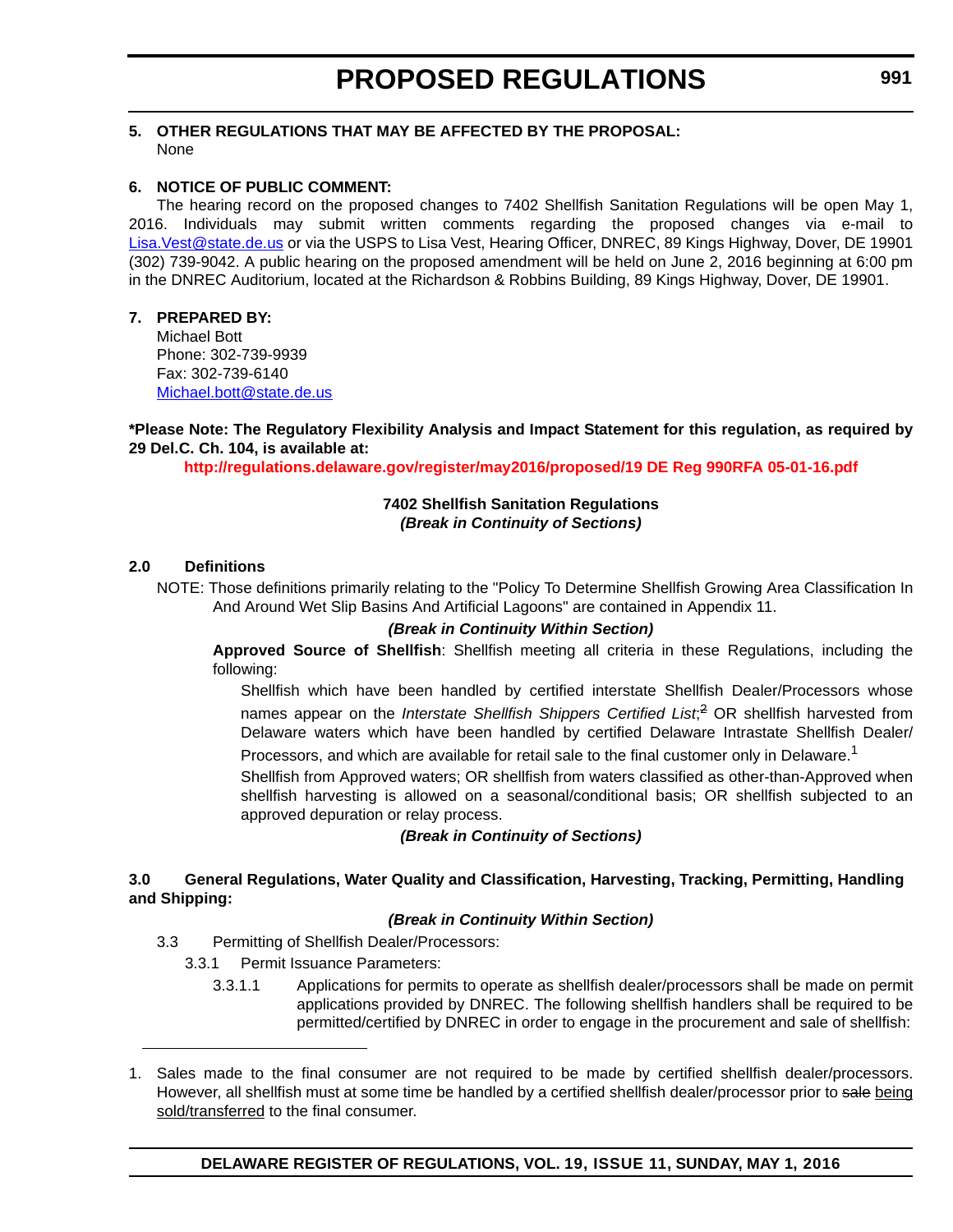# *(Break in Continuity Within Section)*

3.3.1.1.5 Shellfish harvesters, engaged in:

# *(Break in Continuity Within Section)*

3.3.1.1.5.3 Harvesting of shellfish for delivery to a depuration plant and/or for relaying.<sup>42</sup>

3.3.1.2 Shellfish retailers shall not be required to be permitted/certified unless shellfish are procured from a non-certified source.<sup>31</sup>

# *(Break in Continuity Within Section)*

3.4 Shellfish Handling and Shipping Parameters:

*(Break in Continuity Within Section)*

3.4.2 Marketing to the Final Consumer: <sup>41</sup>

*(Break in Continuity of Sections)*

# **APPENDIX 1**

This list of *Prohibited* shellfish growing areas is recorded at the Delaware Department of Natural Resources and Environmental Control on December 20, 1995. Shellfish harvesting is prohibited in the following areas for any reason at any time:

#### *(Break in Continuity of Sections)*

# **Rehoboth Bay and Indian River Bay:**

# *(Break in Continuity Within Section)*

- 10. The areas north of a line drawn from the tip of White Oak Point in a southeasterly direction to a point identified as being directly west of the south submarine observation tower at Delaware Seashore State Park and south of the Lewes and Rehoboth Canal mouth, thence in an easterly direction to the south submarine observation tower. This area is marked by signs and buoys.
- 101. Indian River Inlet and Cedar Islands. The western boundary line begins at Burton's Island, running south to a point west of the marsh which lies south of an unnamed gut south of the South Inlet Marina, thence in an easterly direction to said marsh. The eastern boundary begins one-half mile south of the Inlet running east into the Atlantic Ocean for one-half mile, thence in a northerly direction for one mile, thence in a westerly direction for one-half mile to the beach. The northern boundary (in the vicinity of Cedar Islands in Rehoboth Bay) begins at an unnamed island north of Savages Ditch running in a southeasterly direction to Burton Island. The area is marked by signs and buoys.
- 112. White Creek and its tributaries extending south of a line drawn in an east-west direction from the East Shore of White Creek to a point on Big Marsh on the West Shore. This area is marked by signs.

<sup>2.</sup> Persons harvesting shellfish from waters classified as other-than-Approved for delivery to a depuration plant and persons engaged in relaying shall submit operational specifications for said activities to DNREC prior to commencing operations, and shall have received a permit or written permission from DNREC to harvest shellfish from waters classified as other-than-Approved prior to commencing such operations. Additional permits may be required by the DNREC Division of Fish and Wildlife.

<sup>3.</sup> Sales made to the final consumer are not required to be made by certified shellfish dealer/processors. However, all shellfish must at some time be handled by a certified shellfish dealer/processor prior to being sold/ transferred to the final consumer.

<sup>4.</sup> Sales made to the final consumer are not required to be made by certified shellfish dealer/processors. However, all shellfish must at some time be handled by a certified shellfish dealer/processor prior to being sold/ transferred to the final consumer.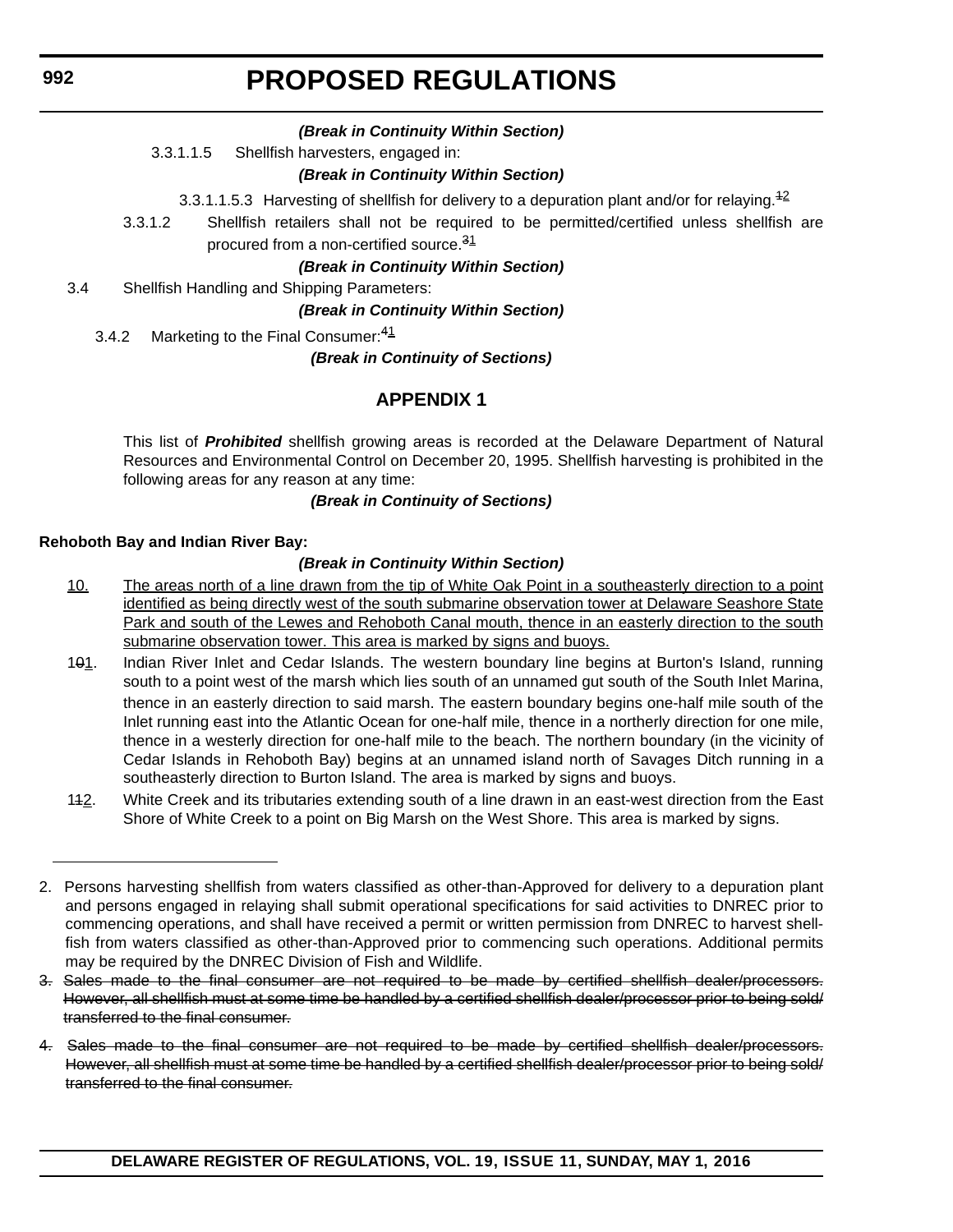- 123. Indian River-proper and its tributaries and an area adjacent to Indian River-proper bounded by a line 650 feet in length in a north-south direction beginning at the eastern bank of the mouth of Emily Gut thence running from the southern terminus of said line in a westerly direction to Highgrass Point. Vines Creek and Pepper Creek-proper and their tributaries beginning at a point south of Rock Point and running in an easterly direction to Grays Point.
- 134. Herring Creek and its tributaries extending northwest from a line running from Burton Point in a southerly direction to Long Neck. This area is marked by signs.
- 145. The southwest corner of Beach Cove. This area is marked by signs.
- 156. The southeast corner of Beach Cove. This area is marked by signs.
- 167. The northeast corner of Beach Cove. This area is marked by signs
- 178. Love Creek The portion of Love Creek lying in a northwesterly direction from the line formed by a point marked on shore at the southern confluence of Love Creek and Arnell Creek, thence in a southwesterly direction to a point in the marsh identified as being directly south of Boathouse Lane. This area is marked by signs.

#### **Little Assawoman Bay:**

- 189. Assawoman Canal. The Canal-proper is not marked. However, the adjacent waters in White Creek in Indian River Bay and Little Assawoman Bay are marked by signs.
- 4920. Miller Creek and its tributaries and the northern reaches of Little Assawoman Bay north of a line running in an east-west direction from Goose Point on the southern bank of Miller Creek at its mouth to an unnamed point on Fenwick Island State Park. This area is marked by signs.
- 201. Dirickson Creek west of a line running from Bennett Point in a southwesterly direction to Conch Point. This area is marked by signs.
- 212. Tubbs Cove south of a line running in an east-west direction from the shoreline north of Treasure Beach Campground to Point Of Ridge. This area is marked by signs.
- 223. The waters adjacent to the Town of Fenwick Island south of a line running from Old Inlet Point in a north-north-easterly direction to an unnamed point on the barrier. This area is marked by signs.

#### **Assawoman Bay:**

- 234. That portion of an unnamed bay north of the Delaware / Maryland line adjacent to the Cape Windsor Development. This area is marked by signs.
- 245. Roy Creek and its tributaries north-west of a line running from an unnamed point on Greys Neck northeast across several unnamed islands to a point south of Route 54. This area is marked by signs.

#### **Nanticoke River:**

256. Nanticoke River and all its tributaries. This area is marked by signs.

#### **Atlantic Ocean:**

- 267. The Atlantic Ocean adjacent to Indian River Inlet encompassed within a line beginning one-half mile south of the Inlet running east into the Atlantic Ocean for one-half mile, thence in a northerly direction for one mile, thence in a westerly direction for one-half mile to the beach. This area is identified by the use of signs on the shoreline, and latitudes and longitudes recorded in the *Delaware Fishing Guide*, and/or other maps available to the public.
- 278. The Atlantic Ocean within a radius of one-half mile from the South Coastal Sewage Treatment Plant outfall which is located at north latitude  $38^{\circ}31'34''$  west longitude  $75^{\circ}01'56''$ .

#### **Applies To All Areas:**

- 289. All artificial lagoons. Most of these areas are unmarked.
- 2930. All wet slip basins. Most of these areas are unmarked.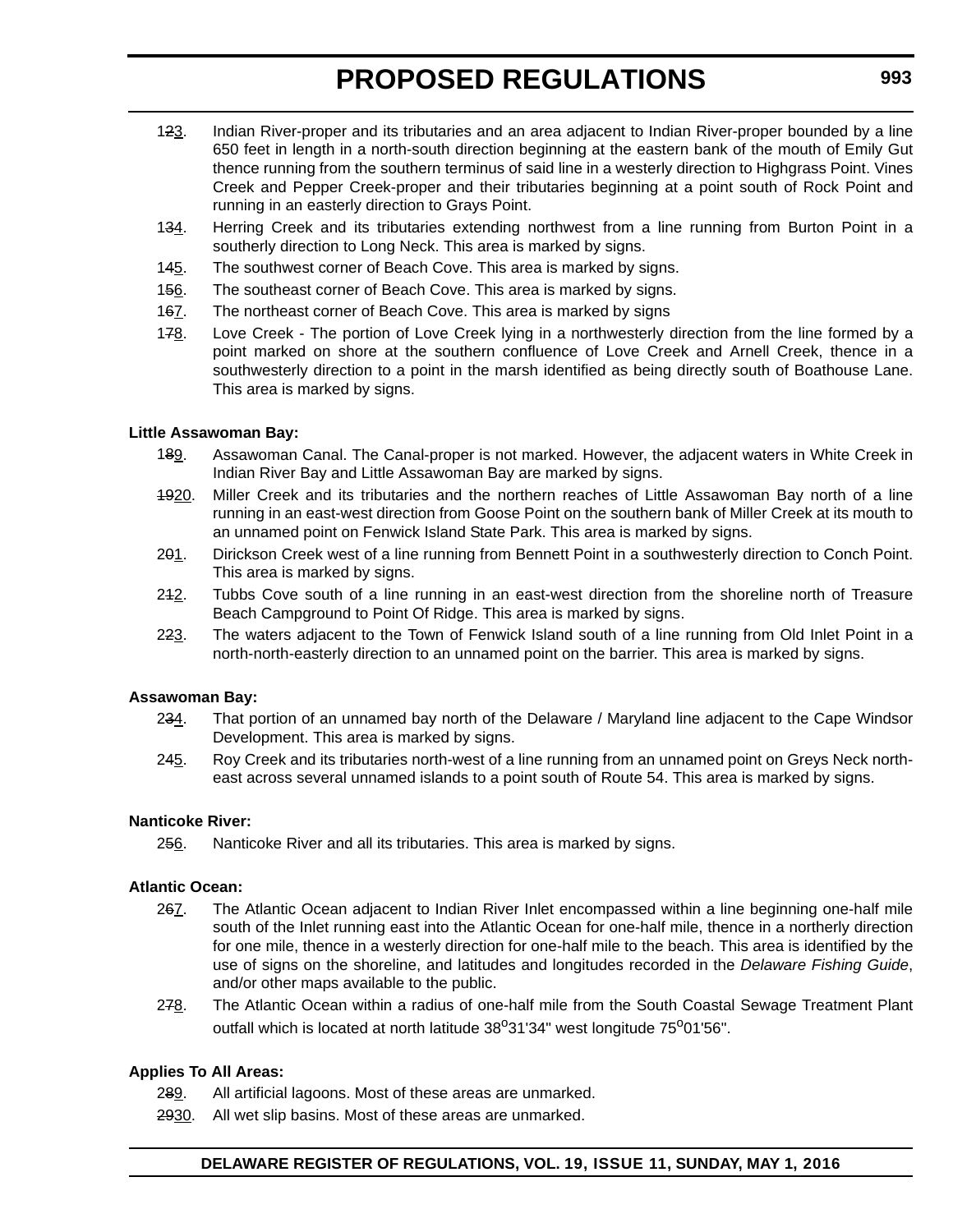# *(Break in Continuity of Sections)* **APPENDIX 3**

This list of *Seasonally Approved* shellfish growing areas is recorded at the Delaware Department of Natural Resources and Environmental Control into the public record on December 20, 1995. Shellfish harvesting is allowed in the following areas in accordance with Delaware's fish and game laws from December 1 through April 15:

### **Rehoboth Bay:**

- 1. The areas north of a line drawn from the tip of White Oak Point in a southeasterly direction to a point identified as being directly west of the south submarine observation tower at Delaware Seashore State Park and south of the Lewes and Rehoboth Canal mouth, thence in an easterly direction to the south submarine observation tower. This area is marked by signs and buoys.
- 2. The area adjacent to West Bay Trailer Park Marina from a point north of the Marina in a southeasterly direction to a point directly north of the eastern-most point of Sally Cove Marsh and directly east of the middle Marina lagoon, thence in a southwesterly direction to a point south of the Marina. This area is marked by signs and buoys.
- 32. The area adjacent to the mouth of Herring Creek west of a line running from Burton Point on Angola Neck in a southeasterly direction to Nats Cove Point. This area is marked by signs and buoys.
- 43. Massey's Ditch and Roman T. Pond south of a line running from Bluff Point in a southeasterly direction to an unnamed point on the north bank of the unnamed island east of Massey's Ditch. This area is marked by signs.

#### **Indian River Bay:**

- 54. The area landward of a line running from a point on the south bank of the unnamed island east of Massey's Ditch in a southerly direction to Middle Island, thence in a westerly direction to a point on the Townsend Property east of Emily Gut (the same point marking the beginning of the Prohibited area boundary line). This area is marked by signs and buoys.
- 65. The area south of an east-west line running from Pasture Point, to Walter Point. This area is marked by signs and buoys.

NOTE: Please consult Delaware Fish and Game Laws for size and creel limits prior to harvesting shellfish.

**\*Please Note: As the rest of the sections were not amended, they are not being published. A copy of the regulation is available at:**

# **[7402 Shellfish Sanitation Regulations](http://regulations.delaware.gov/register/may2016/proposed/19 DE Reg 990 05-01-16.htm)**

# **[DEPARTMENT OF STATE](http://sos.delaware.gov/) DIVISION [OF PROFESSIONAL REGULATION](http://dpr.delaware.gov/) 100 BOARD [OF CHARITABLE GAMBLING](http://dpr.delaware.gov/boards/gaming/index.shtml)** Statutory Authority: 28 Delaware Code, Section 1507 (28 **Del.C.** §1507) 10 **DE Admin. Code** 101

# **PUBLIC NOTICE**

# **[101 Regulations Governing Bingo](#page-3-0)**

Pursuant to 28 **Del.C.** §1507, the Delaware Gaming Control Board has proposed revisions to its rules and regulations. The rules pertaining to bingo and instant bingo are modified to provide additional guidance on

#### **DELAWARE REGISTER OF REGULATIONS, VOL. 19, ISSUE 11, SUNDAY, MAY 1, 2016**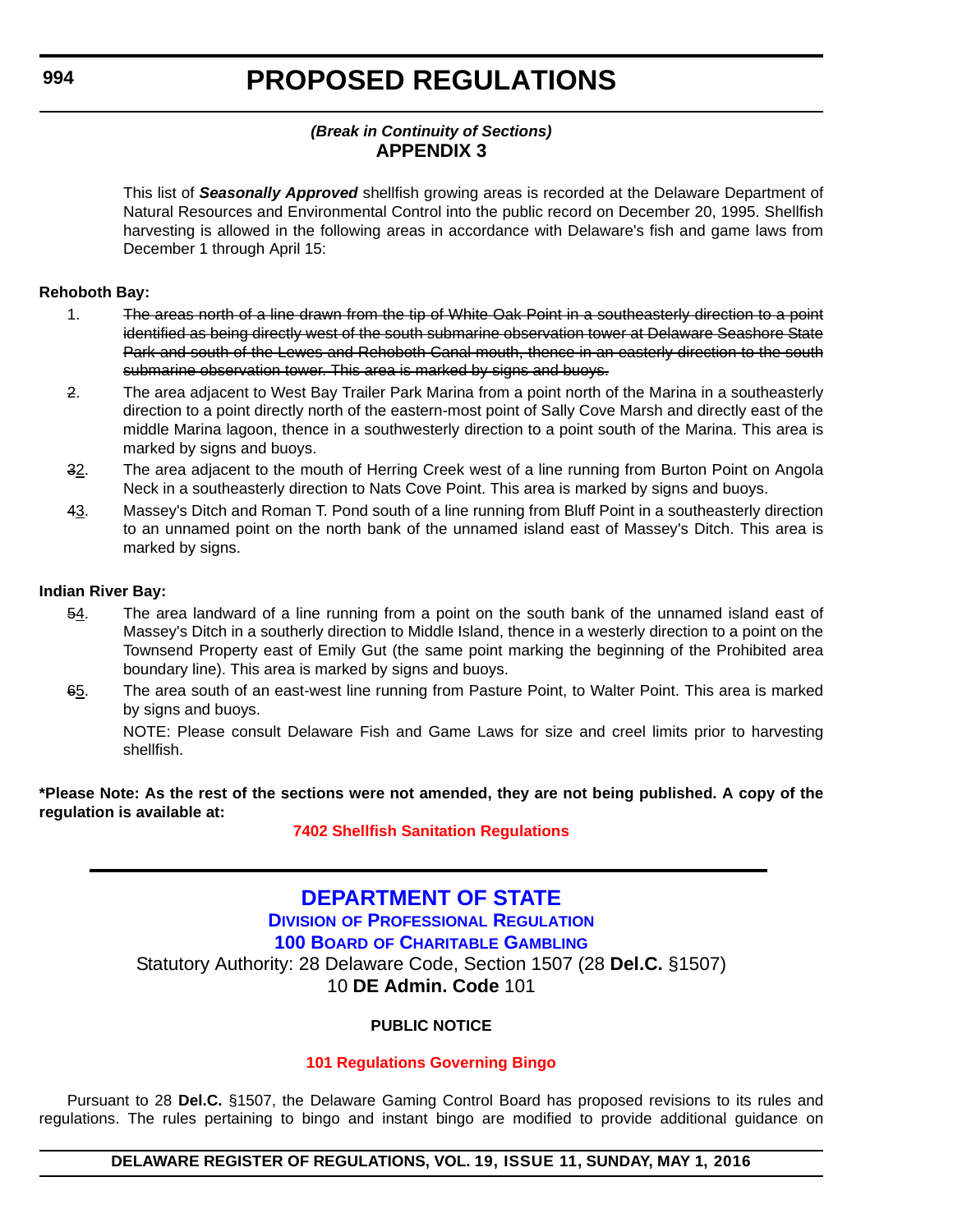allowable games.

A public hearing will be held on May 25, 2016 at 10:00 a.m. in the second floor conference room B of the Cannon Building, 861 Silver Lake Boulevard, Dover, Delaware, where members of the public can offer comments on the amendments to the rules and regulations. Anyone wishing to receive a copy of the proposed rules and regulations may obtain a copy from the Delaware Gaming Control Board, 861 Silver Lake Boulevard, Dover, Delaware 19904. Persons wishing to submit written comments may forward these to the Board at the above address by June 9, 2016.

### **\*Please Note: The Regulatory Flexibility Analysis and Impact Statement for this regulation, as required by 29 Del.C. Ch. 104, is available at:**

**<http://regulations.delaware.gov/register/may2016/proposed/19 DE Reg 994RFA 05-01-16.pdf>**

#### **101 Regulations Governing Bingo**

#### **1.0 Definitions**

#### *(Break in Continuity Within Section)*

**"Cookie Jar Bingo"** A game of chance in which players pay a set fee into a cookie jar or other container and receive a number which entitles the player to a chance to win the total funds in the cookie jar or container. At the start of the event, a bingo number shall be drawn which shall serve as the "cookie jar number." That number shall be posted for all players to see. During the games played on that occasion, if a player achieves bingo when the cookie jar number is drawn, the player shall win the funds in the cookie jar or container. If no one achieves bingo when the cookie jar number is drawn, the funds in the jar shall not be awarded. An organization may not otherwise offer a cookie jar game and may not designate the last game of the night or any other particular game as a cookie jar game at which the funds will be awarded without a person achieving bingo when the cookie jar number is drawn. The fee to play a cookie jar bingo game must be collected separately and such fee may not be included in the fee to play regular bingo games or in any other fee.

Any amounts in any cookie jar bingo games shall not be included in any prize money limitations contained in these rules. An organization may not have more than two cookie jar bingo pots at any one time. The first jar must be awarded before a third jar can be started. If two cookie jar pots each contain the maximum amount of money allowed by law, the first jar must be awarded at the same event at which the second jar reaches the allowable maximum. If the first jar has not been awarded by the final game of the night, a special final bingo game of "full card" or "black out" bingo using a separate, single card, shall be played and the jar will be won by the first person who covers all spaces on their entire card.

The fees for cookie jar bingo shall be collected at the beginning of the event and added to the jar or jars before the first number is drawn. If at the beginning of an event when players pay their fee, one jar contains the maximum (up to \$1,000) and the second jar would go over the maximum if the fees are added, the fees shall be held and not placed in the second jar at that time. When the first jar is then won, the second jar shall be filled to a total of the maximum and the remaining fee moneys shall be placed in a new jar.

The organization conducting the bingo event may choose any amount up to \$1,000 for each cookie jar. The organization shall post the amount available to be won in the cookie jar and also clearly announce to the players the amount available to be won in the cookie jar.

*(Break in Continuity of Sections)*

#### **4.0 Conduct of Bingo**

#### *(Break in Continuity Within Section)*

4.2 The room where any game is being held, operated, or conducted, or where it is intended that any game shall be held, operated, or conducted, or where it is intended that any equipment be used, shall at all times be open to inspection by the appropriate law enforcement officers and agents of the District in which the premises are situated, and to the Board and its agents and employees. Bingo games shall not be commenced prior to 12:00 p.m. and the operation of a function shall be limited to six hours.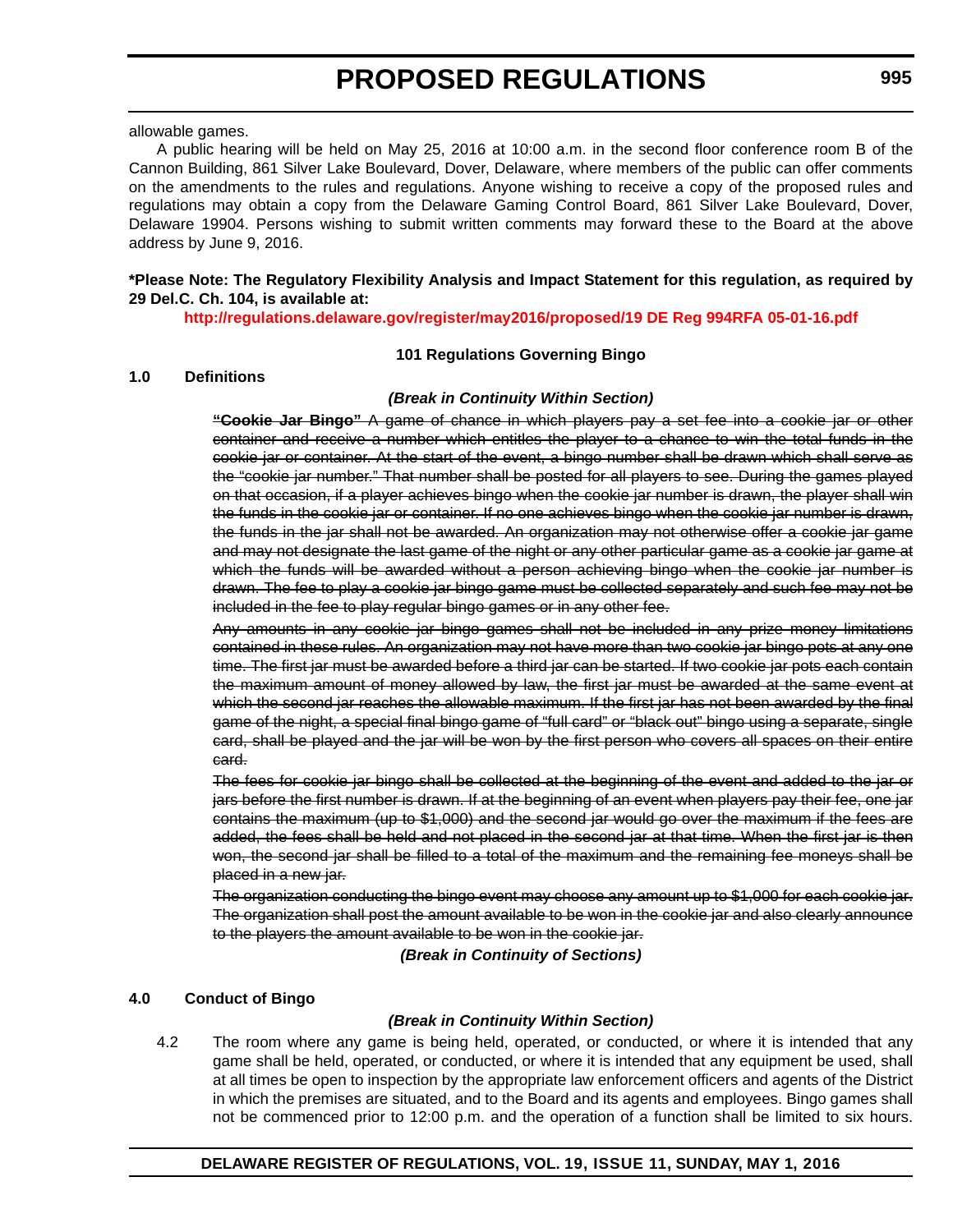Instant bingo is permitted during any event sponsored by the organization that is licensed to conduct it, regardless of the day or time.

4.3 No person under the age of eighteen (18) may participate in any bingo game. No person under the age of 18 shall be permitted to participate in any instant bingo game. Persons between the ages of 16 through 18 may conduct or assist in conducting the bingo game and persons over the age of fourteen (14) may act as waiters and waitresses in the handling of food or drinks at an occasion on which a licensee conducts bingo.

# *(Break in Continuity Within Section)*

4.9 All games shall be conducted with equipment that is owned absolutely by the licensee or that is leased for fees not in excess of those allowable under the Schedule of Rental for leasing of equipment on file with the Board. Equipment shall include bingo playing cards. If the licensee uses cards that are for more than one session of playing bingo, these cards should be identified as the property of the licensee.

# *(Break in Continuity Within Section)*

- 4.18 In the playing of bingo, no person who is not physically present in the room where the game is actually conducted shall be allowed to participate as a player in the game.
- 4.198 Within the limits contained in Title 28 of the **Delaware Code**, the prizes offered may be varied depending upon the number of people who attend the occasion, provided the application for bingo license and license so specify. If a licensee avails itself of the provisions of this subsection, it must announce at the beginning of each game the number of people present and the prizes to be awarded.
- 4.2019 The entire proceeds of the games of bingo must be used solely for the promotion or achievement of the purposes of the licensee.
- 4.240 Any local house rules adopted by the licensee that affect the conduct of the players or the awarding of prizes shall be prominently posted in at least four locations within the area where the bingo games are conducted.
- 4.221 The licensee shall be permitted to reserve seats within the area where the bingo games are conducted to provide for the special needs of handicapped persons, and the licensee shall ensure that the remaining seats are made available to the players on an equal basis.
- 4.232 A licensee may charge an admission fee to a game event in any room or area in which a game is to be conducted. The admission fee shall entitle the game player (a) to a card enabling the player to participate without additional charge in all regular games to be played under the license at the event, or (b) to free refreshments. The licensee may charge an additional fee to a game player for a single opportunity to participate in a special game to be played under license at the event.
- 4.243 No person shall conduct or assist in conducting any game except an active member of the organization to which the license is issued.
- 4.254 No item of expense shall be incurred or paid in connection with the conduct of the game except shall be incurred or paid in connection with the conduct of the game except such as are bona fide items of a reasonable amount for merchandise furnished or services rendered which are reasonably necessary for the conduct of the game.
- 4.25 The bingo event shall start when the balls are verified. The balls shall be verified before the cookie jar number is selected and called.
- 4.26 In the playing of bingo, all players shall be physically present in the room where the game is actually conducted in order to play the game or claim a prize offered.
- 4.27 A winner shall be determined when the preannounced pattern of squares is covered by a player on a card.
- 4.28 It shall be the player's responsibility to notify a volunteer including the chairperson or caller that the player has a winning bingo combination as announced.
- 4.29 Break Open or Game Event Bingo
	- 4.29.1 A break open or game event bingo game shall begin when, in the presence of players attending the bingo occasion, the organization calls and posts, either manually or by use of a flashboard, a predetermined quantity of randomly selected bingo numbers from a selection device or a separate

# **DELAWARE REGISTER OF REGULATIONS, VOL. 19, ISSUE 11, SUNDAY, MAY 1, 2016**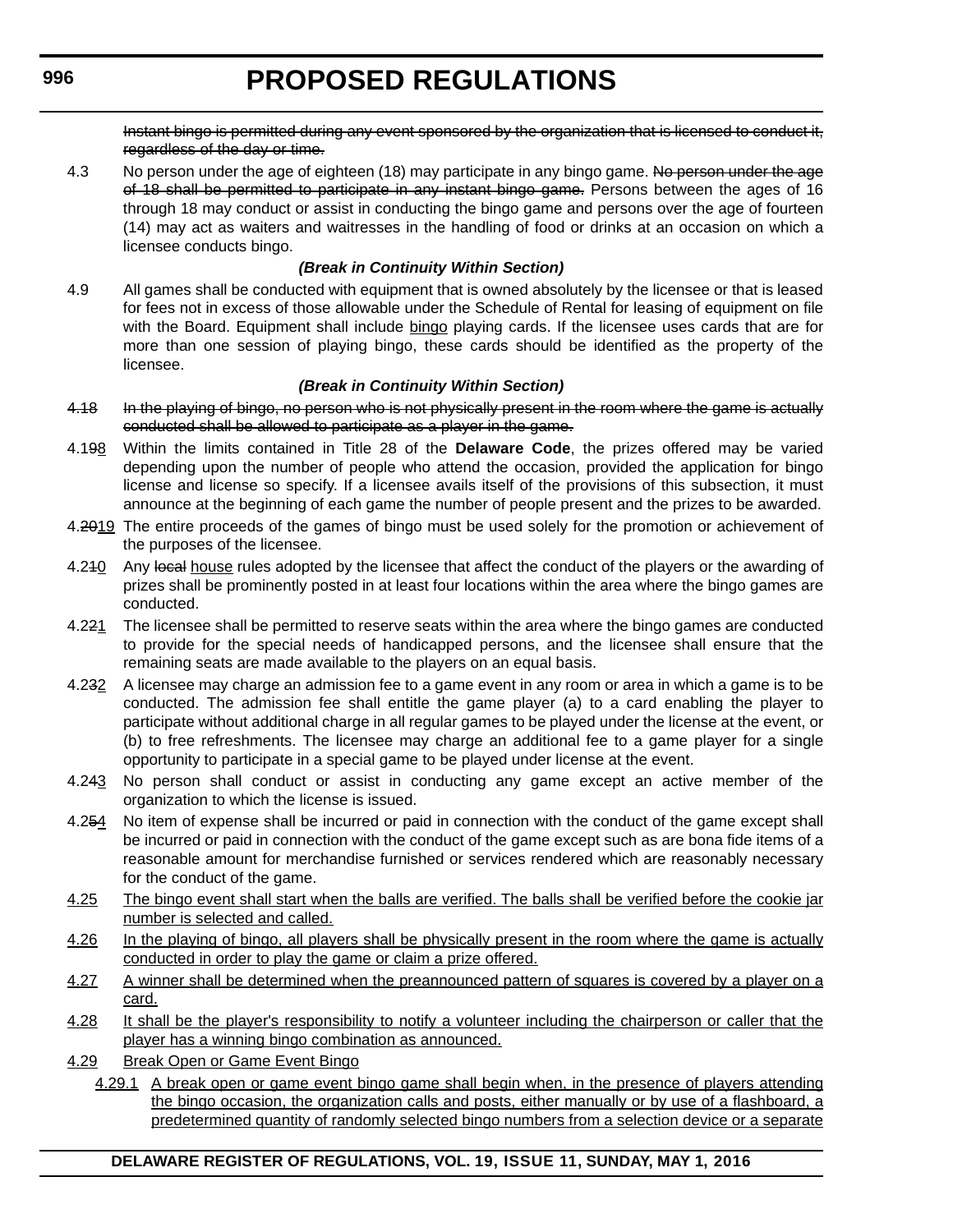bingo number container. If a flashboard is used, these numbers shall be posted on a separate board than the regular bingo board unless the regular board is capable of keeping track of these numbers separately. The balls shall then be placed back into the selection pool until the game is played on the program.

- 4.29.2 Sealed bingo paper sheets for a break open or game event bingo game may be sold throughout the bingo occasion. Additional bingo paper sheets for a break open or game event bingo game shall not be sold after the organization resumes calling letters and numbers when the game is played on the program.
- 4.29.3 An organization shall list all break open or game event bingo games on the organization's bingo application on the addendum A form and shall include the maximum payout of Bingo event games.
- 4.30 "U Pick Em" or Player Pick Games. If the charitable organization offers a "U Pick Em" or Player Pick game, the requirements in this section shall apply.
	- 4.30.1 A player shall select numbers between one (1) and seventy-five (75). A player shall not select more than five (5) numbers for each column. The player may allow the machine to select the numbers, if the organization has such a machine available.
	- 4.30.2 Duplicate numbers shall not be played on a purchased face. If duplicate numbers appear on a face, the card shall be void.
	- 4.30.3 Once selected, the numbers shall be printed/written on the card face.
	- 4.30.4 The faces shall conform to the construction and randomization standards set forth in subsection 4.14.
	- 4.30.5 The price of each face and the amount of numbers that will be chosen shall be listed on the bingo program.
	- 4.30.6 An organization shall list all "U Pick Em" or Player Pick Games on the organization's bingo application on the addendum A form and shall include the payout amount for each game.
	- 4.30.7 The numbers shall be daubed as the balls are called when the game is played as listed on the bingo program.
	- 4.30.8 A player shall win if he or she is the first person to cover the numbers.
- 4.31 "Cookie Jar Bingo" A game of chance in which players pay a set fee into a cookie jar or other container and receive an entry which entitles the player to a chance to win the total funds in the cookie jar or container.
	- 4.31.1 The organization conducting the bingo event may choose any amount up to \$1,000 for each cookie jar. The organization shall post the amount available to be won in the cookie jar and also clearly announce to the players the amount available to be won in the cookie jar.
	- 4.31.2 Any amounts in any cookie jar bingo games shall not be included in any prize money limitations contained in these regulations.
	- 4.31.3 The fee to play a cookie jar bingo game must be collected separately and such fee may not be included in the fee to play regular bingo games or in any other fee.
	- 4.31.4 The fees for cookie jar bingo shall be collected at the beginning of the event and added to the jar or jars before the first number is drawn. If at the beginning of an event when players pay their fee, one jar contains the maximum (up to \$1,000) and the second jar would go over the maximum if the fees are added, the fees shall be held and not placed in the second jar at that time. When the first jar is then won, the second jar shall be filled to a total of the maximum and the remaining fee moneys shall be placed in a new jar.
	- 4.31.5 An organization may not have more than two cookie jar bingo pots at any one time. The first jar must be awarded before a third jar can be started. If two cookie jar pots each contain the maximum amount of money allowed by law, the first jar must be awarded at the same event at which the second jar reaches the allowable maximum. If the first jar has not been awarded by the final game of the night, a special final bingo game of "full card" or "black out" bingo using a separate, single card, shall be played and the jar will be won by the first person who covers all spaces on their entire card.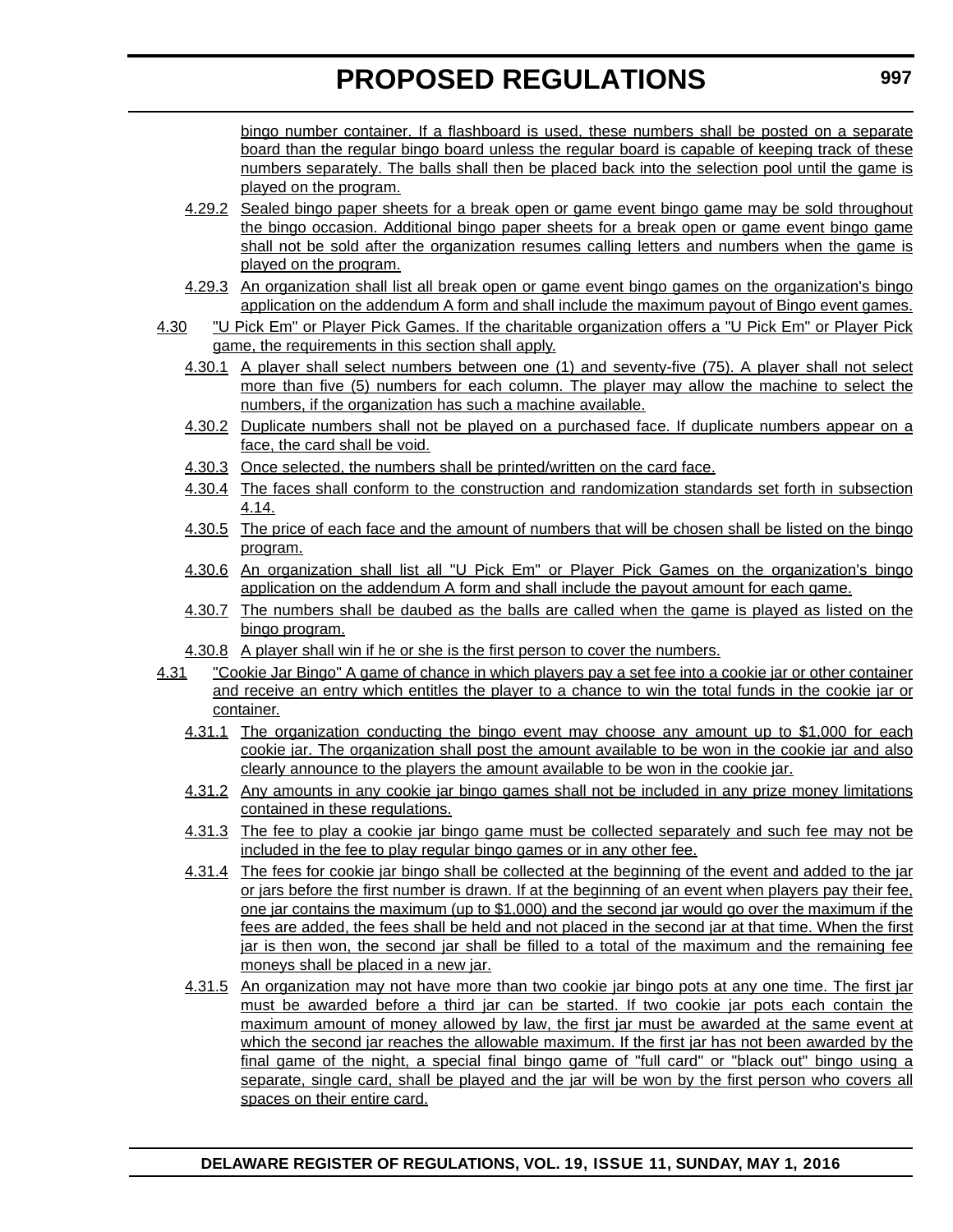4.31.6 At the start of the event, a bingo number shall be drawn which shall serve as the "cookie jar number." That number shall be posted for all players to see. During the games played on that occasion, if a player achieves bingo when the cookie jar number is drawn, the player shall win the funds in the cookie jar or container. If no one achieves bingo when the cookie jar number is drawn, the funds in the jar shall not be awarded. An organization may not otherwise offer a cookie jar game and may not designate the last game of the night or any other particular game as a cookie jar game at which the funds will be awarded without a person achieving bingo when the cookie jar number is drawn.

# **5.0 Conduct of Instant Bingo**

- 5.1 "Pull-tab" means a single folded or banded ticket or a multi-ply card with perforated break-open tabs, the face of which is initially covered to conceal one or more numbers or symbols, where one or more of each set of tickets or cards has been designated in advance as a winner.
- 5.2 "Pull-tab dispensing device" means a mechanical device that dispenses paper pull-tabs and has no additional function as an amusement or gambling device. A pull-tab dispensing device may have as a component an auditory or visual enhancement to promote or provide information about a game being dispensed, provided the component does not affect the outcome of a game or display the results of a game or an individual ticket.
	- 5.2.1 A pull-tab dispensing device is not required for the sale of Instant Bingo.
- 5.3 No person under the age of 18 shall be permitted to participate in any instant bingo game.
- 5.4 Instant bingo is permitted during any event sponsored by the organization that is licensed to conduct it, regardless of the day or time.
	- 5.4.1 If Instant bingo is played during a permitted bingo event, it must be kept separate from the bingo games conducted and it cannot be incorporated into the bingo event games. The only exception would be Break Open or Game Event Bingo games covered under subsection 4.29. Break Open or Game Event Bingo games are part of the bingo event and are not Instant Bingo games.
- 5.5 A merchandise board or coin collecting board is a variation on pull-tab games. A game board of this type typically comes with a registered package of pull-tab tickets, a signer's card, and a pay-out slip.
	- 5.5.1 When a ticket is sold, the player opens the ticket to reveal its hidden numbers. If a number on the ticket matches a number on the game board, the player wins a prize and/or a chance at one or more seal prizes, which are revealed at the end of the game.
	- 5.5.2 The game board shall display the prizes available for the game. Some of the winners receive instant cash only, while some of the winning numbers win a chance to win a large prize and may match numbers on coins, wallets, or small panels that are built into the board.
	- 5.5.3 If a player wins a chance at a larger prize or a seal prize, that player's name is added to the signer's card or game board. The organization shall be responsible for maintaining contact information for the player that is added to the signer's card or game board.
	- 5.5.4 The game is concluded when all of the tickets sell out, or all the prizes are won. The seals on the game board are opened in some fashion to reveal the winning numbers and the winning players shall be contacted.
- 5.6 After occasion reports are not required for Instant Bingo.
- 5.7 Instant Bingo permits shall expire annually on a date determined by the Division of Professional Regulation.

# **56.0 Reports After the Function**

- 56.1 When no game is held on a date a licensee is authorized to hold such game, a report to that effect shall be filed with the Board.
- 56.2 Within 5 days of the last day of the function, the member-in-charge shall submit a report to the Board that includes all information required by Title 28 of the **Delaware Code**.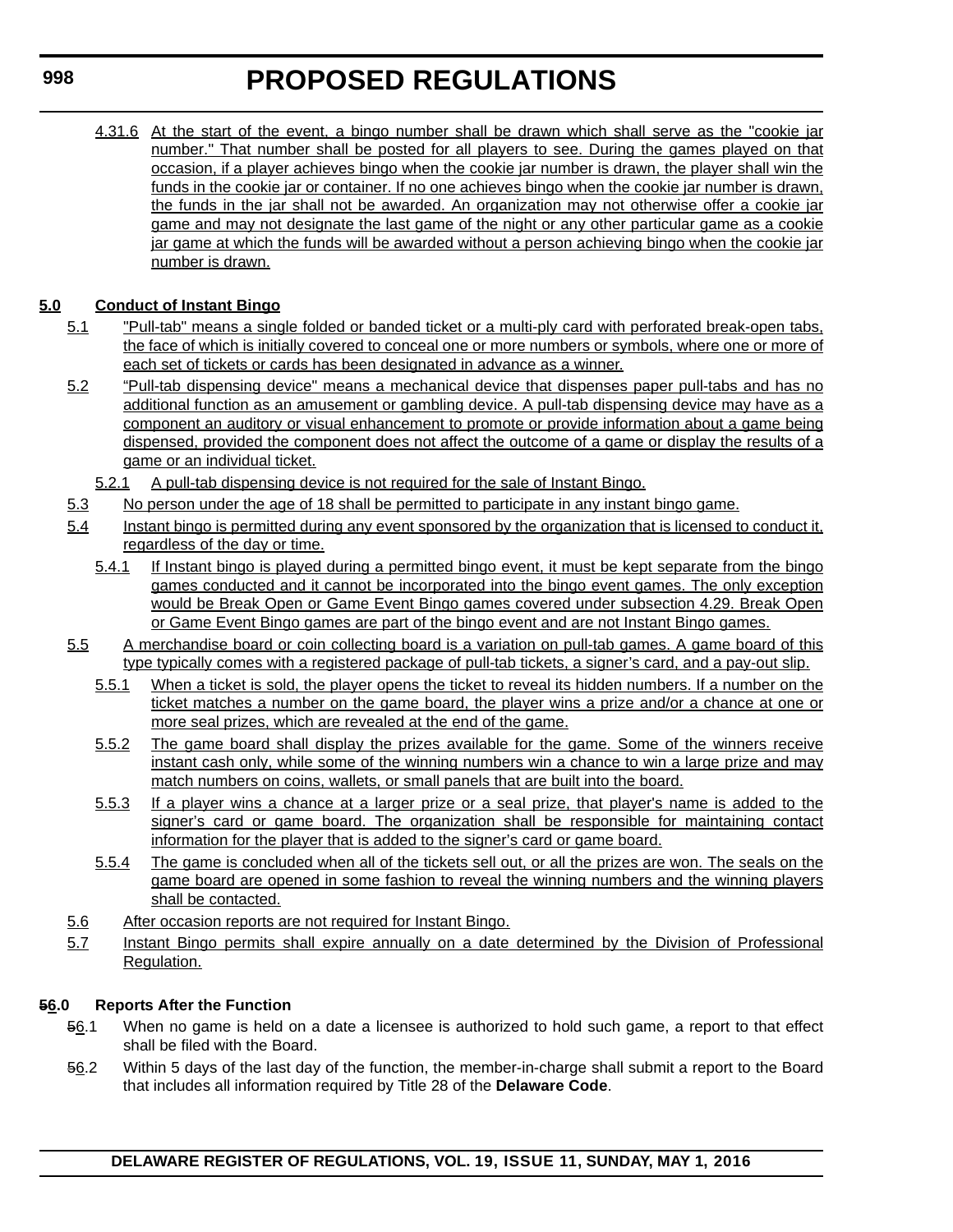56.3 If a licensee fails to timely file a report or if a report is not properly verified, or not fully, accurately, and truthfully completed, no further license shall be issued to the licensee and any existing license shall be suspended until such time as the deficiency has been corrected.

# **67.0 Suspension and Revocation of Licenses**

- 67.1 Proceedings to suspend or to revoke a license shall be brought by notifying the licensee of the ground thereof and the date set forth for a hearing thereon. The Board may stop the operation of a game pending hearing, in which case the hearing must be held within five (5) days after such action.
- 67.2 When suspension or revocation proceedings are begun before the Board, it shall hear the matter and make written findings in support of its decision. The licensee shall be informed of the decision and of the effective date of the suspension or revocation.
- 67.3 When a license is suspended or revoked, the licensee shall surrender up the license to the Board on or before that effective date set forth in the notice of decision. In no case shall any license be valid beyond the effective date of suspension or revocation, whether surrendered or not.
- 67.4 Upon finding of the violation of these rules and regulations or the Bingo Statute, such as would warrant the suspension or revocation of a license, the Board may in addition to any other penalties which may be imposed, declare the violator ineligible to conduct a game of bingo and to apply for a license under said law for a period not exceeding thirty (30) months thereafter. Such declaration of the ineligibility may be extended to include, in addition to the violator, any of its subsidiary organizations, its parent organization and any other organization having a common parent organization or otherwise affiliated with the violator, when in the opinion of the Board, the circumstances of the violation warrant such action.

# **78.0 Severability**

If any provision of these Regulations or the application of such provision to any person or circumstances shall be held invalid, the validity of the remainder of these Regulations and the applicability of such provisions to other persons or circumstances shall not be affected thereby.

# **\*Please Note: As the rest of the sections were not amended, they are not being published. A copy of the regulation is available at:**

# **[101 Regulations Governing Bingo](http://regulations.delaware.gov/register/may2016/proposed/19 DE Reg 994 05-01-16.htm)**

# **DIVISION [OF PROFESSIONAL REGULATION](http://dpr.delaware.gov/) 100 BOARD [OF CHARITABLE GAMBLING](http://dpr.delaware.gov/boards/gaming/index.shtml)** Statutory Authority: 28 Delaware Code, Section 1507 (28 **Del.C.** §1507) 10 **DE Admin. Code** 103

# **PUBLIC NOTICE**

# **[103 Regulations Governing Charitable Gambling Other Than Raffles](#page-3-0)**

Pursuant to 28 **Del.C.** §1507, the Delaware Gaming Control Board has proposed revisions to its rules and regulations. The Charitable Gaming rules are amended to increase the number of games permitted monthly from 1 to 6.

A public hearing will be held on May 25, 2016 at 10:00 a.m. in the second floor conference room B of the Cannon Building, 861 Silver Lake Boulevard, Dover, Delaware, where members of the public can offer comments on the amendments to the rules and regulations. Anyone wishing to receive a copy of the proposed rules and regulations may obtain a copy from the Delaware Gaming Control Board, 861 Silver Lake Boulevard, Dover, Delaware 19904. Persons wishing to submit written comments may forward these to the Board at the above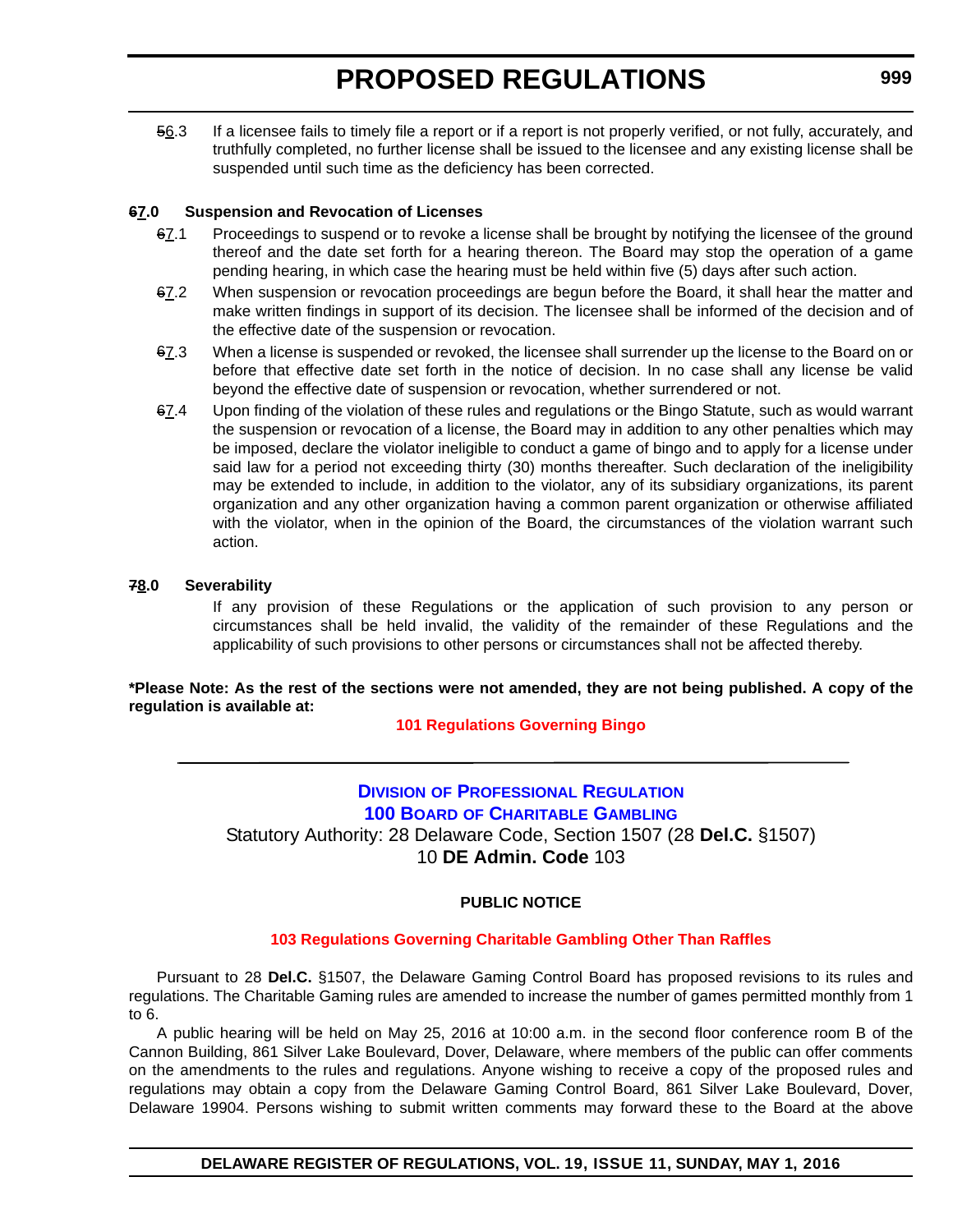address by June 9, 2016.

**\*Please Note: The Regulatory Flexibility Analysis and Impact Statement for this regulation, as required by 29 Del.C. Ch. 104, is available at:**

**<http://regulations.delaware.gov/register/may2016/proposed/19 DE Reg 999RFA 05-01-16.pdf>**

# **103 Regulations Governing Charitable Gambling Gaming Other Than Raffles** *(Break in Continuity of Sections)*

# **8.0 Limitation of Functions**

8.1 No Sponsoring Organization shall conduct more than one Function six Functions in any single calendar month. Charitable games shall not commence prior to 12:00 p.m. The operation of a Function shall be limited to six (6) consecutive hours. Instant bingo is permitted during any event sponsored by the organization that is licensed to conduct it, regardless of the time.

**\*Please Note: As the rest of the sections were not amended, they are not being published. A copy of the regulation is available at:**

**[103 Regulations Governing Charitable Gambling Other Than Raffles](http://regulations.delaware.gov/register/may2016/proposed/19 DE Reg 999 05-01-16.htm)**

# **DIVISION [OF PROFESSIONAL REGULATION](http://dpr.delaware.gov/) 700 BOARD [OF CHIROPRACTIC](http://dpr.delaware.gov/boards/chiropractic/index.shtml)**

Statutory Authority: 24 Delaware Code, Sections 706(a)(1) and (10) (24 **Del.C.** §706(a)(1) and  $(10)$ 

# 24 **DE Admin. Code** 700

# **PUBLIC NOTICE**

# **[700 Board of Chiropractic](#page-3-0)**

The Delaware Board of Chiropractic, pursuant to 24 **Del.C.** §706(a)(1), proposes to revise its regulations. The proposed regulation further refines the practice of chiropractic and provides for student internships.

The Board will hold a public hearing on the rule change on June 2, 2016 at 8:30 a.m., in the Second Floor Conference Room B, Cannon Building, 861 Silver Lake Blvd., Dover, DE 19904. Written comments should be sent to LaTonya Brown, Administrator of the Board of Chiropractic, Cannon Building, 861 Silver Lake Blvd., Suite 203, Dover, DE 19904.

**\*Please Note: The Regulatory Flexibility Analysis and Impact Statement for this regulation, as required by 29 Del.C. Ch. 104, is available at:**

**<http://regulations.delaware.gov/register/may2016/proposed/19 DE Reg 1000RFA 05-01-16.pdf>**

# **700 Board of Chiropractic**

# **1.0 Chiropractic Defined; Limitations of Chiropractic License**

*(Break in Continuity Within Section)*

- 1.3 Scope of Practice of Chiropractic Students:
	- 1.3.1 Definitions:

"**Chiropractic Preceptor**" means any person licensed as a doctor of chiropractic in the State of Delaware who is approved by the Board to supervise chiropractic students in the performance of chiropractic at a location other than the premises of the chiropractic college in which the student is enrolled.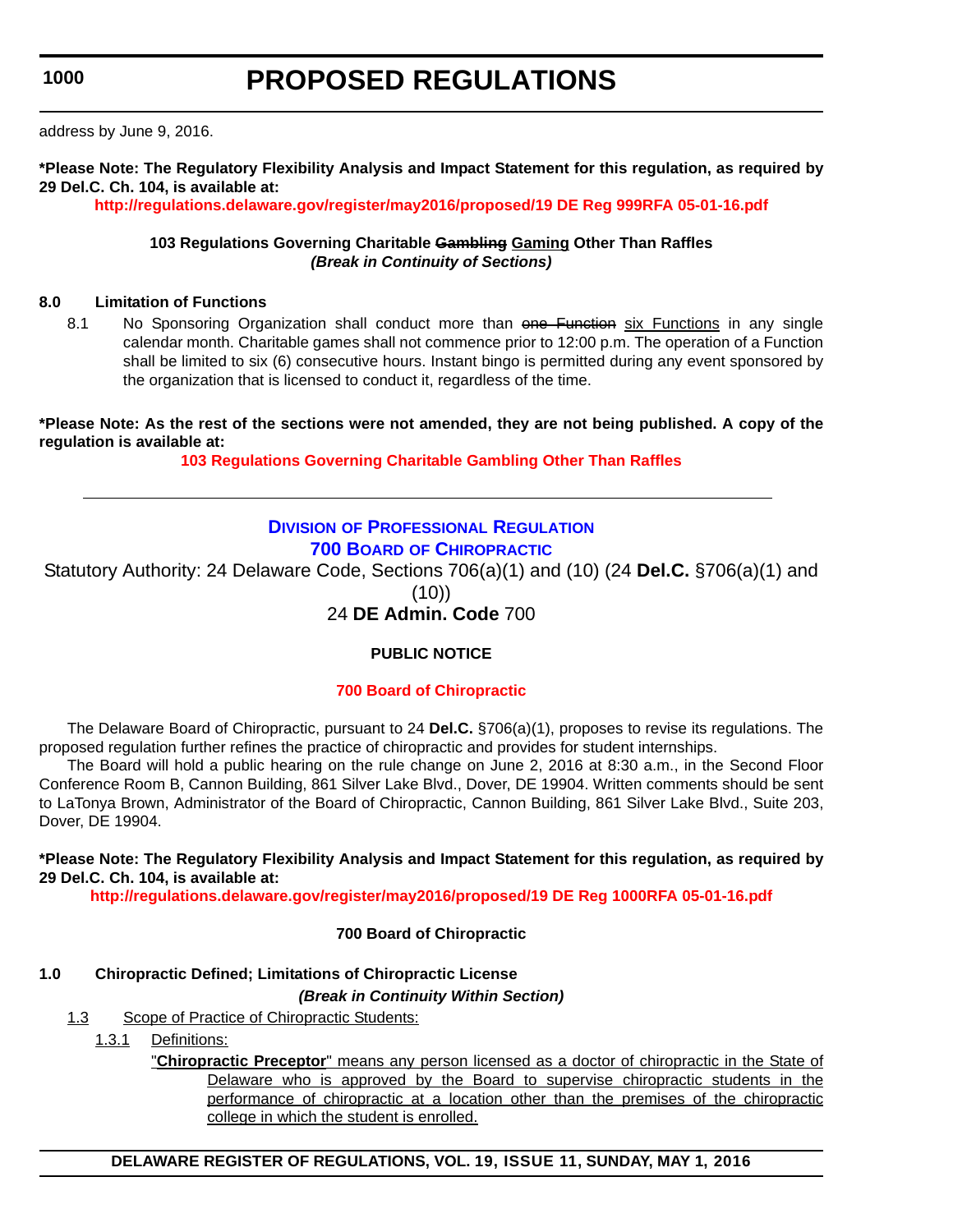"**Supervision and direction**" means that a duly authorized instructor or chiropractic preceptor shall be within the immediate patient treatment area, the clinic proper, and available to the students at all times.

- 1.3.2 Students enrolled at approved chiropractic colleges may perform chiropractic procedures at a location other than the premises of the chiropractic college at which the student is enrolled provided such students have successfully completed a minimum of two academic years of chiropractic college and have met all of the chiropractic college's requirements concerning its student/preceptor program. The chiropractic procedures performed by the student shall be performed under the supervision and direction of a Chiropractic Preceptor.
- 1.3.3 Students performing chiropractic procedures at a location other than the premises of the chiropractic college at which the student is enrolled and under the supervision and direction of a Chiropractic Preceptor shall be known as "Chiropractic Interns" and shall not represent themselves to the public as licensed Chiropractors or use terms such as "Chiropractor", "Doctor of Chiropractic" or "D.C."
- 1.3.4 The Chiropractic Preceptor must be approved by the Board prior to supervising a chiropractic student. To qualify as a Chiropractic Preceptor, the chiropractor shall:
	- 1.3.4.1 Be licensed to practice chiropractic in the State of Delaware for not less than five years.
	- 1.3.4.2 Not have had any public or private sanctions against his license to practice chiropractic in Delaware or any other state.
	- 1.3.4.3 Sign a sworn statement that he or she has not knowingly violated federal rules or regulations including, but not limited to, those pertaining to the repayment of guaranteed federally funded student loans obtained to finance one's chiropractic education.
	- 1.3.4.4 Have the written approval of the chiropractic student's chiropractic college to serve as an adjunct faculty member for the purpose of a student/preceptor program.
- 1.3.5 All chiropractic procedures performed by chiropractic students shall be in compliance with all laws, rules, and regulations regarding the practice of chiropractic in the State of Delaware.
- 1.3.6 The primary responsibility for the evaluation and treatment of the patient by the chiropractic student rests with the Chiropractic Preceptor.
- 1.3.7 Documentation of all evaluation and treatment of the patient and all changes to such evaluation and treatment plans must be reviewed and approved by the Chiropractic Preceptor.

**\*Please Note: As the rest of the sections were not amended, they are not being published. A copy of the regulation is available at:**

**[700 Board of Chiropractic](http://regulations.delaware.gov/register/may2016/proposed/19 DE Reg 1000 05-01-16.htm)**

# **DIVISION [OF PROFESSIONAL REGULATION](http://dpr.delaware.gov/) [MIDWIFERY ADVISORY COUNCIL](http://dpr.delaware.gov/)**

Statutory Authority: 24 Delaware Code, Section 1799HH(c) (24 **Del.C.** §1799HH(c))

# **PUBLIC NOTICE**

# **[1795 Midwifery Advisory Council](#page-3-0)**

The Midwifery Advisory Council, pursuant to 24 **Del.C.** §1799HH(c), proposes to adopt the following regulations governing the practice of midwifery in the State of Delaware. As a newly created Council, regulating a profession that first required licensure by virtue of legislation enacted June 9, 2015, these regulations are comprehensive, and all newly created.

The Council will hold a public hearing on the proposed regulation change on May 25, 2016 at 9:00 a.m., Second Floor, Conference Room B, Cannon Building, 861 Silver Lake Blvd., Dover, DE 19904. Written comments should be sent to Shauna Slaughter, Executive Director of the Delaware Midwifery Advisory Council, Cannon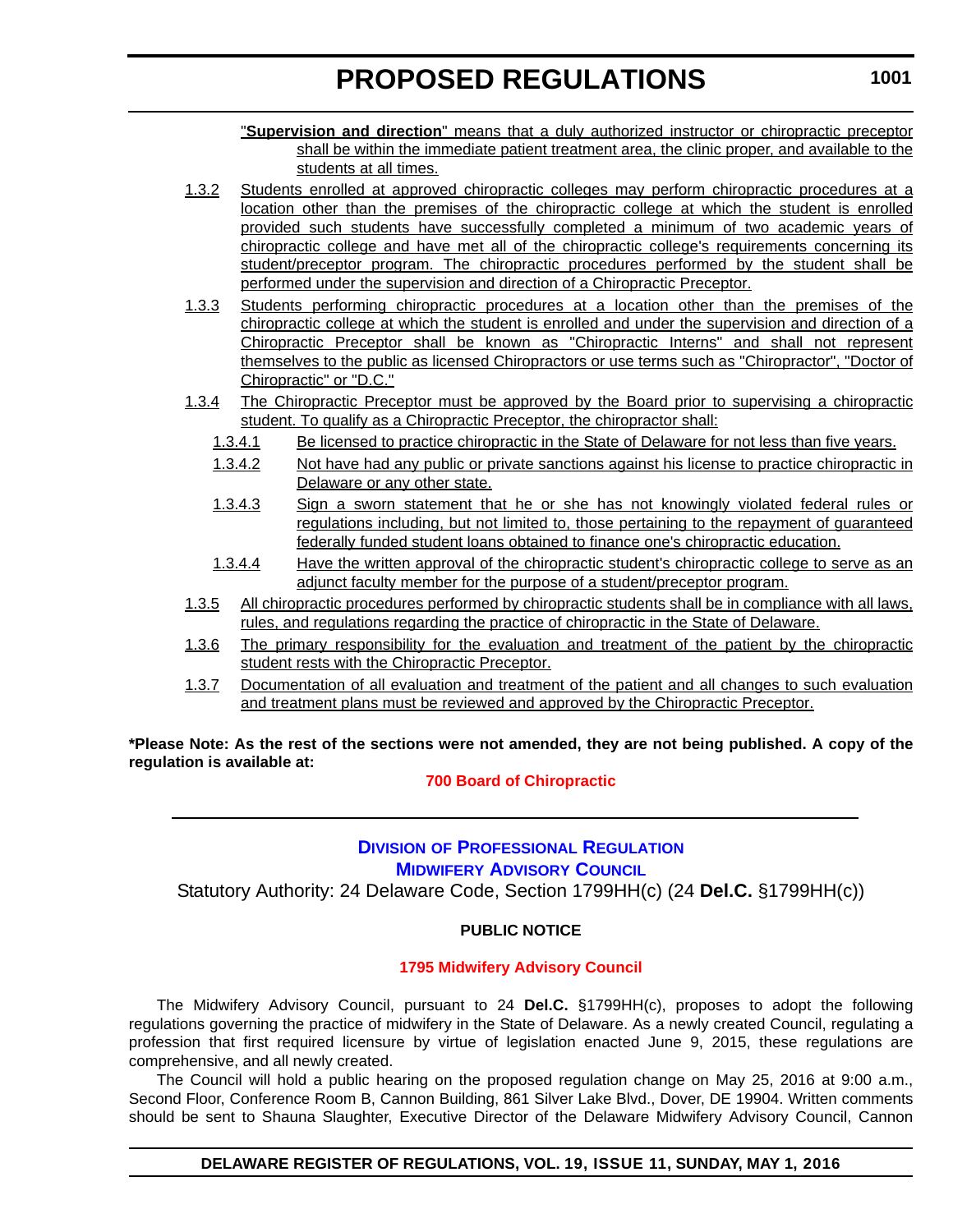# **PROPOSED REGULATIONS**

Building, 861 Silver Lake Blvd., Dover, DE 19904. Written comments will be accepted until June 9, 2016 pursuant to 29 **Del.C.** §10118(a).

**\*Please Note:** 

**(1) The Regulatory Flexibility Analysis and Impact Statement for this regulation, as required by 29 Del.C. Ch. 104, is available at:**

**<http://regulations.delaware.gov/register/may2016/proposed/19 DE Reg 1001RFA 05-01-16.pdf>**

**(2) Due to the size of the proposed regulation, it is not being published here. A copy of the regulation is available at:**

**[1795 Midwifery Advisory Council](http://regulations.delaware.gov/register/may2016/proposed/19 DE Reg 1001 05-01-16.htm)**

#### **DIVISION [OF PROFESSIONAL REGULATION](http://dpr.delaware.gov/) 3300 BOARD [OF VETERINARY MEDICINE](http://dpr.delaware.gov/boards/veterinarymedicine/index.shtml)**

Statutory Authority: 24 Delaware Code, Section 3306(a)(1) (24 **Del.C.** §3306(a)(1)) 24 **DE Admin. Code** 3300

# **PUBLIC NOTICE**

# **[3300 Board of Veterinary Medicine](#page-3-0)**

Pursuant to 24 **Del.C.** §3306(a)(1), the Board of Veterinary Medicine has proposed revisions to its rules and regulations.

A public hearing will be held on June 14, 2016 at 1:00 p.m. in the second floor conference room A of the Cannon Building, 861 Silver Lake Boulevard, Dover, Delaware, where members of the public can offer comments. Anyone wishing to receive a copy of the proposed rules and regulations may obtain a copy from the Board of Veterinary Medicine, 861 Silver Lake Boulevard, Dover, Delaware 19904. Persons wishing to submit written comments may forward these to the Board at the above address. Pursuant to 29 **Del.C.** §10118(a), the final date to receive written comments will be June 29, 2016, which is 15 days following the public hearing. The Board will deliberate on all of the public comments at its next regularly scheduled meeting, at which time the Board will decide whether to adopt the revisions as proposed.

The Board proposes a new Section 2.0 to address euthanasia of animals held in shelter, as set forth in 16 **Del.C.** §3004F. Other Sections are revised accordingly to accommodate the specific legal requirements pertaining to shelter animals. The Board also proposes requiring proof of continuing education hours for individuals who do not apply for licensure within the two-year period following examination. In addition, various Sections are amended to clarify the requirements for license renewal, reinstatement and inactive status. Typographical errors are corrected and the Rules are re-numbered to accommodate the new Section 2.0.

It should be noted that a public hearing on proposed revisions was originally scheduled for April 12, 2016. However, prior to the hearing, the Board decided to revise the rules and regulations further. The Board therefore withdraws the rules and regulations published in the March 1, 2016 *Register of Regulations*, Volume 19, Issue 9.

#### **\*Please Note:**

**(1) The Regulatory Flexibility Analysis and Impact Statement for this regulation, as required by 29 Del.C. Ch. 104, is available at:**

**<http://regulations.delaware.gov/register/may2016/proposed/19 DE Reg 1002RFA 05-01-16.pdf>**

**(2) Due to the size of the proposed regulation, it is not being published here. A copy of the regulation is available at:**

**[3300 Board of Veterinary Medicine](http://regulations.delaware.gov/register/may2016/proposed/19 DE Reg 1002 05-01-16.htm)**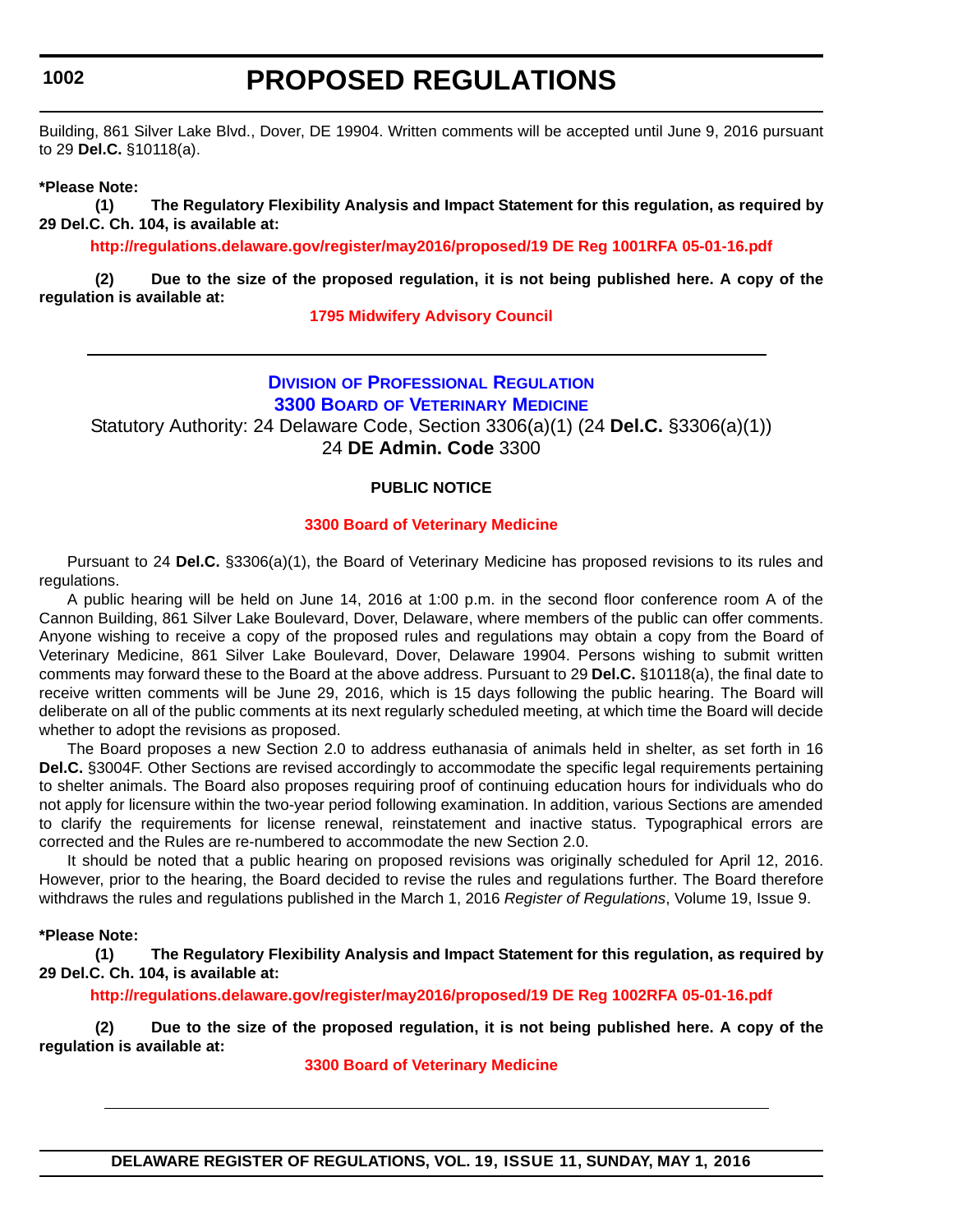# **DIVISION [OF PROFESSIONAL REGULATION](http://dpr.delaware.gov/) 3900 BOARD [OF CLINICAL SOCIAL WORK EXAMINERS](http://dpr.delaware.gov/boards/socialworkers/index.shtml)** Statutory Authority: 24 Delaware Code, Section 3906(a)(1), (24 **Del.C.** §3906(a)(1)) 24 **DE Admin. Code** 3900

# **PUBLIC NOTICE**

### **[3900 Board of Clinical Social Work Examiners](#page-3-0)**

Pursuant to 24 **Del.C.** §3906(a)(1), the Board of Clinical Social Work Examiners ("the Board") has proposed revisions to its regulations. Subsection 9.3.9, pertaining to computer and internet technology, is stricken. A new Section 11.0 is added to implement standards for the practice of clinical social work through telehealth. New Subsections 7.3.4 and 7.3.5 are added to clarify the continuing education audit process, including hearings and disciplinary sanctions. Finally, certain technical revisions address inconsistencies in the regulations.

A public hearing will be held on June 20, 2016 at 9:00 a.m. in the second floor conference room A of the Cannon Building, 861 Silver Lake Boulevard, Dover, Delaware, where members of the public can offer comments. Anyone wishing to receive a copy of the proposed regulations may obtain a copy from the Delaware Board of Clinical Social Work Examiners, 861 Silver Lake Boulevard, Dover, Delaware 19904. Persons wishing to submit written comments may forward these to Sandra Wagner, Administrator for the Board, at the above address. Pursuant to 29 **Del.C.** §10118(a), the final date to receive written comments will be July 5, 2016. The Board will deliberate on the proposed revisions at its next regularly scheduled meeting.

#### **\*Please Note:**

**(1) The Regulatory Flexibility Analysis and Impact Statement for this regulation, as required by 29 Del.C. Ch. 104, is available at:**

**<http://regulations.delaware.gov/register/may2016/proposed/19 DE Reg 1003RFA 05-01-16.pdf>**

**(2) Due to the size of the proposed regulation, it is not being published here. A copy of the regulation is available at:**

**[3900 Board of Clinical Social Work Examiners](http://regulations.delaware.gov/register/may2016/proposed/19 DE Reg 1003 05-01-16.htm)**

# **DIVISION [OF PROFESSIONAL REGULATION](http://dpr.delaware.gov/) [CONTROLLED SUBSTANCE ADVISORY COMMITTEE](http://dpr.delaware.gov/boards/controlledsubstances/index.shtml)** Statutory Authority: 16 Delaware Code, Section 4731(a) (16 **Del.C.** §4731(a))

#### **PUBLIC NOTICE**

#### **[Uniform Controlled Substances Act Regulations](#page-3-0)**

Pursuant to 16 **Del.C.** §4731(a), the Delaware Secretary of State ("Secretary") proposes revisions to the Uniform Controlled Substance Act ("UCSA") rules and regulations.

On July 1, 2015, proposed revisions to the rules and regulations were published in the Delaware *Register of Regulations*, Vol. 19, Issue 1. Specifically, Section 9.0 was added to provide requirements for the prescribing of opiates in order to address potential prescription drug overdose, abuse and diversion. A public hearing was held on July 29, 2015 before the Controlled Substance Advisory Committee ("Committee"). The Committee deliberated on the evidence presented at its meeting on September 23, 2015 and recommended certain revisions to the Secretary.

The Secretary has considered both the evidence presented and the Committee's recommendations. Based on that review, the Secretary strikes the version of Section 9.0 published in the *Register of Regulations* on July 1, 2015 and proposes a revised Section 9.0 attached hereto as Exhibit A.

Any person who wishes to present written suggestions, testimony, briefs or other written materials concerning the proposed regulation should submit such comments no later than Tuesday, May 31, 2016 to:

#### **DELAWARE REGISTER OF REGULATIONS, VOL. 19, ISSUE 11, SUNDAY, MAY 1, 2016**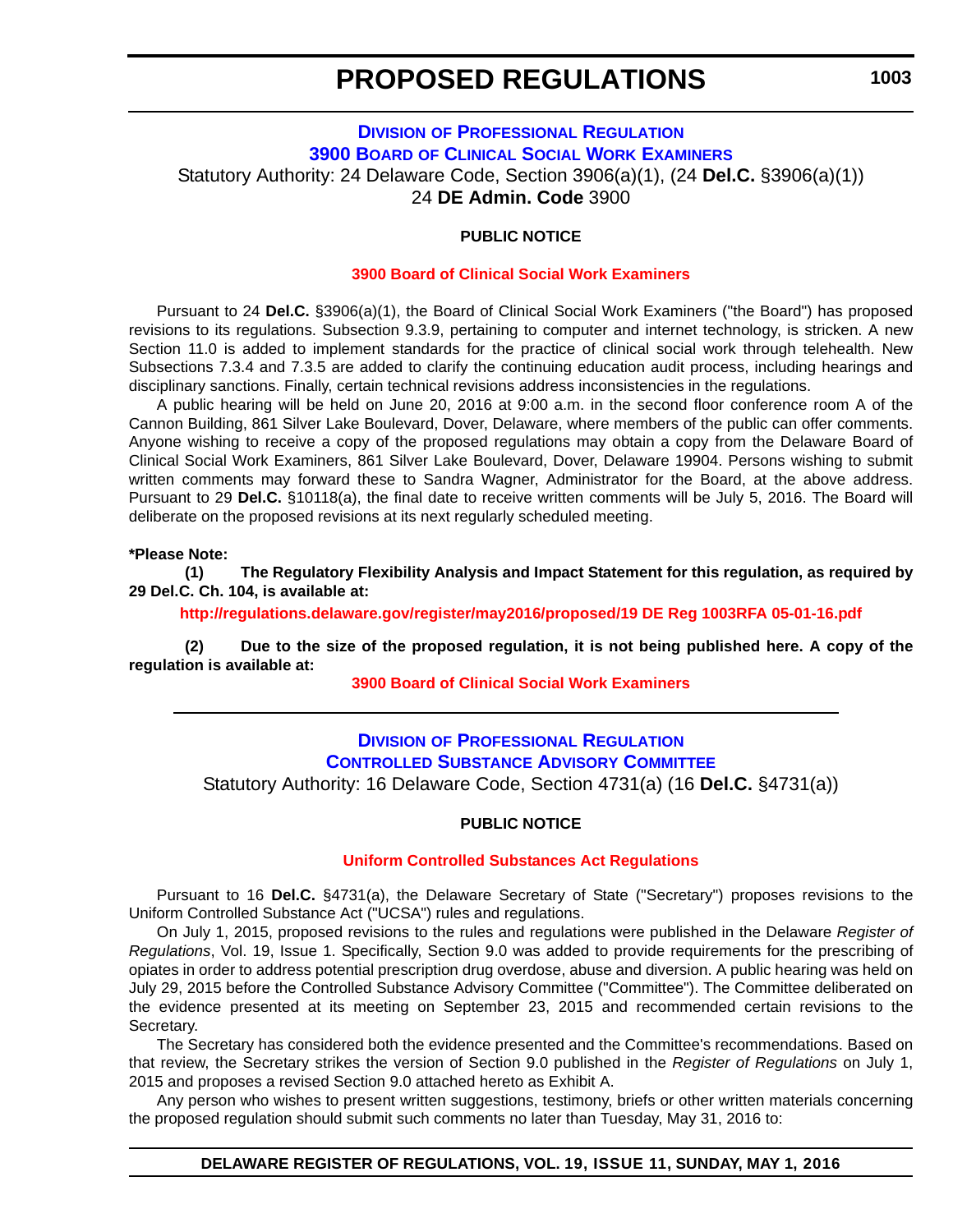# **PROPOSED REGULATIONS**

Christine Mast, Administrative Specialist III Office of Controlled Substances Delaware Division of Professional Regulation Cannon Building, Suite 203 861 Silver Lake Blvd. Dover, Delaware 19904 Email: christine.mast@state.de.us Fax: (302) 739-2711.

#### **Nature of the Proceedings**

A public hearing was held before the Committee on July 29, 2015 at the Buena Vista Conference Center, 661 South DuPont Highway, New Castle, DE 19720 where members of the public were invited to offer comments on the proposed amendments to the UCSA rules and regulations. Members of the public were also invited to submit written comments. In accordance with 29 **Del.C.** §10118(a), the written public comment period was held open until August 13, 2015, which was 15 days following the public hearing. The Committee deliberated on the proposed revisions at its regularly scheduled meeting on September 23, 2015.

#### **Summary of the Evidence**

At the July 29, 2015 hearing, the following exhibits were made a part of the record:

- **Exhibit 1:** July 24, 2015 letter from Cynthia Denemark, Pharmacy Director, Division of Medicaid and Medical Assistance, suggesting that proposed Section 9.0 address prescribing of conflicting drugs at the same time, in particular benzodiazepines.
- **Exhibit 2:** July 28, 2015 letter from Dr. Karyl Rattay, Director, Division of Public Health.

**Exhibit 3:** *News Journal* Affidavit of Publication.

**Exhibit 4:** *Delaware State News* Affidavit of Publication.

Testimony was presented by Dr. Karyl Rattay, the Director of the Division of Public Health, and by Mr. Mark Thompson from the Medical Society of Delaware.

Dr. Rattay commended the Committee for its work on Section 9.0. She noted that for a number of years she has been alarmed by the prescription drug epidemic. Dr. Rattay provided the Committee with statistical information, as set forth in Exhibit 2, concerning opioid addiction and overdose deaths. She also offered the following suggestions: for acute pain patients, the prescriber should discuss with the patient the risks posed by opioids, and, for chronic pain patients, Delaware's Prescription Monitoring Program database ("PMP") should be queried every six months and every three months for high risk patients. Dr. Rattay noted that a Florida study showed that an increased use of the PMP in that state lead to a decreased level of Oxycodone use.

Mr. Thompson stated that the Medical Society of Delaware shares the Committee's concern with opioid abuse and has joined with Public Health in a collaborative effort to address the problem. The Medical Society supports Section 9.0 with certain revisions. Mr. Thompson stated that he would submit these specific suggestions in a separate letter. He recommended in particular modification of the "chronic care" and "chronic pain" definitions. With respect to the use of assessment tools, Mr. Thompson suggested a revision to give the practitioner more discretion.

During the 15-day window for submission of additional written comments, as required by 29 **Del.C.** §10118(a), the Committee received the following documents, which were marked as Exhibits on September 23, 2015:

**Exhibit 1:** August 5, 2015 letter from Delaware Attorney General Matthew Denn.

**Exhibit 2:** August 7, 2015 letter from Bob Twillman, Executive Director, American Academy of Pain Management.

**Exhibit 3:** August 13, 2015 letter from Nancy Fan, President, Medical Society of Delaware.

Attorney General Denn offered several revisions to Section 9.0. First, he commented that the proposed language provides no specific oversight for the prescription of opioids for acute pain. For acute pain patients, he suggested the following requirements for prescribers: query the PMP prior to prescribing a new drug; obtain a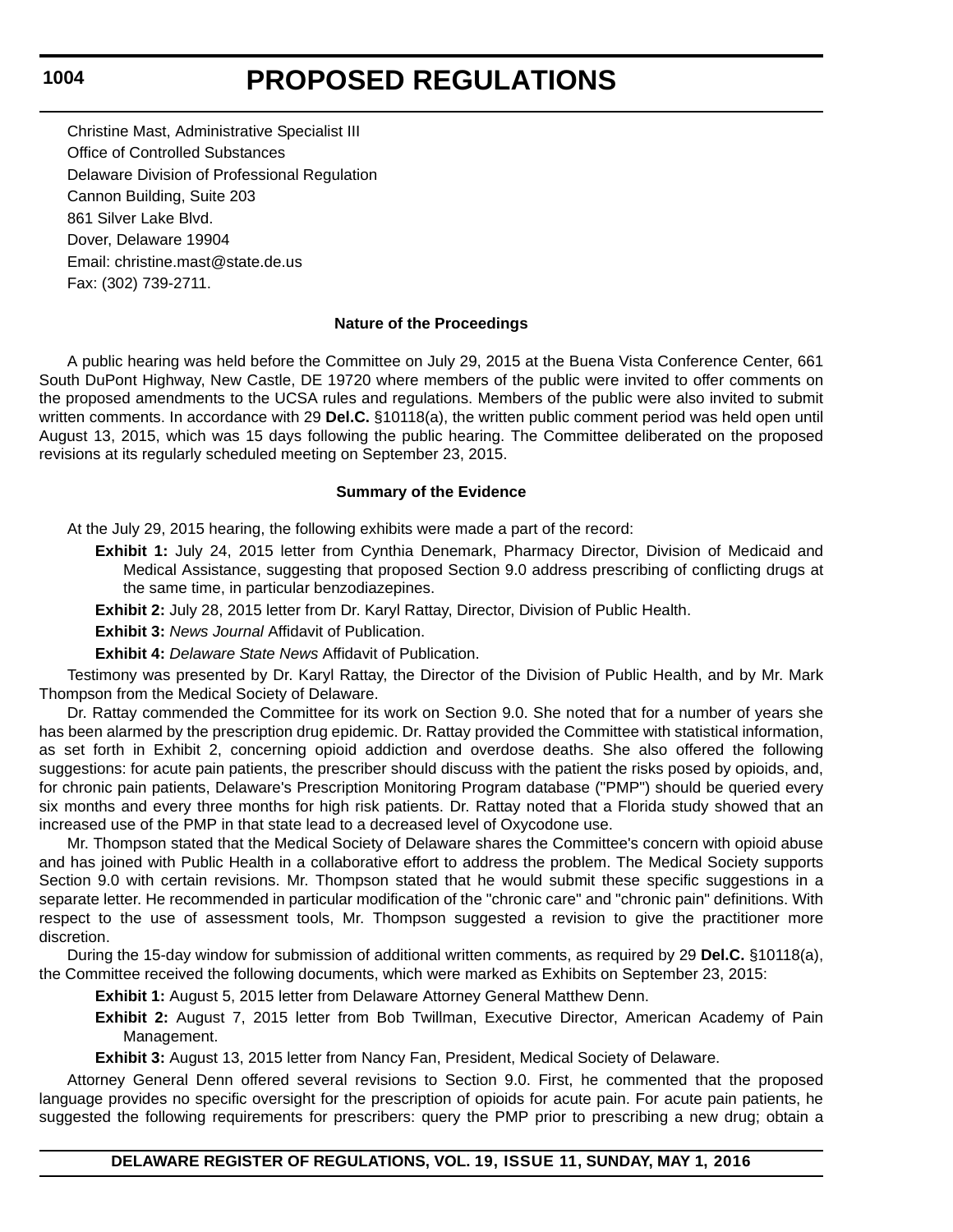sufficient personal history from the patient to determine whether the prescription of opioids is contra-indicated; and use informed consent and treatment agreement documents. For chronic pain treatment, Attorney General Denn suggested a more careful analysis prior to prescribing opioids, such as a physical examination, a documented discussion concerning patient history and the risks of opioids, a check of the PMP and a urine drug screen.

Mr. Twillman presented revisions of definitions included in Section 9.0 to afford greater clarity. He also suggested that practitioners query the PMP when the initial prescription is issued and periodically thereafter, but no less frequently than every 6 months. Mr. Twillman urged that cancer patients should not be exempted from Section 9.0's requirements.

Ms. Fan supplemented Mr. Thompson's testimony at the July hearing by offering a number of technical suggestions. For example, she stated that the requirement of a practitioner-patient relationship is too restrictive. Practitioners should be able to prescribe opioids when seeing the patient in lieu of the prescribing practitioner. Ms. Fan also recommended amending the language pertaining to treatment plans to ensure that a patient isn't abruptly discharged from care upon the first breach of the treatment plan.

# **Secretary of State's Findings and Conclusions**

Pursuant to 16 **Del.C.** §4731(a), the Secretary has the statutory authority to promulgate rules and regulations relating to the registration and control of the manufacture, distribution and dispensing of controlled substances within this State. Based on review of the evidence and the Committee's recommendations, the Secretary has determined that the Committee's recommendations do not go far enough in protecting pain patients and the general public, and significant revisions of Section 9.0 are required to ensure that reasonable limits are placed on the prescribing of opioids. The Secretary proposes incorporation of most of the suggestions from the stakeholders who provided input. In particular, the new proposed Section 9.0 incorporates those suggestions pertaining to the need for additional patient assessment prior to prescribing opioids. Therefore, new requirements have been added with respect to patient counseling, physical examination, determination of contra-indications, PMP queries and urine drug screens. These changes serve to add enhanced protection of the patient and greater safeguards with respect to diversion.

Therefore, the proposed Section 9.0 published on July 1, 2015 is stricken and the Secretary proposes the revised Section 9.0 attached hereto as Exhibit A.

**\*Please Note: The Regulatory Flexibility Analysis and Impact Statement for this regulation, as required by 29 Del.C. Ch. 104, is available at:**

**<http://regulations.delaware.gov/register/may2016/proposed/19 DE Reg 1003aRFA 05-01-16.pdf>**

# **Uniform Controlled Substances Act Regulations** *(Break in Continuity of Sections)*

# **9.0 Safe Prescribing of Opioid Analgesics**

- 9.1 Preamble: This Section provides requirements for the prescribing of opioid analgesics in order to address potential prescription drug overdose, abuse, and diversion and encourage the proper and ethical treatment of pain. Pursuant to the requirements of this Section, the practitioner can meet the goal of addressing drug overdose, abuse and diversion while ensuring patient access to safe and effective pain care.
- 9.2 License and DEA registration required: To prescribe opioid analgesics in Delaware, the practitioner must be licensed in this state and registered with the U.S. Drug Enforcement Administration and must comply with all applicable federal and state regulations. Out-of-state practitioners, who are prescribing controlled substances to patients in Delaware, must hold active licensure and registration in their home states. Practitioners are referred to the Practitioner's Manual of the U.S. Drug Enforcement Administration and specific rules governing controlled substances.
- 9.3 Definitions:

"**Acute Care**" means the treatment of Acute Pain, as defined in this subsection.

"**Acute Pain**" means the normal, predicted physiological response to a noxious chemical, thermal or mechanical stimulus and typically is associated with invasive procedures, trauma and disease. It is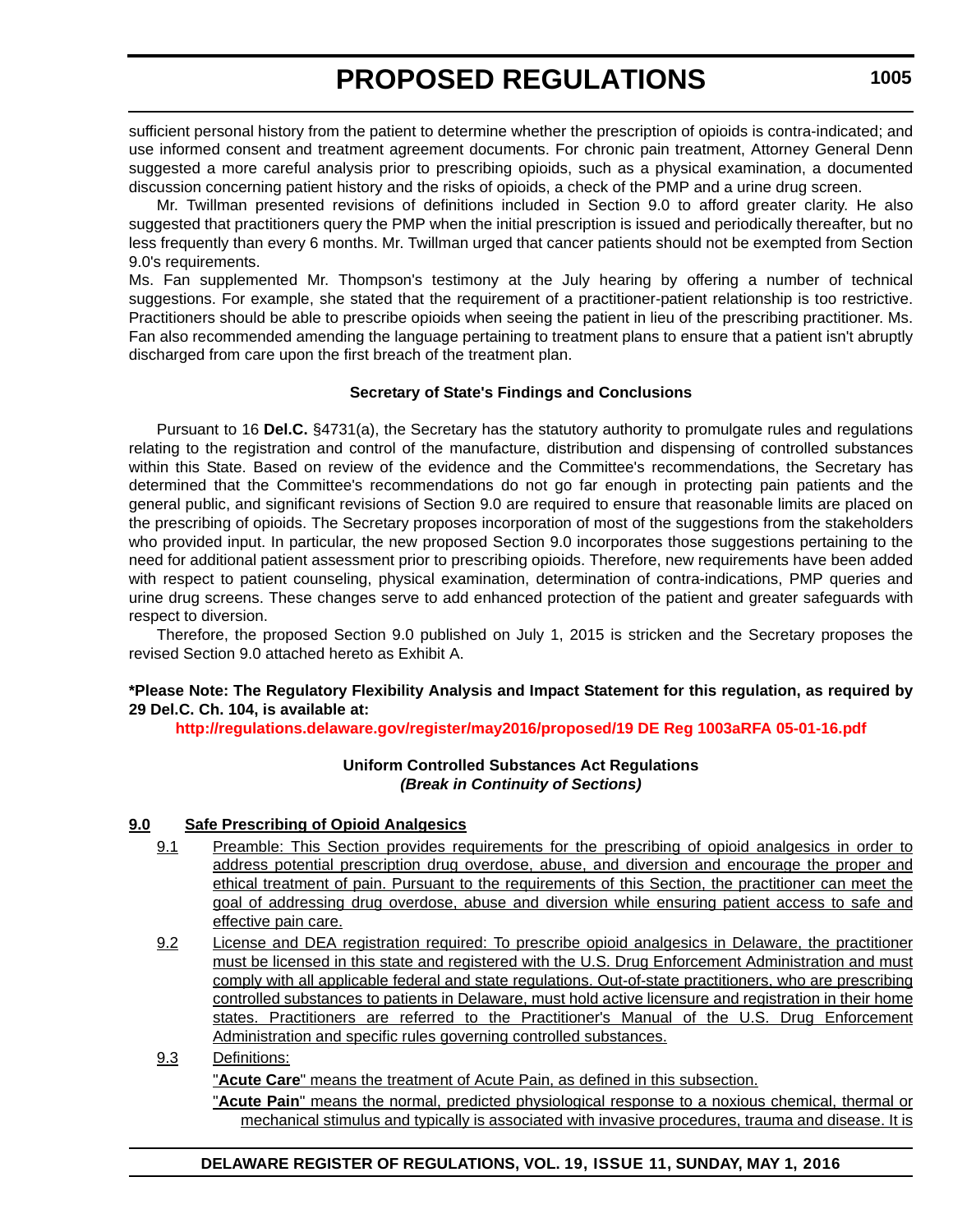generally time limited. For the purpose of this Regulation, Acute Pain is less than three months in duration.

- "**Acute pain episode**" means a discrete period of pain that usually follows some sort of injury to the body and generally dissipates when the injury heals.
- "**Addiction**" means a primary, chronic, neurobiologic disease, with genetic, psychosocial, and environmental factors influencing its development and manifestations. It is characterized by behaviors that include the following: impaired control over drug use, craving, compulsive use, and continued use despite harm. Physical dependence and tolerance are normal physiological consequences of extended opioid therapy for pain and are not the same as addiction.

"**Chronic Care**" means the treatment of Chronic Pain, as defined in this subsection.

- "**Chronic Pain**" means a state in which pain persists beyond the usual course of an acute disease or healing of an injury, or that may or may not be associated with an acute or chronic pathologic process that causes continuous or intermittent pain over months or years. For the purpose of this Regulation, Chronic Pain means pain more than three months in duration.
- "**Opioid Analgesic**" means a drug that is used to alleviate moderate to severe pain that is either an opiate (derived from the opium poppy) or opiate-like (synthetic drugs). Examples include: morphine, codeine, fentanyl, meperidine, and methadone. For purposes of this regulation, it does not include, unless specifically designated as controlled under 16 **Del.C.** §4711, the dextrorotatory isomer of 3-methoxy-n-methylmorphinan and its salts (dextromethorphan). It does include its racemic and levorotatory forms.
- "**PMP**" means the Delaware Prescription Monitoring Program.
- "**Practitioner**" means a physician, dentist, podiatrist, nurse practitioner, physician assistant or other individual, licensed, registered, or otherwise permitted, by the United States or the State of Delaware to prescribe, dispense, or store a controlled substance in the course of professional practice but does not include a veterinarian, a pharmacist, a pharmacy, or an institutional practitioner.
- "**Risk Assessment**" means utilizing a tool, such as the Screener and Opioid Assessment for Patients with Pain ("SOAPP"), Opioid Risk Tool ("ORT"), or Screening, Brief Intervention and Referral to Treatment ("SBIRT"), which are designed for predicting the likelihood that a patient will abuse or misuse a prescribed controlled substance based on past behavior, genetic predispositions, social or environmental factors, or other risks.
- "**Substance Abuse**" means using a controlled substance without a legitimate medical need, for the purpose of altering one's emotional experience.

"**Substance Misuse**" means using a controlled substance in a way that is not prescribed.

- "**Treatment Agreement**" means a written agreement, signed by the practitioner and the patient (or the patient's proxy), which shall become part of the patient's medical record. The Treatment Agreement may include, at the practitioner's discretion:
	- The patient's agreement to take medications at the dose and frequency prescribed with a specific protocol for lost prescriptions and early refills;
	- Reasons for which medication therapy may be re-evaluated, tapered or discontinued, including but not limited to, violation of the Treatment Agreement or lack of effectiveness;
	- The requirement that all chronic pain management prescriptions are provided by a single practitioner or a limited agreed upon group of practitioners;
	- The patient's agreement to not abuse alcohol or use other medically unauthorized substances or medications;
	- Acknowledgment that a violation of the agreement may result in action as deemed appropriate by the prescribing practitioner such as a change in the treatment plan, a referral to a pain specialist, or referral to an addiction treatment program; and
	- The requirement that toxicology screens be performed at random intervals at the practitioner's discretion, but not less than every six months.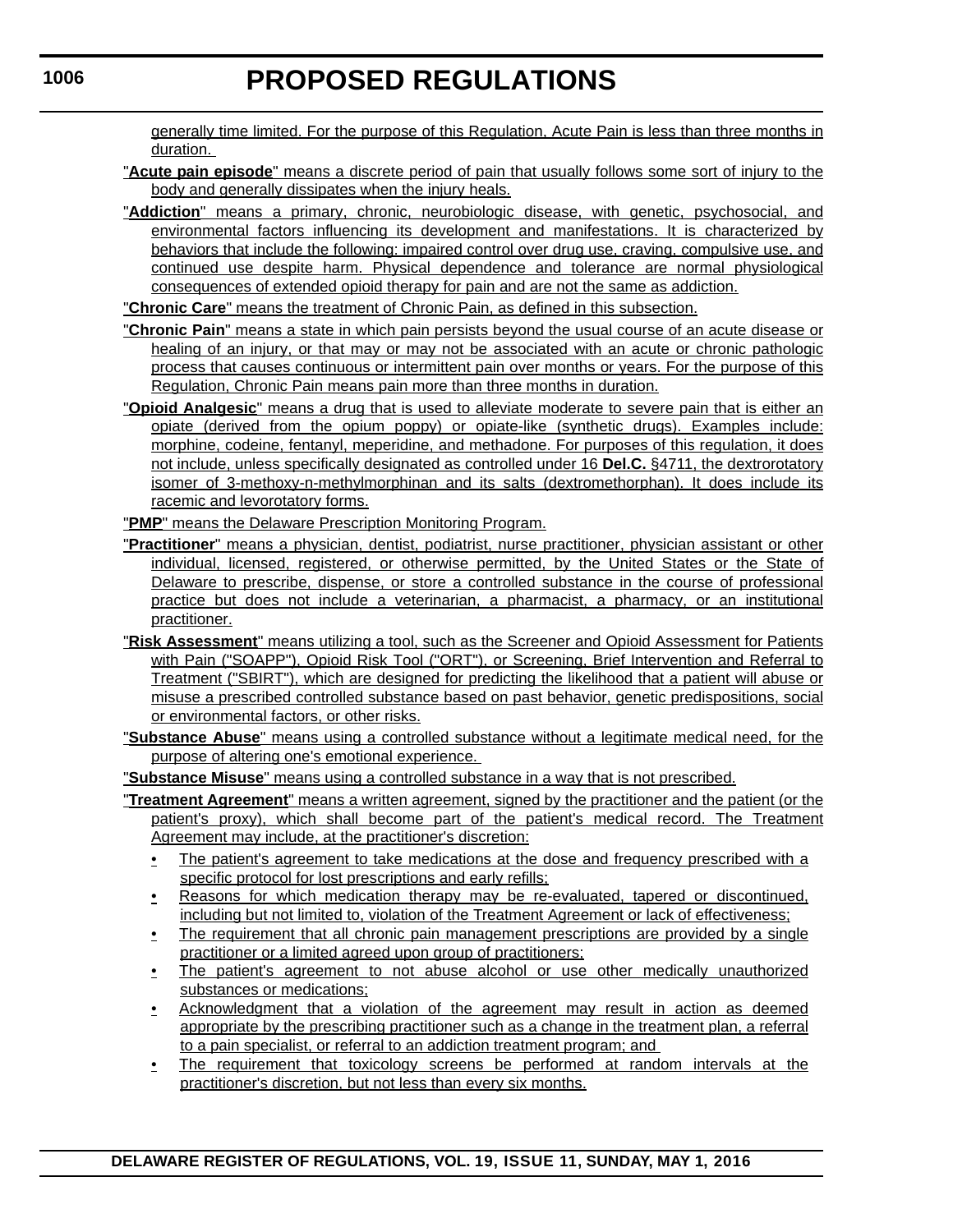- 9.4 Practitioner-patient relationship: A practitioner may not prescribe opioid analgesics unless a practitioner-patient relationship has been established, or the practitioner is seeing the patient in lieu of the patient's prescribing practitioner on a limited basis and on the practitioner's request or behalf.
- 9.5 First time, outpatient prescription for Acute Pain; maximum seven-day supply.
	- 9.5.1 When issuing a prescription for an opioid analgesic to an adult patient for outpatient use for the first time, for an Acute Pain Episode, a practitioner may not issue a prescription for more than a seven-day supply.
	- 9.5.2 A practitioner may not issue a prescription for an opioid analgesic to a minor for more than a seven-day supply at any time and shall discuss with the parent or guardian of the minor the risks associated with opioid use and the reasons why the prescription is necessary.
	- 9.5.3 Notwithstanding subsections 9.5.1 and 9.5.2, if, in the professional medical judgment of a practitioner, more than a seven-day supply of an opiate is required to treat the adult or minor patient's acute medical condition, then the practitioner may issue a prescription for the quantity needed to treat such acute medical condition. The condition triggering the prescription of an opiate for more than a seven-day supply shall be documented in the patient's medical record and the practitioner shall indicate that a non-opiate alternative was not appropriate to address the medical condition and comply with subsections 9.6.4 and 9.6.5.
- 9.6 Subsequent prescriptions. After the first time, outpatient prescription, prior to issuing a subsequent prescription for an opioid analgesic for Acute Pain, the practitioner must perform an appropriate evaluation of the patient's medical history and condition, including the following:
	- 9.6.1 Query the PMP to obtain a prescription history;
	- 9.6.2 Administer a urine drug screen, at the discretion of the practitioner;
	- 9.6.3 Conduct a physical examination which must include a documented discussion between the practitioner and patient to elicit relevant history and explain the risks and benefits of opioid analgesics and possible alternatives to the use of opioid analgesics and document whether opioid analgesics are contra-indicated;
	- 9.6.4 Obtain an Informed Consent form, signed by the patient (or the patient's proxy), that must include information regarding the drug's potential for addiction, abuse, and misuse; and the risks associated with the drug of life-threatening respiratory depression; overdose as a result of accidental exposure potentially fatal, especially in children; neonatal opioid withdrawal symptoms; and potentially fatal overdose when interacting with alcohol; and other potentially fatal drug/drug interactions, such as benzodiazepines; and
	- 9.6.5 Schedule and undertake periodic follow-up visits and evaluations of the patient to monitor and assess progress toward goals in the treatment plan and modify the treatment plan, as necessary. The practitioner must determine whether to continue the treatment of pain with an opioid analgesic, whether there is an available alternative, whether to refer the patient for a pain management or substance abuse consultation.
- 9.7 Chronic Pain patients. In addition to the requirements of subsection 9.6, the practitioner must adhere to the following additional requirements for Chronic Pain patients:
	- 9.7.1 Query the PMP at least every six months, more frequently if clinically indicated, or whenever the patient is also being prescribed a benzodiazepine;
	- 9.7.2 Query the PMP whenever the patient is assessed to potentially be at risk for substance abuse or demonstrates such things as loss of prescription(s), requests for early refills or similar behavior;
	- 9.7.3 Administer urine drug screens at least once every six months;
	- 9.7.4 Obtain a signed Treatment Agreement, pursuant to subsection 9.3;
	- 9.7.5 Advise the patient that a violation of the Treatment Agreement will result in a re-assessment of the patient's treatment plan and alteration or institution of controls over medication prescribing and dispensing, which may include tapering or discontinuing the prescription;
	- 9.7.6 Conduct a Risk Assessment as defined in subsection 9.3;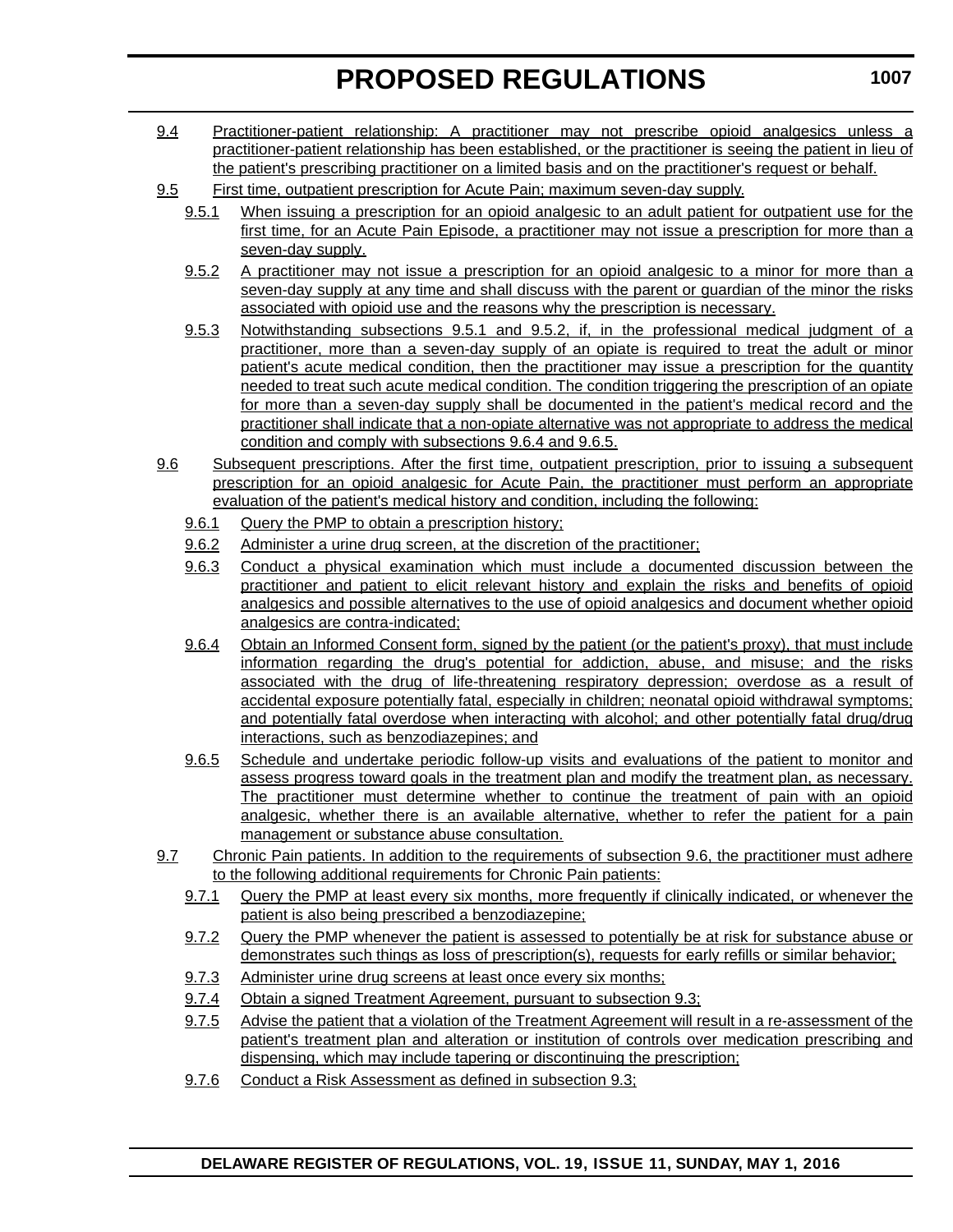# **PROPOSED REGULATIONS**

- 9.7.7 Document in the patient's medical record each alternative treatment option that has been tried by the patient, including non-pharmacological treatments, and their adequacy with respect to providing sufficient management of pain;
- 9.7.8 Make efforts to address psychiatric and medical comorbidities concurrently, rather than sequentially, when concurrent treatment is clinically feasible; and
- 9.7.9 At the practitioner's discretion, seek a case review and consult with, or otherwise refer the patient to, a state-licensed physician who holds a subspecialty board certification in addiction psychiatry from the American Board of Psychiatry and Neurology or an addiction certification from the American Board of Addiction Medicine if any of the following occur:
	- 9.7.9.1 Adulterated drug tests;
	- 9.7.9.2 Diversion of prescribed medications; or
	- 9.7.9.3 The patient has obtained controlled substances elsewhere without disclosure to the physician, as evidenced by PMP data.
- 9.8 Medical Records: The practitioner must keep accurate and complete records in compliance with state and federal law. Records must remain current and be maintained in an accessible manner and readily available for review. Each practitioner must include documentation appropriate for each visit's level of care, in compliance with state and federal law.

# **910.0 Procedures for Adoption of Regulations**

- 910.1 Notice. Prior to the adoption, amendment or repeal of any of these controlled substances regulations, the Secretary of State/Committee will give at least twenty (20) days notice of the intended action.
	- 910.1.1 The notice will include a statement of either the terms of substance of the intended action or a description of the subjects and issues involved, or the time when, and the place where to present their views thereon. The notice will be mailed to persons who have made timely request of the Office of Controlled Substances for advance notice of such rule-making proceedings and shall be published in two newspapers of general circulation in this State.
- 910.2 Hearing. The Secretary of State shall designate the Committee to preside over hearings. The Committee will afford all interested persons a reasonable opportunity to submit data, views or arguments, orally or in writing.
- 910.3 Emergency Regulations. If the Secretary of State, upon the recommendation of the Committee, finds that an imminent peril to the public health, safety or welfare requires adoption of a regulation upon fewer than twenty (20) days notice and states in writing his/her reasons for that finding, the Secretary of State may proceed without prior notice or hearing or upon any abbreviated notice and hearing he/ she finds practicable, to adopt an emergency regulation. Such rules will be effective for a period not longer than 120 days, but the adoption of an identical rule under the procedures discussed above is not precluded.
- 910.4 Finding and Availability. The Secretary of State will maintain on file any adoption, amendment or repeal of these regulations. In addition, copies of these regulations will be available for public inspection at the Office of Controlled Substances.

# **101.0 Severability**

- 101.1 If any provision of these regulations is held invalid the invalidity does not affect other provisions of the regulations which can be given effect without the invalid provisions or application, and to this end the provisions of the regulation are severable.
- 101.2 Pursuant to 16 **Del.C.** §4718(f) and 16 **Del.C.** §4720(c) the Secretary of State finds that the compounds, mixtures or preparations listed in 21 **CFR** 1301.21, 21 CFR 1308.24 contain one or more active medical ingredients not having a stimulant or depressant effect on the central nervous system and that the admixtures included therein are in combinations, quantities, proportions, or concentrations that vitiate the potential for abuse of the substances which have a stimulant or depressant effect on the central nervous system, and therefore: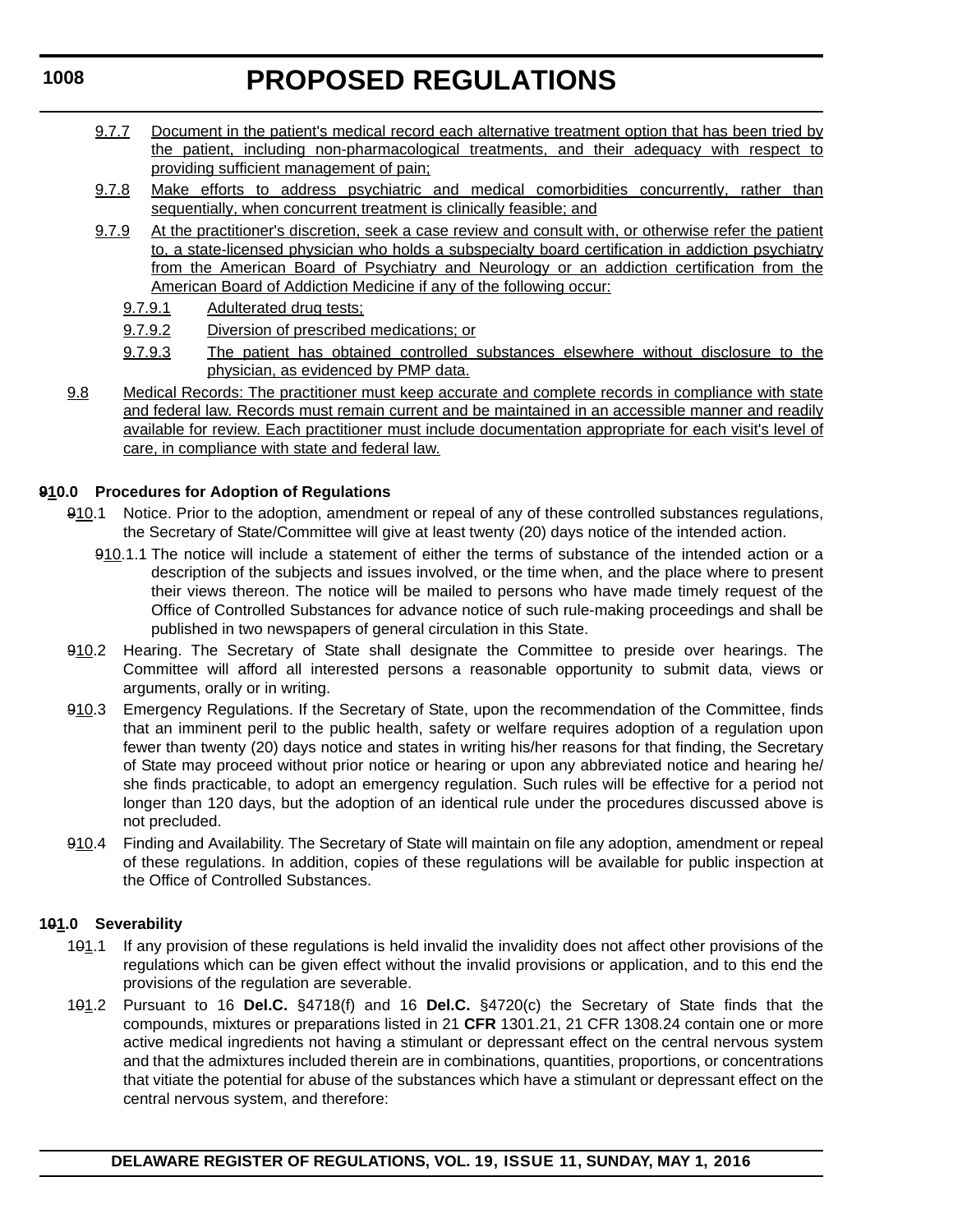101.2.1 The Secretary of State, as authorized by 16 **Del.C.** §4718(f) and 16 **Del.C.** §4720(c), does hereby except by rule the substances listed in 21 CFR 130.21, CFR 1308.24 and 21 CFR 1308.32 from Schedules III and IV of the Uniform Controlled Substances Act, 16 **Del.C.** Ch. 47.

**\*Please Note: As the rest of the sections were not amended, they are not being published. A copy of the regulation is available at:**

**[Uniform Controlled Substances Act Regulations](http://regulations.delaware.gov/register/may2016/proposed/19 DE Reg 1003a 05-01-16.htm)**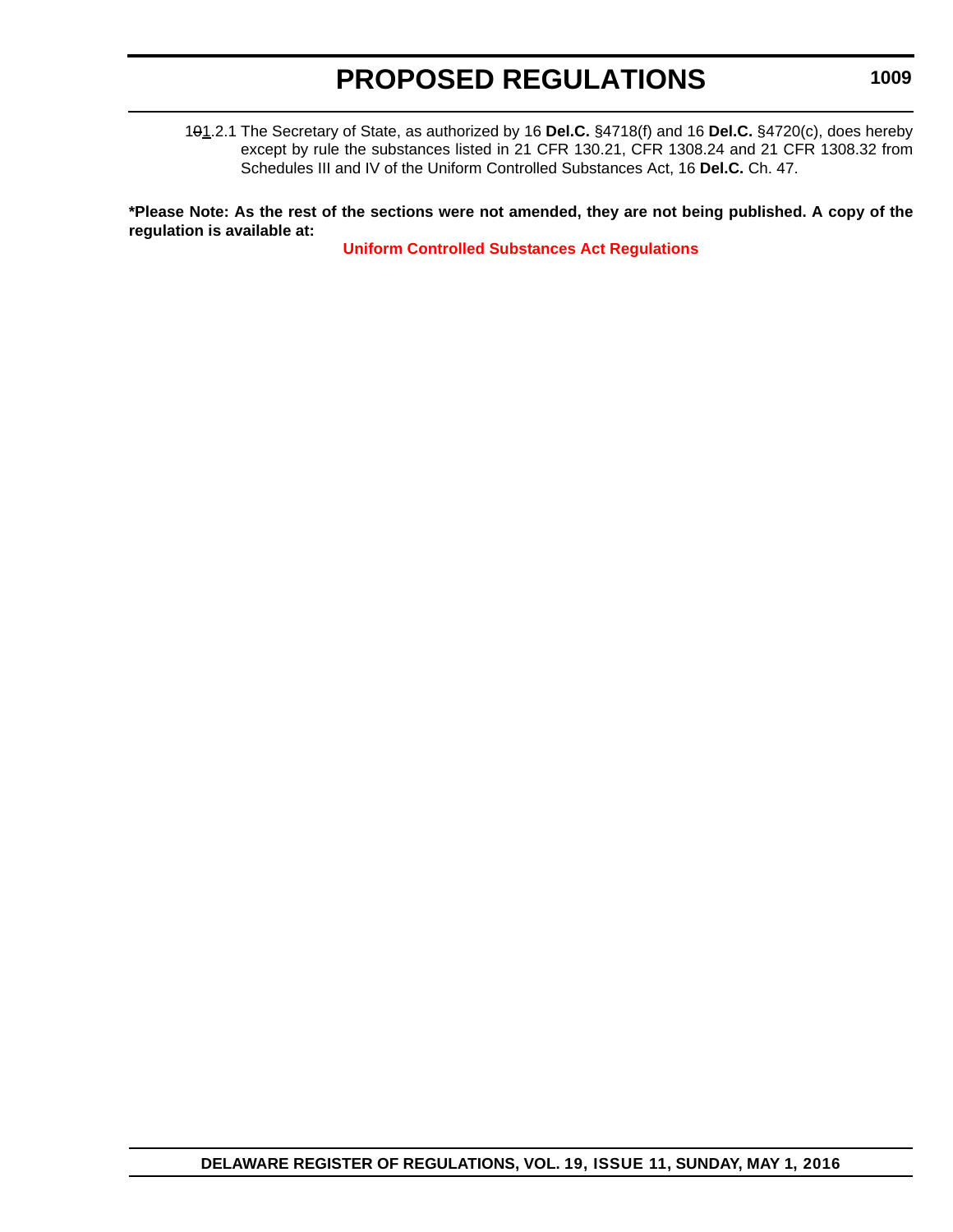# **FINAL REGULATIONS**

# **Symbol Key**

Arial type indicates the text existing prior to the regulation being promulgated. Underlined text indicates new text added at the time of the proposed action. Language which is stricken through indicates text being deleted. **Bracketed Bold language]** indicates text added at the time the final order was issued. **Bracketed bold stricken through]** indicates language deleted at the time the final order was issued.

# **Final Regulations**

The opportunity for public comment shall be held open for a minimum of 30 days after the proposal is published in the *Register of Regulations*. At the conclusion of all hearings and after receipt within the time allowed of all written materials, upon all the testimonial and written evidence and information submitted, together with summaries of the evidence and information by subordinates, the agency shall determine whether a regulation should be adopted, amended or repealed and shall issue its conclusion in an order which shall include: (1) A brief summary of the evidence and information submitted; (2) A brief summary of its findings of fact with respect to the evidence and information, except where a rule of procedure is being adopted or amended; (3) A decision to adopt, amend or repeal a regulation or to take no action and the decision shall be supported by its findings on the evidence and information received; (4) The exact text and citation of such regulation adopted, amended or repealed; (5) The effective date of the order; (6) Any other findings or conclusions required by the law under which the agency has authority to act; and (7) The signature of at least a quorum of the agency members.

The effective date of an order which adopts, amends or repeals a regulation shall be not less than 10 days from the date the order adopting, amending or repealing a regulation has been published in its final form in the *Register of Regulations*, unless such adoption, amendment or repeal qualifies as an emergency under §10119.

# **[DEPARTMENT OF AGRICULTURE](http://dda.delaware.gov/)**

**[THOROUGHBRED RACING COMMISSION](http://dda.delaware.gov/harness/index.shtml)**

Statutory Authority: 3 Delaware Code, Section 10103(c) (3 **Del.C.** §10103(c))

3 **DE Admin. Code** 1001

# **ORDER**

# **[1001 Thoroughbred Racing](#page-4-0) Rules and Regulations**

The Thoroughbred Racing Commission ("Commission") issues this Order to take effect ten (10) days after the publication of this Order in the Delaware *Register of Regulations*:

1. Pursuant to its statutory authority, the Commission proposed for adoption revisions to the Commission's Regulations that amend rules 10.9.4 and 14.18 relating to whipping of horses; amend rule 3.4.1.15 relating to fines and suspensions; amend rule 8.11.4 and 8.13 relating to rider weight and attire for jockeys; adopt new rule 8.15 relating to safety items for jockeys; amend rule 10.1.1 relating to registration certificates for horses; adopt new rule 13.2.3 relating to voiding of claims upon death of a horse and to correct the spelling of the term "pari-mutuel" in rule 1.0 definition of Mutual Entry, rule 3.4.1.15, rule 14.10.2 and rule 16.2. Other regulations issued by the Thoroughbred Racing Commission are not affected by this Order.

2. A copy of the proposed regulations with respect to the amendment of rules 10.9.4 and 14.18 relating to whipping of horses was published in the December 1, 2015 edition of the Delaware *Register of Regulations* and a copy of the proposed regulations with respect to rule 3.4.1.15 relating to fines and suspensions; rule 8.11.4 and 8.13 relating to rider weight and attire for jockeys; new rule 8.15 relating to safety items for jockeys; rule 10.1.1 relating to registration certificates for horses; new rule 13.2.3 relating to voiding of claims upon death of a horse and to correct the spelling of the term "pari-mutuel" in rule 1.0 definition of Mutual Entry, rule 3.4.1.15, rule 14.10.2 and rule 16.2 was published in the March 1, 2016 edition of the Delaware *Register of Regulations* and have been available for inspection in the office of the Commission at 777 Delaware Park Boulevard, Wilmington, Delaware 19804 during regular office hours.

3. The Commission did not receive any written comments on the proposed regulations during the 30 day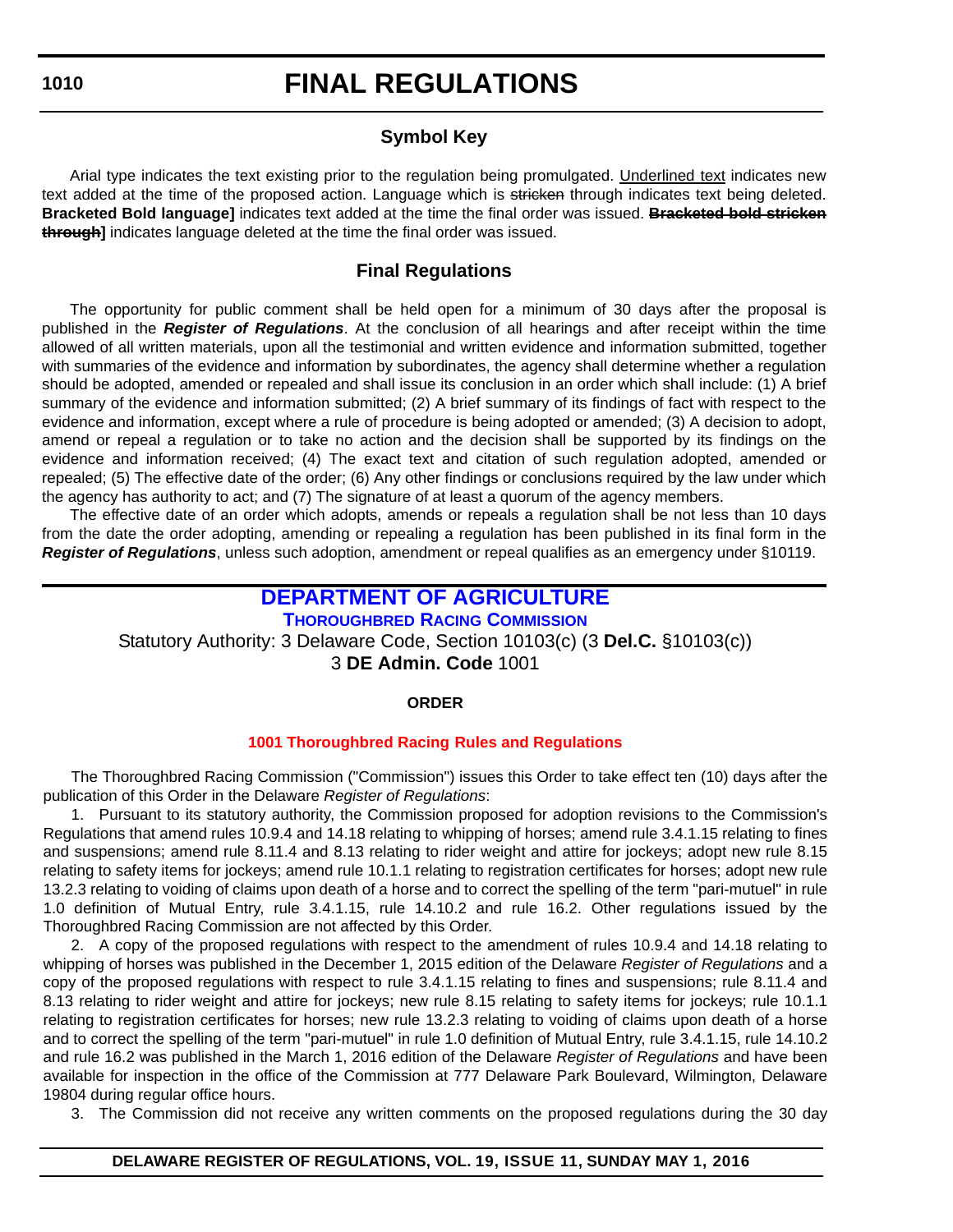periods following publication of the proposed regulations on December 1, 2015 and March 1, 2016.

4. THEREFORE, IT IS ORDERED, that the proposed regulations are adopted and shall become effective May 11, 2016, after publication of the final regulation in the Delaware *Register of Regulations*:

> **1001 Thoroughbred Racing Rules and Regulations** *(Break in Continuity of Sections)*

# **3.0 Stewards**

#### *(Break in Continuity Within Section)*

- 3.4 Duties and Responsibilities of Stewards:
	- 3.4.1 In addition to the duties and responsibilities necessary and pertinent to the general supervision, control and regulation of race meetings, and without limiting the authority of the Stewards to perform the same and other duties enumerated in these Rules, the Stewards shall have the following specific duties and responsibilities:

#### *(Break in Continuity Within Section)*

3.4.1.15 To impose fines upon any corporation, association or person participating in any Thoroughbred horse race meet at which pari-mutual pari-mutuel wagering is conducted, other than as a patron, and whether licensed or not by the Commission, for a violation of any provision of 3 **Del.C.** Ch. 101 or these Rules and Regulations. In the event that **a fine has not been paid within 48 hours when]** a suspension is imposed together with a fine**, and the fine is not paid within 48 hours, the term of]** the suspension **shall not begin to run until the fine has been paid will be increased by the number of days taken to pay the fine after the first 48 hours]**.

**\*Please note that no additional changes were made to the regulation as originally proposed and published in the December 2015 issue of the** *Register* **at page 454 (19 DE Reg. 454) and the March 2016 issue of the** *Register* **at page 802 (19 DE Reg. 802). Therefore, the final regulation is not being republished here in its entirety. A copy of the final regulation is available at:**

**[1001 Thoroughbred Racing](http://regulations.delaware.gov/register/may2016/final/19 DE Reg 1010 05-01-16.htm) Rules and Regulations**

# **[DEPARTMENT OF EDUCATION](http://www.doe.k12.de.us/)**

**OFFICE OF [THE SECRETARY](https://pubapps.doe.k12.de.us/EducationalDirectoryPublic/pages/DDOE/Branches.aspx?page=branches&BID=1)**

Statutory Authority: 14 Delaware Code, Section 122(b) (14 **Del.C.** §122(b)) 14 **DE Admin. Code** 106A

# **REGULATORY IMPLEMENTING ORDER**

**[106A Teacher Appraisal Process Delaware Performance Appraisal System \(DPAS II\) Revised](#page-4-0)**

# **I. SUMMARY OF THE EVIDENCE AND INFORMATION SUBMITTED**

The Secretary of Education seeks the consent of the State Board of Education to amend 14 **DE Admin. Code** 106A Teacher Appraisal Process Delaware Performance Appraisal System (DPAS II) Revised. The regulation is being amended to clarify policy and procedures for credentialing and re-credentialing of those who utilize the statewide teacher evaluation system. The regulation is also being amended to reduce the number of surveys educators received for the evaluation of the teacher appraisal system by setting the requirement to biennial instead of annual.

Notice of the proposed regulation was published in the *News Journal* and the *Delaware State News* on March 1, 2016, in the form hereto attached as Exhibit "A". No comments were received.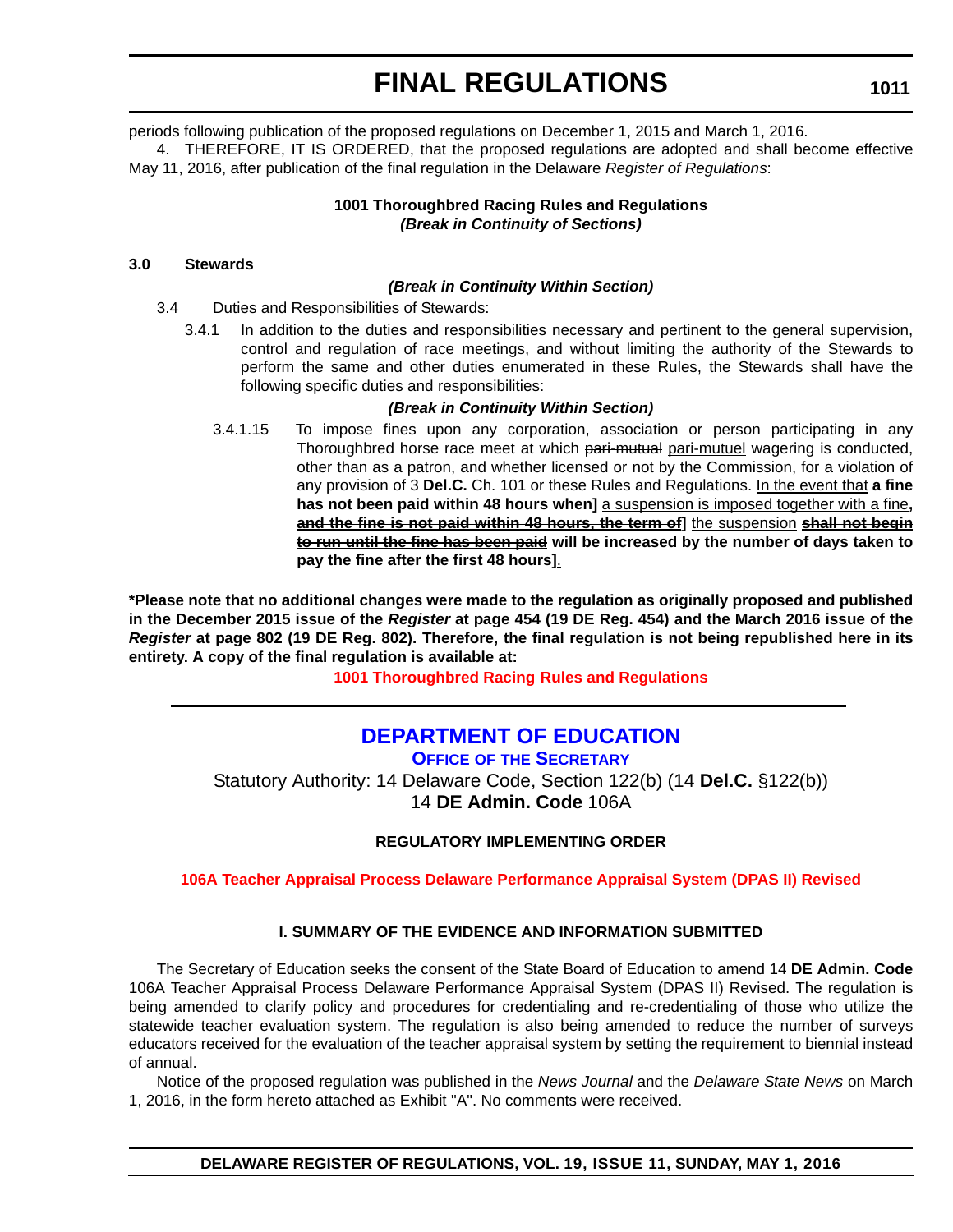# **FINAL REGULATIONS**

### **II. FINDINGS OF FACTS**

The Secretary finds that it is appropriate to amend 14 **DE Admin. Code** 106A Teacher Appraisal Process Delaware Performance Appraisal System (DPAS II) Revised in order to clarify policy and procedures for credentialing and re-credentialing of those who utilize the statewide teacher evaluation system. The regulation is also being amended to reduce the number of surveys educators received for the evaluation of the teacher appraisal system by setting the requirement to biennial instead of annual.

#### **III. DECISION TO AMEND THE REGULATION**

For the foregoing reasons, the Secretary concludes that it is appropriate to amend 14 **DE Admin. Code** 106A Teacher Appraisal Process Delaware Performance Appraisal System (DPAS II) Revised. Therefore, pursuant to 14 **Del.C.** §122, 14 **DE Admin. Code** 106A Teacher Appraisal Process Delaware Performance Appraisal System (DPAS II) Revised attached hereto as Exhibit "B" is hereby amended. Pursuant to the provision of 14 **Del.C.** §122(e), 14 **DE Admin. Code** 106A Teacher Appraisal Process Delaware Performance Appraisal System (DPAS II) Revised hereby amended shall be in effect for a period of five years from the effective date of this order as set forth in Section V. below.

# **IV. TEXT AND CITATION**

The text of 14 **DE Admin. Code** 106A Teacher Appraisal Process Delaware Performance Appraisal System (DPAS II) Revised amended hereby shall be in the form attached hereto as Exhibit "B", and said regulation shall be cited as 14 **DE Admin. Code** 106A Teacher Appraisal Process Delaware Performance Appraisal System (DPAS II) Revised in the *Administrative Code of Regulations* for the Department of Education.

# **V. EFFECTIVE DATE OF ORDER**

The actions hereinabove referred to were taken by the Secretary pursuant to 14 **Del.C.** §122 on April 21, 2016. The effective date of this Order shall be ten (10) days from the date this Order is published in the Delaware *Register of Regulations*.

**IT IS SO ORDERED** the 21<sup>st</sup> day of April 2016.

**Department of Education** Steven H. Godowsky, Secretary of Education

Approved this 21<sup>st</sup> day of April 2016 **State Board of Education** Teri Quinn Gray, Ph.D., President Gregory B. Coverdale, Jr. Jorge L. Melendez, Vice President Terry M. Whittaker, Ed.D. G. Patrick Heffernan (not present) Nina L. Bunting Barbara B. Rutt (not present)

**\*Please note that no changes were made to the regulation as originally proposed and published in the March 2016 issue of the** *Register* **at page 805 (19 DE Reg. 805). Therefore, the final regulation is not being republished. A copy of the final regulation is available at:**

**[106A Teacher Appraisal Process Delaware Performance Appraisal System \(DPAS II\) Revised](http://regulations.delaware.gov/register/may2016/final/19 DE Reg 1011 05-01-16.htm)**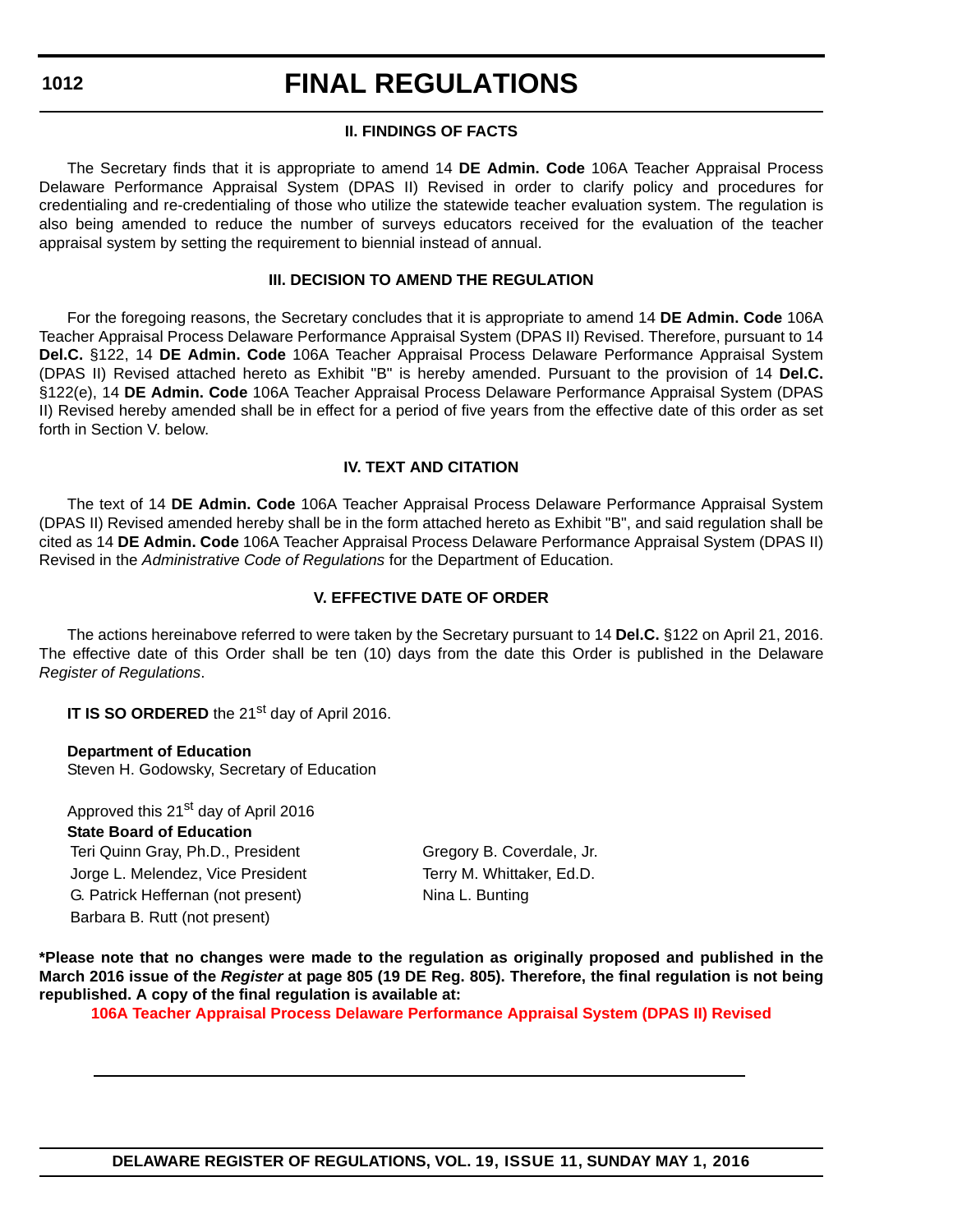# **FINAL REGULATIONS**

### **OFFICE OF [THE SECRETARY](https://pubapps.doe.k12.de.us/EducationalDirectoryPublic/pages/DDOE/Branches.aspx?page=branches&BID=1)**

Statutory Authority: 14 Delaware Code, Section 122(b) (14 **Del.C.** §122(b)) 14 **DE Admin. Code** 107A

#### **REGULATORY IMPLEMENTING ORDER**

**[107A Specialist Appraisal Process Delaware Performance Appraisal System \(DPAS II\) Revised](#page-4-0)**

#### **I. SUMMARY OF THE EVIDENCE AND INFORMATION SUBMITTED**

The Secretary of Education seeks the consent of the State Board of Education to amend 14 **DE Admin. Code** 107A Specialist Appraisal Process Delaware Performance Appraisal System (DPAS II) Revised. The regulation is being amended to clarify policy and procedures for credentialing and re-credentialing of those who utilize the statewide specialist evaluation system. The regulation is also being amended to reduce the number of surveys educators received for the evaluation of the specialist appraisal system by setting the requirement to biennial instead of annual.

Notice of the proposed regulation was published in the *News Journal* and the *Delaware State News* on March 1, 2016, in the form hereto attached as Exhibit "A". No comments were received.

#### **II. FINDINGS OF FACTS**

The Secretary finds that it is appropriate to amend 14 **DE Admin. Code** 107A Specialist Appraisal Process Delaware Performance Appraisal System (DPAS II) Revised in order to clarify policy and procedures for credentialing and re-credentialing of those who utilize the statewide specialist evaluation system. The regulation is also being amended to reduce the number of surveys educators received for the evaluation of the specialist appraisal system by setting the requirement to biennial instead of annual.

#### **III. DECISION TO AMEND THE REGULATION**

For the foregoing reasons, the Secretary concludes that it is appropriate to amend 14 **DE Admin. Code** 107A Specialist Appraisal Process Delaware Performance Appraisal System (DPAS II) Revised. Therefore, pursuant to 14 **Del.C.** §122, 14 **DE Admin. Code** 107A Specialist Appraisal Process Delaware Performance Appraisal System (DPAS II) Revised attached hereto as Exhibit "B" is hereby amended. Pursuant to the provision of 14 **Del.C.** §122(e), 14 **DE Admin. Code** 107A Specialist Appraisal Process Delaware Performance Appraisal System (DPAS II) Revised hereby amended shall be in effect for a period of five years from the effective date of this order as set forth in Section V. below.

#### **IV. TEXT AND CITATION**

The text of 14 **DE Admin. Code** 107A Specialist Appraisal Process Delaware Performance Appraisal System (DPAS II) Revised amended hereby shall be in the form attached hereto as Exhibit "B", and said regulation shall be cited as 14 **DE Admin. Code** 107A Specialist Appraisal Process Delaware Performance Appraisal System (DPAS II) Revised in the *Administrative Code of Regulations* for the Department of Education.

#### **V. EFFECTIVE DATE OF ORDER**

The actions hereinabove referred to were taken by the Secretary pursuant to 14 **Del.C.** §122 on April 21, 2016. The effective date of this Order shall be ten (10) days from the date this Order is published in the Delaware *Register of Regulations*.

**IT IS SO ORDERED** the 21<sup>st</sup> day of April 2016.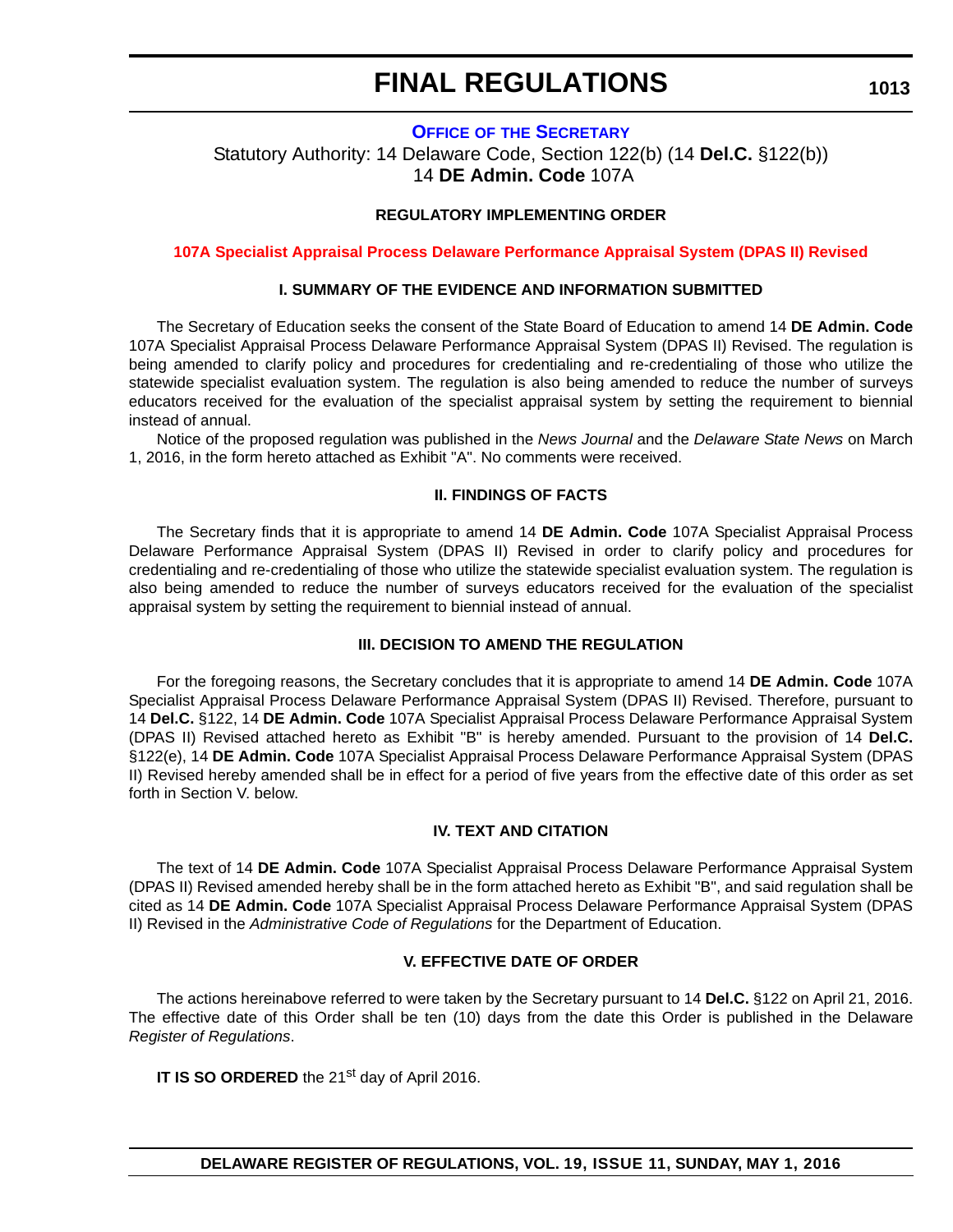# **FINAL REGULATIONS**

**Department of Education**

Steven H. Godowsky, Secretary of Education

Approved this 21<sup>st</sup> day of April 2016.

# **State Board of Education**

Teri Quinn Gray, Ph.D., President Gregory B. Coverdale, Jr. Jorge L. Melendez, Vice President Terry M. Whittaker, Ed.D. G. Patrick Heffernan (not present) Nina L. Bunting Barbara B. Rutt (not present)

**\*Please note that no changes were made to the regulation as originally proposed and published in the March 2016 issue of the** *Register* **at page 807 (19 DE Reg. 807). Therefore, the final regulation is not being republished. A copy of the final regulation is available at:**

**[107A Specialist Appraisal Process Delaware Performance Appraisal System \(DPAS II\) Revised](http://regulations.delaware.gov/register/may2016/final/19 DE Reg 1013 05-01-16.htm)**

**OFFICE OF [THE SECRETARY](https://pubapps.doe.k12.de.us/EducationalDirectoryPublic/pages/DDOE/Branches.aspx?page=branches&BID=1)** Statutory Authority: 14 Delaware Code, Section 122(b) (14 **Del.C.** §122(b)) 14 **DE Admin. Code** 621

# **REGULATORY IMPLEMENTING ORDER**

# **[621 District and School Emergency Preparedness Policy](#page-4-0)**

# **I. SUMMARY OF THE EVIDENCE AND INFORMATION SUBMITTED**

The Secretary of Education seeks to repeal 14 **DE Admin. Code** 621 District and School Emergency Preparedness Policy. The regulation is being repealed to eliminate confusion for districts and charter schools in terms of policy to follow with regard to emergency preparedness. These entities are to comply with 29 **Del.C.** §8237, otherwise known as the Omnibus School Safety Act (OSSA) and therefore this regulation is no longer needed.

Notice of the proposed regulation was published in the *News Journal* and the *Delaware State News* on March 1, 2016, in the form hereto attached as Exhibit "A". Comments were received from the Governor's Advisory Council for Exceptional Citizens and the State Council for Persons with Disabilities in support of the regulation being repealed.

# **II. FINDINGS OF FACTS**

The Secretary finds that it is appropriate to repeal 14 **DE Admin. Code** 621 District and School Emergency Preparedness Policy in order to eliminate confusion for districts and charter schools in terms of policy to follow with regard to emergency preparedness. These entities are to comply with 29 **Del.C.** §8237, otherwise known as the Omnibus School Safety Act (OSSA) and therefore this regulation is no longer needed.

# **III. DECISION TO AMEND THE REGULATION**

For the foregoing reasons, the Secretary concludes that it is appropriate to repeal 14 **DE Admin. Code** 621 District and School Emergency Preparedness Policy. Therefore, pursuant to 14 **Del.C.** §122, 14 **DE Admin. Code** 621 District and School Emergency Preparedness Policy attached hereto as Exhibit "B" is hereby repealed. Pursuant to the provision of 14 **Del.C.** §122(e), 14 **DE Admin. Code** 621 District and School Emergency Preparedness Policy hereby repealed shall be in effect for a period of five years from the effective date of this order as set forth in Section V. below.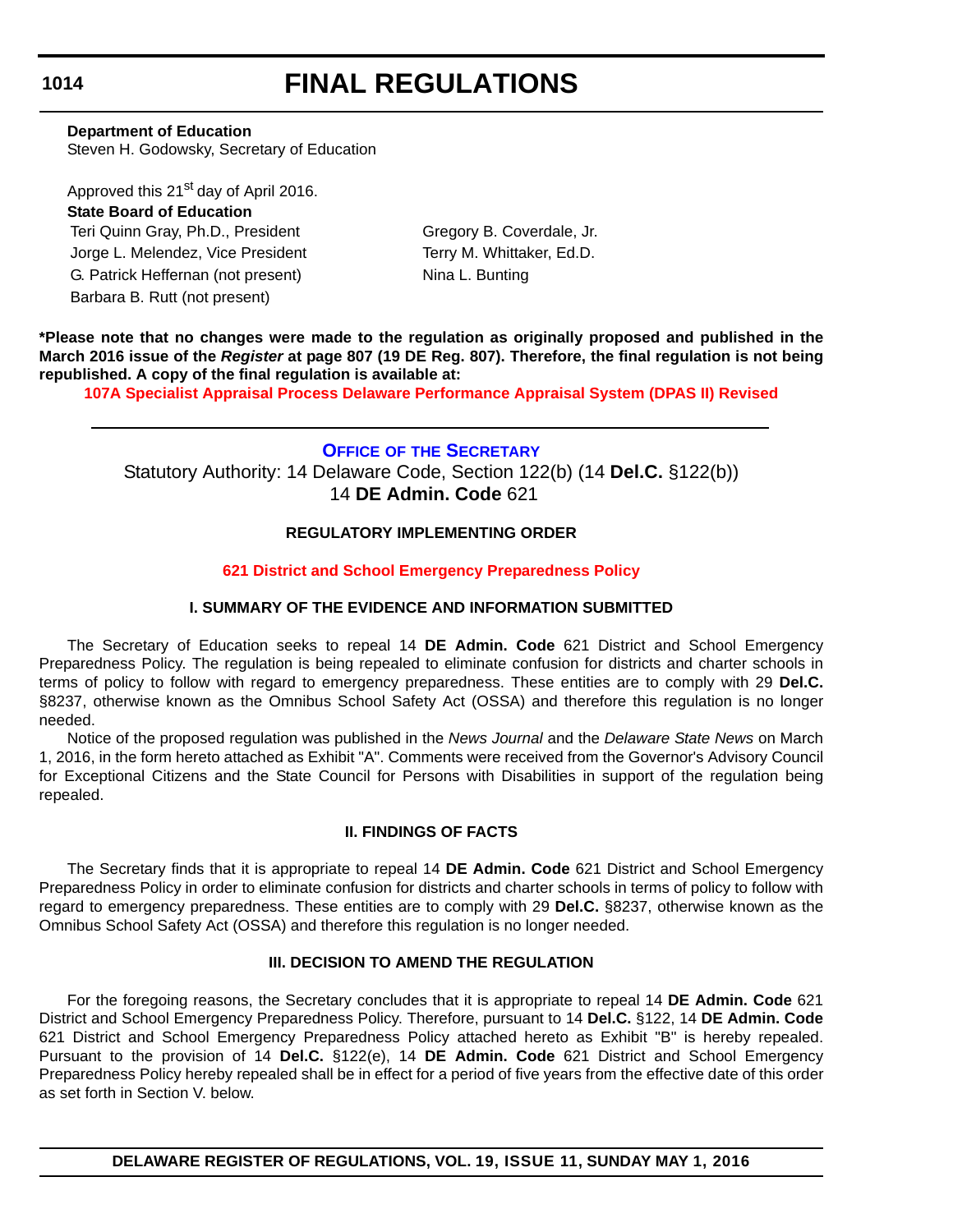# **FINAL REGULATIONS**

### **IV. TEXT AND CITATION**

The text of 14 **DE Admin. Code** 621 District and School Emergency Preparedness Policy repealed hereby shall be in the form attached hereto as Exhibit "B", and said regulation shall be cited as 14 **DE Admin. Code** 621 District and School Emergency Preparedness Policy in the *Administrative Code of Regulations* for the Department of Education.

#### **V. EFFECTIVE DATE OF ORDER**

The actions hereinabove referred to were taken by the Secretary pursuant to 14 **Del.C.** §122 on April 21, 2016. The effective date of this Order shall be ten (10) days from the date this Order is published in the Delaware *Register of Regulations*.

**IT IS SO ORDERED** the 21<sup>st</sup> day of April 2016.

**Department of Education**

Steven H. Godowsky, Secretary of Education

**\*Please note that no changes were made to the regulation as originally proposed and published in the March 2016 issue of the** *Register* **at page 810 (19 DE Reg. 810). Therefore, the final regulation is not being republished. A copy of the final regulation is available at:**

**[621 District and School Emergency Preparedness Policy](http://regulations.delaware.gov/register/may2016/final/19 DE Reg 1014 05-01-16.htm)**

# **OFFICE OF [THE SECRETARY](https://pubapps.doe.k12.de.us/EducationalDirectoryPublic/pages/DDOE/Branches.aspx?page=branches&BID=1)** Statutory Authority: 14 Delaware Code, Section 122(b) (14 **Del.C.** §122(b)) 14 **DE Admin. Code** 923

# **REGULATORY IMPLEMENTING ORDER**

**[923 Children with Disabilities Subpart B, General Duties and Eligibility of Agencies](#page-4-0)**

# **I. SUMMARY OF THE EVIDENCE AND INFORMATION SUBMITTED**

The Secretary of Education seeks the consent of the State Board of Education to amend 14 **DE Admin. Code** 923 Children with Disabilities Subpart B General Duties and Eligibility of Agencies. This regulation is being amended to align the regulation with 14 **Del.C.** §3125 related to the establishment and procedures for the creation and maintenance of a parent council for the parents of students with disabilities. Preliminary input regarding amendment to this regulation was received from the Governor's Advisory Council for Exceptional Citizens.

Notice of the proposed regulation was published in the *News Journal* and the *Delaware State News* on February 1 and March 1, 2016 respectively, in the form hereto attached as Exhibit "A". Comments were received from Governor's Advisory Council for Exceptional Citizens and the State Council for Persons with Disabilities related to: (1) clarifying the term "child with a disability" to "child with disabilities." The Department agrees the language should mirror 14 **DE Admin. Code** 922.3.0 and has changed it within the regulation, (2) substituting "in September of each year" for "on an annual basis." The Department disagrees with this change as Senate Bill 33 does not specify a timeframe, and thus schools should have the flexibility to establish Parent Councils through the year as best suits their individual needs, and (3) the inclusion of various supports to be used by schools resulting in the rewording of Section 25.3. The Department does not agree with this change in wording, as the Department provides best practices to schools and allows them to utilize supports to fit their individual needs.

# **II. FINDINGS OF FACTS**

The Secretary finds that it is appropriate to amend 14 **DE Admin. Code** 923 Children with Disabilities Subpart B General Duties and Eligibility of Agencies as requested by the Governor's Advisory Council for Exceptional Citizens in regard to align the regulation with 14 **Del.C.** §3125 related to the establishment and procedures for the

# **DELAWARE REGISTER OF REGULATIONS, VOL. 19, ISSUE 11, SUNDAY, MAY 1, 2016**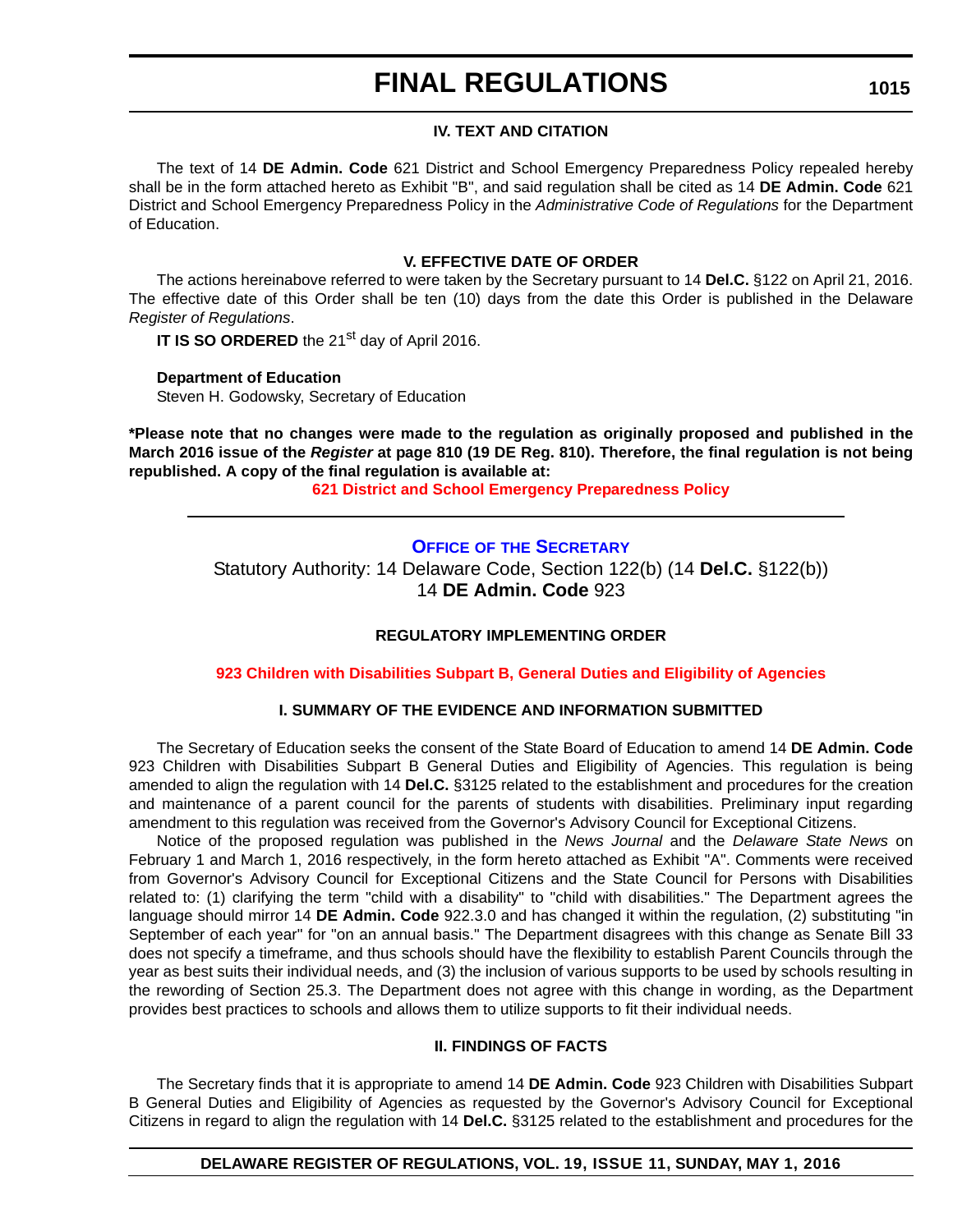# **FINAL REGULATIONS**

creation and maintenance of a parent council for the parents of students with disabilities.

### **III. DECISION TO AMEND THE REGULATION**

For the foregoing reasons, the Secretary concludes that it is appropriate to amend 14 **DE Admin. Code** 923 Children with Disabilities Subpart B General Duties and Eligibility of Agencies.

Therefore, pursuant to 14 **Del.C.** §122, 14 **DE Admin. Code** 923 Children with Disabilities Subpart B General Duties and Eligibility of Agencies attached hereto as Exhibit "B" is hereby amended. Pursuant to the provision of 14 **Del.C.** §122(e), 14 **DE Admin. Code** 923 Children with Disabilities Subpart B General Duties and Eligibility of Agencies hereby amended shall be in effect for a period of five years from the effective date of this order as set forth in Section V. below.

#### **IV. TEXT AND CITATION**

The text of 14 **DE Admin. Code** 923 Children with Disabilities Subpart B General Duties and Eligibility of Agencies amended hereby shall be in the form attached hereto as Exhibit "B", and said regulation shall be cited as 14 **DE Admin. Code** 923 Children with Disabilities Subpart B General Duties and Eligibility of Agencies in the *Administrative Code of Regulations* for the Department of Education.

#### **V. EFFECTIVE DATE OF ORDER**

The actions hereinabove referred to were taken by the Secretary pursuant to 14 **Del.C.** §122 on April 21, 2016. The effective date of this Order shall be ten (10) days from the date this Order is published in the Delaware *Register of Regulations*.

**IT IS SO ORDERED** the 21<sup>st</sup> day of April 2016.

**Department of Education** Steven H. Godowsky, Secretary of Education

Approved this 21<sup>st</sup> day of April 2016 **State Board of Education** Teri Quinn Gray, Ph.D., President Gregory B. Coverdale, Jr. Jorge L. Melendez, Vice President Terry M. Whittaker, Ed.D. G. Patrick Heffernan (not present) Nina L. Bunting Barbara B. Rutt (not present)

#### **923 Children with Disabilities Subpart B General Duties and Eligibility of Agencies**

**Non-regulatory note:** Some sections of this regulation are shown in *italics*. Federal law requires that the Delaware Department of Education identify in writing any Delaware rule, regulation or policy that is a state-imposed requirement rather than a federal requirement (see 20 USC §14079(a)(2)). The *italicized portions* of this regulation are Delaware-imposed requirements for the education of children with disabilities and are not specifically required by federal special education law and regulations.

# *(Break in Continuity of Sections)*

#### *25.0 Parent Councils*

*25.1 Each school district and charter school enrolling any child with disabilities a disability] shall, on an annual basis, contact the parents of each such child to attempt to facilitate the creation and maintenance of a Parent Council for the parents of students with disabilities.*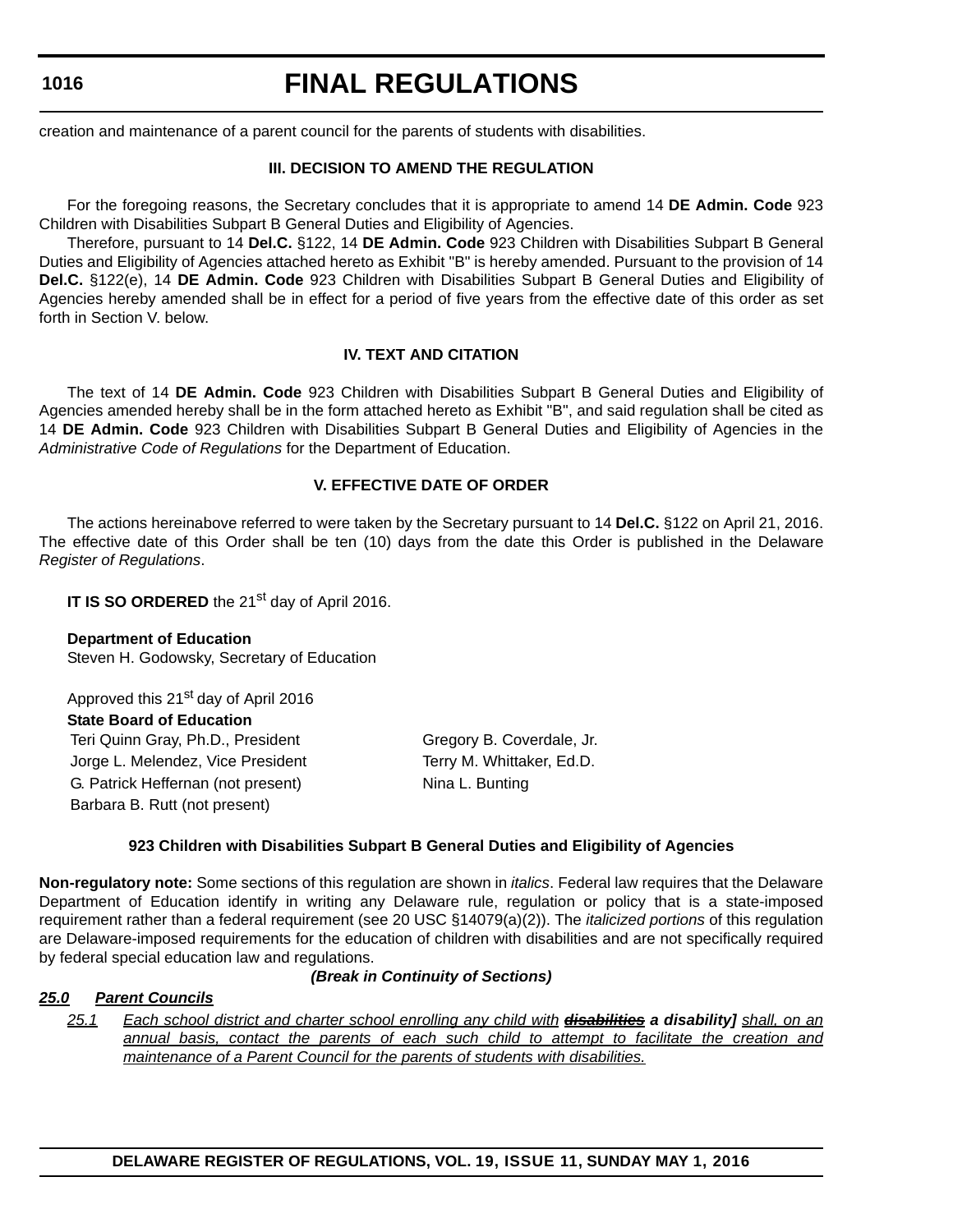# **FINAL REGULATIONS**

**\*Please note that no additional changes were made to the regulation as originally proposed and published in the February 2016 issue of the** *Register* **at page 714 (19 DE Reg. 714). Therefore, the final regulation is not being republished here in its entirety. A copy of the final regulation is available at:**

**[923 Children with Disabilities Subpart B, General Duties and Eligibility of Agencies](http://regulations.delaware.gov/register/may2016/final/19 DE Reg 1015 05-01-16.htm)**

**OFFICE OF [THE SECRETARY](https://pubapps.doe.k12.de.us/EducationalDirectoryPublic/pages/DDOE/Branches.aspx?page=branches&BID=1)** Statutory Authority: 14 Delaware Code, Section 122(b) (14 **Del.C.** §122(b)) 14 **DE Admin. Code** 924

# **REGULATORY IMPLEMENTING ORDER**

# **[924 Children with Disabilities Subpart C Local Educational Agency Eligibility](#page-4-0)**

# **I. SUMMARY OF THE EVIDENCE AND INFORMATION SUBMITTED**

The Secretary of Education seeks the consent of the State Board of Education to amend 14 **DE Admin. Code** 924 Children with Disabilities Subpart C Local Educational Agency (LEA) Eligibility. This regulation is being amended to align the regulation with changes made to 14 **Del.C.** §1325A regarding training in the legal responsibility of preparing Individualized Education Programs for students with disabilities who attend charter schools.

Notice of the proposed regulation was published in the *News Journal* and the *Delaware State News* on February 1 and March 1, 2016 respectively, in the form hereto attached as Exhibit "A". Comments were received from Governor's Advisory Council for Exceptional Citizens and the State Council for Persons with Disabilities related to the timeline for implementation and training as noted in the regulation. Training was provided by the Department to charter schools in September and October 2015 and as recently as January 2016.

# **II. FINDINGS OF FACTS**

The Secretary finds that it is appropriate to amend 14 **DE Admin. Code** 924 Children with Disabilities Subpart C Local Educational Agency (LEA) Eligibility in order to align the regulation with changes made to 14 **Del.C.** §1325A regarding training in the legal responsibility of preparing Individualized Education Programs for students with disabilities who attend charter schools.

# **III. DECISION TO AMEND THE REGULATION**

For the foregoing reasons, the Secretary concludes that it is appropriate to amend 14 **DE Admin. Code** 924 Children with Disabilities Subpart C Local Educational Agency (LEA) Eligibility.

Therefore, pursuant to 14 **Del.C.** §122, 14 **DE Admin. Code** 924 Children with Disabilities Subpart C Local Educational Agency (LEA) Eligibility attached hereto as Exhibit "B" is hereby amended. Pursuant to the provision of 14 **Del.C.** §122(e), 14 **DE Admin. Code** 924 Children with Disabilities Subpart C Local Educational Agency (LEA) Eligibility hereby amended shall be in effect for a period of five years from the effective date of this order as set forth in Section V. below.

# **IV. TEXT AND CITATION**

The text of 14 **DE Admin. Code** 924 Children with Disabilities Subpart C Local Educational Agency (LEA) Eligibility amended hereby shall be in the form attached hereto as Exhibit "B", and said regulation shall be cited as 14 **DE Admin. Code** 924 Children with Disabilities Subpart C Local Educational Agency (LEA) Eligibility in the *Administrative Code of Regulations* for the Department of Education.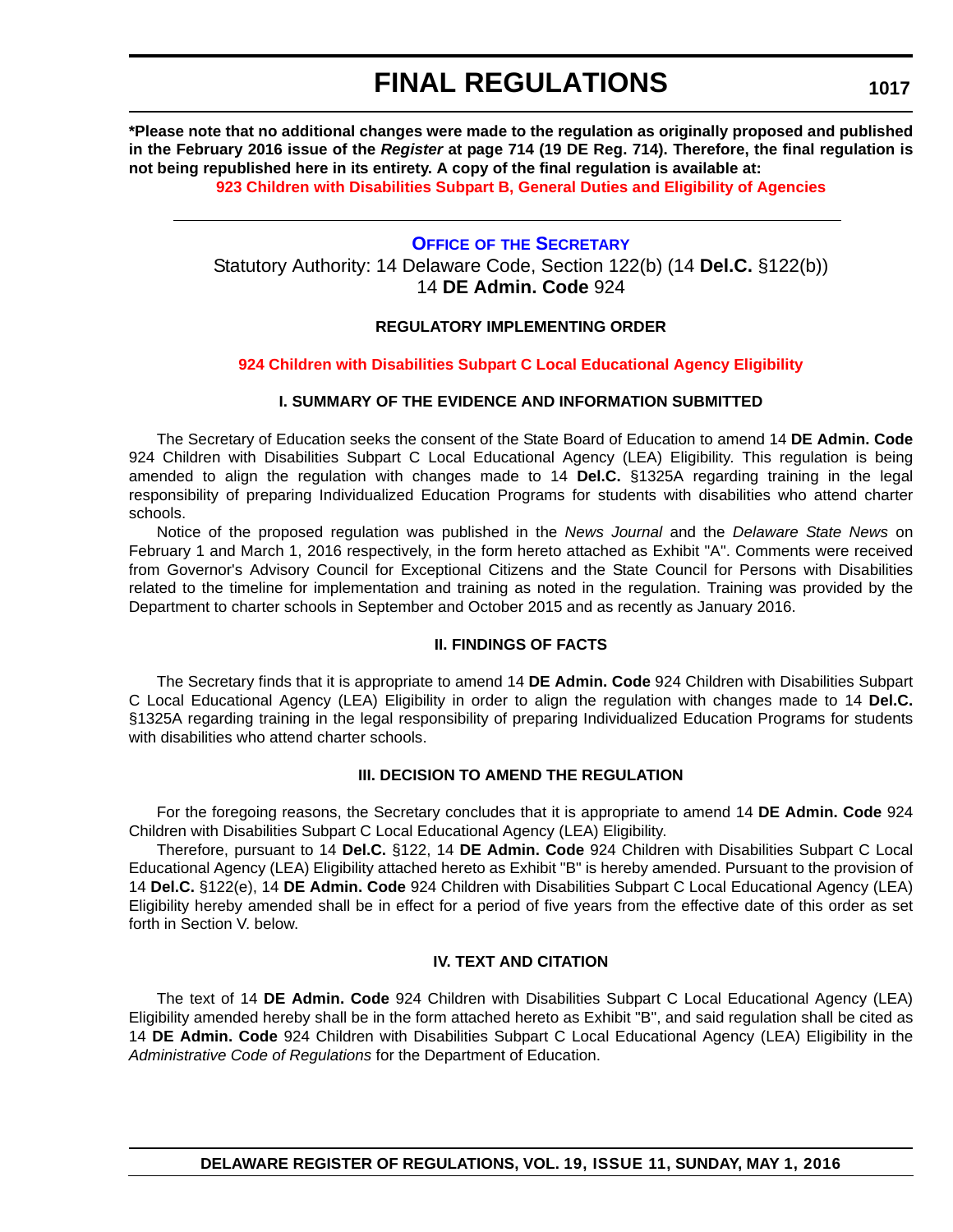# **FINAL REGULATIONS**

# **V. EFFECTIVE DATE OF ORDER**

The actions hereinabove referred to were taken by the Secretary pursuant to 14 **Del.C.** §122 on April 21, 2016. The effective date of this Order shall be ten (10) days from the date this Order is published in the Delaware *Register of Regulations*.

**IT IS SO ORDERED** the 21<sup>st</sup> day of April 2016.

**Department of Education** Steven H. Godowsky, Secretary of Education

Approved this 21<sup>st</sup> day of April 2016 **State Board of Education** Teri Quinn Gray, Ph.D., President Gregory B. Coverdale, Jr. Jorge L. Melendez, Vice President Terry M. Whittaker, Ed.D. G. Patrick Heffernan (not present) Nina L. Bunting Barbara B. Rutt (not present)

**\*Please note that no changes were made to the regulation as originally proposed and published in the February 2016 issue of the** *Register* **at page 716 (19 DE Reg. 716). Therefore, the final regulation is not being republished. A copy of the final regulation is available at:**

**[924 Children with Disabilities Subpart C Local Educational Agency Eligibility](http://regulations.delaware.gov/register/may2016/final/19 DE Reg 1017 05-01-16.htm)**

# **OFFICE OF [THE SECRETARY](https://pubapps.doe.k12.de.us/EducationalDirectoryPublic/pages/DDOE/Branches.aspx?page=branches&BID=1)**

Statutory Authority: 14 Delaware Code, Section 122(b) (14 **Del.C.** §122(b)) 14 **DE Admin. Code** 926

# **REGULATORY IMPLEMENTING ORDER**

# **[926 Children with Disabilities Subpart E Procedural Safeguards for Parents and Children](#page-4-0)**

# **I. SUMMARY OF THE EVIDENCE AND INFORMATION SUBMITTED**

The Secretary of Education seeks the consent of the State Board of Education to amend 14 **DE Admin. Code** 926 Children with Disabilities Subpart E Procedural Safeguards for Parents and Children. This regulation is being amended to align the regulation with changes made to 14 **Del.C.** §3131(b) regarding the provision of meeting minutes and prior written notice for proposed changes to the IEP.

Notice of the proposed regulation was published in the *News Journal* and the *Delaware State News* on February 1 and March 1, 2016 respectively, in the form hereto attached as Exhibit "A". Comments were received from the Attorney General's Office, Governor's Advisory Council for Exceptional Citizens and the State Council for Persons with Disabilities related to: (1) under inclusive and inconsistent language in §1.5. The Department disagrees as the language is consistent with provisions of procedural safeguards under IDEA. The language is appropriate regarding minutes taken at meetings, reviews or conferences. §1.5 of the regulation does not address child study team meetings as the Council is referring to, thus no change was made, (2) indicating that a "free" digital copy of the meeting minutes be made available by the initiating public agency. The Department agrees the word "free" should be added for clarification, (3) the inclusion of a summary which explains the procedural safeguards instead of stating one is "available." The Department wishes to clarify the difference between **notice of meeting (a.k.a. invitation to meeting)** (925.22) and **prior written notice** (926.3.0). SB 33 addressed procedural safeguards provided with the **prior written notice**. It does not address providing procedural safeguards with the **notice of meeting**. Within the prior written notice document, a summary of the procedural safeguards, as well as a link for the parent to obtain a full copy of their procedural safeguards will be provided. Thus, no change is needed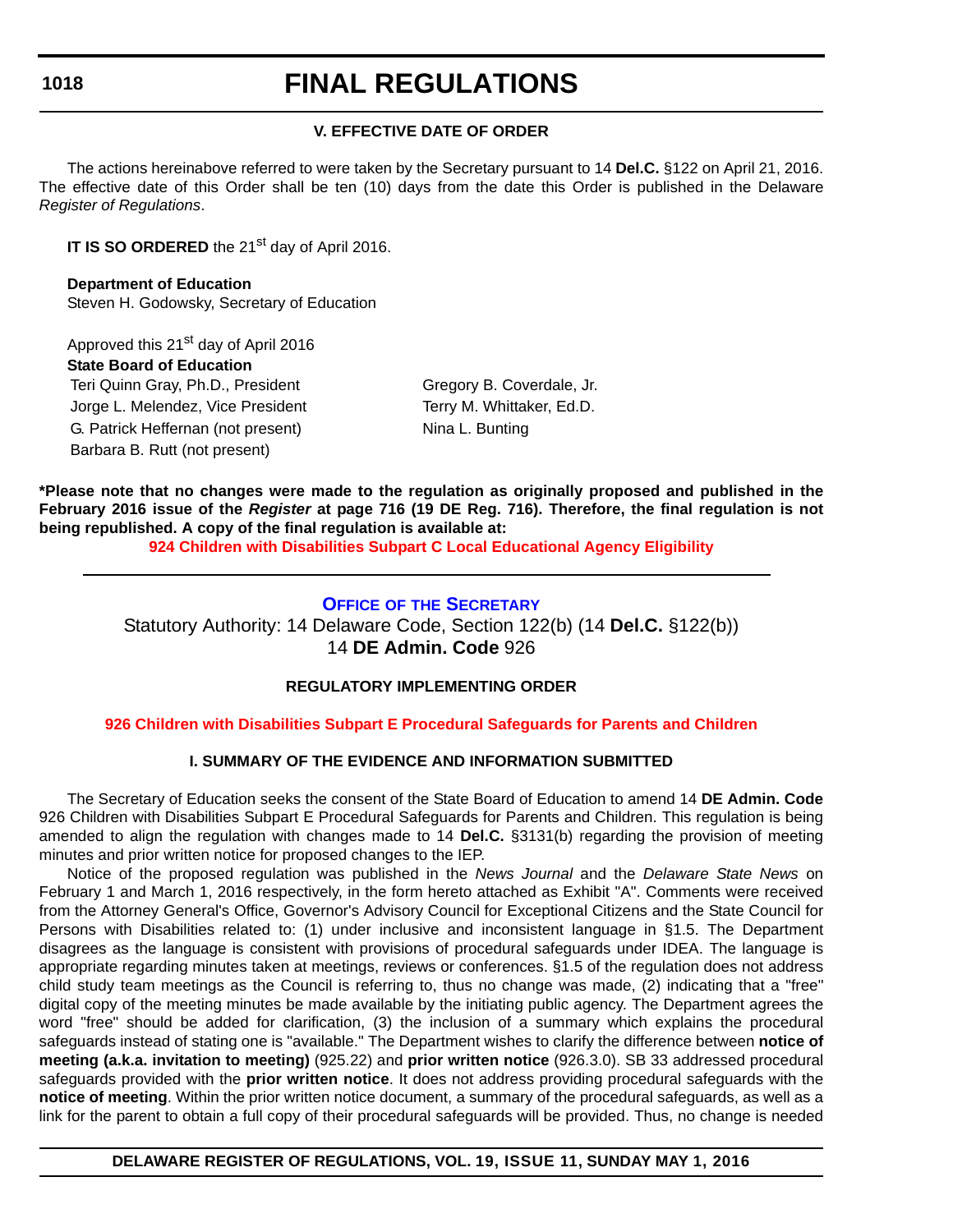# **FINAL REGULATIONS**

to the regulation, (4) substituting the word "agency" for "IEP team" in §3.2.6. The Department disagrees with this change as the placement decision is made by the IEP team and not the agency, (5) the suggested amendment to the "authority" section to include 14 **Del.C.** §§3130, 3133, 3134. The Department agreed and added those code citations to the regulation, and (6) the procedural safeguards available in alternate formats. The Department notes they are available in Spanish and staff are available if additional explanation is necessary. (7) the meeting minute format. The Department notes that a free digital copy will be provided if the LEA records the meeting minutes using a recording device.

# **II. FINDINGS OF FACTS**

The Secretary finds that it is appropriate to amend 14 **DE Admin. Code** 926 Children with Disabilities Subpart E Procedural Safeguards for Parents and Children in order to align the regulation with changes made to 14 **Del.C.** §3131(b) regarding Individualized Education Programs (IEP) meeting minutes being digitally provided by the public agency if initiated, as well as prior written notice for proposed changes.

# **III. DECISION TO AMEND THE REGULATION**

For the foregoing reasons, the Secretary concludes that it is appropriate to amend 14 **DE Admin. Code** 926 Children with Disabilities Subpart E Procedural Safeguards for Parents and Children.

Therefore, pursuant to 14 **Del.C.** §122, 14 **DE Admin. Code** 926 Children with Disabilities Subpart E Procedural Safeguards for Parents and Children attached hereto as Exhibit "B" is hereby amended. Pursuant to the provision of 14 **Del.C.** §122(e), 14 **DE Admin. Code** 926 Children with Disabilities Subpart E Procedural Safeguards for Parents and Children hereby amended shall be in effect for a period of five years from the effective date of this order as set forth in Section V. below.

#### **IV. TEXT AND CITATION**

The text of 14 **DE Admin. Code** 926 Children with Disabilities Subpart E Procedural Safeguards for Parents and Children amended hereby shall be in the form attached hereto as Exhibit "B", and said regulation shall be cited as 14 **DE Admin. Code** 926 Children with Disabilities Subpart E Procedural Safeguards for Parents and Children in the *Administrative Code of Regulations* for the Department of Education.

# **V. EFFECTIVE DATE OF ORDER**

The actions hereinabove referred to were taken by the Secretary pursuant to 14 **Del.C.** §122 on April 21, 2016. The effective date of this Order shall be ten (10) days from the date this Order is published in the Delaware *Register of Regulations*.

**IT IS SO ORDERED** the 21<sup>st</sup> day of April 2016.

**Department of Education** Steven H. Godowsky, Secretary of Education

Approved this 21<sup>st</sup> day of April 2016 **State Board of Education** Teri Quinn Gray, Ph.D., President Gregory B. Coverdale, Jr. Jorge L. Melendez, Vice President Terry M. Whittaker, Ed.D. G. Patrick Heffernan (not present) Nina L. Bunting Barbara B. Rutt (not present)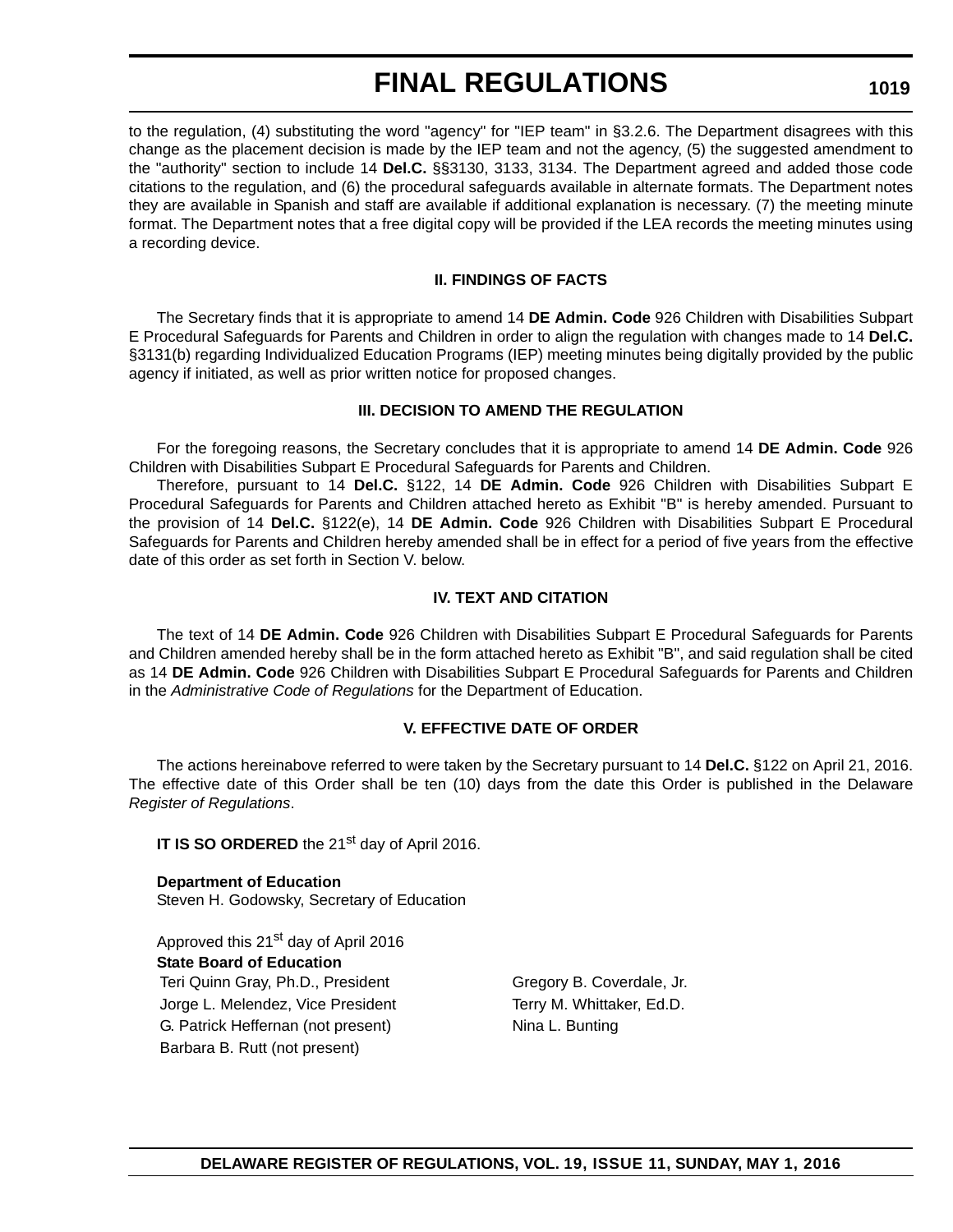# **FINAL REGULATIONS**

# **926 Children with Disabilities Subpart E Procedural Safeguards for Parents and Children**

**Non-regulatory note:** Some sections of this regulation are shown in *italics*. Federal law requires that the Delaware Department of Education identify in writing any Delaware rule, regulation or policy that is a state-imposed requirement rather than a federal requirement (see 20 USC §14079(a)(2)). The *italicized portions* of this regulation are Delaware-imposed requirements for the education of children with disabilities and are not specifically required by federal special education law and regulations.

# **1.0 General Procedural Safeguards and Opportunity to Examine Records and Educational Programs** *(Break in Continuity Within Section)*

1.5 *Minutes of Meetings. A parent, a parent's authorized representative, or any public agency conducting a meeting, review or conference may take minutes of the meeting, review or conference concerning a child with a disability's free and appropriate public education. Minutes may be taken by a disclosed recording device or by a stenographer. The cost of recording the minutes is the responsibility of the person or agency electing to take minutes. Once taken, public agency minutes shall be maintained subject to the confidentiality requirements of these regulations and any other applicable Delaware or federal law. If initiated by the public agency, parents must be offered a [free] digital copy.*

(Authority: 20 U.S.C. 1414(e), 1415(b)(1); 14 **Del. C.** §§3110, 3130 and 3131)

*(Break in Continuity of Sections)*

# **3.0 Prior Notice by the Public Agency: Content of Notice**

# *(Break in Continuity Within Section)*

3.4 If the native language or other mode of communication of the parent is not a written language, the public agency shall take steps to ensure that:

# *(Break in Continuity Within Section)*

3.4.3 There is written evidence that the requirements in 3.4.1 and 3.4.2 have been met. (Authority: 20 U.S.C. 1415(b)(3) and (4), 1415(c)(1), 1414(b)(1));14 **Del.C.** §3110)**[, 14 Del.C. §3130, 14 Del.C. §3133, 14 Del.C. §3134)]**

**\*Please note that no additional changes were made to the regulation as originally proposed and published in the February 2016 issue of the** *Register* **at page 721 (19 DE Reg. 721). Therefore, the final regulation is not being republished here in its entirety. A copy of the final regulation is available at:**

**[926 Children with Disabilities Subpart E Procedural Safeguards for Parents and Children](http://regulations.delaware.gov/register/may2016/final/19 DE Reg 1018 05-01-16.htm)**

# **[DEPARTMENT OF INSURANCE](http://www.delawareinsurance.gov/)**

**OFFICE OF [THE COMMISSIONER](http://www.delawareinsurance.gov/contact.shtml)**

Statutory Authority: 18 Delaware Code, Section 311 and Chapter 17 (18 **Del.C.** §311 & Ch. 17) 18 **DE Admin. Code** 602

**ORDER**

# **Docket No. 2803**

# **[602 Motor Vehicle Physical Damage Appraisers](#page-4-0)**

Proposed Amended Regulation 602 relating to Motor Vehicle Physical Damage Appraisers [Formerly Regulation 8] was initially published in the Delaware *Register of Regulations* on January 1, 2016, and re-published on March 1, 2016. The initial comment period remained open until February 1, 2016, and the second comment period remained opened until March 31, 2016. There was no public hearing on proposed amended Regulation 602. Public notices of the proposed amended Regulation 602 were published in the *Register of Regulations* in conformity with Delaware law.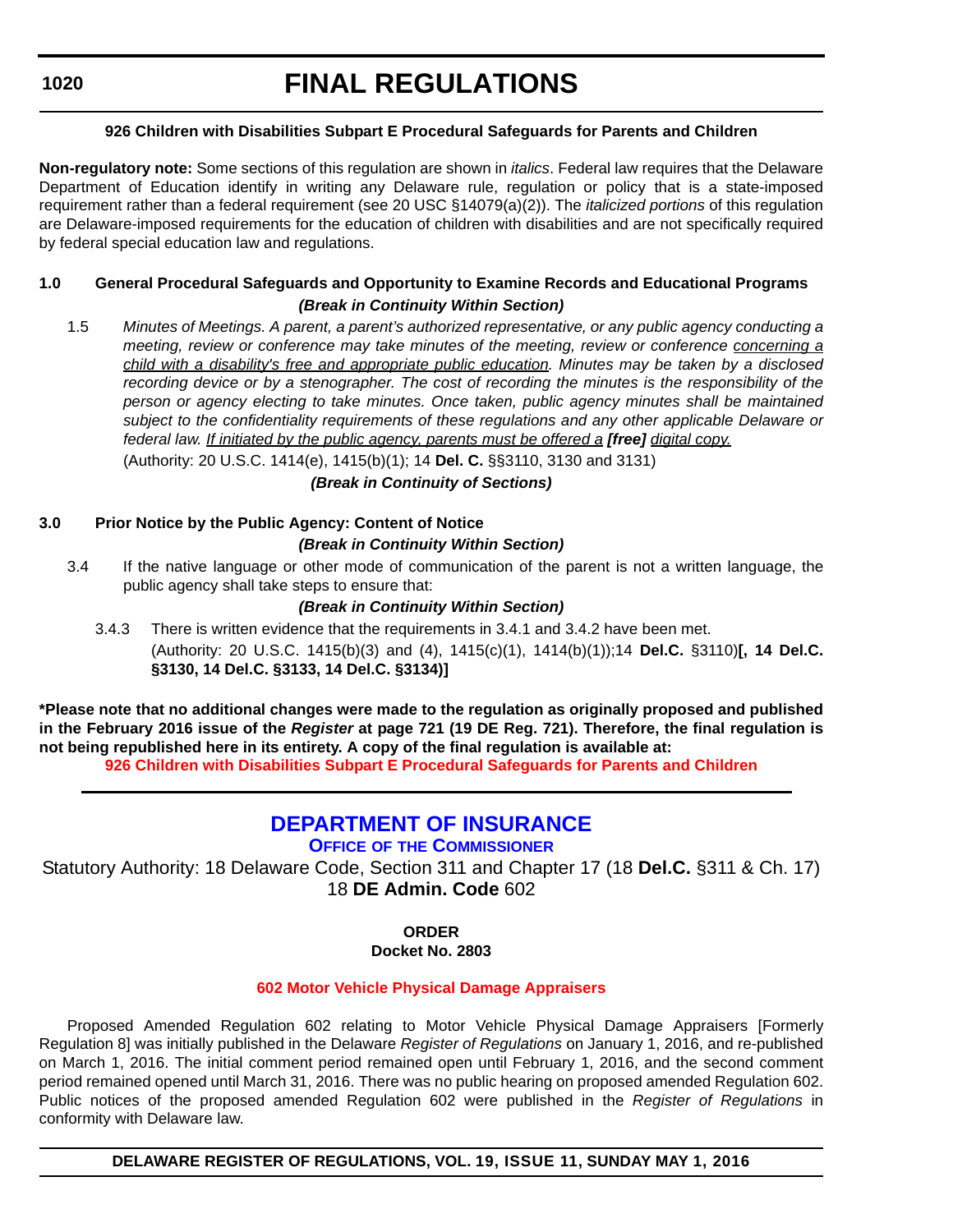#### **SUMMARY OF THE EVIDENCE AND INFORMATION SUBMITTED**

Comments were received on the proposed amended Regulation 602 from:

1. Deana Lykins, Regional Director and Legislative Counsel – CSAA Insurance Group, a AAA Insurer

2. Eric M. Goldberg, Vice President – American Insurance Association (provided comments for both public comment periods);

3. Diane Klund, Director of Regulatory Affairs – AudaExplore (provided comments for both public comment periods);

4. L. Noel Patterson, Regional Counsel – Allstate Insurance Company;

5. Oyango A. Snell, State Government Relations Counsel (DE, GA, MD, NC, SC) – Property Casualty Insurers Association of America;

6. Lars B. Kristiansen, Senior Government Relations Director – Nationwide Insurance;

- 7. Rebecca Kidner, Esquire Property Casualty Insurers Association of America;
- 8. Jordan Hendler, Executive Director Washington Metropolitan Auto Body Association;
- 9. Catherine A. Rankin, Counsel State Farm Insurance Companies; and

10. Aaron Schulenburg, Executive Director – Society of Collision Repair Specialists.

Following the initial publication on January 1, 2016, the Department modified Section 4.1 in response to certain of the comments, and re-published the proposed regulation on March 1, 2016, as modified. The Department has received and considered additional comments, favorable and otherwise, that were submitted regarding the proposed regulation as modified. The Department has determined that no further modifications will be made to the proposed regulation.

#### **FINDINGS OF FACT**

Based on Delaware law and the record in this docket, I make the following findings of fact:

1. 18 **Del.C.** §311 and Ch. 17 require a regulation to set forth rules and procedural requirements which the Commissioner deems necessary to carry out the provisions of the Code.

2. The requirements of proposed amended Regulation 602 best serve the interests of the public and of insurers and comply with Delaware law, and are not likely to impose additional costs or burdens upon individuals and/or small businesses.

#### **DECISION AND EFFECTIVE DATE**

Based on the provisions of 18 **Del.C.** §311 and Ch. 17; and 29 **Del.C.** Ch. 101, and the record in this docket, I hereby adopt proposed amended Regulation 602 as may more fully and at large appear in the version attached hereto to be effective 10 days after being published as final.

#### **TEXT AND CITATION**

The text of proposed amended Regulation 602 last appeared in the *Register of Regulations* Vol. 19, Issue 9, pages 788-866.

**IT IS SO ORDERED** this 1<sup>st</sup> day of May, 2016. Karen Weldin Stewart, CIR-ML Insurance Commissioner

**\*Please note that no changes were made to the regulation as originally proposed and published in the March 2016 issue of the** *Register* **at page 817 (19 DE Reg. 817). Therefore, the final regulation is not being republished here in its entirety. A copy of the final regulation is available at: [602 Motor Vehicle Physical Damage Appraisers](http://regulations.delaware.gov/register/may2016/final/19 DE Reg 1020 05-01-16.htm)**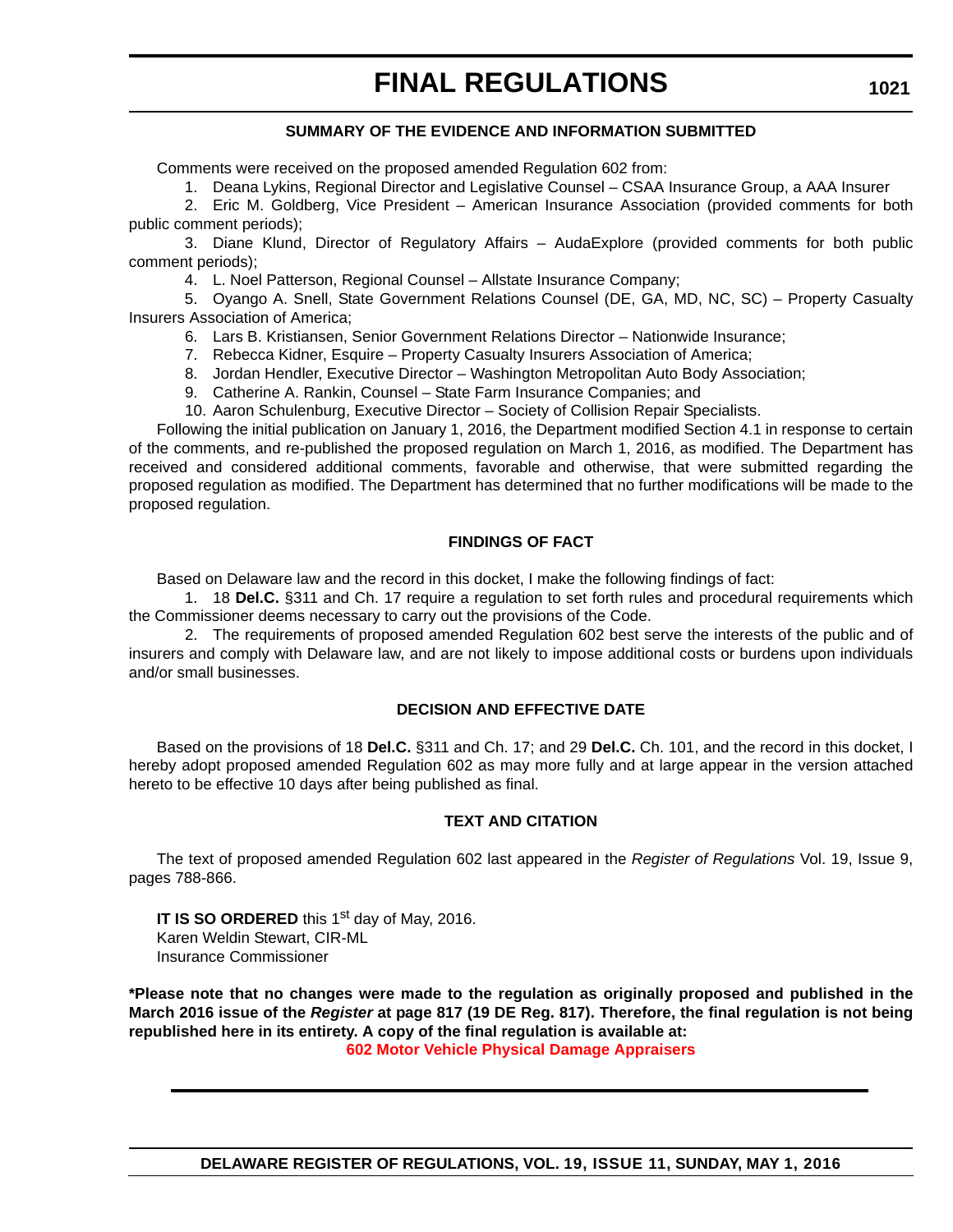# **FINAL REGULATIONS**

# **[DEPARTMENT OF LABOR](http://dol.delaware.gov/)**

**DIVISION [OF UNEMPLOYMENT INSURANCE](https://ui.delawareworks.com/)**

Statutory Authority: 19 Delaware Code, Sections 105(a)(8) and 3314(6) (19 **Del.C.** §§105(a)(8) and 3314(6))

19 **DE Admin. Code** 1202

#### **ORDER**

#### **[1202 Unemployment Insurance Regulations](#page-4-0)**

In accordance with 29 **Del.C.** §10118, and for the reasons set forth herein, the Delaware Department of Labor, Division of Unemployment Insurance (hereinafter "the Division") enters this Order adopting the Division of Unemployment Insurance Revised Regulation 17.0 on Disqualification for Benefits.

#### **NATURE OF THE PROCEEDINGS**

Pursuant to its authority under 19 **Del.C.** §§105(a)(8) and 3314(6), the Division proposes to adopt a revised regulation to establish procedures for notice to claimants and an opportunity for claimants to provide responsive information prior to the Division taking adverse action against the claimant, when the Division discovers that a claimant failed to report wages that the Division believes should have been reported.

The Division gave notice of its intent to adopt the proposed revised regulation by publication in the March 1, 2016 issue of the Delaware *Register of Regulations*. At that same time, the Division submitted a Regulatory Flexibility Analysis and Impact Statement for this proposed revised regulation, as required by 29 **Del.C.** Ch. 104. The Division solicited written comments from the public concerning the proposed revised regulation allowing the period of time for such submissions to remain open for the thirty (30) days mandated by 29 **Del.C.** §10118(a).

The Division received no written comments from the public in response to the notice of intention to adopt the proposed revised regulation. Therefore, no evaluation or summarization of comments is presented in the "Summary of Evidence" section herein.

#### **SUMMARY OF EVIDENCE**

In accordance with Delaware law, public notice regarding the proposed revised regulation was published in the Delaware *Register of Regulations*. A Regulatory Flexibility Analysis and Impact Statement for this proposed revised regulation was submitted. The public comment period was open from March 1, 2016 through March 31, 2016.

The Division received no written comments in response to the notice of intention to adopt the proposed revised regulation during the public comment period.

#### **FINDINGS OF FACT**

The public was given the required notice of the Division's intention to adopt the proposed revised regulation and was given ample opportunity to provide the Division with comments opposing the Division's adoption of the proposed revised regulation. The required Regulatory Flexibility Analysis and Impact Statement for this proposed revised regulation was submitted. No public comments were received. Thus, the Division finds that the proposed revised regulation, as set forth in the attached copy, which adds section 17.2 and subsection 17.2.1, should be adopted as in the best interest of the general public of the State of Delaware.

#### **TEXT AND CITATION**

The text of the proposed revised regulation 17.0 remains as published in the Delaware *Register of Regulations*, Volume 19, Issue 9 on March 1, 2016, and is attached hereto as Exhibit A.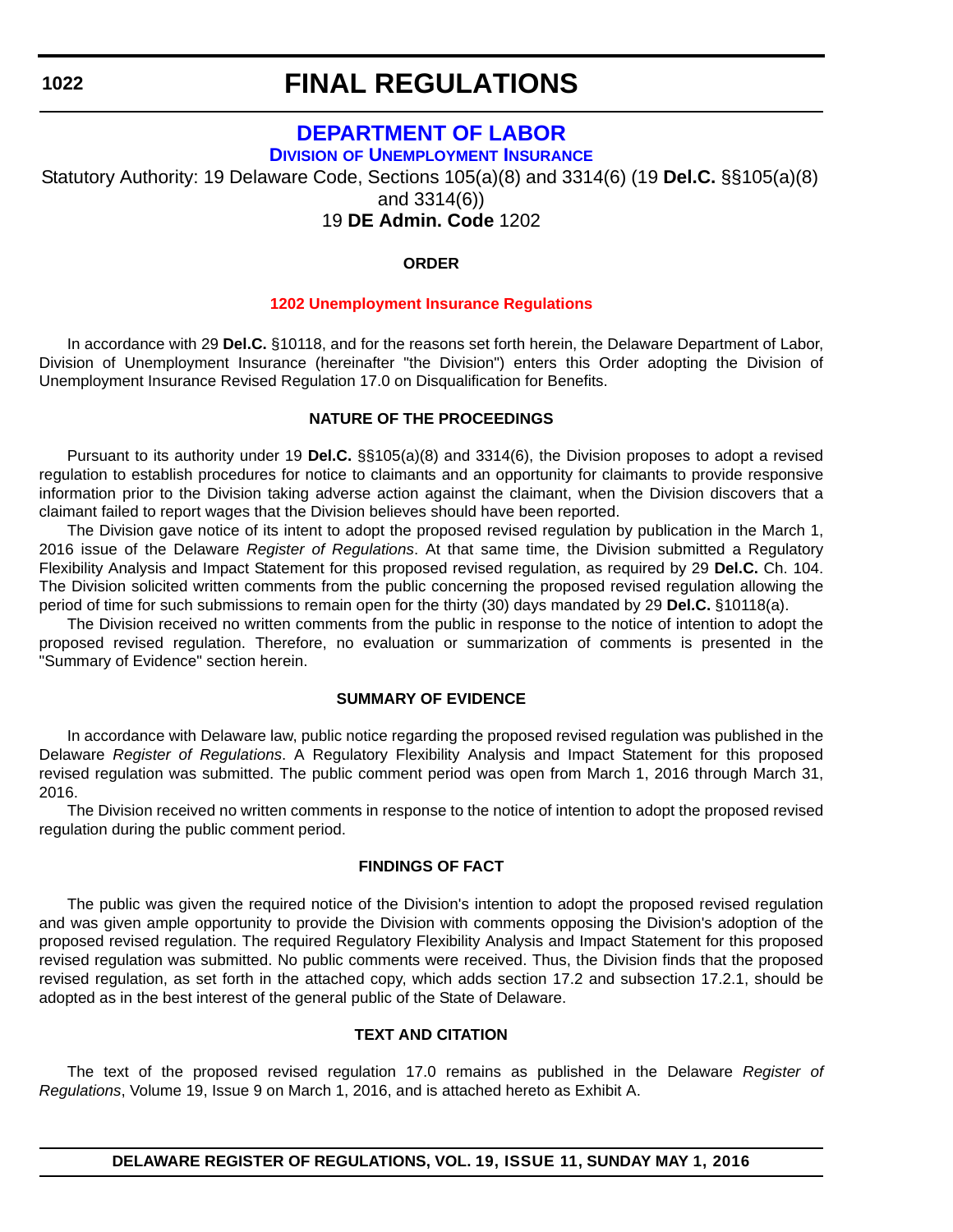**THEREFORE, IT IS SO ORDERED**, this 7th day of April, 2016, that the proposed Division of Unemployment Insurance Revised Regulation 17.0 on Disqualification for Benefits is adopted and shall become effective ten (10) days from the date of its publication in the Delaware *Register of Regulations*, in accordance with 29 **Del.C.** §10118(e) and (g).

Thomas H. Ellis, Director Division of Unemployment Insurance

**\*Please note that no changes were made to the regulation as originally proposed and published in the March 2016 issue of the** *Register* **at page 820 (19 DE Reg. 820). Therefore, the final regulation is not being republished here in its entirety. A copy of the final regulation is available at:**

**[1202 Unemployment Insurance Regulations](http://regulations.delaware.gov/register/may2016/final/19 DE Reg 1022 05-01-16.htm)**

### **[DEPARTMENT OF SERVICES FOR CHILDREN, YOUTH AND THEIR](http://kids.delaware.gov/)  FAMILIES**

**DIVISION [OF FAMILY SERVICES](http://kids.delaware.gov/fs/fs.shtml) OFFICE OF CHILD CARE LICENSING CRIMINAL HISTORY UNIT** Statutory Authority: 31 Delaware Code, Section 309 (31 **Del.C.** §309)

9 **DE Admin. Code** 301

**ORDER**

#### **[301 Criminal History Record Checks for Child Care Persons](#page-4-0)**

#### **NATURE OF PROCEEDINGS**

The Department of Services for Children, Youth and Their Families ("DSCYF") initiated proceedings to adopt State of Delaware DELACARE Regulations - Background Checks for Child-Serving Entities to comply with changes in Delaware and Federal Code. On March 1, 2016 the proposed changes were published in the Delaware *Register of Regulations*. Written comments were accepted until March 31, 2016. Several regulations were revised based on the comments received. The results of the evaluation of the comments received are summarized in the accompanying "Summary of Evidence."

#### **SUMMARY OF EVIDENCE**

In accordance with Delaware law, the Office of Child Care Licensing (OCCL) published in the Delaware *Register of Regulations* DELACARE Regulations - Background Checks for Child-Serving Entities in March 2016. The period of public comment ended March 31, 2016. Comments were provided by the following:

- Dafne Carnwright, Autism Delaware
- Daniese McMullin-Powell, Chairperson, State Council for Persons with Disabilities
- Robert Overmiller, The Governor's Advisory Council for Exceptional Citizens (GACEC)

Comments included here are those that pertain directly to the proposed regulations. Those that did not address the actual regulations have not been incorporated. In some cases, it was necessary to summarize comments. The agency appreciates and acknowledges the comments.

#### **Dafne Carnwright, Autism Delaware**

We recommend the addition of a regulation which would clearly describe how often camps should background check returning employees.

*Agency Response:* The agency revised regulation 4.7.1 to include language that "Such checks shall be valid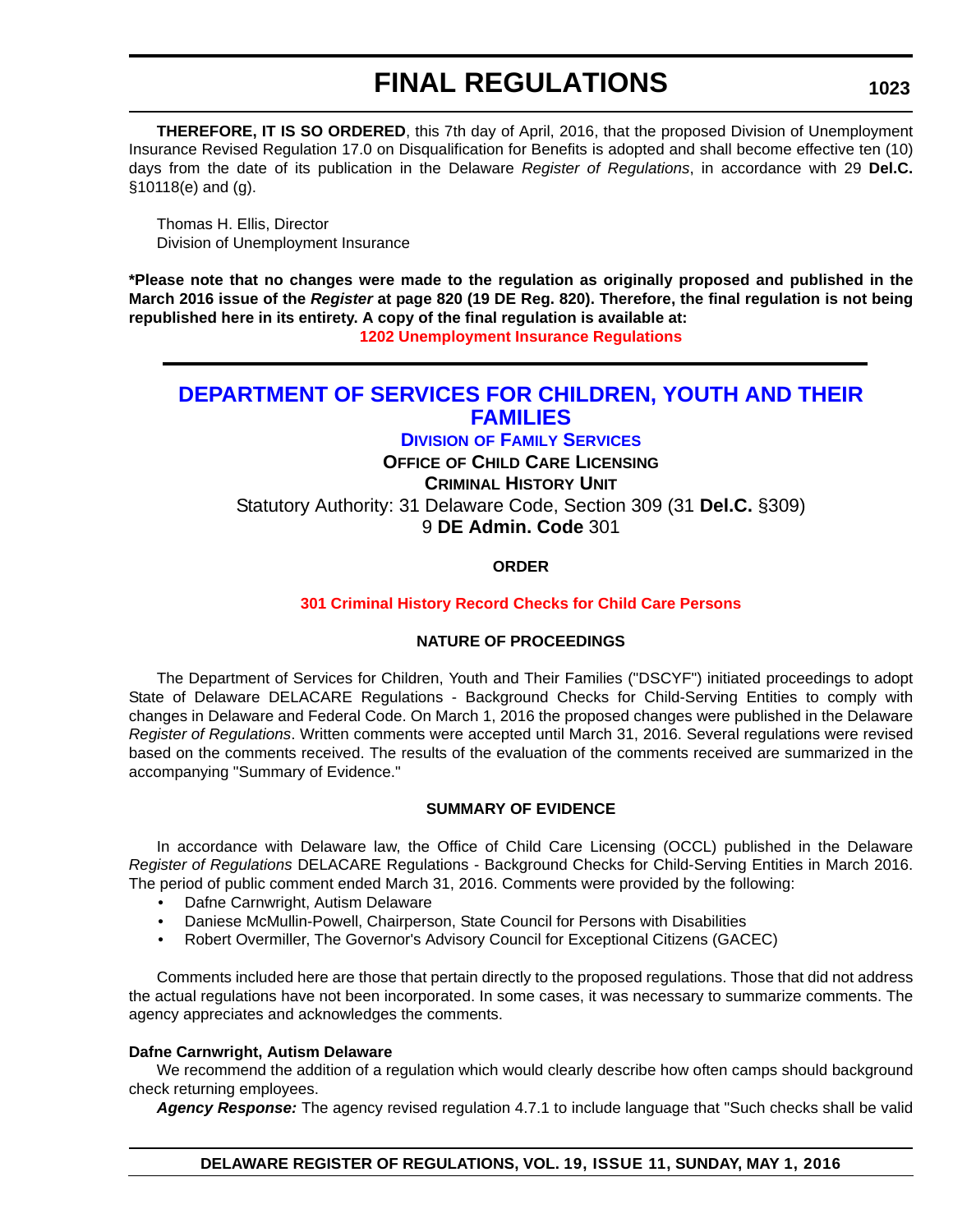# **FINAL REGULATIONS**

for a 5 year period."

As the intent of 4.7.2 and 5.1.2.1 seems to be that camps have an option to do other checks instead of fingerprinting, we would suggest clarifying in each section of 5.0 the differences for youth camps not using the fingerprinting process. This will enable youth camps to clearly understand what is expected.

*Agency Response:* Regulations 4.7.2 and 5.1.2.1 explain that youth camps not receiving Federal Child Care Development Block Grant Funds are permitted to opt out of fingerprinting. The "opting out" is not mentioned in the other regulations under 5.0 because those regulations define other child-serving entities and the process they must follow for fingerprinting. The regulations under 5.0 will remain unchanged.

We would also recommend revising the way the information in 4.7.2 is presented. Many specific requirements are included in the one long sentence that makes up 4.7.2.

*Agency Response:* The agency added regulations 4.7.2.1, 4.7.2.2 and 4.7.2.3 to help clarify all of the namebased checks required whenever a youth camp elects not to go through the fingerprinting process.

#### **Daniese McMullin-Powell, Chairperson, State Council for Persons with Disabilities and Robert Overmiller, The Governor's Advisory Council for Exceptional Citizens (GACEC)**

While the definition of "employee" covers a long list of persons, many regulatory sections refer to employees as distinct from volunteers, foster parents, etc. Compare, e.g., §3.0, definition of "child-serving entity", §4.6.1.1, §4.7.1, and §5.1.1.

*Agency Response:* The agency revised regulation 3.0 "Child-serving entity" by removing volunteers. The agency also revised regulations 4.6.1.1 and 4.7.1 by removing applicants, substitutes and volunteers. The revision of all three regulations removes the distinction of employee types from the definition of "employee." Regulation 5.1.1 will remain unchanged because a distinction of employee types is necessary to explain when fingerprinting is needed for each type of employee.

The regulation sometimes refers to "employment" as distinct from volunteering or serving as a respite, foster parent, or adoptive parent. Compare §§4.2, 4.4, 4.6.1.1, 4.7.1, 7.1, 7.1.1.1.

*Agency Response:* The agency revised these regulations to remove employee types such as volunteer, respite and adoptive parent which are already covered under the definition of "employee."

The title to the regulation still refers to "child care persons" which was the term used in the prior regulation (§4.1). This term is preferable to "employee" since a variety of persons can be listed under this definition without the term being counterintuitive and confusing.

*Agency Response:* The term "child care persons" is no longer used in the law. The title to the revised regulations is Background Checks for Child-Serving Entities. The agency agrees that the definition of "employee" is used in different ways, but it is understood to mean those people who work (for money) in a child-serving entity or those who work (not for money) in a child serving entity, as well as any others who would have regular direct access to children, therefore no change was made to this definition.

#### **FINDINGS OF FACT**

The public was given the required notice of the Department's intention to adopt the proposed revised regulations and was given ample opportunity to provide the Department with comments opposing the Department's adoption of the proposed revised regulations. The required Regulatory Flexibility Analysis and Impact Statement for the proposed revised regulations was submitted. Public comments were received and considered, as discussed in the summary of evidence. The Department finds that the proposed revised regulations, as set forth in the attached copy, should be adopted as in the best interest of the children in the State of Delaware.

**THEREFORE, IT IS SO ORDERED**, this 14<sup>th</sup> day of April, 2016, that the proposed Department of Services for Children, Youth and Their Families DELACARE Regulations - Background Checks for Child-Serving Entities is adopted and shall become effective ten (10) days from the date of its publication in the Delaware *Register of Regulations*, in accordance with 29 **Del.C.** §10118(e) and (g).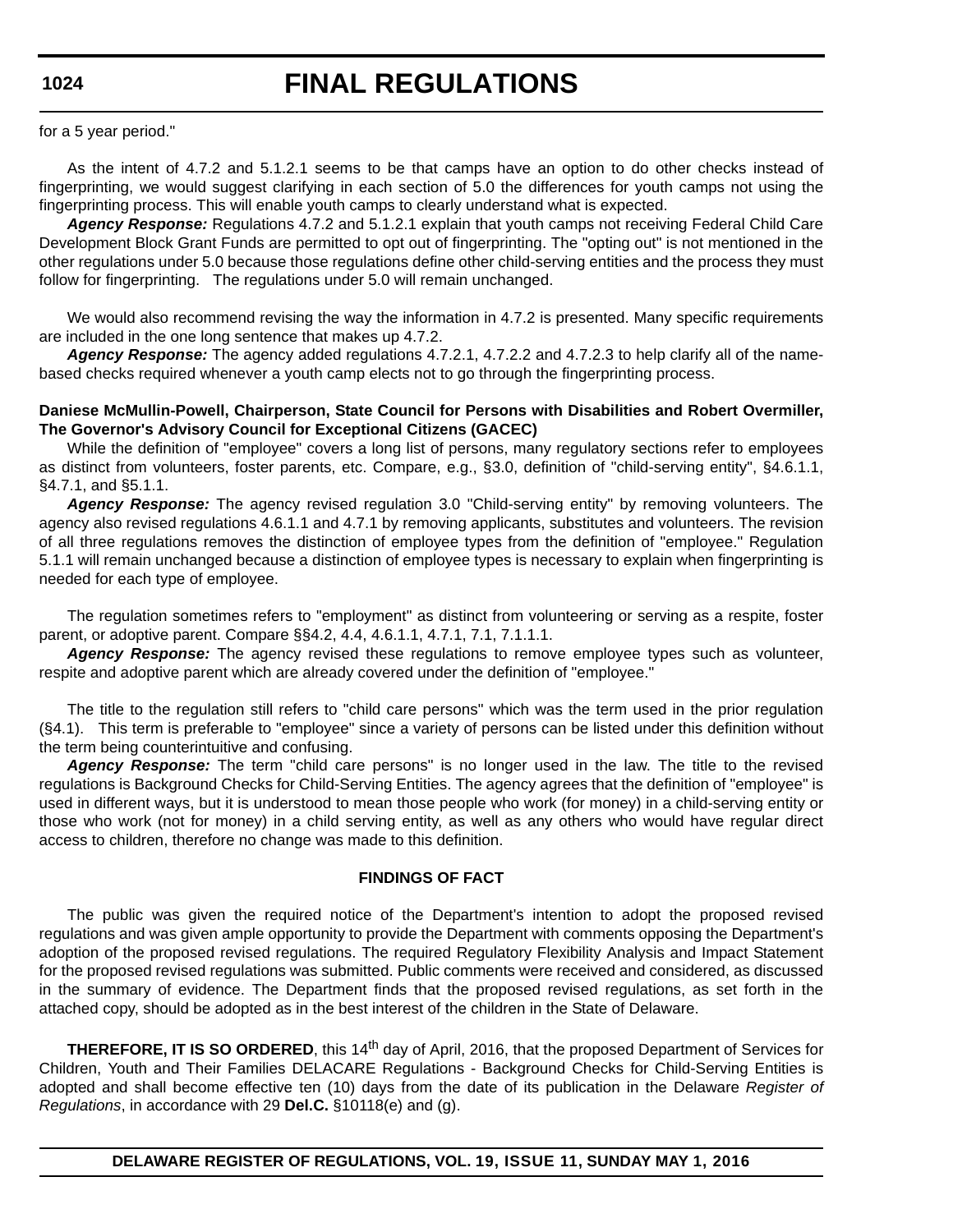Carla Benson-Green Secretary, Department of Services for Children, Youth and Their Families

#### **\*Please Note: Due to the size of the final regulation, it is not being published here. A copy of the regulation is available at:**

#### **[301 Criminal History Record Checks for Child Care Persons](http://regulations.delaware.gov/register/may2016/final/19 DE Reg 1023 05-01-16.htm)**

#### **DIVISION [OF FAMILY SERVICES](http://kids.delaware.gov/fs/fs.shtml)**

**OFFICE OF CHILD CARE LICENSING**

#### **CRIMINAL HISTORY UNIT**

Statutory Authority: 11 Delaware Code, Section 8563 and 31 Delaware Code, Section 309 (11 **Del.C.** §8563 and 31 **Del.C.** §309) 9 **DE Admin. Code** 302

#### **ORDER**

#### **[302 Child Protection Registry Checks for Child Care, Health Care, and Public School Persons](#page-4-0)**

#### **NATURE OF PROCEEDINGS**

The Department of Services for Children, Youth and Their Families ("DSCYF") initiated proceedings to adopt State of Delaware DELACARE Regulations - Child Protection Registry Checks for Health Care Facilities, Public Schools, Private Schools and Youth Camps to comply with changes in Delaware Code. On March 1, 2016 the proposed changes were published in the Delaware *Register of Regulations.* Written comments were accepted until March 31, 2016. Several regulations were revised based on the comments received. The results of the evaluation of the comments received are summarized in the accompanying "Summary of Evidence."

#### **SUMMARY OF EVIDENCE**

In accordance with Delaware law, the Office of Child Care Licensing (OCCL) published in the Delaware *Register of Regulations* DELACARE Regulations - Child Protection Registry Checks for Health Care Facilities, Public Schools, Private Schools and Youth Camps in March 2016. The period of public comment ended March 31, 2016. Comments were provided by the following:

- Daniese McMullin-Powell, Chairperson, State Council for Persons with Disabilities
- Robert Overmiller, The Governor's Advisory Council for Exceptional Citizens (GACEC)

Comments included here are those that pertain directly to the proposed regulations. Those that did not address the actual regulations have not been incorporated. In some cases, it was necessary to summarize comments. The agency appreciates and acknowledges the comments.

#### **Daniese McMullin-Powell, Chairperson, State Council for Persons with Disabilities and Robert Overmiller, The Governor's Advisory Council for Exceptional Citizens (GACEC)**

The regulation appears to omit provisions related to student teachers implementing 31 **Del.C.** §309(e)(1). That statute contemplates submission of registry information to the student teacher's college/university while the regulation only envisions submission of the information to an employer (which does not include a college/ university).

*Agency Response:* The agency revised two definitions under regulation 3.0 "Employer" to include higher education institutions and "Person seeking employment" to include student teachers. These revisions make it clear that registry checks will be conducted on student teachers and the results will be provided to the higher education institution.

Second, §6.4 suggests that the employer is only "requested" to provide a copy of the results to an applicant for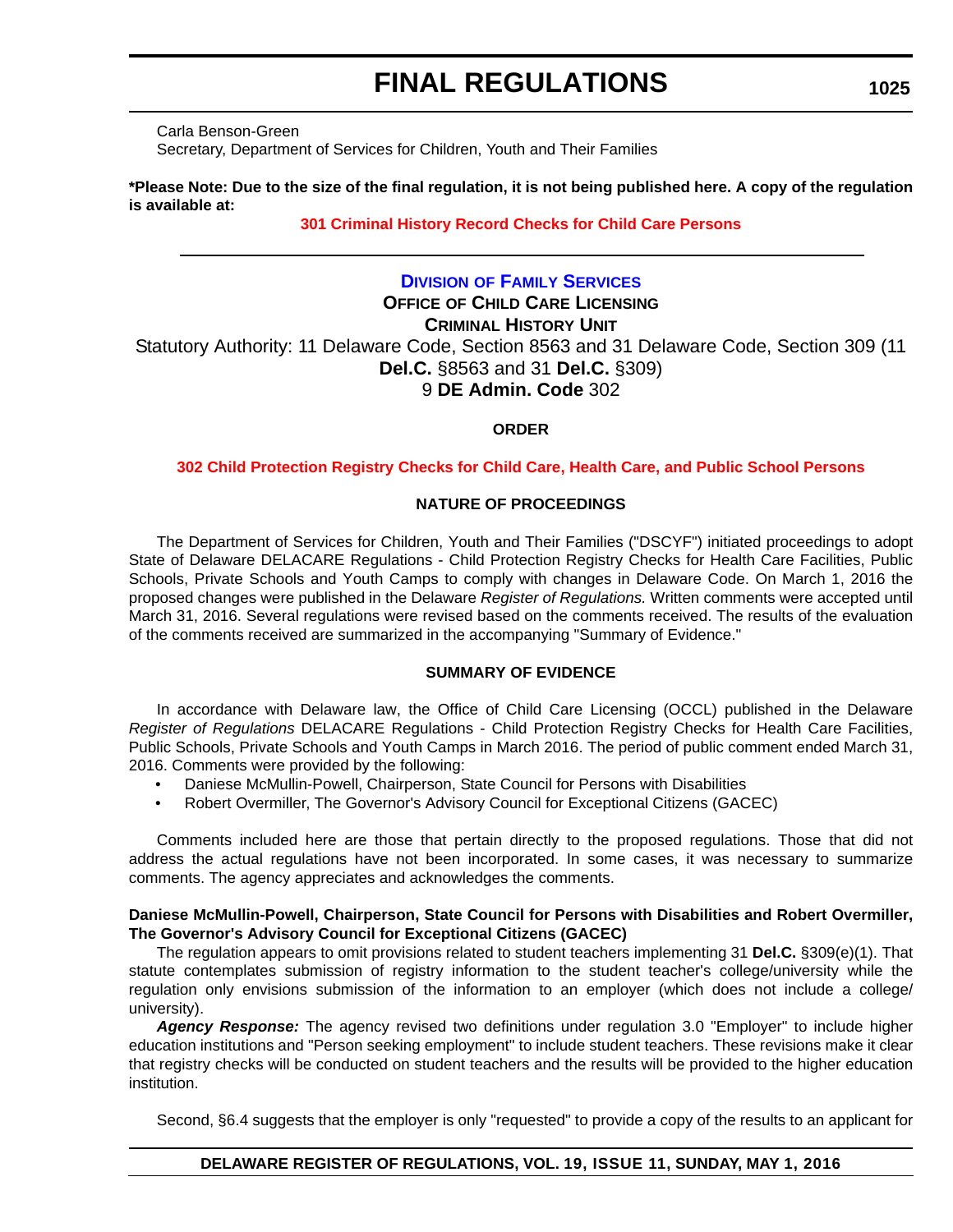# **FINAL REGULATIONS**

employment. The statute envisions DSCYF providing the summary to the individual.

*Agency Response:* The agency revised regulation 6.4 to include "and person seeking employment is notified of the results."

Third, in §3.0, the definition of "person seeking employment" and §4.0 are inconsistent. The former includes volunteers and contractors within the scope of "person seeking employment" while the latter establishes a separate subpart (§4.2) for such persons.

*Agency Response:* The agency deleted regulation 4.2 to eliminate the inconsistency.

#### **FINDINGS OF FACT**

The public was given the required notice of the Department's intention to adopt the proposed revised regulations and was given ample opportunity to provide the Department with comments opposing the Department's adoption of the proposed revised regulations. The required Regulatory Flexibility Analysis and Impact Statement for the proposed revised regulations was submitted. Public comments were received and considered, as discussed in the summary of evidence. The Department finds that the proposed revised regulations, as set forth in the attached copy, should be adopted as being in the best interest of the vulnerable persons of the State of Delaware.

**THEREFORE, IT IS SO ORDERED**, this 14th day of April, 2016, that the proposed Department of Services for Children, Youth and Their Families DELACARE Regulations - Child Protection Registry Checks for Health Care Facilities, Public Schools, Private Schools and Youth Camps is adopted and shall become effective ten (10) days from the date of its publication in the Delaware *Register of Regulations*, in accordance with 29 **Del.C.** §10118(e) and  $(a)$ .

Carla Benson-Green

Secretary, Department of Services for Children, Youth and Their Families

#### **302 Child Protection Registry Checks for Child Care, Health Care, and Public School Persons** *(The current regulation is being repealed in its entirety; the new regulation is printed below:)*

#### **302 Child Protection Registry Checks for Persons Working in Health Care Facilities, Public Schools, Private Schools, and Youth Camps** *(Break in Continuity of Sections)*

#### **2.0 Purpose**

The overall purpose of these regulations is to protect the "vulnerable" population in health care facilities**[,]** public schools, private schools, and youth camps. Therefore, persons seeking employment in a health care facility, public school, or youth camp shall submit to a child protection registry check. People seeking employment in a private school may voluntarily submit to a child protection registry check. A child protection registry search will be conducted to determine if the person is active on the registry as a perpetrator in any substantiated cases of child abuse or neglect.

#### **3.0 Definitions**

"**Active on the child protection registry**" means substantiated by the Division of Family Services for abuse or neglect at level II, III**[,]** or IV and reportable to employers.

"**Child protection registry**" means a central registry of information about **[people persons]** the Division of Family Services has found cause to believe or a court has substantiated through court adjudication as having committed child abuse or neglect since August 1, 1994. **[The Each]** substantiated incident shall be designated at one of three levels: II, III, IV.

"**Child protection registry check**" means a computer search of the child protection registry to determine if a person is active on the registry as a perpetrator in any substantiated case**[s]** of child abuse or neglect.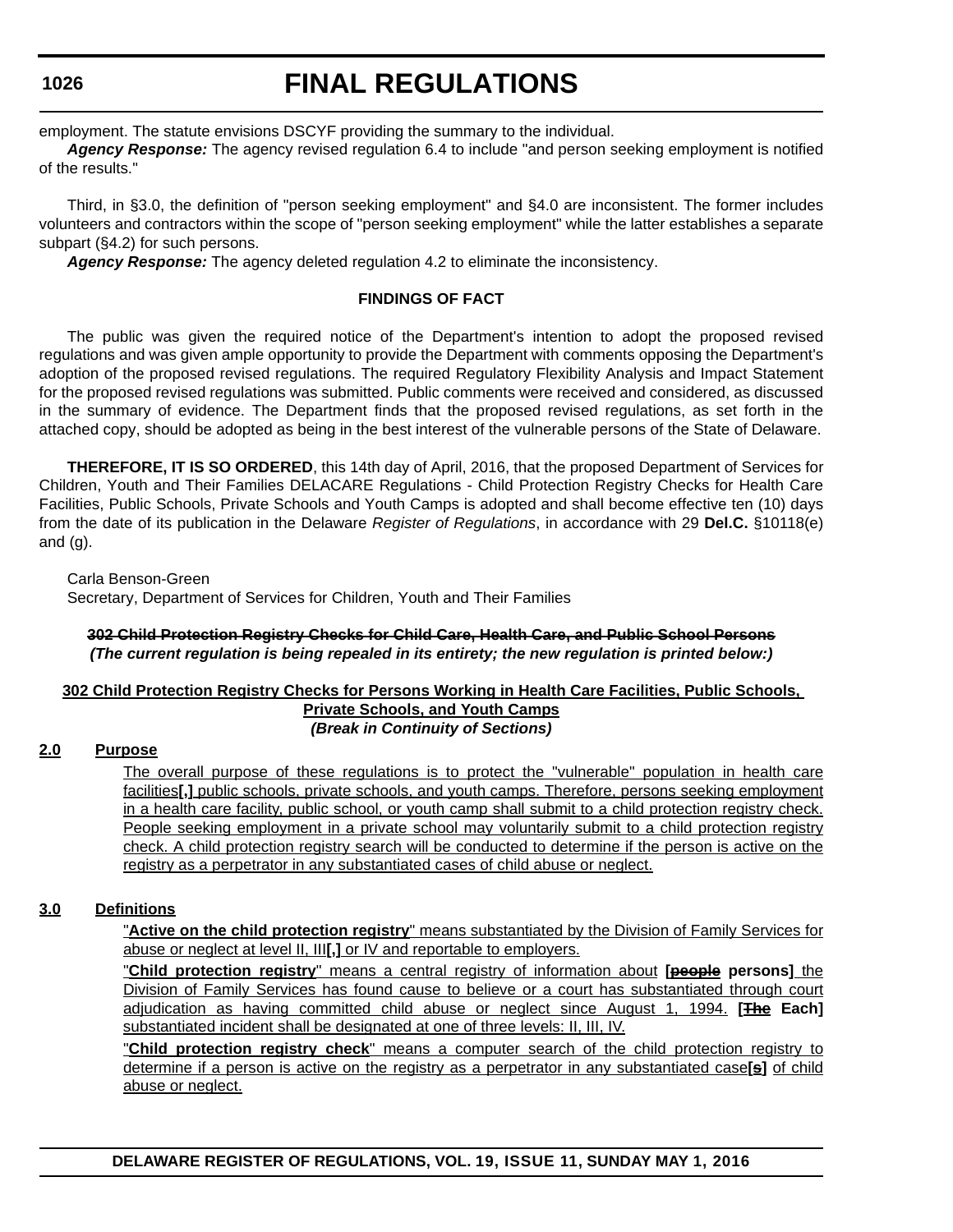"**Criminal History Unit**" means the **[Department]** unit**[,]** located in the Division of Family Services that is responsible for completing child protection registry checks.

"**Department**" means the Department of Services for Children, Youth and Their Families.

"**Direct access**" means the opportunity to have personal contact with people receiving care or education during the course of one's assigned duties.

"**Division of Family Services**" means the division that maintains the child protection registry.

"**Employer**" means any health care facility, **[higher education institution,]** public school, private school, or youth camp as defined.

"**Health care facility**" means any custodial or residential facility where health, nutritional, or personal care is provided for people including nursing homes, hospitals, home health care facilities, and adult day care facilities.

**["Higher education institution" means a Delaware college or university that has a teacher preparation program that places candidates into student teaching placements in a Delaware public school.]**

"**Person seeking employment**" means any person applying for employment in a public school or public school district, or with an agency that supplies contracted services to students of a public school, or any other person who for any reason has regular direct access to children at any public school, or any person applying for employment in a health care facility or at a youth camp. This definition also includes volunteers**[, student teachers,]** and substitute teachers.

#### *(Break in Continuity Within Section)*

#### **4.0 Persons Subject to the Law**

- [4.1] Persons seeking employment in a health care facility, public school, or youth camp who have direct access to people receiving care or education are subject to the child protection registry check.
- **[4.2 Persons seeking to volunteer or work as a contractor in a public school or youth camp who have direct access to people receiving care or education are subject to the child protection registry check.]**

#### *(Break in Continuity of Sections)*

#### **6.0 Child Protection Registry Check Process**

- 6.1 The person seeking employment completes and signs a release form in order for a child protection registry check to be conducted.
- 6.2 After **[receiving the employer obtains]** the signed release and payment **[is received]** from the applicant<sub>[</sub>, or employer,] the Criminal History Unit conducts a child protection registry check to find out if the person is active on the registry as a perpetrator in any substantiated cases of child abuse or neglect.
- 6.3 When the person is not listed in the child protection registry as a perpetrator of child abuse or neglect, the employer is notified of the results.
- 6.4 When the person is listed in the child protection registry as a perpetrator of child abuse or neglect, the employer **[and person seeking employment is are]** notified of the results **[with a request to provide a copy of the results to the person seeking employment]**.

#### **7.0 Criteria for Ineligibility**

No employer who operates a health care facility or youth camp and no public school may hire any person seeking employment if the person is **[currently active]** on the child protection registry at child protection Level III or IV as provided in 16 **Del.C.** §923.

*(Break in Continuity of Sections)*

#### **9.0 Voluntary Child Protection Registry Checks**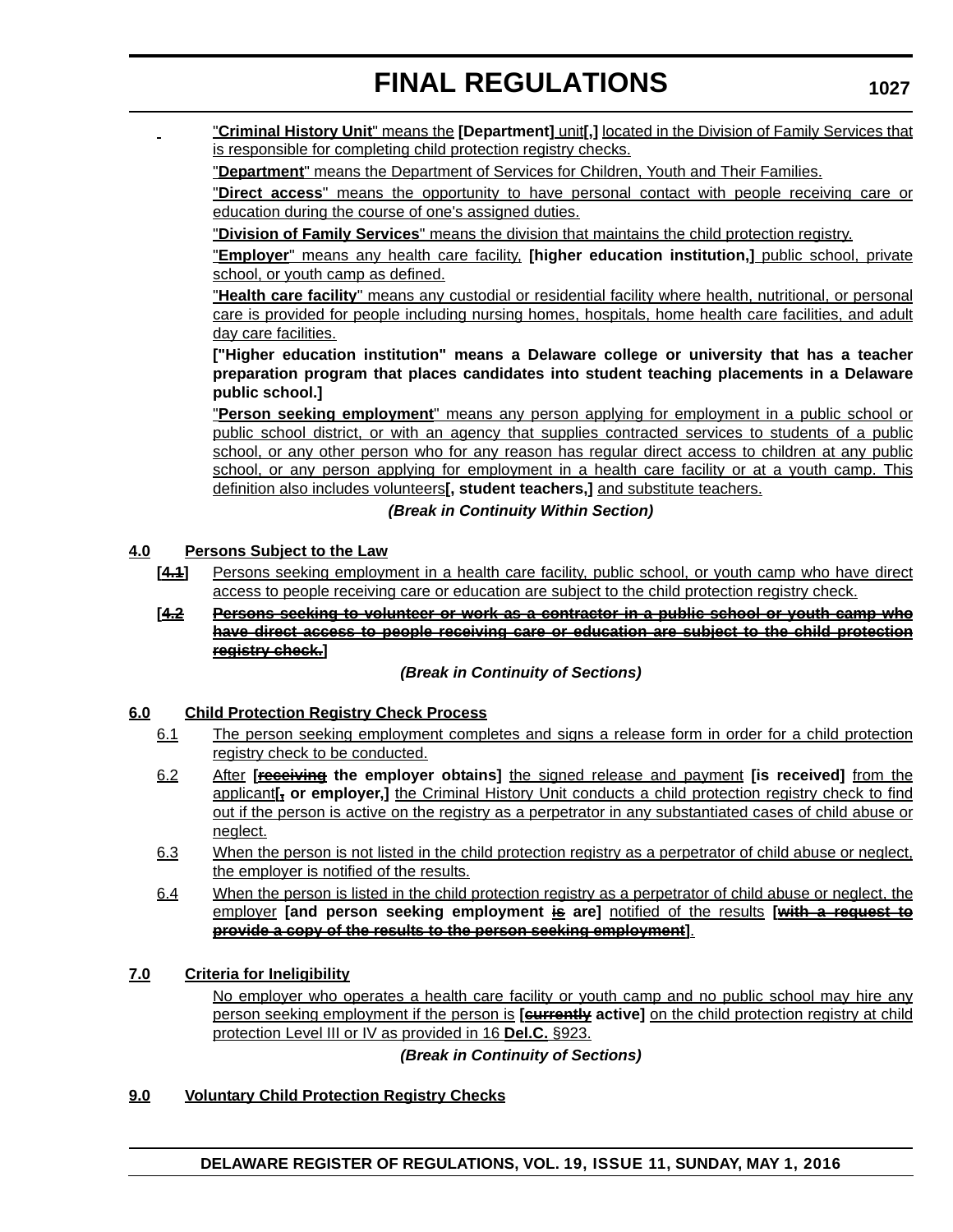Any private school**[, or]** youth camp operated by a private school**[, or any person or organization whose primary concern is that of child welfare and care]** may voluntarily submit to having a child protection registry check conducted at such person's or organization's expense according to the Department of Services for Children, Youth and Their Families' procedures.

#### **10.0 Confidentiality**

The Department shall ensure that confidentiality regarding case file reviews and **[that the dissemination of]** information is only given out according to Department policy.

**\*Please note that no additional changes were made to the regulation as originally proposed and published in the March 2016 issue of the** *Register* **at page 822 (19 DE Reg. 822). Therefore, the final regulation is not being republished here in its entirety. A copy of the final regulation is available at:**

**[302 Child Protection Registry Checks for Child Care, Health Care, and Public School Persons](http://regulations.delaware.gov/register/may2016/final/19 DE Reg 1025 05-01-16.htm)**

## **[DEPARTMENT OF STATE](http://sos.delaware.gov/)**

**DIVISION [OF PROFESSIONAL REGULATION](http://dpr.delaware.gov/)** Statutory Authority: 24 Delaware Code, Section 2906(a)(1) (24 **Del.C.** §2906(a)(1)) 24 **DE Admin. Code** 2925

#### **ORDER**

#### **[2925 Real Estate Commission Education Committee](#page-4-0)**

After due notice in the Delaware *Register of Regulations* and two Delaware newspapers, a public hearing was held on March 10, 2016 at a scheduled meeting of the Delaware Real Estate Commission ("the Commission") to receive comments regarding proposed amendments to the Commission's Education Guidelines ("Guidelines"). The Commission proposed a new Section 4.0 which provides that prelicensing education, for both salespeople and brokers, and continuing education, may be accomplished through distance education. Section 4.0 establishes standards for distance education to ensure that applicants and licensees receive appropriate training.

The proposed changes to the Guidelines were published in the *Register of Regulations*, Volume 19, Issue 8, on February 1, 2016. Notice of the March 10, 2016 hearing was published in the *News Journal* (Exhibit 1) and the *Delaware State News*. Exhibit 2. Pursuant to 29 **Del.C.** §10118(a), the date to receive final written comments was March 25, 2016, 15 days following the public hearing. The Commission deliberated on the proposed revisions at its regularly scheduled meeting on April 14, 2016.

#### **Summary of the Evidence and Information Submitted**

The following exhibits were made a part of the record:

Commission Exhibit 1: *News Journal* Affidavit of Publication.

Commission Exhibit 2: *Delaware State News* Affidavit of Publication.

There was no verbal testimony given at the public hearing on March 10, 2016. Further, no written comments were received by the Commission.

#### **Findings of Fact and Conclusions**

The public was given notice and an opportunity to provide the Commission with comments in writing and by testimony on the proposed amendments to the Commission's Guidelines. There were no public comments provided to the Board either in writing or during the public hearing.

Pursuant to 24 **Del.C.** §2906(a)(1), the Commission has the statutory authority to promulgate rules and regulations.

The Commission proposed a new Section 4.0 of the Guidelines in order to address distance education. Section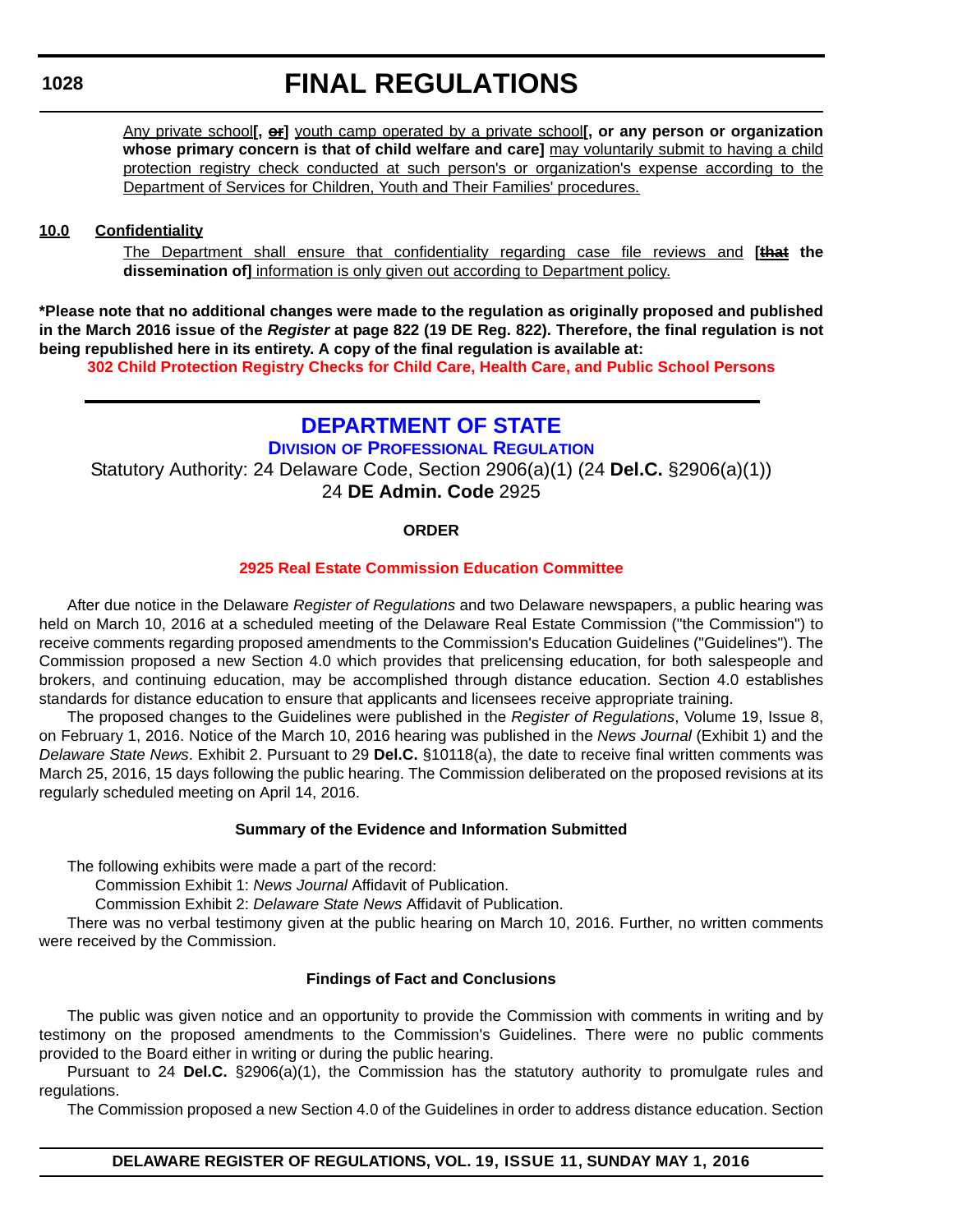4.0 provides that prelicensing education, for both salespeople and brokers, and continuing education, may be accomplished through distance education. The new section establishes standards for distance education courses, providers and instructors to ensure that applicants and licensees receive appropriate training. Other sections are revised to accommodate the new Section 4.0.

Having received no public comments, the Board finds no reason to amend the regulations as proposed.

#### **Decision and Effective Date**

The Commission hereby adopts the changes to Guidelines as proposed, to be effective 10 days following publication of this order in the *Register of Regulations*. The new Guidelines are attached hereto as Exhibit A.

**IT IS SO ORDERED** this 14<sup>th</sup> day of April, 2016.

#### **DELAWARE REAL ESTATE COMMISSION**

| Justin Healy, Professional Member, Chairperson                 | Michael Harrington, Sr., Professional Member |
|----------------------------------------------------------------|----------------------------------------------|
| Jason Giles, Professional Member, Vice Chairperson<br>(absent) | Lynn Rogers, Public Member                   |
| Lynette Scott, Professional Member, Secretary                  | Joseph F. McCann, Public Member              |
| Andrew Staton, Professional Member (absent)                    | Curtis Rogers, Public Member (absent)        |

**\*Please note that no changes were made to the regulation as originally proposed and published in the February 2016 issue of the** *Register* **at page 727 (19 DE Reg. 727). Therefore, the final regulation is not being republished here in its entirety. A copy of the final regulation is available at: [2925 Real Estate Commission Education Committee](http://regulations.delaware.gov/register/may2016/final/19 DE Reg 1028 05-01-16.htm)**

## **[DEPARTMENT OF TRANSPORTATION](http://www.deldot.gov/index.shtml)**

**DIVISION [OF MAINTENANCE](http://www.deldot.gov/home/divisions/) AND OPERATIONS** Statutory Authority: 17 Delaware Code, Section 1103 (17 **Del.C.** §1103) 2 **DE Admin. Code** 2601

#### **REGULATORY IMPLEMENTING ORDER**

#### **[2601 Outdoor Advertising](#page-4-0)**

#### **Summary of the Evidence and Information Submitted**

The Department of Transportation sought to revise its existing regulations regarding outdoor advertising. Notice for public comment was properly noticed in 19 **DE Reg.** 728, February 1, 2016. There were no questions or comments during the public comment period.

#### **Findings of Fact**

The Secretary finds that it is appropriate to amend the existing Outdoor Advertising regulation as proposed to incorporate appropriate changes to the Outdoor Advertising regulations since the original regulations were adopted.

#### **Decision to Amend the Regulations**

For the foregoing reasons, the Secretary concludes that it is appropriate to amend the Outdoor Advertising regulations as described herein.

#### **1029**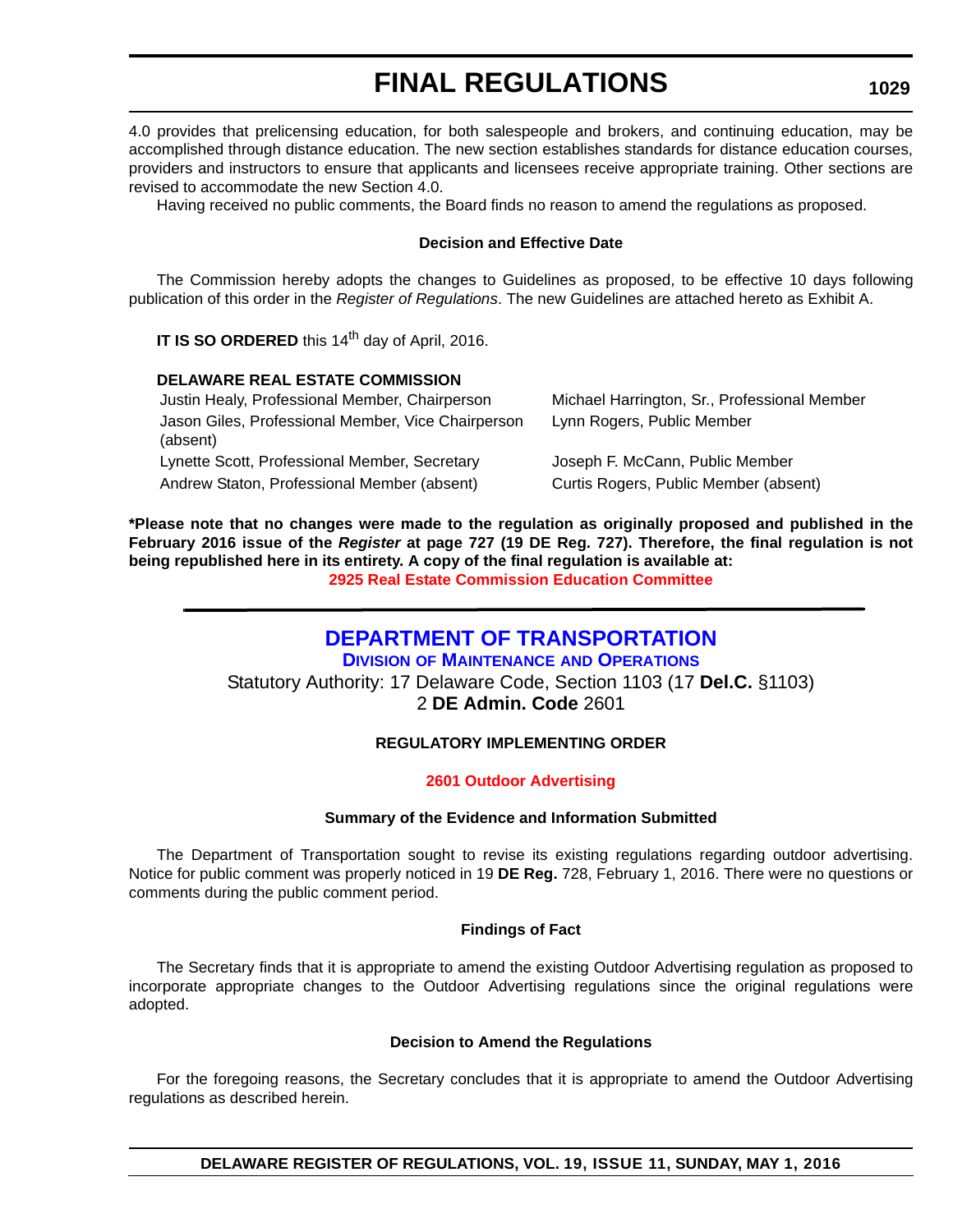# **FINAL REGULATIONS**

#### **Text and Citation**

The text of 2 **DE Admin. Code** 2601 shall be in the form attached as Exhibit "A".

### **Effective Date of Order**

The effective date of this Order shall be ten (10) days from the date this Order is published in the Delaware *Register of Regulations*.

**IT IS SO ORDERED** THIS 15<sup>th</sup> DAY OF APRIL 2016.

Jennifer L. Cohan, Secretary Department of Transportation

**\*Please note that no changes were made to the regulation as originally proposed and published in the February 2016 issue of the** *Register* **at page 728 (19 DE Reg. 728). Therefore, the final regulation is not being republished here in its entirety. A copy of the final regulation is available at: [2601 Outdoor Advertising](http://regulations.delaware.gov/register/may2016/final/19 DE Reg 1029 05-01-16.htm)**

#### **DIVISION [OF MOTOR VEHICLES](http://dmv.de.gov/)**

Statutory Authority: 30 Delaware Code, Section 3003; 29 Delaware Code, Section 8404 (30 **Del.C.** §3003; 29 **Del.C.** §8404) 2 **DE Admin. Code** 2266

#### **ORDER**

#### **[2266 Vehicle Document Fees](#page-4-0)**

Administrative Code 2266 would authorize the DMV to not impose collecting the document fee when the vehicle is a gift from a family member to another family member if there is a lien on the vehicle. The regulation would allow dealers that title a vehicle that is intended for resale to be exempt from the document fee if there is a lien entered on the vehicle as part of a manufacturer's warranty program.

#### **Findings of Fact**

Based on Delaware law and the record in this docket, I make the following findings of fact:

- 1. The proposed regulation is not in conflict with Delaware law.
- 2. The proposed regulation is an appropriate exercise of the Department's responsibilities and authority.

#### **Decision of Effective Date**

Based on the provisions of 30 **Del.C.** §3003; 29 **Del.C.** §8404, I hereby adopt Administrative Code 2266 as set forth in the version attached hereto, to be effective on May 11, 2016.

#### **IT IS SO ORDERED THIS 12th day of April 2016.**

Jennifer Cohan, Secretary of Transportation

**\*Please note that no changes were made to the regulation as originally proposed and published in the March 2016 issue of the** *Register* **at page 836 (19 DE Reg. 836). Therefore, the final regulation is not being republished here in its entirety. A copy of the final regulation is available at:**

**[2266 Vehicle Document Fees](http://regulations.delaware.gov/register/may2016/final/19 DE Reg 1030 05-01-16.htm)**

**DELAWARE REGISTER OF REGULATIONS, VOL. 19, ISSUE 11, SUNDAY MAY 1, 2016**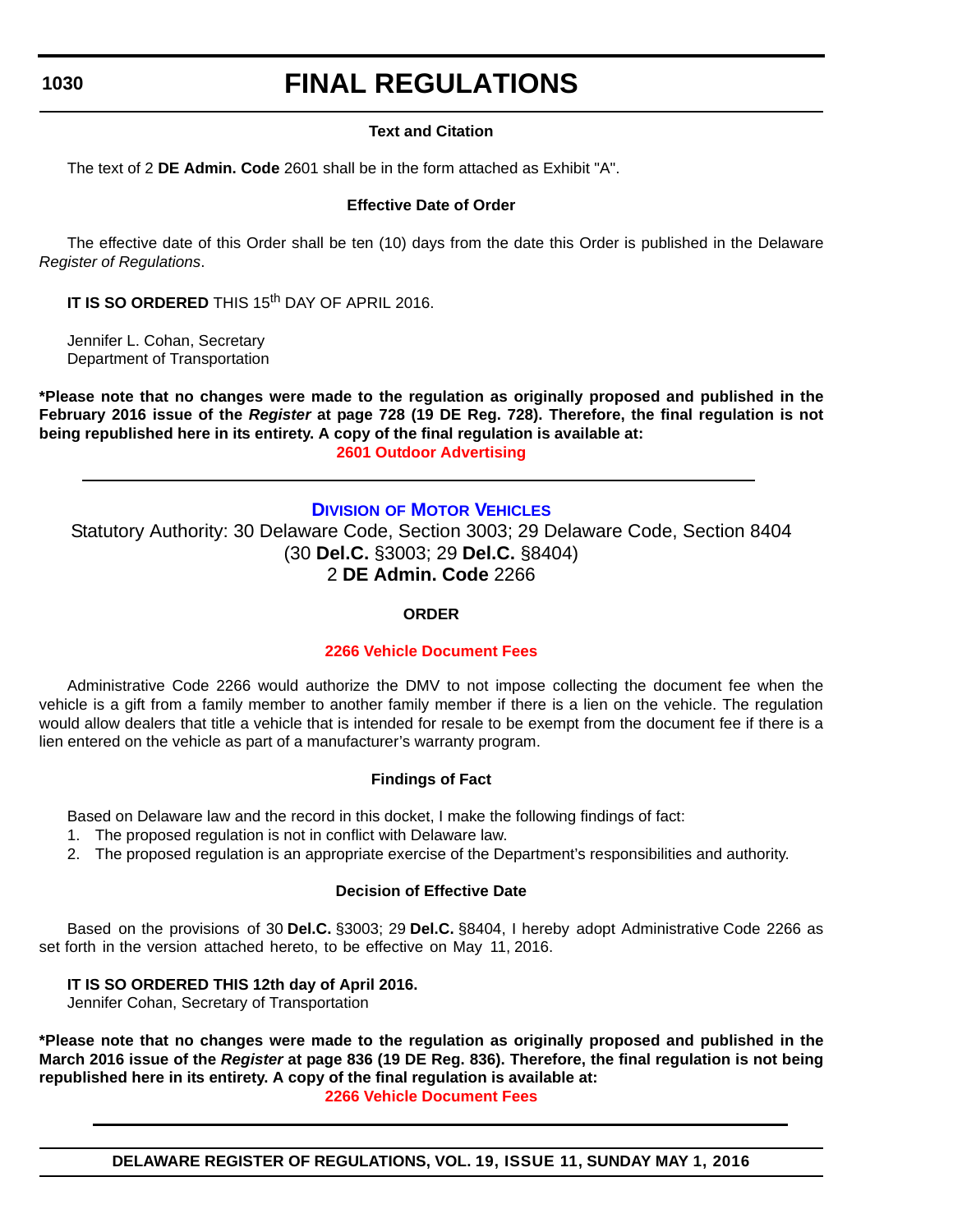# **CALENDAR OF EVENTS/HEARING NOTICES**

### **[DELAWARE RIVER BASIN COMMISSION](http://www.nj.gov/drbc/) [PUBLIC NOTICE](#page-4-0)**

The Delaware River Basin Commission will hold a public hearing on Wednesday, May 11, 2016 beginning at 1:30 p.m. A business meeting will be held the following month on Wednesday, June 15, 2016 beginning at 10:30 a.m. The hearing and meeting are open to the public and will be held at the Washington Crossing Historic Park Visitor Center, 1112 River Road, Washington Crossing, Pennsylvania. For more information, visit the DRBC web site at [www.drbc.net](http://www.drbc.net) or contact Pamela M. Bush, Commission Secretary and Assistant General Counsel, at 609-883-9500 extension 203 and [pamela.bush@drbc.nj.gov.](mailto:pamela.bush@drbc.nj.gov)

### **[DEPARTMENT OF EDUCATION](http://www.doe.k12.de.us/) [PUBLIC NOTICE](#page-4-0)**

The State Board of Education will hold its monthly meeting on Thursday, May 19, 2016 at 1:00 p.m. in the Townsend Building, Dover, Delaware.

### **[DEPARTMENT OF HEALTH AND SOCIAL SERVICES](www.dhss.delaware.gov/dhss/index.html) DIVISION OF MEDICAID [AND MEDICAL ASSISTANCE](http://www.dhss.delaware.gov/dhss/dmma/) [PUBLIC NOTICE](#page-4-0)**

#### **Financial Institution Accounts – Delaware Achieving a Better Life Experience (ABLE) Accounts**

In compliance with the State's Administrative Procedures Act (APA - Title 29, Chapter 101 of the Delaware Code), 42 CFR §447.205, and under the authority of Title 31 of the Delaware Code, Chapter 5, Section 512, Delaware Health and Social Services (DHSS) / Division of Medicaid and Medical Assistance is proposing to amend the Delaware Social Services Manual (DSSM) regarding Financial Institution Accounts, specifically, *to add language that exempts Achieving a Better Life Experience (ABLE) accounts from being counted towards the determination of eligibility for state or local assistance programs.*

Any person who wishes to make written suggestions, compilations of data, testimony, briefs or other written materials concerning the proposed new regulations must submit same to, Planning, Policy and Quality Unit, Division of Medicaid and Medical Assistance, 1901 North DuPont Highway, P.O. Box 906, New Castle, Delaware 19720-0906 or by fax to 302-255-4425 by May 31, 2016. Please identify in the subject line: Financial Institution Accounts – Delaware Achieving a Better Life Experience (ABLE) Accounts

The action concerning the determination of whether to adopt the proposed regulation will be based upon the results of Department and Division staff analysis and the consideration of the comments and written materials filed by other interested persons.

### **DIVISION OF MEDICAID [AND MEDICAL ASSISTANCE](http://www.dhss.delaware.gov/dhss/dmma/) [PUBLIC NOTICE](#page-4-0)**

#### **Long-Term Care Eligibility; Spousal Impoverishment Undue Hardship**

In compliance with the State's Administrative Procedures Act (APA - Title 29, Chapter 101 of the Delaware Code), 42 CFR §447.205, and under the authority of Title 31 of the Delaware Code, Chapter 5, Section 512, Delaware Health and Social Services (DHSS) / Division of Medicaid and Medical Assistance is proposing to amend the Delaware Social Services Manual (DSSM) by adding a provision regarding long-term care eligibility, specifically, *to add language that allows the spousal impoverishment regulation to be waived in instances of undue hardship.*

Any person who wishes to make written suggestions, compilations of data, testimony, briefs or other written materials concerning the proposed new regulations must submit same to, Planning, Policy and Quality Unit, Division of Medicaid and Medical Assistance, 1901 North DuPont Highway, P.O. Box 906, New Castle, Delaware 19720-0906 or by fax to 302-255-4425 by May 31, 2016. Please identify in the subject line: Long-Term Care

#### **1031**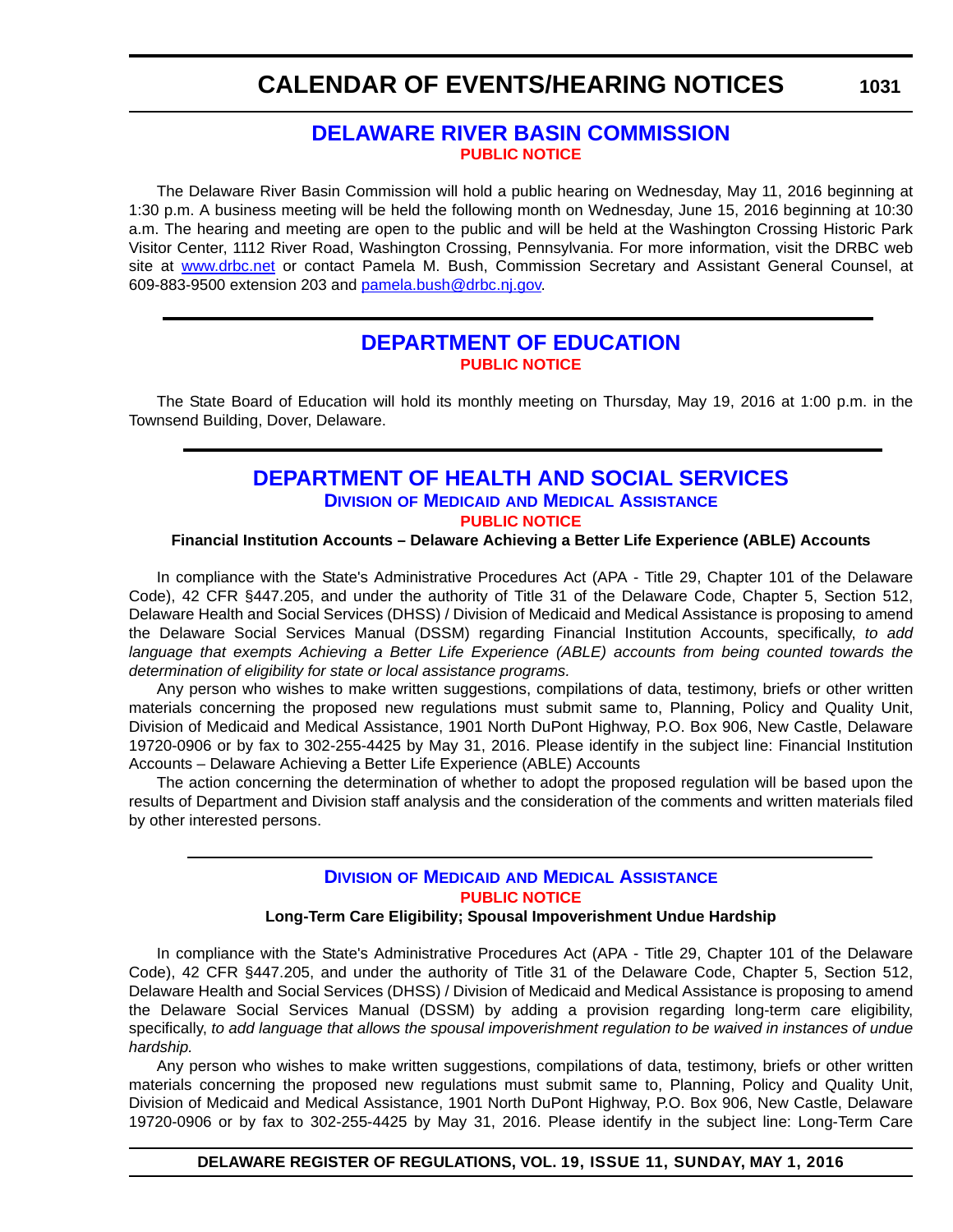## **CALENDAR OF EVENTS/HEARING NOTICES**

Eligibility; Spousal Impoverishment Undue Hardship

The action concerning the determination of whether to adopt the proposed regulation will be based upon the results of Department and Division staff analysis and the consideration of the comments and written materials filed by other interested persons.

#### **DIVISION [OF PUBLIC HEALTH](http://www.dhss.delaware.gov/dhss/dph/index.html) [PUBLIC NOTICE](#page-4-0) Cottage Food Regulations**

Health Systems Protection Section (HSP), Division of Public Health, Department of Health and Social Services, is proposing new regulations governing Cottage Foods. On May 1, 2016, the Division of Public Health plans to publish as "proposed" Cottage Food Regulations. The regulations will allow for the preparation of a limited type of food products in residential kitchens. Current regulations do not allow for production of food products for sale to consumers in residential kitchens. This program will allow for development of a new business community serving a niche market of customers at farm markets and other outlets throughout Delaware. The regulations establish basic food safety requirements for these operations.

A public hearing will be held on Wednesday, May 25, 2016 at 10:00 a.m. in the First Floor Conference Room, located in the Jesse Cooper Building, 417 Federal Street, Dover, Delaware.

Copies of the proposed regulations are available for review in the May 1, 2016 edition of the Delaware *Register of Regulations*, accessible online at: <http://regulations.delaware.gov>or by calling the Division of Public Health at (302) 744-4951.

Any person who wishes to make written suggestions, testimony, briefs or other written materials concerning the proposed regulations must submit same to Jamie Mack by Thursday, June 9, 2016, at:

Jamie Mack Division of Public Health 417 Federal Street Dover, DE 19901 Email: jamie.mack@state.de.us Phone: (302) 744-4951

## **[DEPARTMENT OF NATURAL RESOURCES AND ENVIRONMENTAL](http://www.dnrec.delaware.gov/Pages/Portal.aspx)  CONTROL**

#### **DIVISION [OF WATERSHED STEWARDSHIP](http://www.dnrec.delaware.gov/swc/Pages/portal.aspx) [PUBLIC NOTICE](#page-4-0)**

#### **7402 Shellfish Sanitation Regulations**

The current classification of the shellfish growing area is Seasonally Approved (December 1<sup>st</sup> through April 15<sup>th</sup>) but due to new US Food and Drug Administration Federal Guidance for prohibited zones around wastewater treatment plants, this area is now being classified as prohibited to the harvest of shellfish. Shellfish for the purpose of this regulation are defined as clams, oysters and mussels.

The closure of this shellfish growing area, through the Secretary's Order NO 2016-WS-0013, exceeds the required prohibited area associated with the Rehoboth Wastewater Treatment Plant year-round. The effective date of this closure was on March 21, 2016 and the regulatory process will update the current Shellfish Sanitation Regulations Appendix 3, Rehoboth Bay 1 (Seasonally Approved) to Regulations Appendix 1, Rehoboth Bay and Indian River Bay: 18 (Prohibited).

There are no costs associated with this regulatory change and there is minimal or no impact to commercial clammers because no recent commercial harvest of clams has been reported in the closure area.

The hearing record on the proposed changes to 7402 Shellfish Sanitation Regulations will be open May 1, 2016. Individuals may submit written comments regarding the proposed changes via e-mail to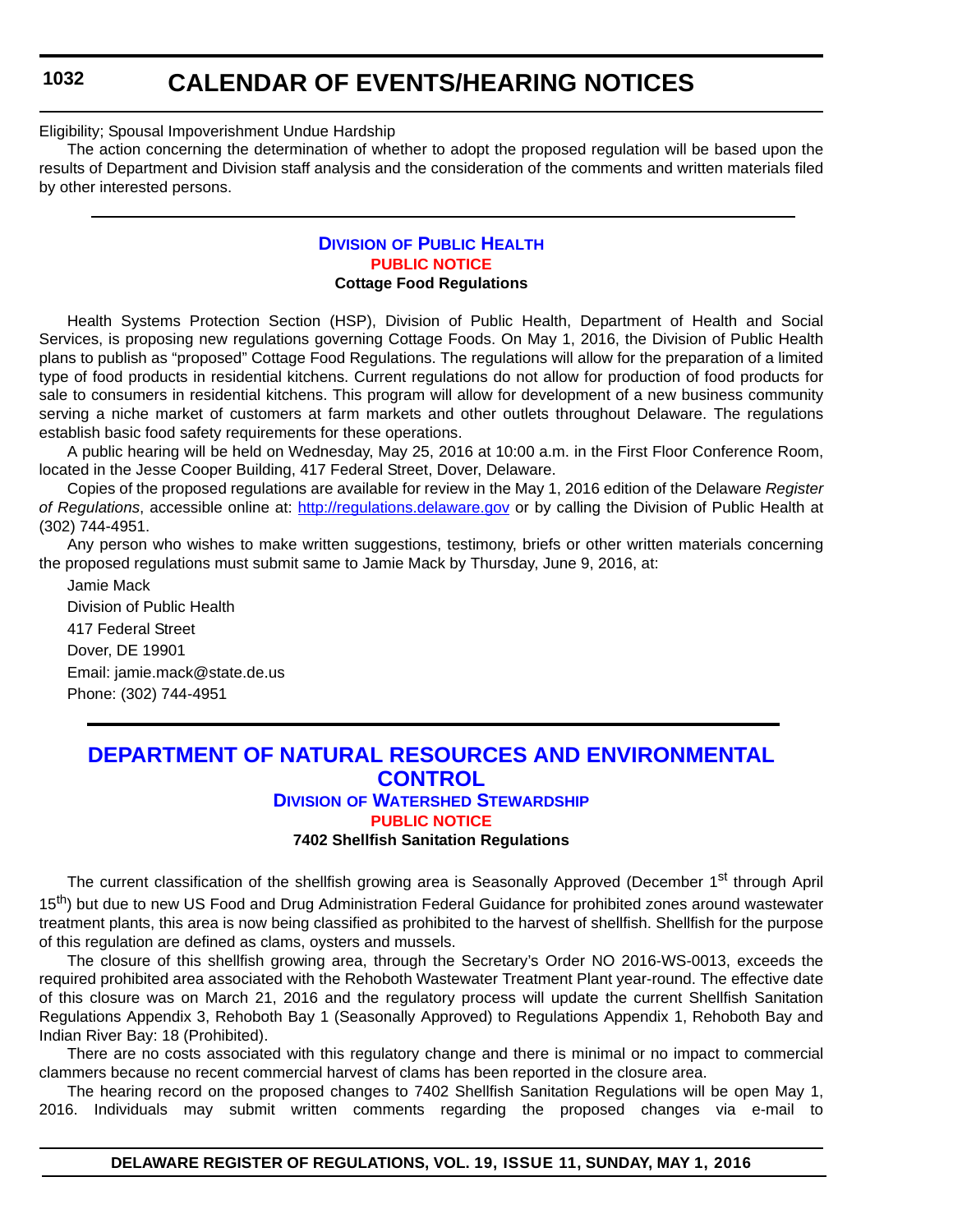# **CALENDAR OF EVENTS/HEARING NOTICES**

[Lisa.Vest@state.de.us](mailto:Lisa.Vest@state.de.us) or via the USPS to Lisa Vest, Hearing Officer, DNREC, 89 Kings Highway, Dover, DE 19901 (302) 739-9042. A public hearing on the proposed amendment will be held on June 2, 2016 beginning at 6:00 pm in the DNREC Auditorium, located at the Richardson & Robbins Building, 89 Kings Highway, Dover, DE 19901.

#### **[DEPARTMENT OF STATE](http://sos.delaware.gov/) DIVISION [OF PROFESSIONAL REGULATION](http://dpr.delaware.gov/) 100 BOARD [OF CHARITABLE GAMBLING](http://dpr.delaware.gov/boards/gaming/index.shtml) [PUBLIC NOTICE](#page-4-0) 101 Regulations Governing Bingo**

Pursuant to 28 **Del.C.** §1507, the Delaware Gaming Control Board has proposed revisions to its rules and regulations. The rules pertaining to bingo and instant bingo are modified to provide additional guidance on allowable games.

A public hearing will be held on May 25, 2016 at 10:00 a.m. in the second floor conference room B of the Cannon Building, 861 Silver Lake Boulevard, Dover, Delaware, where members of the public can offer comments on the amendments to the rules and regulations. Anyone wishing to receive a copy of the proposed rules and regulations may obtain a copy from the Delaware Gaming Control Board, 861 Silver Lake Boulevard, Dover, Delaware 19904. Persons wishing to submit written comments may forward these to the Board at the above address by June 9, 2016.

### **DIVISION [OF PROFESSIONAL REGULATION](http://dpr.delaware.gov/) 100 BOARD [OF CHARITABLE GAMBLING](http://dpr.delaware.gov/boards/gaming/index.shtml) [PUBLIC NOTICE](#page-4-0)**

**103 Regulations Governing Charitable Gambling Other Than Raffles**

Pursuant to 28 **Del. C.** §1507, the Delaware Gaming Control Board has proposed revisions to its rules and regulations. The Charitable Gaming rules are amended to increase the number of games permitted monthly from 1 to 6.

A public hearing will be held on May 25, 2016 at 10:00 a.m. in the second floor conference room B of the Cannon Building, 861 Silver Lake Boulevard, Dover, Delaware, where members of the public can offer comments on the amendments to the rules and regulations. Anyone wishing to receive a copy of the proposed rules and regulations may obtain a copy from the Delaware Gaming Control Board, 861 Silver Lake Boulevard, Dover, Delaware 19904. Persons wishing to submit written comments may forward these to the Board at the above address by June 9, 2016.

#### **DIVISION [OF PROFESSIONAL REGULATION](http://dpr.delaware.gov/) 700 BOARD [OF CHIROPRACTIC](http://dpr.delaware.gov/boards/chiropractic/index.shtml) [PUBLIC NOTICE](#page-4-0) 700 Board of Chiropractic**

The Delaware Board of Chiropractic, pursuant to 24 **Del.C.** §706(a)(1), proposes to revise its regulations. The proposed regulation further refines the practice of chiropractic and provides for student internships.

The Board will hold a public hearing on the rule change on June 2, 2016 at 8;30 a.m., in the Second Floor Conference Room B, Cannon Building, 861 Silver Lake Blvd., Dover, DE 19904. Written comments should be sent to LaTonya Brown, Administrator of the Board of Chiropractic, Cannon Building, 861 Silver Lake Blvd., Suite 203, Dover, DE 19904.

**DELAWARE REGISTER OF REGULATIONS, VOL. 19, ISSUE 11, SUNDAY, MAY 1, 2016**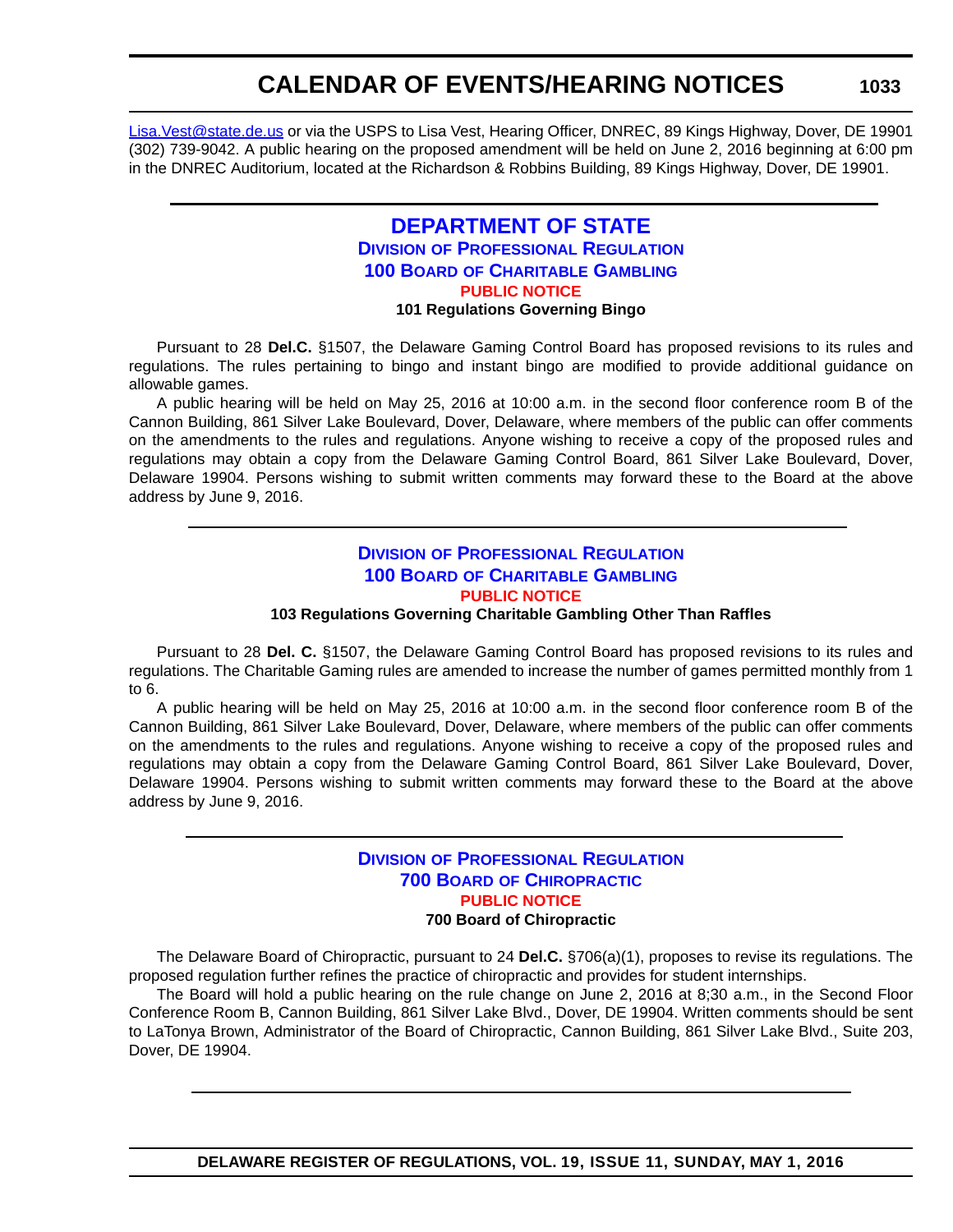# **CALENDAR OF EVENTS/HEARING NOTICES**

#### **DIVISION [OF PROFESSIONAL REGULATION](http://dpr.delaware.gov/) [1795 MIDWIFERY ADVISORY COUNCIL](http://dpr.delaware.gov/) [PUBLIC NOTICE](#page-4-0)**

The Midwifery Advisory Council, pursuant to 24 **Del.C.** §1799HH(c), proposes to adopt the following regulations governing the practice of midwifery in the State of Delaware. As a newly created Council, regulating a profession that first required licensure by virtue of legislation enacted June 9, 2015, these regulations are comprehensive, and all newly created.

The Council will hold a public hearing on the proposed regulation change on May 25, 2016 at 9:00 a.m., Second Floor, Conference Room B, Cannon Building, 861 Silver Lake Blvd., Dover, DE 19904. Written comments should be sent to Shauna Slaughter, Executive Director of the Delaware Midwifery Advisory Council, Cannon Building, 861 Silver Lake Blvd., Dover, DE 19904. Written comments will be accepted until June 9, 2016 pursuant to 29 **Del.C.** §10118(a).

#### **DIVISION [OF PROFESSIONAL REGULATION](http://dpr.delaware.gov/) 2100 BOARD OF EXAMINERS [IN OPTOMETRY](http://dpr.delaware.gov/boards/optometry/index.shtml) [PUBLIC NOTICE](#page-4-0) 2100 Board of Examiners in Optometry**

The Delaware Board of Examiners in Optometry, pursuant to 24 **Del.C.** §2104(a)(1), proposes to revise its regulations. The proposed regulations seek to clarify and provide more detailed information regarding the use of telehealth services for the provision of optometry services.

The Board originally scheduled a hearing on this matter for April 28, 2016 at 4:30 p.m. but was unable to hold the hearing due to insufficient notice of the hearing under the Delaware Administrative Procedures Act. The Board will now hold a public hearing on the proposed rule change on May 26, 2016 at 4:30 p.m., in the Second Floor Conference Room B, Cannon Building, 861 Silver Lake Blvd., Dover, DE 19904. Written comments should be sent to Lisa Smith, Administrator of the Delaware Board of Examiners in Optometry, Cannon Building, 861 Silver Lake Blvd, Dover, DE 19904. Written comments will be accepted until June 10, 2016.

NOTE: Please see the April 2016 issue of the *Register of Regulations* for the text of the proposed regulation.

#### **DIVISION [OF PROFESSIONAL REGULATION](http://dpr.delaware.gov/) 3300 BOARD [OF VETERINARY MEDICINE](http://dpr.delaware.gov/boards/veterinarymedicine/index.shtml) [PUBLIC NOTICE](#page-4-0) 3300 Board of Veterinary Medicine**

Pursuant to 24 **Del.C.** §3306(a)(1), the Board of Veterinary Medicine has proposed revisions to its rules and regulations.

A public hearing will be held on June 14, 2016 at 1:00 p.m. in the second floor conference room A of the Cannon Building, 861 Silver Lake Boulevard, Dover, Delaware, where members of the public can offer comments. Anyone wishing to receive a copy of the proposed rules and regulations may obtain a copy from the Board of Veterinary Medicine, 861 Silver Lake Boulevard, Dover, Delaware 19904. Persons wishing to submit written comments may forward these to the Board at the above address. Pursuant to 29 **Del.C.** §10118(a), the final date to receive written comments will be June 29, 2016, which is 15 days following the public hearing. The Board will deliberate on all of the public comments at its next regularly scheduled meeting, at which time the Board will decide whether to adopt the revisions as proposed.

The Board proposes a new Section 2.0 to address euthanasia of animals held in shelter, as set forth in 16 **Del.C.** §3004F. Other Sections are revised accordingly to accommodate the specific legal requirements pertaining to shelter animals. The Board also proposes requiring proof of continuing education hours for individuals who do not apply for licensure within the two-year period following examination. In addition, various Sections are amended to clarify the requirements for license renewal, reinstatement and inactive status. Typographical errors are corrected and the Rules are re-numbered to accommodate the new Section 2.0.